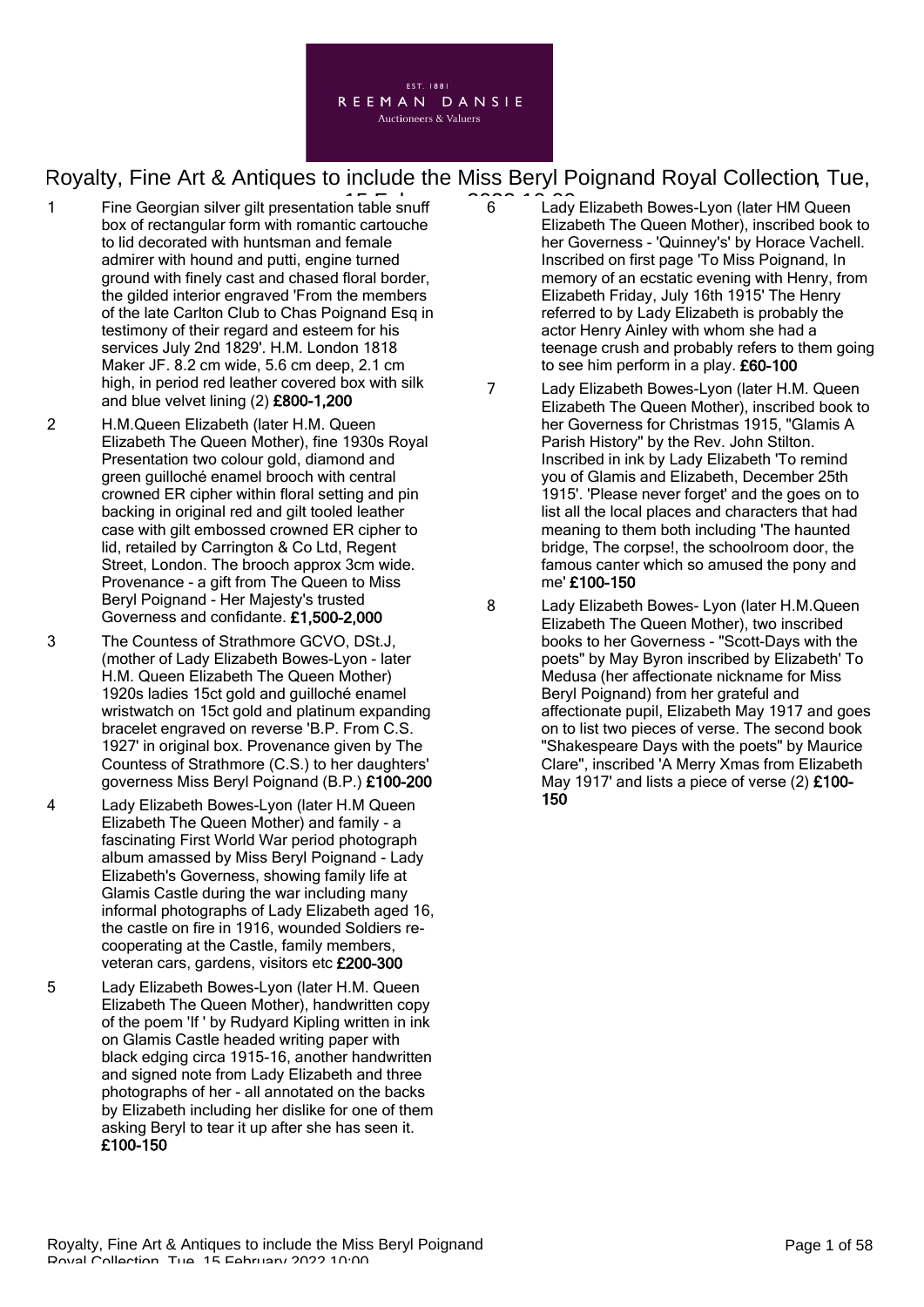

- 9 Miss Beryl Poignand the Governess to Lady **2022 10:000** Elizabeth Bowes -Lyon - three handwritten and historically interesting letters to her mother on Glamis Castle headed writing paper. The first dated Friday October 1st 1915, 'My own Darling, Poor Lady Strathmore! I am so terribly sorry, about 3/4 hr ago came a telegram to say that Fergus has been killed in action. Isn't it awful although of course they have been worrying a lot the last few days about the dangerous position he was in with this fearful fighting, that doesn't prevent it coming as an awful blow. She goes on to describe the devasting effect of the news on the family in particular Lady Glamis and Lady Elizabeth. The second letter dated Sunday October 3rd 1915 goes on to discuss how the very sad news has affected Lady Elizabeth and Lady Glamis and discusses the wounded soldiers being sent to Glamis. The third letter dated 21st September discussing her arrival at the castle, meeting Lady Elizabeth and the 14 hospitalised soldiers at the castle. A poignant on the spot account of life at Glamis at a very sad moment for the Bowes-Lyon family. (3) Captain The Hon. Fergus Bowes-Lyon of The BackWatch was killed leading an attack on the German Lines at the heavily fortified Hohenzollern Redout in September 1915. He was 26 years old. Also sold with postcards from Beryl to her mother and a watercolour of St Paul's Walden Bury by Beryl. £60-100
- 10 The Hon. David Bowes-Lyon (later Sir David Bowes-Lyon KCVO), two letters to Miss Beryl Poignand - Governess to his sister Lady Elizabeth (later H.M.Queen Elizabeth The Queen Mother), May 1918 - written on Eton College, Windsor notepaper thanking Miss Poignand for a cake and for her visit, the other letter circa 1923 written on Magdalen College, Oxford notepaper thanking Miss Poignand for her long letter and commenting on all the interest he is getting in the press and from tradespeople as his sister is marrying Prince Albert'. They both seem very fond of each other and that is all that matters but I don't know what home will be like without her'. Sold with four photographs of David (three at Eton and one at Oxford) one inscribed by his sister Elizabeth on the reverse 'David given meat Eton March 29th 1916'. The Hon. John Bowes-Lyon, two photographs and various ephemera including marriage invitation (a qty). £50-70
- 11 Lady Strathmore (mother of H.M.Queen Elizabeth The Queen Mother), handwritten letter dated Jan 7th 1923 on St. Paul's Walden Bury, Welwyn - to her daughters' former Governess Miss Beryl Poignand, thanking her for her Xmas letter and discussing her children and grandchildren. 'We had a nice long visit from Elizabeth before Xmas and she is looking so well in spite of all the hard work she has to do. She is so happy that I feel quite at peace about her'. Sold with two other letters from Lady Strathmore, a photograph of Lady Strathmore with her daughter Princess Elizabeth Duchess of York, a wedding invitation from the Earl and Countess of Strathmore inviting Miss Beryl Poignand to their daughters' Lady Rose Bowes-Lyon wedding to Commander W. Leverson-Gower R.N. May 24th 1916 and a dried flower piece of the bouquet. A collection of other Bowes-Lyon family and friends letters to Miss Poignand including the Spencer family and photographs of Elizabeth big game hunting in Africa in 1924 £100-150
- 12 H.R.H. Elizabeth Duchess of York (later H.M. Queen Elizabeth The Queen Mother) signed book "The Story of Princess Elizabeth" by Anne Ring (Beryl Poignand), inscribed 'To the author from Elizabeth' another copy signed by the author Beryl Poignand and another "The Story of Princess Elizabeth and Princess Margaret" by Anne Ring, sold with three letters from the publishers to the author 'we have printed 85,000 copies and sold 45,000 so far'. Provence: with Princess Elizabeth's and her husband's permission and co-operation Beryl Poignand writing under the nom de plume Anne Ring produced a series of popular books about the Royal children. £60-100
- 13 H.M.Queen Elizabeth (later The Queen Mother), signed wartime book "The King & Queen with their people" inscribed 'Dearest M, from Elizabeth R' (M refers to Medusa - the nickname Elizabeth had for her former Governess and confidante Beryl Poignand). First Edition 1941 £60-100
- 14 H.M.Queen Elizabeth The Queen Mother, signed and inscribed book "English Furniture The Georgian Period" by Margaret Jourdain & F. Rose, inscribed 'For my dear "M" with affectionate good wishes for Christmas from Elizabeth R 1955'. M refers to the nickname Medusa which the Queen Mother called her former Governess and confidante Beryl Poignand £60-100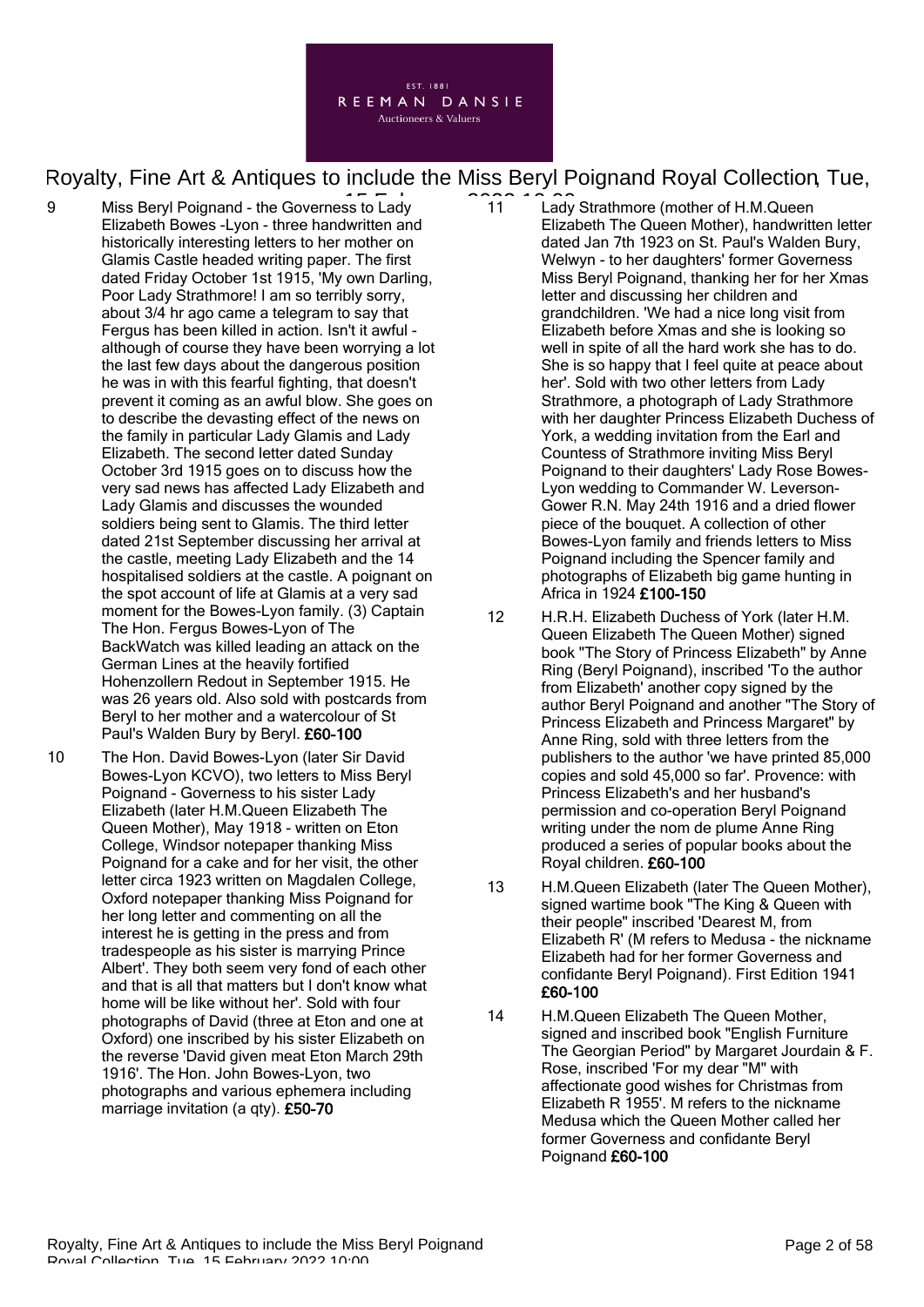

- 15 Lady Cynthia Asquith three books "The Married 21 FER. life of H.R.H. The Duchess of York", The King's Daughters" and "A child at home", two inscribed by the author and one with signed letter from the author to Beryl Poignand £30-40
- 16 H.R.H. Elizabeth Duchess of York (later H.M.Queen Elizabeth The Queen Mother) fine 1920s signed portrait photograph of the Princess wearing a fox fur stole and pearls by Navana, signed in ink 'Elizabeth 1925', mounted on card, the image 22x16.5cm, 35.5 x 25.5cm. Provenance: A gift to her Governess and confidante Beryl Poignand. £200-300
- 17 H.R.H.Elizabeth Duchess of York (later H.M.Queen Elizabeth The Queen Mother) fine 1920s portrait photograph of the Princess looking to her side and wearing pearls by Vandyk, London 28.5 x 21cm with original Vandyk folder. Provenance - a gift to her Governess and confidante Beryl Poignand sold with a handwritten affectionate letter from the Duchess to Beryl Poignand dated October 17th 1923 in which Elizabeth describes her busy life and signs it with 'Your always devoted Henry' (a nickname they used) (2) £100-150
- 18 H.R.H.Elizabeth Duchess of York (later H.M.Queen Elizabeth The Queen Mother) Fine 1920s signed portrait photograph of the Princess with her infant daughter Elizabeth (later H.M.Queen Elizabeth II) by Speaight, London, signed in ink 'Elizabeth 1926' and signed by the photographer, mounted on card 36.5 x 26cm overall. Provenance: a gift to her former Governess and confidante Beryl Poignand. £200 -300
- 19 H.R.H. Elizabeth Duchess of York (later H.M.Queen Elizabeth The Queen Mother) charming 1920s portrait photograph of the Princess with her infant daughter Elizabeth (later H.M. Queen Elizabeth II) on her knee by Marcus Adams, signed by the photographer and dated 1926, mounted on card 37.5 x 30cm overall. Provenance: a gift to her former Governess and confidante Beryl Poignand £60-100
- 20 H.R.H.Elizabeth Duchess of York (later H.M.Queen Elizabeth The Queen Mother) Two charming 1920s portrait photographs of the Princess with her infant daughter Elizabeth (later H.M.Queen Elizabeth II), both by Marcus Adams circa 1926. 23.5 x 17.5 and 21.5 x 17cm (2) Provenance: a gift to her former Governess and confidante Beryl Poignand £80-120
- 21 H.R.H.Elizabeth Duchess of York (later H.M.Queen Elizabeth The Queen Mother) charming 1930s signed portrait photograph of the Princess with her infant daughter Margaret and five year old daughter Elizabeth (later H.M. Queen Elizabeth II) by Marcus Adams, signed in ink 'Elizabeth 1931' mounted on card, 30.5 x 38cm overall. Provenance: given by her to her former Governess and confidante Beryl Poignand £200-300
- 22 T.R.H.The Duke and Duchess of York (later T.M. King George VI and Queen Elizabeth) charming 1930s portrait photograph of the Royal couple with their infant daughter Margaret and five year old daughter Elizabeth (later H.M.Queen Elizabeth II) 23 x 28cm. Provenance: given by the Princess to her former Governess and confidante Beryl Poignand £100 -150
- 23 H.R.H. Elizabeth Duchess of York (later H.M. Queen Elizabeth The Queen Mother) charming 1930s portrait photograph of the Duchess with her two daughters by Marcus Adams, signed by him and dated 1934, in original card mount 30 x 36cm. Provenance: a gift to her former Governess and confidante Beryl Poignand. £60- 100
- 24 H.M. Queen Elizabeth (later The Queen Mother), fine signed Cecil Beaton wartime portrait photograph of the Queen wearing a beautiful sequinned ball gown, a diamond tiara and diamond necklace, signed in ink 'Elizabeth R 1939' on card mount 41 x 29.5cm overall. Provenance: a gift to her former Governess and confidante Beryl Poignand £200-300
- 25 H.M.Queen Mary, fine 1940s signed portrait photograph of the Queen wearing diamond and pearl jewellery by Hay Wrightson signed in ink on mount 'Mary R 1947', 33 x 24cm sold with letter from Queen Mary's Lady in waiting dated 28th May 1949, 'The Queen sends you the enclosed photograph as a souvenir of many days spent in the Wedding Department at St. James's Palace' and other correspondence with Queen Mary regarding art in Marlborough House. £100-150
- 26 H.M Queen Mary signed and inscribed 1948 Calendar, inscribed in ink on reverse 'With best wishes from Mary R 1948' with original envelope addressed by the Queen to Miss Poignand, St James' Palace. £40-60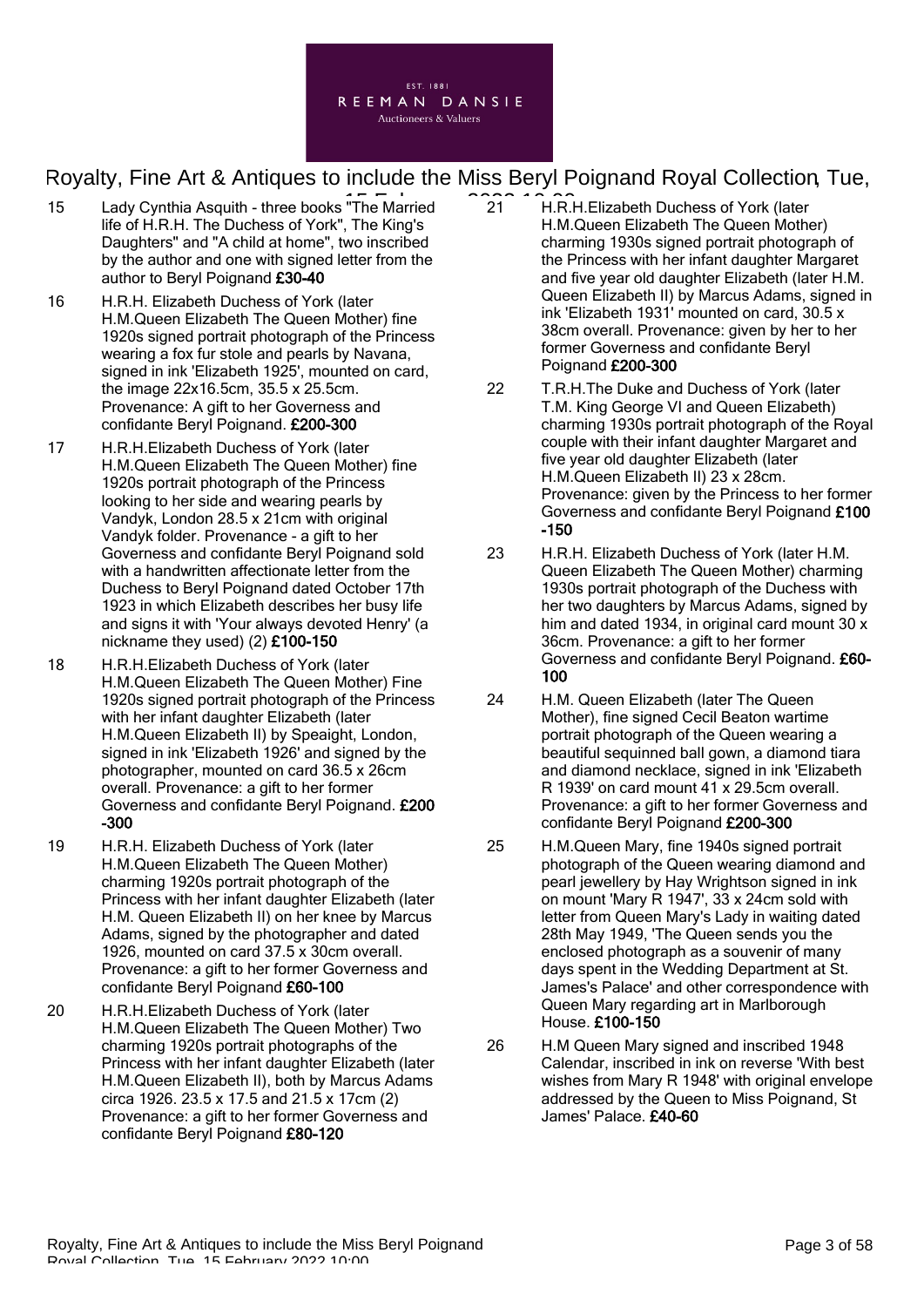

- 27 Lady Elizabeth Bowes-Lyon (later H.M Queen 23 The l Elizabeth The Queen Mother), signed portrait print by Mabel Hankey, signed in ink 'Elizabeth1919', in glazed frame 45.5 x 36.5cm. Provenance: a gift to her former Governess and confidante Beryl Poignand. £60-100
- 28 The Wedding of H.R.H. The Duke of York with The Lady Elizabeth Bowes-Lyon, April 26th 1923, rare carriage ticket, entrance ticket and Order of Service belonging to Miss Beryl Poignand - the former Governess and confidante of the bride. Sold along with a handwritten copy of a touching letter by Beryl Poignand to Lady Elizabeth congratulating her on her engagement to Prince Albert and various telegrams from Lady Elizabeth £100-150
- 29 The Marriage of T.R.H. The Duke of Kent and Princess Marina of Greece 29th November 1934, rare signed de-luxe list of Wedding gifts with gilt tooled blue leather binding, signed on inner page 'George'. Provenance: The de-luxe versions were personal gifts to The Royal Family and their friends. This example was owned by Miss Beryl Poignand who worked in the Wedding Present department of St James's Palace and who helped compile the wedding list and was the former Governess and confidante of The Duchess of York. £200-300
- 30 The Marriage of H.R.H. The Duke of Kent with H.R.H. Princess Marina of Greece November 29th, 1934 - rare hardback Order of Service book in white and gilt-tooled binding for senior guests. Provenance: belonged to Miss Beryl Poignand who worked at the Wedding Present Department at St. James Palace and was the former Governess and confidante of The Duchess of York. £60-100
- 31 The Marriage of H.R.H. The Duke of Kent with H.R.H. Princess Marina of Greece November 29th,1934 - Scarce entrance ticket, carriage ticket, Order of Service, Wedding Gift catalogue and correspondence with Prince George's Comptroller. Provenance: Belonged to Miss Beryl Poignand who worked in the Wedding Present Department at St James's Palace and was the former Governess and confident of the Duchess of York. £100-150
- 32 H.R.H.The Duke of Kent, signed thank you letter dated 16th November 1934, thanking Mrs Balfour and the Woman of Sidmouth and District for the wedding gift of a book 'Royal Yachts'. Signed 'Yrs. Sincerely George', another blanc thank you letter, very detailed typed report on the Exhibition of The Duke Of Kent's Wedding Presents and related correspondence. £100-150
- 33 The Marriage of H.R.H. The Duke of Gloucester and The Lady Alice Montagu-Douglas-Scott 6th November 1935, rare signed de-luxe leather bound list of Wedding gifts with gilt-tooled blue leather binding, signed in ink on inner page 'Henry', 'Alice 20.1.36' 20.5 x 13cm. Provenance: The deluxe edition was given to members of The Royal Family and their friends. This example belonged to H.M.Queen Elizabeth's former Governess and confidant Beryl Poignand who was employed by the Royal Household in the Wedding Present department of St James' Palace. £200-300
- 34 The Marriage of H.R.H. The Duke of Gloucester and The Lady Alice Montagu-Douglas-Scott 6th November 1935, scarce list of Wedding gifts, wedding cake box with silvered AH monogram and various correspondence regarding the success of the exhibition of the gifts. Provenance: Belonged to H.M.Queen Elizabeth's former Governess and confidante Beryl Poignand who was employed by the Royal Household in the Wedding present department of St James' Palace. £60-100
- 35 H.R.H.Elizabeth Duchess of York (later H.M.Queen Elizabeth The Queen Mother) handwritten letter to her former Governess and confidante Miss Beryl Poignand, written on Birkhall, Ballater, headed writing paper dated September 11th 1935. The Duchess tells her friend how pleased she is working for the wedding present department again and how she has told 'Harry' (The Duke of Gloucester) how lucky he is to have her. She comments that Alice (his bride) will be perfect for him. 'Your loving E' £60-100
- 36 The Coronation of H.M.King George V and Queen Mary, 23rd June 1911 - Official Programme of Procession and a fascinating Army and Navy Stores Coronation sales catalogue listing a wide range of goods including 18ct gold Peers Coronets, tiaras, flags, souvenir china, cakes and even chauffeured cars for hire for the Coronation (2) £40-60
- 37 The Funeral of H.M King George V 28th January 1936, scarce ceremonial for the removal of The Kings remains from Kings Cross Station to Westminster Hall - January 23rd 1936, invitation and ceremonial for the funeral service, with original envelope. Provenance: Miss Beryl Poignand the former Governess and confidante of The Duchess of York who worked in the wedding present department of St. James's Palace. £60-100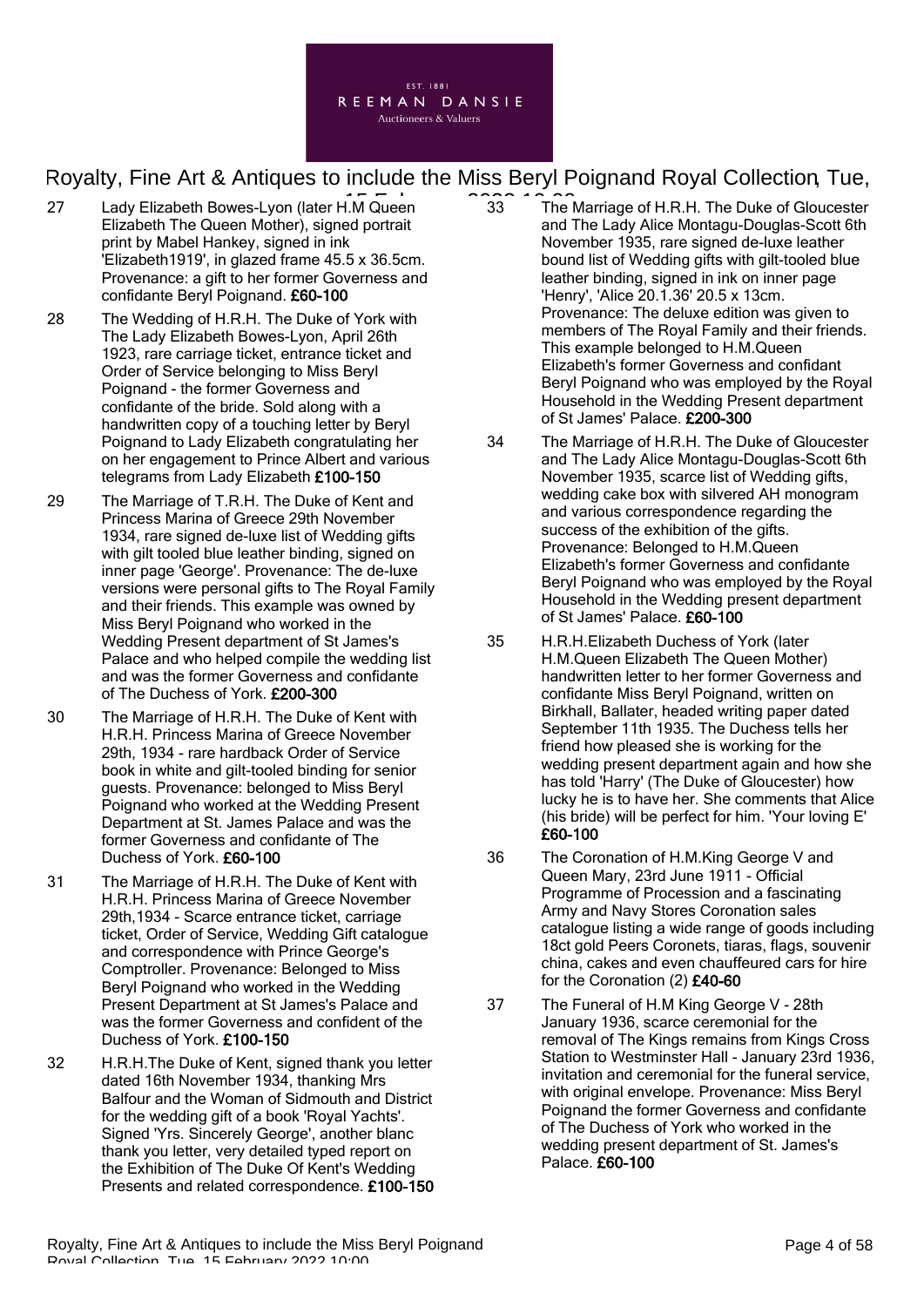

- 38 The Coronation of T.M King George VI and **14 February 2022** 10:00 Queen Elizabeth, 12th May 1937 - invitation to Miss Beryl Poignand, entrance ticket, dress regulations, ceremonial, hard back order of service with white and gilt tooled binding, exhibition of Coronation robes catalogue and related ephemera. Provenance: Miss Beryl Poignand was Queen Elizabeth's Governess and confidante. £200-300
- 39 T.R.H. Princess Elizabeth, Princess Margaret and The Duchess of York, charming family photographs of the young Princesses in the early 1930s and with their mother one inscribed on reverse by the Duchess 'a country holiday at Sandwich' and another 'in the garden at 145 Piccadilly' - 8 photographs probably taken by Prince Albert. Sold with an envelope with note from the Duchess of York and a group of 1920s-1930s postcards of The Duchess of York and family. £100-150
- 40 Rare Wartime Royal Pantomime programme for 'Cinderella', held at Windsor Castle 19th December 1941, starring Princess Margaret Rose as Cinderella and Princess Elizabeth as Prince Florizel, sold with note for Miss Poignand to collect it from the Henry VIII gateway at the Castle (2) £200-300
- 41 Rare wartime Royal Pantomime programme and ticket for 'Aladdin' at Windsor Castle December 16th-18th 1943, starring Princess Elizabeth as Aladdin and Princess Margaret as Princess Roxana (2) £200-300
- 42 Rare wartime Royal Pantomime programme for 'Old Mother Red Riding Boots' held at Windsor Castle December 21st-23rd 1944, starring Princess Elizabeth as Lady Christina Sherwood and Princess Margaret as The Honourable Lucinda Fairfax. £200-300
- 43 The Marriage of H.R.H.The Princess Elizabeth with Lieutenant Philip Mountbatten R.N. November 20th 1947, scarce invitation to Miss B.Poignand, entrance ticket, Order of Service, car window sticker and booklet'. A marriage song for Princess Elizabeth' by John Buxton inscribed 'Given me by The Queen 20th December 1949'. Provenance: Beryl Poignand was the former Governess and confident of The Queen and worked at the Wedding Present Department of St. James's Palace. £100-200
- 44 The Marriage of H.R.H. The Princess Elizabeth with Lieutenant Philip Mountbatten R.N. November 20th 1947, rare signed deluxe list of Wedding gifts with gilt tooled blue leather binding signed on inner page in ink 'Elizabeth Philip' 20.5 x 14.5. Provenance: The deluxe version were made for The Royal Family and their friends. It belonged to Miss Beryl Poignand who was the former Governess and confidante of The Queen and helped produce the Wedding list when employed at the Wedding present department at St.James's Palace. £500-700
- 45 H.R.H. The Duke of Edinburgh, signed typed letter on Buckingham Palace headed writing paper dated 22nd of March 1948, The Duke thanks Miss Beryl Poignand for her kind thought of sending him a handsomely bound copy of the Wedding Presents which he is delighted with as a souvenir from the staff of the Wedding Presents Office. He sends his personal thanks for all the wonderful work done on their behalf. Signed in ink 'Yours sincerely Philip' with original envelope. (2) £60-100
- 46 The Marriage of H.R.H. The Princess Elizabeth with Lieutenant Philip Mountbatten R.N. November 20th 1947, List of Wedding gifts and various correspondence from Lt.General Sir Frederick Browning, The Comptroller of The Princess Elizabeth's and Duke of Edinburgh's Household to Miss Beryl Poignand regarding the Royal Wedding Presents exhibition and catalogue. £50-70
- 47 The Marriage of H.R.H.The Princess Elizabeth with Lieutenant Philip Mountbatten R.N. November 20th 1947, List of Wedding Presents and Wedding cake box with silvered crowned EP initials to lid (empty). (2) £100-150
- 48 The Wedding of H.R.H.The Princess Elizabeth to Lieutenant Philip Mountbatten R.N. List of Wedding gifts and two tickets to The 1953 Coronation. £50-70
- 49 The Silver Wedding of T.M. King George VI and Queen Elizabeth 26th April 1948, Thanksgiving Service ticket, Order of Service and printed thank you letter for Silver Wedding Gift. £30-50
- 50 The Marriage of H.R.H.The Princess Margaret with Mr Antony Armstrong-Jones, 6th May 1960, invitation and a wedding cake box with crowned MA cipher to lid (empty) £50-70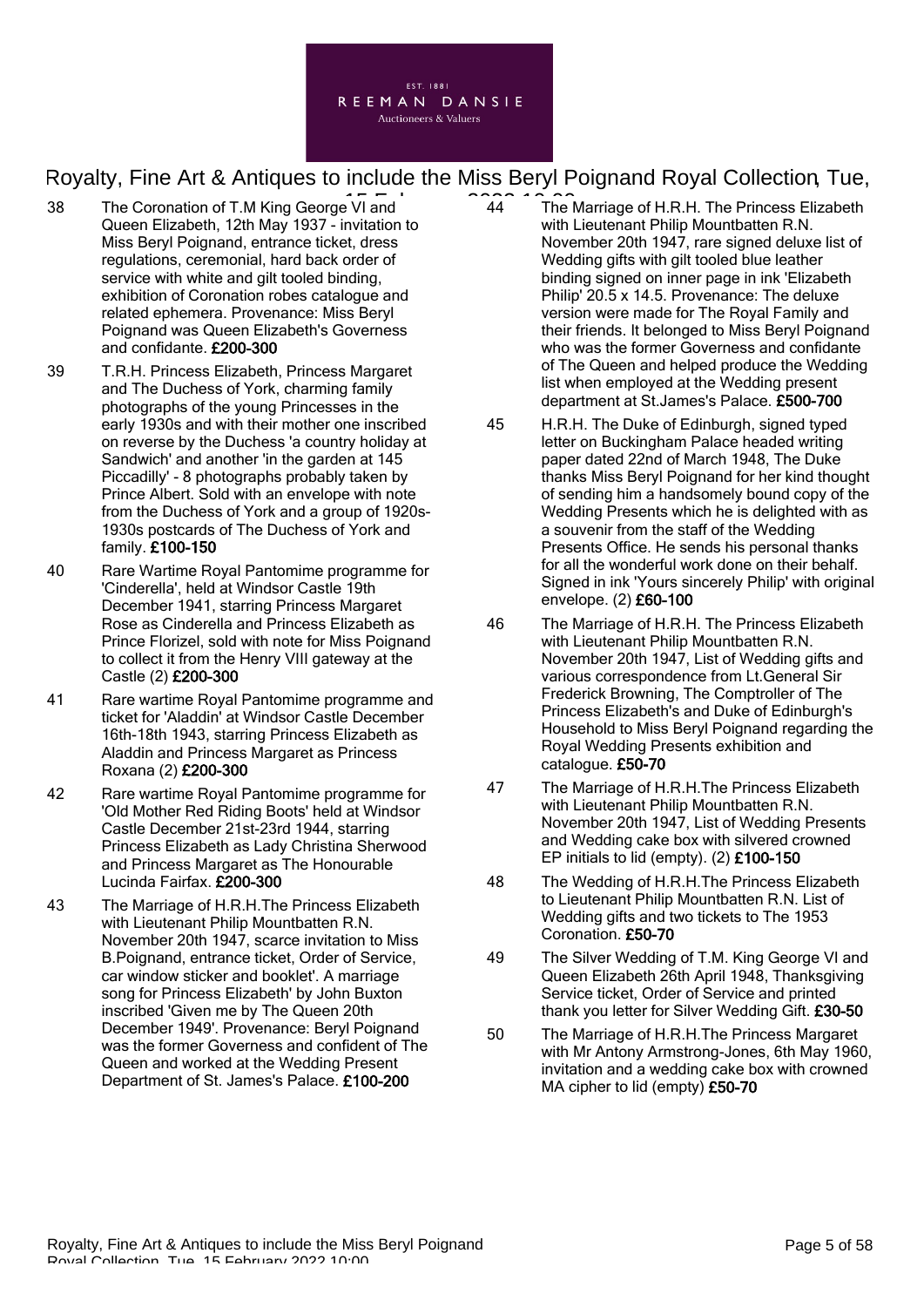

- 51 H.M. Queen Elizabeth The Queen Mother, **1990 10:00 FM.M.** handwritten memorandum to Beryl Poignand her former Governess and confidante dated 12th March 1951, saying the attached typed account of the history of Glamis Castle written by Beryl is a charming account and she has painted it so clearly - signed 'ER'. The typed account is titled 'Glamis, The Queen's Childhood Home'. Sold with a photograph and postcards of Glamis £60-100
- 52 H.

T.R.H.The Duke and Duchess of Gloucester, rare 1935 Christmas card with embossed crowned H cipher to cover, wedding photograph to the interior signed 'Henry Alice' with envelope. £60-100

- 53 The Princesses Elizabeth and Margaret rare 1937 signed Christmas card with Corgi 'Dookie' to cover, 'To Miss Poignand from Elizabeth and Margaret' with envelope. £200-300
- 54 The Princess Elizabeth (later H.M.Queen Elizabeth II), rare signed 1938 Christmas card with picture of the pony 'Snowball' to cover, inscribed ' To Miss Poignand from Elizabeth' with hand addressed envelope £200-300
- 55 T.R.H. The Princess Elizabeth (later H.M.Queen Elizabeth II) and Princess Margaret, rare signed late 1930s Christmas card with winter scene to cover, inscribed 'To Miss Poignand from Elizabeth and Margaret' with original envelope addressed by Princess Elizabeth. £150-200
- 56 T.M. King George VI and Queen Elizabeth, scarce signed 1939 Christmas card with gilt crowned GRE cipher to cover, fine portrait photograph of The King, Queen and two daughters to the inside, signed 'George RI 1939 Elizabeth R' also signed by the photographer Marcus Adams. £200-300
- 57 H.R.H.The Princess Elizabeth (later H.M.Queen Elizabeth II) signed 1940 New Year Calendar inscribed on reverse 'Miss Poignand, from Elizabeth' in original envelope addressed by the Princess. £100-150
- 58 T.R.H. The Princess Elizabeth (later H.M. Queen Elizabeth II) and Princess Margaret, scarce signed mid-1940s Christmas card with E.M. Initials to cover, photograph of the two Princesses with a corgi, inscribed 'To Miss Poignand from Elizabeth and Margaret' £100- 150
- 59 H.M.Queen Elizabeth (later The Queen Mother) signed 1948 Christmas with gilt embossed crown to cover, photograph of the King and Queen in an open carriage on their Silver Wedding Day, signed 'Elizabeth R' £60-100
- 60 T.R.H.The Princess Elizabeth (later H.M.Queen Elizabeth II) and The Duke of Edinburgh, signed 1947 Christmas card with gilt embossed crown to cover, wedding day photograph to interior, signed 'Elizabeth Philip' with envelope addressed by the Princess. £200-300
- 61 T.R.H.The Princess Elizabeth (later H.M.Queen Elizabeth II) and The Duke of Edinburgh, signed 1948 Christmas card with scene of Glamis in Winter to cover, signed 'from Elizabeth and Philip' with envelope. £200-300
- 62 T.R.H.The Princess Elizabeth (later H.M.Queen Elizabeth II) and The Duke of Edinburgh, signed 1949 Christmas card with crowned Duke of Edinburgh cipher to cover, colour photograph of Clarence House to interior signed 'Elizabeth and Philip' with envelope addressed by the Princess. £200-300
- 63 T.R.H.The Princess Elizabeth (later H.M.Queen Elizabeth II) and The Duke of Edinburgh, signed 1950 Christmas card with crowned Duke of Edinburgh cipher to cover, colour photograph of the Royal couple with young Prince Charles and infant Princess Anne on her mother's lap, signed 'Elizabeth and Philip' with envelope. £200-300
- 64 T.R.H.The Princess Elizabeth (later H.M.Queen Elizabeth II) and The Duke of Edinburgh, signed 1951 Christmas card with crowned Duke of Edinburgh cipher to cover, photograph of the Royal couple seated in an open ar whilst on their Canadian tour signed 'Elizabeth and Philip' £100 -200
- 65 H.M Queen Elizabeth II and H.R.H. The Duke of Edinburgh, signed 1952 Christmas card with gilt crown to cover, photograph of the Royal couple at Balmoral with the young Prince Charles and Princess Anne, signed 'Elizabeth R Philip' £200- 300
- 66 H.M Queen Elizabeth II and H.R.H. The Duke of Edinburgh, signed 1953 Christmas card with gilt crown to cover, colour Coronation day photograph to interior signed 'Elizabeth R 1953 Philip' in original envelope £150-200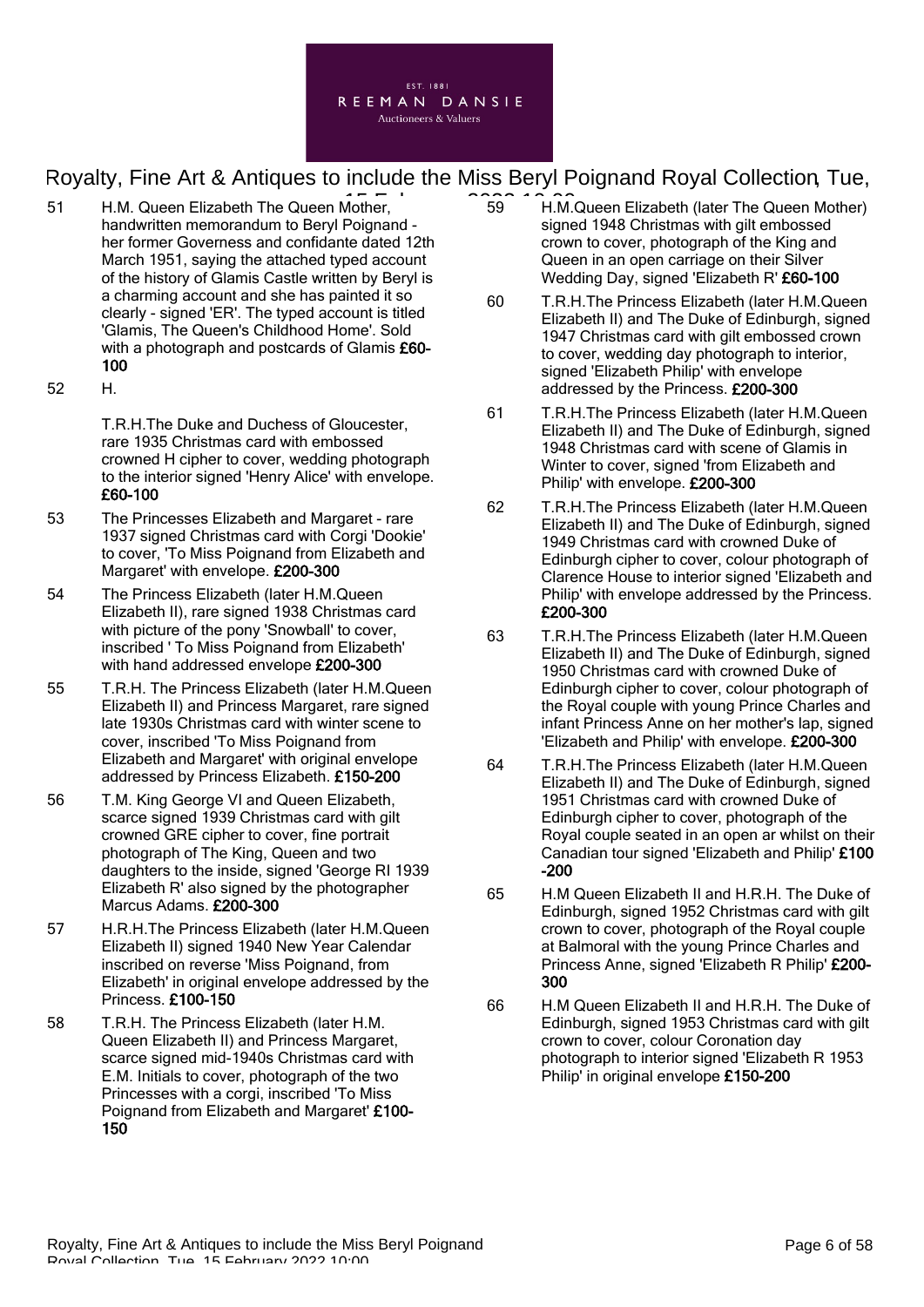

- 67 H.M Queen Elizabeth II and H.R.H. The Duke of  $\widehat{177}$  H.M. Edinburgh, signed 1954 Christmas card with gilt crown to cover, photograph of the Royal couple and their young children waving from the balcony of Buckingham Palace, signed 'Elizabeth R 1954 Philip' with envelope £200- 300
- 68 H.M. Queen Elizabeth II signed 1955 Christmas card with gilt crown to cover, photograph of the Royal couple with their children, signed 'Elizabeth R 1955' £150-200
- 69 H.M.Queen Elizabeth II, signed 1956 Christmas card with gilt crown to cover, charming photograph of the Royal couple and children on board the Royal Yacht, signed' Elizabeth R 1956' with envelope £200-300
- 70 H.M.Queen Elizabeth II signed 1957 Christmas card with gilt crown to cover, charming colour photograph of the Royal couple with their two children and corgis at the base of a tree, signed 'Elizabeth R' with envelope £200-300
- 71 H.M.Queen Elizabeth II, signed 1958 Christmas card with gilt crown to cover, print of The Holy Family by Ricci to interior, signed 'Elizabeth R' with envelope £100-150
- 72 H.M.Queen Elizabeth II signed 1959 Christmas card with twin gilt ciphers to front, photograph of the Royal couple and children in a garden signed 'Elizabeth R 1959' £150-200
- 73 H.M.Queen Elizabeth II, signed 1960 Christmas card with twin gilt ciphers to cover, charming photograph of the Royal couple with their children and corgis seated on a rug in the garden of Balmoral, signed 'Elizabeth R 1960' with envelope £200-300
- 74 H.M.Queen Elizabeth II signed 1961 Christmas card with twin gilt ciphers to cover, print of The Holy Family by Rubéns to interior, signed 'Elizabeth R 1961' with envelope. £100-150
- 75 H.M.Queen Elizabeth II signed 1962 Christmas card with twin Gilt ciphers to cover, colour photograph of the Royal Family at Windsor, signed 'ElizabethR 1962', with envelope £100- 150
- 76 H.M.Queen Elizabeth The Queen Mother, signed 1952 Christmas card with gilt crown to cover, photograph of The Queen mother with Princess Margaret at Clarence House signed' from Elizabeth R' with envelope handwritten by The Queen Mother. £60-100
- 77 H.M.Queen Elizabeth The Queen Mother, signed 1953 Christmas card with gilt crown to cover, colour Coronation day photograph to interior signed' from Elizabeth R' with envelope £60-100
	- 78 H.M.Queen Elizabeth The Queen Mother, two signed Christmas cards 1954 and 1956, both signed 'from Elizabeth R' with envelopes £100- 150
	- 79 H.M.Queen Elizabeth The Queen Mother, two signed Christmas cards for 1959 and 1960, both signed 'from Elizabeth R' with envelopes £100-150
	- 80 H.M.Queen Elizabeth The Queen Mother, signed Christmas card for 1961 'from Elizabeth R' and another unsigned for 1962 (2) £60-100
	- 81 H.M.Queen Elizabeth The Queen Mother, handwritten letter on Clarence House headed writing paper dated January 27th 1965 to Mrs Poignand Hall (Beryl Poignands' cousin)The Queen Mother writes to thank Mrs Hall for her letter regarding her poor sisters last days and expresses how deeply grateful she was for Beryls affectionate loyalty and how she shared their joys and sorrows. She goes on to say how much they laughed together and how sorry that such an old friend has gone 'I am, yours very sincerely Elizabeth R' with envelope. Provenance: Miss Beryl Poignand was The Queen Mother's Governess and confidante. £100-150
	- 82 H.M Queen Queen Elizabeth The Queen Mother, signed presentation Cecil Beaton portrait photograph of Her Majesty wearing diamond tiara and jewels, Royal Family Orders, signed on mount 'Elizabeth R 1971' sold with letter from lady Ruth Fermoy The Queen Mother's Lady-in-Waiting thanking Mrs Hall for returning her cousins (Miss Beryl Poignands) personal correspondence with The Queen Mother and family and enclosing the signed photograph from Her Majesty. Sold with other correspondence from The Queen Mother to Beryl's family and thanking Captain Poignand (her brother) for returning photographs and other correspondence as well as a letter of condolence written on the Queen Mothers behalf by her Lady-in-Waiting. £100-150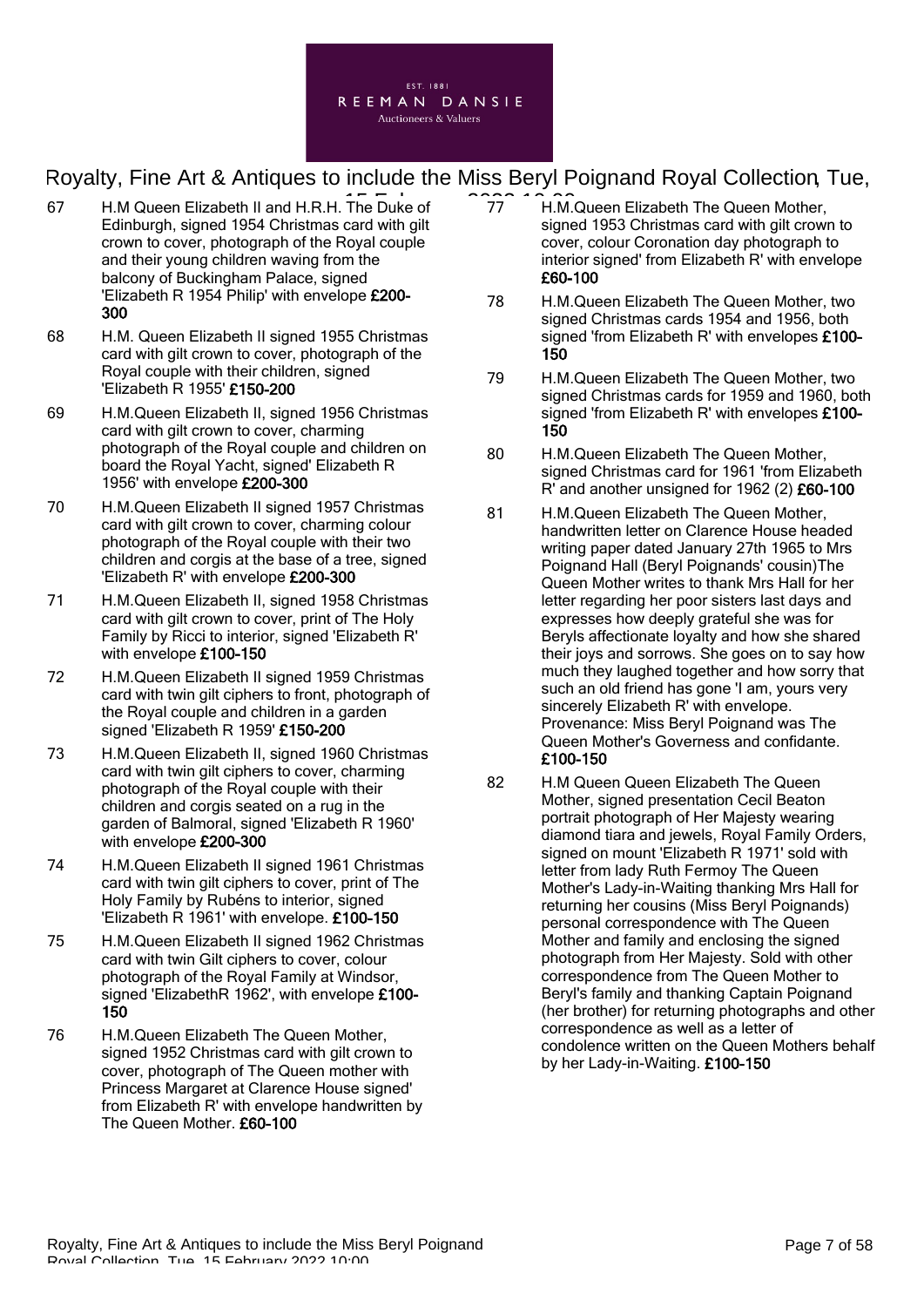

- 83 Miss Beryl Poignand The former Governess to  $\widehat{93}$  H.M. H.M.Queen Elizabeth The Queen Mother and lifelong confidante - a collection of Royal related correspondence and ephemera 1930s-1950s including Royal invitations and tickets to Court functions, Presentation at Court photographs and other Royal photographs, job references at St James's Palace, letters from Courtiers and society figures, Royal Household cards etc. £60-100
- 84 H.M. King George V signature on card and H.R.H. Edward Prince of Wales (later King Edward VIII) signature on card with two small bird feathers and lot Continental Royal letters and signatures £100-150
- 85 H.R.H. Prince John (the youngest son of TRH King George V and Queen Mary) scarce Postcard of the young Prince riding a donkey. £50-70
- 86 A collection of early 20th century Royal postcards, English and European including King George V and family, The Tsar, The King of Spain etc (30 +) £50-70
- 87 H.M.Queen Victoria, fine cabinet photograph by Lafayette and another of The Queen with her Great Grandson Prince Edward of York (later King Edward VIII) both  $16.2 \times 10.6$  cm  $(2)$  £60-100
- 88 Two fine Victorian cabinet photographs of T.R.H. Prince Edward of York (later King Edward VIII), Prince Albert of York (later King George VI), and Princess Victoria of York. Both 16.6 x 10.6 cm (2) £60-100
- 89 Fine Victorian cabinet photograph of H.M. Queen Victoria with her four York greatgrandchildren and an Edwardian cabinet photograph of The Three Generations of The Royal Family, both 16.2 x 10.7 cm (2) £60-100
- 90 Scarce Victorian embossed paper commemorative of the wedding of H.R.H. Albert Edward Prince of Wales to H.R.H. Princess Alexandra of Denmark 10th March 1863 and Victorian pierced paper valentine card (2) £50- 70
- 91 Pair fine Victorian watercolour portraits of H.M. Queen Victoria and H.R.H.Prince Albert in card mounts 30.5 x 25.5 cm overall £200-300
- 92 H.M.Queen Victoria in memoriam card, various Royal commemorative ephemera, Royal invitations £30-40
- 93 H.M.Queen Victoria Royal commemorative pincushion with crowned VR cipher to top, print of portrait of the young Queen in gilt metal frame and other decorative items including Royal commemorative medallions and a horn snuff box - a present from The Queen Mother. £100-150
- 100 Large Chinese celadon glazed model of a cockerel, 19th/20th century, with biscuit glazed face and crest, measuring 38.5cm high £200- 300
- 101 Large Chinese famille verte porcelain vase, 19th century, decorated with two square panels of birds, insects and flowers, on a patterned ground, 45cm high £200-300
- 102 Chinese cylindrical famille rose porcelain vase, late 19th/early 20th century, finely painted with Immortals and beasts, seal mark to base, 29cm high £100-150
- 103 Chinese famille verte rose water sprinkler, Qing period, decorated with precious objects and auspicious symbols, 20.5cm high £200-300
- 104 Large Victorian transfer printed Harlequin jug, decorated with cockfighting scenes, and other cartoons and caricatures, 22.5cm high £100-150
- 105 Large Victorian printed Harlequin jug, transfer decorated with cockfighting scenes and various domestic and wild animals, polychrome coloured with enamels and lustre, 24.5cm high £100-150
- 106 Worcester blue and white butter tub, cover and dish, circa 1770-1780, printed with the fence pattern £80-120
- 107 Three Worcester blue and white Pinecone pattern pierced baskets, circa 1770, the outsides with moulded flowers, two with crescent marks, 21.5cm diameter £100-200
- 108 18th century blue and white Worcester porcelain, including two sparrow beak jugs, a large strainer and an aspargus server  $(4)$  £60-100
- 109 A Chelsea scalloped oval dish, circa 1755, polychrome painted with floral sprays, brownpainted rim, red anchor mark to base, 32.5cm across £100-200
- 110 A Nantgarw porcelain plate, circa 1818-1820, the circular plate with shaped and gilt-painted rim, floral-moulded rim, polychrome decorated around the edge with a birds and flowers in floral-moulded panels, with a central spray of flowers and leaves, impressed mark to base for NANT GARW CW, 25cm diameter £400-600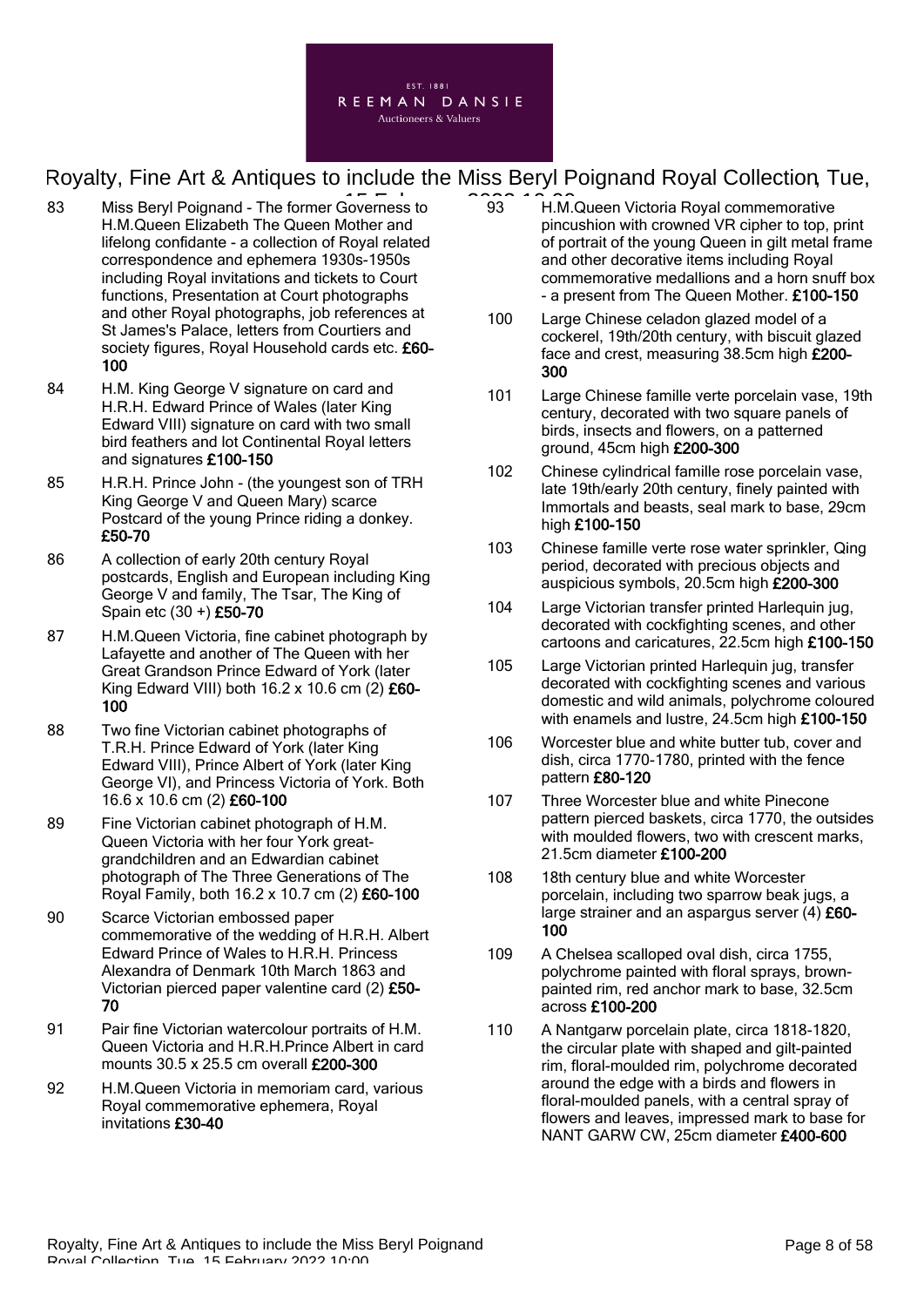

- 111 Rare Victorian Minton majolica rabbit and lettuce 125 A Wo leaf comport, circa 1870, modelled as two rabbits supporting a leaf-shaped dish, painted with coloured glazes, impressed marks, shape no. 1451, 25cm wide £1,000-1,500
- 112 Lenci ceramic figural box in the form of a baby and cockerel, polychrome decorated, marked to base, 19cm high £500-800
- 113 Fine Rene Lalique Budgerigar clock, the iridescent glass relief moulded, signed R. LALIQUE at the bottom, original 8 day movement with easel back. 11cm across £1,000 -1,500
- 114 Doulton fish service, including eight plates and two stands, most pieces with impressed marks £150-200
- 115 A Bow coffee cup, circa 1750-52, painted in the Imari style with flowers, 6cm high £150-200
- 116 Lowestoft blue and white tea bowl and saucer. circa 1780, decorated with Chinese watery landscapes, the saucer measuring 12.25cm diameter £120-180
- 117 A Chinese Export blue and white bowl, a similar coffee cup, a New Hall type tea bowl and saucer, and a Minton 'Crazy Cow' pattern saucer (5) £60-90
- 118 A Liverpool polychrome coffee cup, and three tea bowls (two decorated in the Chinese style and two with flowers) £80-120
- 119 A Lowestoft round bowl, circa 1780, printed in blue with the Three Flowers pattern, crescent mark to base, 10.75cm diameter £80-120
- 120 Two Lowestoft tea bowls, one decorated in the Imari style, the other with a gilt and enamelled foliate pattern £60-90
- 121 An unusual Chinese Export tea cup, Qianlong, decorated in famille rose enamels with a tree surmounted by a crown, each bough surmounted by initials, the inside rim with decorative pattern, 8.75cm diameter £80-120
- 122 A Worcester tea bowl and saucer, circa 1765, of fluted form, printed in purple by Robert Hancock with L'Amour, pseudo-Chinese seal marks to bases, the saucer measuring 11.75cm diameter £150-200
- 123 A Worcester black printed saucer, a similar tea bowl, a Worcester small green ground mug and a polychrome tea bowl £80-120
- 124 A Bow blue and white moulded saucer, a Worcester faceted blue and white saucer and a Worcester tea bowl £80-120
- 125 A Worcester saucer with turquoise border, together with a Worcester polychrome tea bowl and saucer, and three Worcester tea bowls (6) £80-120
- 126 A 'Factory Z' gilt tea bowl and saucer, and other New Hall type teawares (8) £80-120
- 127 A Bloor Derby egg cup, a Swansea coffee cup and other items (5) £50-80
- 128 Collection of 18th century Chinese export porcelain teawares, including three cups and six tea bowls (9) £100-150
- 129 Fine Chinese blue and white bowl, Kangxi period, of round form with straight foot and flared rim, decorated with dragons chasing flaming pearls, amongst stylised clouds and waves, prunus flowers on the inside rim, the bottom with a leaping carp, apocryphal Chenghua mark to base, 19.5cm diameter Provenance: Removed from The Garden House, Hampstead £600-1,000
- 130 Chinese robin's egg glazed vase, 20th century, of baluster form, underglaze blue Yongzheng mark to base, 20.5cm high £200-300
- 131 Sabino opalescent glass vase, decorated with a peacock pattern, signed Sabino France to base, 20cm high Provenance: Removed from The Garden House, Hampstead £100-150
- 132 18th century opaque twist wine glass, together with a Georgian three-ring decanter and a Victorian sweetmeat engraved 'E Strutt 1893' Provenance: Removed from The Garden House, Hampstead £60-100
- 133 Chinese Nanking cargo porcelain bowl, decorated in underglaze blue and enamels with a landscape scene, collection label to base, 15cm diameter Provenance: Removed from The Garden House, Hampstead £60-100
- 134 Middle Eastern bowl, decorated with animals under a tree, patterned ground, signed 'Jerusalem Jordan' on the base, 36cm diameter Provenance: Removed from The Garden House, Hampstead £60-100
- 135 Large 19th century Chinese Canton porcelain floor vase, of baluster form, decorated with panels of figures, flowers and birds, with moulded foo dog handles and serpent decoration, 83cm high £600-1,000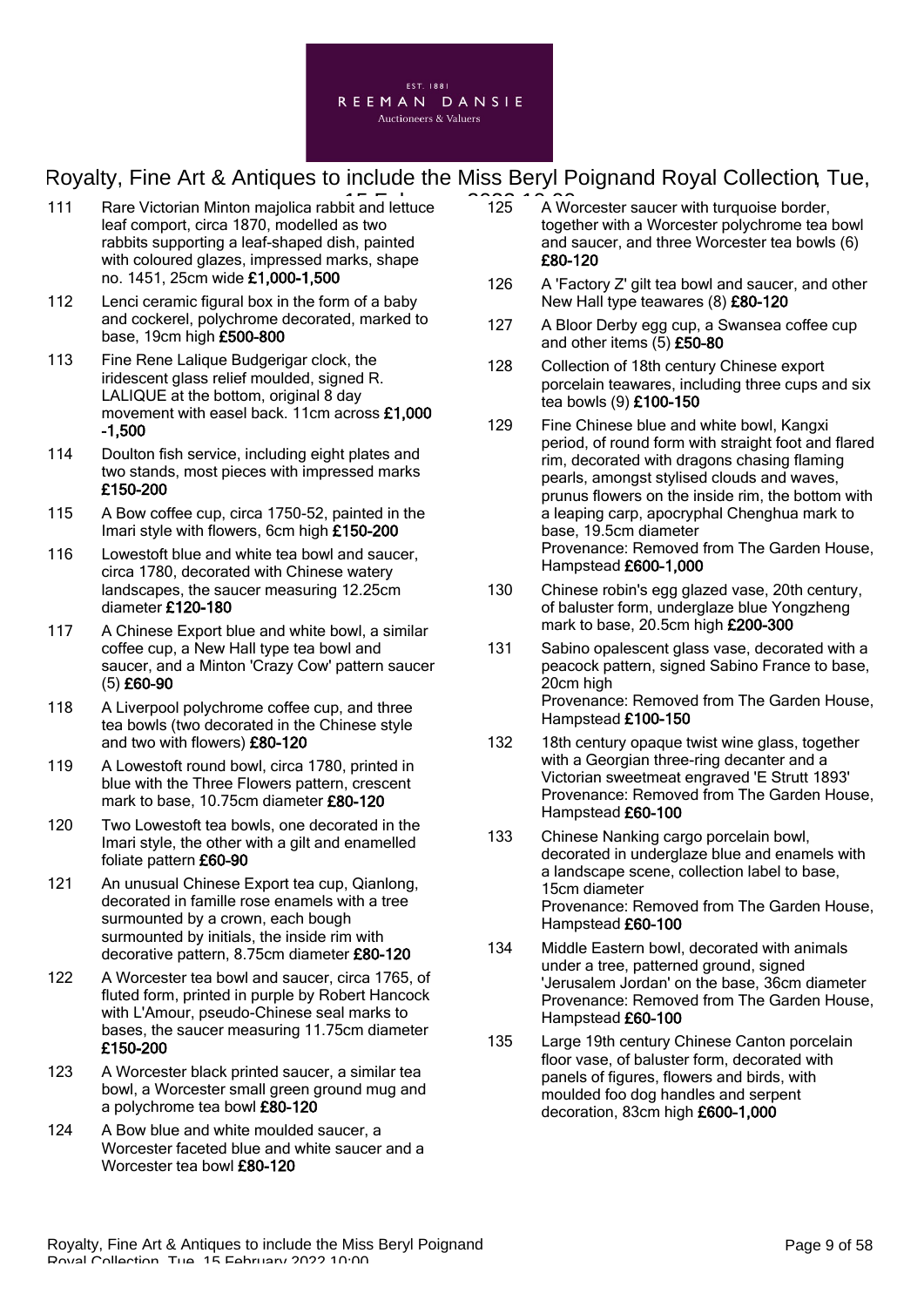

- 136 A Meissen group of three dogs, late 19th 148 148 Wed century, blue crossed swords and incised number 2104, after an original by Kändler, modelled with one standing dog, one seated and one scratching, on a grassy mound base moulded with scrolls, 14cm high £500-700
- 137 Royal Worcester twin-handled vase, of bottle form, hand decorated by R Rushton with a racing yacht in water, empty sea to reverse, 15cm high £150-250
- 138 Pair of Derby figures of gardeners, emblematic of water and earth, the man holding a spade and potted plant, the woman resting her watering can on a fountain, 13cm and 14cm high £50-70
- 139 Derby figure of a pug, circa 1820, shown seated with head slightly turned, wearing a studded collar, on a scroll base with turquoise and gilt highlights, 7cm high £80-120
- 140 Five 18th century drinking glasses, four with opaque twist stems and one with a teardrop stem £80-120
- 141 19th century English porcelain garniture of three twin-handled urn-shaped vases, polychrome decorated with panels of flowers on a cobalt blue and gilt-patterned ground, the largest measuring 28.5cm high £80-120
- 142 Japanese dish with Chenghua mark, 18th/19th century, polychrome painted with a seated figure, the edge with panels of flowers, with scalloped rim, 18.5cm diameter £80-120
- 143 Scarce 18th century Derby biscuit porcelain figure of Lady Justice, on square base with incised marks to base and numbered 162, 25.5cm high £80-120
- 144 Pair of 19th century Coalbrookdale-style floral encrusted bottle vases and covers, decorated on a cobalt ground with gilt highlights, 26cm high £150-250
- 145 19th century Meissen figure of a woman and sheep, modelled on a grassy base with scrollwork decoration, crossed swords and incised model number to base, 26.5cm high £200-300
- 146 A set of seven Mintons ornithological cabinet plates, 19th century, decorated to the centre with brightly painted exotic birds depicted in branches, the rims with green grounds, with gilt tooled banding of leaves and scrolling motifs, impressed Mintons mark to base, 23.5cm diameter £150-250
- 147 Three 18th century glasses, together with a quantity of 19th century and later glassware £60 -100
- 148 Wedgwood 1953 coronation mug designed by Eric Ravilious £100-150
- 149 Collection of Wedgwood commemorative mugs, designed by Richard Guyatt and others, some boxed £100-150
- 150 Chinese porcelain sleeve vase, Wanli mark underneath the rim in underglaze blue but 19th century, decorated in the Wucai style with a continuous figural scene, 34cm high £300-500
- 151 Large 19th century Chinese famille rose porcelain vase and cover, of baluster form, decorated with panels of flowers, birds and insects on a yellow patterned ground, with moulded mask and ring handles and foo dog knop to the cover, measuring 66cm high including cover £400-600
- 152 Large 19th century Chinese Wucai porcelain 'Gu' vase, painted with three bands of figures, flowers and fruit, 39cm high excluding lamp mount £300-500
- 153 19th century Chinese blue and white porcelain moon flask, decorated with landscape scenes on a patterned ground, 37cm high £100-150
- 154 Chinese porcelain figure of a buddha, Republic period, polychrome enamelled, shown seated and holding a staff, marks to base, 27cm high £300-500
- 155 Chinese blue and white export porcelain tureen, circa 1800, with Fitzhugh pattern roundels and moulded fruit-form handles, measuring 32cm across £100-150
- 156 Chinese Changsha ware wine ewer, probably Tang Dynasty, with brown-glazed sprigged foliate roundels, 18.5cm high, together with provenance £80-120
- 157 A pair of Worcester tea canisters, circa 1770, richly painted in Kakiemon style with a dragon and phoenix pattern, on a blue scale ground, underglaze blue seal marks to bases, 14cm and 14.25cm high £400-600
- 158 A Worcester tea canister, circa 1770, of fluted form, decorated in Kakiemon style with panels of flowers and foliate patterns, seal mark to base, later wooden cover, 12cm high without cover £120-180
- 159 A Bristol pearlware spirit barrel, inscribed 'Mary Ann and George Davis 1850', painted with floral prays and coloured bands, 14.5cm high £200- 300
- 160 A large Worcester yellow ground cabbage leaf jug, circa 1770, printed by Robert Hancock with 'Shepherd and Shepherdess', 'Rural Lovers' and 'Milking Scene (1)', 23cm high £400-600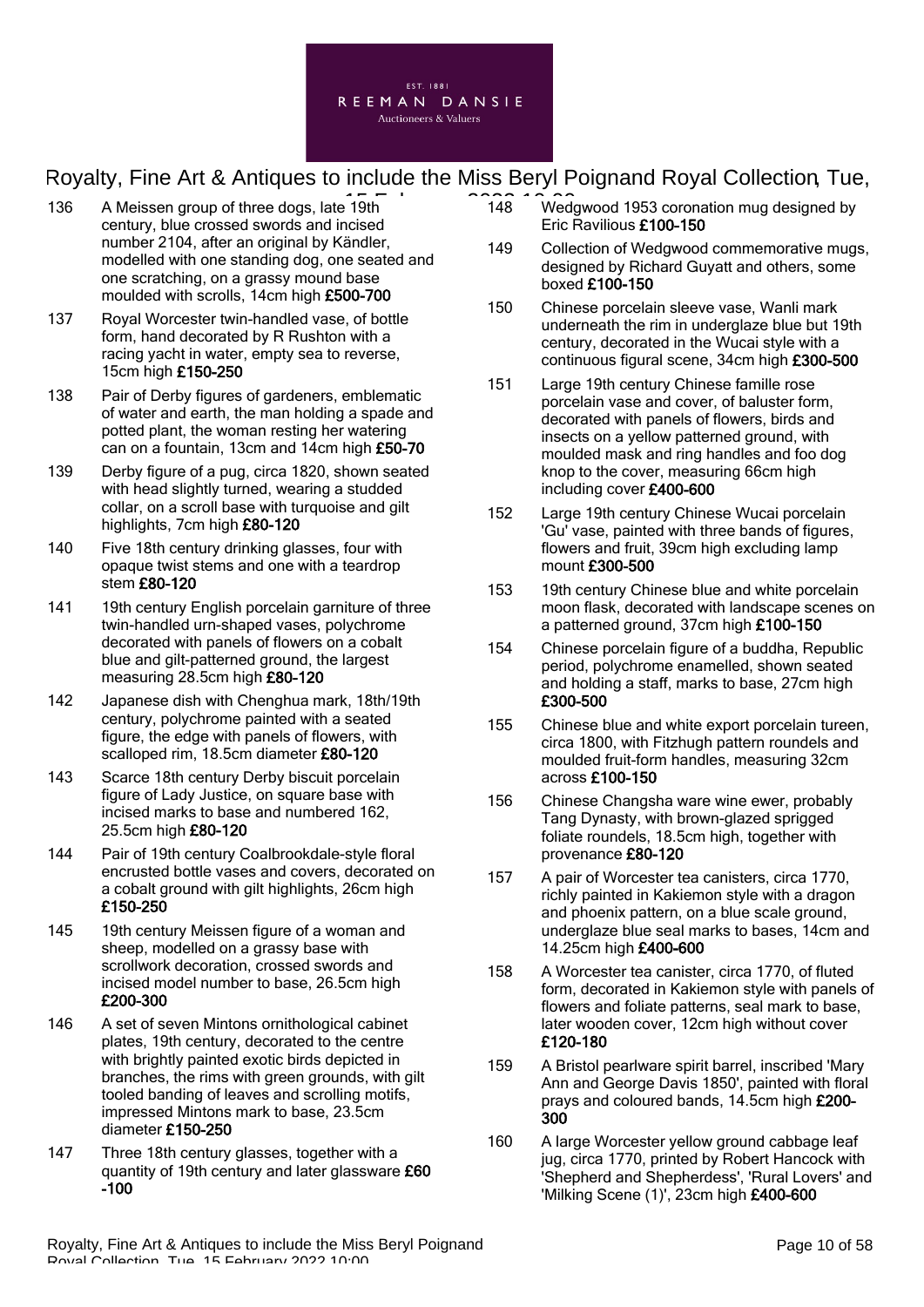

- 161 A Plymouth teapot and cover, circa 1768,  $\overline{175}$   $\overline{177}$   $\overline{177}$  A Bri polychrome painted with the Dragon in Compartments pattern, painter's mark to base, 15.5cm high £400-600
- 162 A Liverpool teapot and cover, circa 1775, probably Philip Christian's Factory, polychrome painted with floral sprays, 16.5cm high including cover £200-300
- 163 Lowestoft tea bowl and saucer, polychrome decorated with foliate patterns, the saucer measuring 13.75cm diameter £80-120
- 164 Chinese Nanking cargo blue and white bowl, painted with landscape scenes to the exterior, and a diaper pattern to the interior rim, label to base, 18.5cm diameter £250-350
- 165 Chinese Nanking cargo blue and white tea bowl and saucer, decorated with foliage, labels to bases £80-120
- 166 17th century Chinese clobbered vase and Canton enamel teabowl £60-100
- 167 17th / 18th century Chinese blue and white jar and cover with floral decoration and another later 19th century Chinese provincial jar (2) £100-150
- 168 17th century Chinese blue and white bowl decorated with trees and another similar bowl (2) £100-150
- 169 Good quality Victorian cut glass claret jug, etched with grapevines and other foliate patterns, 24.5cm high £30-50
- 170 18th century Worcester porcelain teapot, decorated with the Fence pattern, crescent mark to base, 14cm high £100-150
- 171 Chinese blue and white chinese saucer dish, painted with horses, 26cm diameter £100-150
- 172 Oriental red ware bowl with striated finish, 12cm diameter £50-70
- 173 Chinese Yixing teapot, with applied nut decoration, the handle in the form of a bat, seal mark inside cover, 12.5cm high £100-150
- 174 Wemyss pottery jug and pail, cabbage roses pattern, inscribed marks to bases, 25cm and 29cm high £100-150
- 175 Late 19th century Meissen porcelain framed easel mirror/dressing table mirror, with floral encrusted decoration and ribbon top, 39cm high £60-80
- 176 A Royal Doulton 'Daily Mirror' mug, decorated with a cartoon, 6.75cm high £50-70
- 177 A Bristol milk jug, circa 1772, polychrome decorated with floral sprays and a patterned border, 9.25cm high £200-300
- 178 A Worcester mug, circa 1760, of baluster form, printed in black by Robert Hancock with The Whitton Anglers and Gardener Grafting a Tree, 8.75cm high Provenance: Norman Stretton Collection £150- 250
- 179 A Derby chamber candlestick, circa 1756-58, the shaped round base with moulded and polychrome painted floral patterns, the candle holder in the form of a flower and stem, 13cm diameter £300-500
- 180 A Bow polychrome sauce boat, circa 1765, painted with flowers, with patterned borders, 18.5cm long £150-200
- 181 A rare Caughley blue printed Gillyflower pattern plate, circa 1780-85, with feathered edge, mark to base, 21.5cm diameter £200-300
- 182 A Bow heart shaped hors d'ouevre dish, circa 1752, chinoiserie decorated in blue and white with a figure in a landscape, 13.75cm across £150-200
- 183 A pair of Worcester blue and white 'Kangxi Lotus' pattern heart shaped dishes, circa 1770, pseudo-Chinese marks to bases, 26.5cm wide £400-600
- 184 A Bow saucer, circa 1760, painted in the Chinese style with figures in a garden, 11.5cm diameter £60-80
- 185 A rare Chaffer's Liverpool coffee cup, circa 1756 -58, of fluted baluster form, polychrome painted with flowers bordered by vertical patterned bands, 6.25cm high Provenance: Dr Bernard Watney Collection. Illustrated: Bernard Watney, Liverpool Porcelain, colour plate 6a £250-350
- 186 A Worcester large coffee cup, circa 1765, of fluted form, printed in purple by Robert Hancock with L'Amour, pseudo-Chinese mark to base, 7cm high £100-150
- 187 A Worcester coffee cup, circa 1770, boldly painted in polychrome enamels with floral sprays, with gilt rim and pattern to the inside rim, 6.5cm high £80-120
- 188 A Worcester blue and white coffee cup, circa 1758, of faceted form, decorated with the Prunus Root pattern, painter's mark to base, 5.5cm high £80-120
- 189 A Derby coffee cup, circa 1760, polychrome painted in the Chinese style with figural scenes, pattern to the inside rim, 5.75cm high £150-200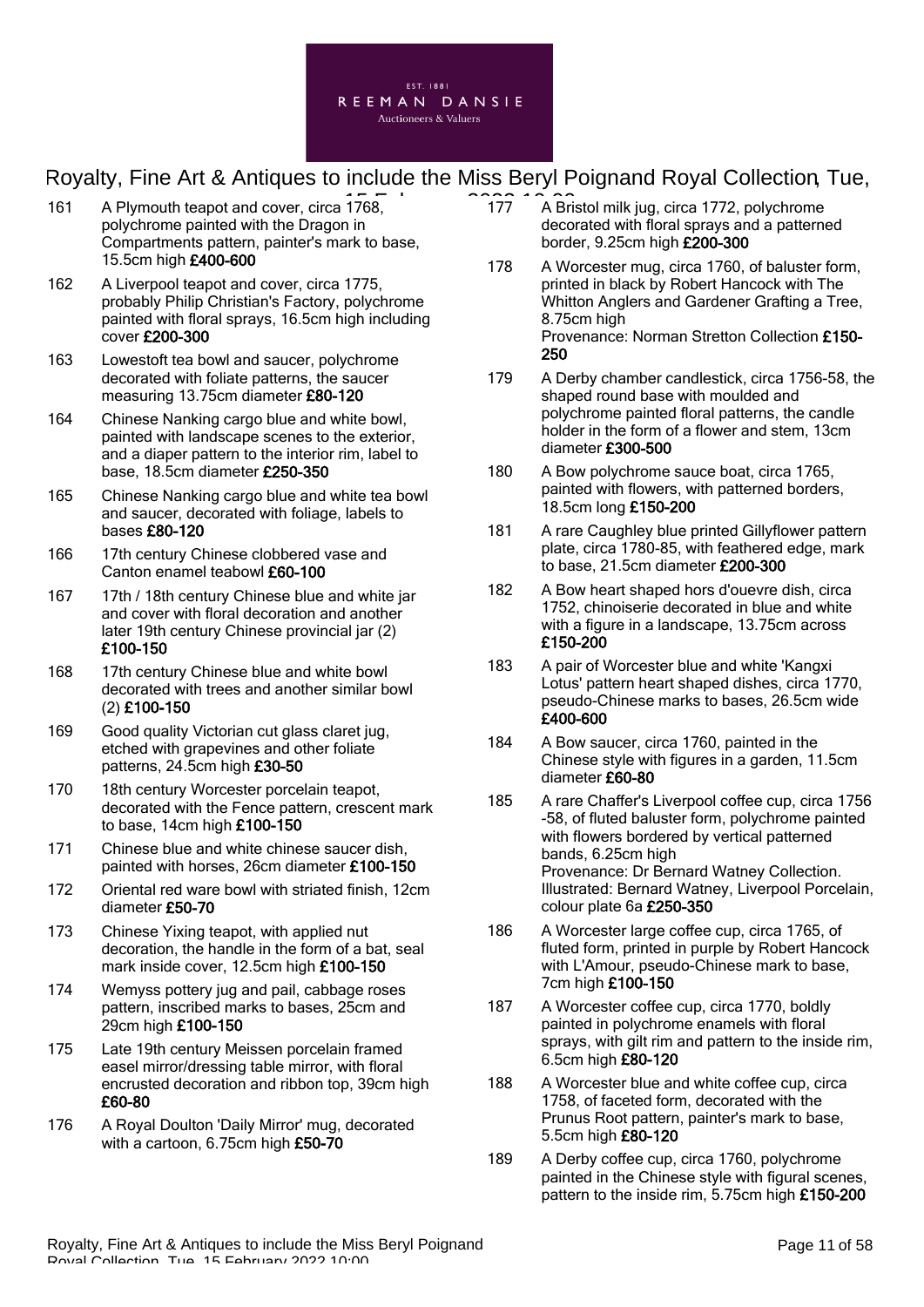

- 190 An unusual Worcester teapot and cover, circa **190 Container and 205** An ex-1770-75, outside decorated in Imari style with vertical bands, 19cm from spout to handle Provenance: Zorensky Collection £250-350
- 191 A Lowestoft 'Dolphin Ewer' cream boat, circa 1780, painted in the 'Tulip Painter' style with floral sprays, blue-lined rim, 7cm high £200-300
- 192 A small lead glazed stoneware model of a cat, circa 1820, shown seated on a cushion base, 7.25cm high £120-150
- 193 Three large wine glasses, each with air twist stem, circa 1760, each approx 17.5cm high £200-300
- 194 A Worcester coffee cup, circa 1770, boldly painted in polychrome enamels with floral sprays, with pattern to the inside rim, 6.5cm high £80-120
- 195 A Badderley-Littler saucer, circa 1780-85, painted in the Chinese famille rose style with flowers, 12.75cm diameter £70-90
- 196 A Badderley-Littler saucer, circa 1777-85, polychrome painted with Chinese figures, 12.5cm diameter £100-150
- 197 A Worcester Giles decorated Imari style coffee cup, circa 1770, 6.5cm high Provenance: Zorensky Collection £120-180
- 198 A Continental porcelain tea canister and cover, decorated in the Worcester style with panels of flowers in polychrome enamels, on a blue scale ground, 16.5cm high £80-100
- 199 A Chinese blue and white porcelain dish, 18th century, decorated with a dragon chasing a flaming pearl, seal mark to base, 23cm diameter £120-180
- 200 An unusual Minton botanical inkstand, circa 1810, polychrome decorated, marks and inscribed names of specimens to base, measuring 17.5cm across £50-70
- 201 A Worcester plate, circa 1770, with wavy rim, polychrome decorated with panels of birds and insects on a blue scale ground, with gilt highlights, crescent mark to base, 19cm diameter £150-250
- 202 A set of twelve George III wine glasses, circa 1760, each with diamond cut stem, probably Irish, approx 15.25cm high £600-800
- 203 Two Victorian printed nursery plates, one with a clock, alphabet and numbers, the other with a ship, 16.5cm and 18cm diameter £60-80
- 204 A Worcester plate, circa 1770, with scalloped rim, painted in the London atelier of James Giles with birds and fruits, 22.5cm diameter £100-150
- 205 An early 19th century glass rummer, engraved with initials, a tumbler engraved with garden tools and other symbols with lemon squeezer base, and a Victorian engraved glass with rope twist stem (3) £100-150
- 206 A pair of Continental porcelain figures, shown standing on floral enrusted bases, crossed swords marks underneath, 24cm and 26cm high £60-80
- 207 A Richard Eckert porcelain centrepiece, circa 1900, showing figures seated around a large shell, on top of a coral branch, over a scrollwork base, 27.5cm high £80-120
- 208 A Bow figure of a young woman, circa 1760-65, shown holding a basket of flowers and standing on a scrollwork base, 19cm high £120-180
- 209 A Worcester polychrome teapot and cover, circa 1770, decorated with floral sprays, 19.5cm from spout to handle £180-220
- 210 A Worcester leaf shaped pickle dish, circa 1758, with feathered edge, painted in blue with foliate patterns, painter's mark to base, 8.5cm across £80-120
- 211 A Liverpool tea bowl and saucer, circa 1780, printed in blue with a milkmaid, farmer, cattle and dog, probably Pennington and Part's Factory Provenance: Williams-Wood Collection £100- 150
- 212 Two Worcester fluted tea cups, circa 1775, one with swags and an urn on the inside, the other with swags, flowers and fruit, 7.5cm and 8.5cm diameter £100-150
- 213 A Worcester large coffee or chocolate cup, circa 1768, painted with exotic birds, on a powder blue ground with gilt highlights, 7.5cm high £180 -220
- 214 A Chinese famille rose saucer dish and a saucer, Qianlong £80-120
- 215 Two Liverpool polychrome tea bowls and saucers, circa 1780, painted with flowers £150- 200
- 216 A Chamberlain's Worcester 'Stag Hunt' pattern helmet shaped jug, circa 1800, a 'Factory X' helmet shaped jug, and a Liverpool jug (3) £60-90
- 217 A pair of Wedgwood black Jasperware urns, decorated in relief with classical figures, 19cm high £50-70
- 218 Large Chinese famille verte dish, 19th century, decorated with a bird perched amongst flowers and rockwork, 37.5cm diameter £200-300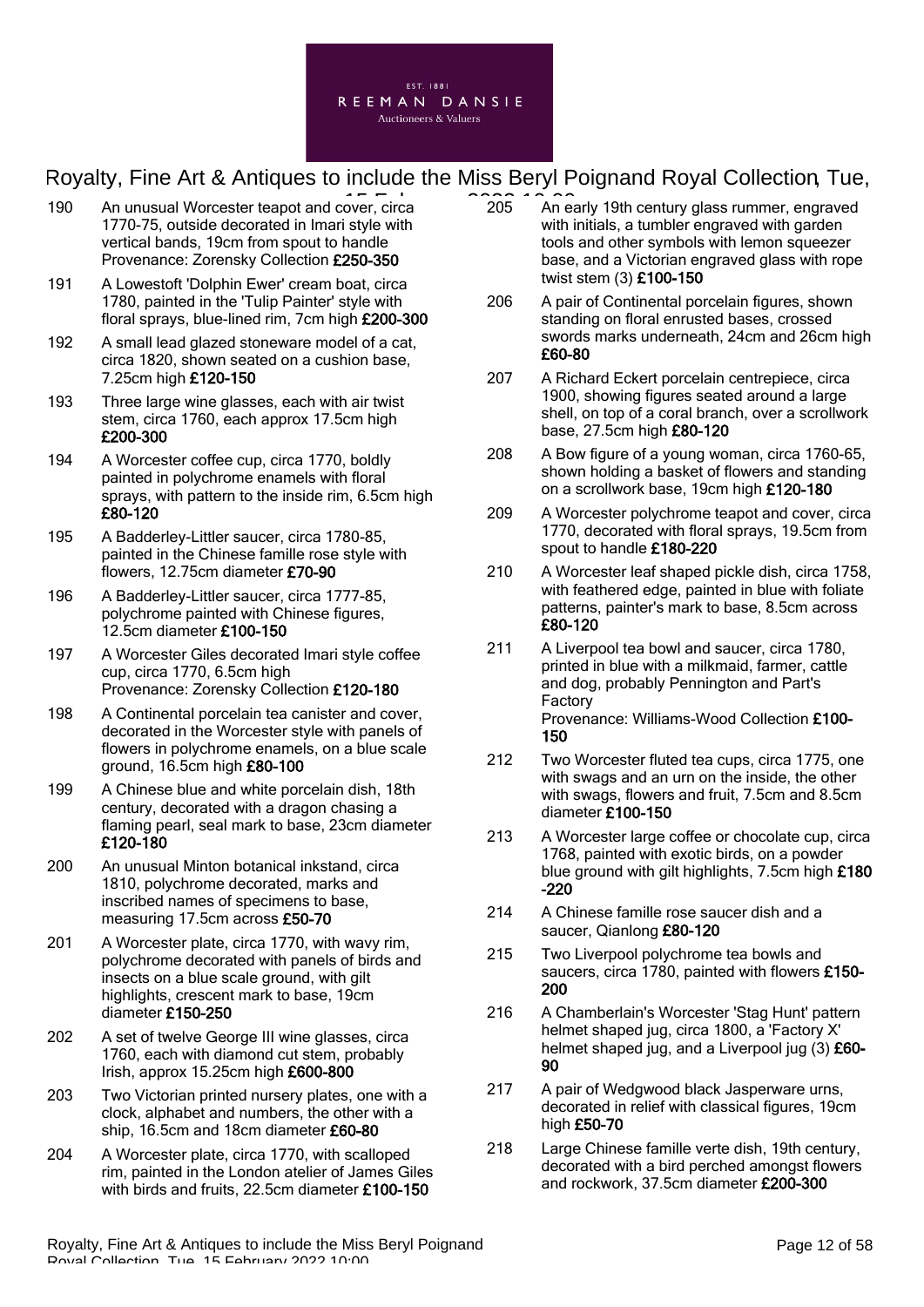

- 219 Chinese famille verte vase and associated  $233$  Two cover, circa 1900, decorated with a pair of phoenixes amongst flowers and rockwork, total height 35.5cm £300-500
- 220 Chinese-style armorial porcelain plate, possibly Samson, 21cm diameter £80-120
- 221 Chinese porcelain vase, circa 1900, decorated in famille rose enamels with flowers and blossoming trees, four-character Kangxi mark to base, 29.5cm high £100-150
- 222 Chinese blue and white porcelain vase, late 19th century, of hexagonal form, decorated with dragons and flowers, with applied dragon decoration, 35cm high £80-120
- 223 Chinese famille verte figure of a laughing boy, shown seated with knees pointing outwards, 27.5cm high £100-200
- 224 Pair of Chinese celadon glazed models of ducks, each approximately 8cm high £100-150
- 225 Chinese porcelain vase, 19th century, of baluster form with moulded foo dog handles, polychrome painted with dragons, flowers and insects on a celadon ground, 34cm high £60- 100
- 226 Chinese Qingbai glazed bowl, of conical form with straight foot, carved inside with a pattern including three boys, 18cm diameter £100-150
- 227 Chinese blanc de chine censer, probably Kangxi, with lion mask handles and associated wooden stand, total diameter 14cm £300-500
- 228 Chinese claire de lune glazed bottle vase, 19th/20th century, decorated in relief with phoenix roundels and a foliate pattern around the neck, seal mark to base, 18.5cm high £300- 400
- 229 Berlin cup and saucer, early 19th century, decorated with classical figures, gilt-patterned borders, orb and sceptre marks to bases, the saucer measuring 13cm diameter £200-300
- 230 Turkish vase, of thinly-potted earthenware, decorated in turquoise and other blues with foliate patterns, 19cm high £80-120
- 231 A pair of Samson bocage figures, Chelsea/Derby style, of huntsman and companion, modelled standing holding gun and powder flask respectively, on gilt and blue enamelled scrollwork bases, gold anchor marks to back, 23cm and 24cm high £100-150
- 232 Two pairs of 19th century Chinese blue and white crackle glaze vases, painted with landscape scenes, 20cm and 22cm high (4) £100-150
- 233 Two Roman glass flasks, of bottle form, one an olive green and the other a lighter green, 17.5cm and 22cm high £100-150
- 234 Three Roman glass flasks, including a green example with fluted body, handle and thumbpiece, a bottle-form green example, and a smaller buff-coloured flask with green collar, the largest measuring 15cm high £100-150
- 235 Turquoise glazed faience oil lamp, possibly Roman, 12cm high £80-120
- 236 Pair of Dresden porcelain bottle vases. decorated with figural panels on a floralpatterned lilac ground, Augustus-Rex-type marks to bases, 31cm high £80-120
- 237 Large pair of early 20th century Japanese vases, decorated in relief with warriors, 46.5cm high £200-300
- 238 Six similar 19th century Chinese blue and white porcleain dishes, decorated with flowers and birds, 25.5cm diameter £100-200
- 239 Set of six 19th century knives with Meissen Onion pattern type porcelain handles with blades marked Stahlbronce, 15.5cm long £60- 80
- 240 Regency Bloor Derby imari pattern pot pourri and cover, of round form with shaped cover and flower-form finial, the main body with pierced rim and three ram's head handles, atop a triangular base with three scrolling feet, total height 30cm £60-100
- 241 19th century mirrored glass campagna shape urn and base, etched with a foliate pattern, 34.5cm high £60-80
- 242 Set of Continental glass to include a pair of jugs and six glasses, with etched foliate patterns and blue colour-twist decoration, the jugs with lionmask terminals, each glass measuring 11cm high £80-120
- 243 Collection of English ceramics, including a Worcester teapot and stand, circa 1805, bat printed with shell and seaweed, New Hall pattern 173 teapot and jug, New Hall pattern 376 teapot, together with a further jug and coffee can (7) £60-100
- 244 18th century Dutch blue and white delftware dish, decorated with the peacock pattern, with yellow-painted rim, marked to base, possibly for De Porceleyne Claeuw, 34.5cm diameter £80-120
- 245 Good 19th century floral decorated jug, possibly Welsh, 20.5cm high £50-80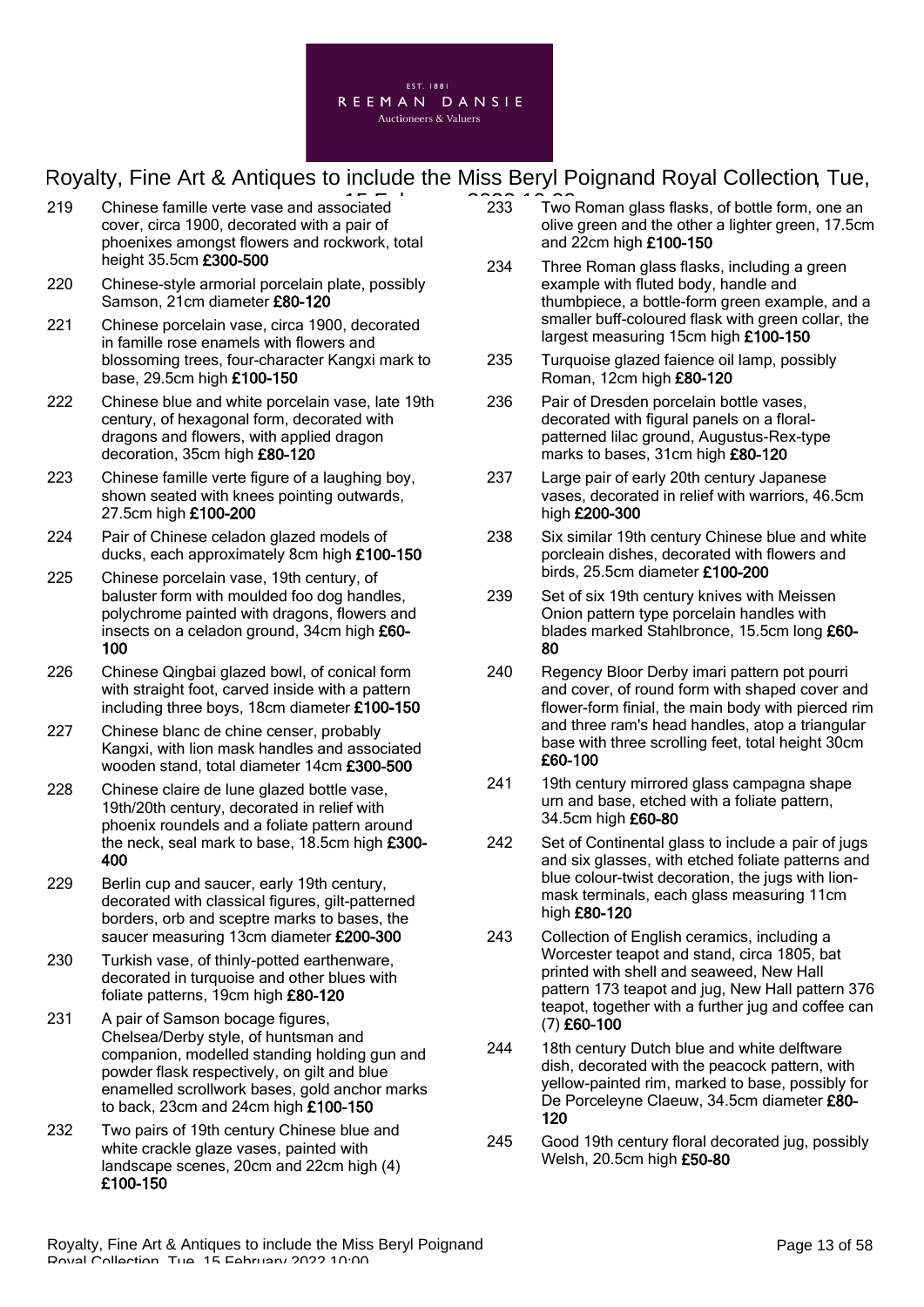

- 246 Derby group of a sheep and a lamb, circa 1760,  $\overline{260}$   $\overline{260}$ decorated in enamels, 13cm high £60-100
- 247 Pair of Victorian Staffordshire figures of children on goats, together with a pottery frog mug (3) £40-60
- 248 Two Meissen deep dishes, circa 1775, polychrome painted with floral sprays and swags, with gilt painted scalloped rims, crossed swords marks, 22.5cm diameter, together with a Dresden inkwell (3) £80-120
- 249 A Worcester Giles-decorated plate, circa 1770, decorated in green with foliage, together with two 19th century Derby dishes, and two transfer ware platters (5) £40-60
- 250 A Victorian Copeland Parianware bust of Milton, by N. Noble and dated 1865, on socle base, impressed marks to back, 35cm high Provenance: Removed from The Garden House, Hampstead £100-150
- 251 A Victorian Parianware bust of Richard Cobden by E.W. Wyon, dated 1865, impressed marks to reverse, 42.5cm high Provenance: Removed from The Garden House, Hampstead £100-150
- 252 Italian maiolica dish, scalloped rim, decorated in blue with a figural scene, mark to reverse, 32cm diameter £50-70
- 253 Soviet-style porcelain plate painted with hammer, sickle and Cyrillic script, 24cm diameter £60-100
- 254 Japanese Satsuma pottery life size model of a rabbit, decorated with flowers, 26cm long £60- 100
- 255 Chinese Tek Sing cargo box and cover, decorated in blue and white with foliate and geometric patterns, label to base, 6cm wide £100-150
- 256 Regency Coalport pedestal urn, with satyr mask handles, finely painted in polychrome enamels with flowers, on a cobalt blue and gilt-patterned ground, 20.5cm high £120-180
- 257 Regency imari dessert service, comprising twelve plates, four shell-shaped dishes and four oval dishes (20) £200-300
- 258 Two pairs of clear glass Victorian lustres, measuring 25cm and 32cm high respectively £100-200
- 259 Regency four-branch facet-cut glass centrepiece with lustre drops, on a baluster stem with square base, 67.5cm high £200-300
- 260 Five Chinese porcelain pieces, including an 18th century cup and armorial saucer, a 19th century famille rose bowl, a crackle glaze bottle vase and a later blue and white garlic neck vase £100 -150
- 261 Large Chinese porcelain fish bowl, 20th century, decorated in underglaze blue and red with landscape scenes and patterned borders, 41cm high £400-600
- 262 Five pieces of Indian and Moroccan pottery, including a pair of vases, two others and a bowl £60-100
- 263 19th century pink glass vase with polychrome decoration together with a large black glazed pottery vase with classical decoration, and a tall green 19th century glass vase with gilt decoration measuring 44cm high  $(3)$  £50-70
- 264 Service of 19th century floral painted tablewares, possibly Welsh, including plates, tureens, serving dishes, etc £200-300
- 265 A Chamberlain's Worcester sucrier and cover and teapot stand, circa 1800, of fluted form, decorated with floral sprays and yellow-banded borders £80-120
- 266 A Dresden ovoid vase and cover, decorated with alternating panels of figures and flowers on a turquoise and gilt-patterned ground, 17.5cm high £60-80
- 267 A faience box, painted in purple with figural and landscape scenes, of rectangular form with rounded corners, brass-mounted, 9.5cm across £80-120
- 268 Three Plichta models of pigs, polychrome decorated with flowers, marks to the bases, the largest measuring 11cm long £50-70
- 269 A Worcester hexagonal cream boat, circa 1760, with moulded decoration and polychrome painted flowers, scrollwork handle, measuring 10.5cm long £150-250
- 270 A Vauxhall figure emblematic of Spring, circa 1756-58, the boy modelled wearing a lilac jacket with ribbons on his shoulders, seated on a log and holding a garland of flowers, on a scrollwork base, 12cm high £300-500
- 271 A set of four 19th century amethyst tinted glass salts, the bodies with diamond-cut decoration, over square cut bases, 7.25cm high £120-180
- 272 A Victorian amethyst tinted glass scent bottle and stopper, of bottle form with flower shaped stopper, gilt highlights, 19.5cm high £80-120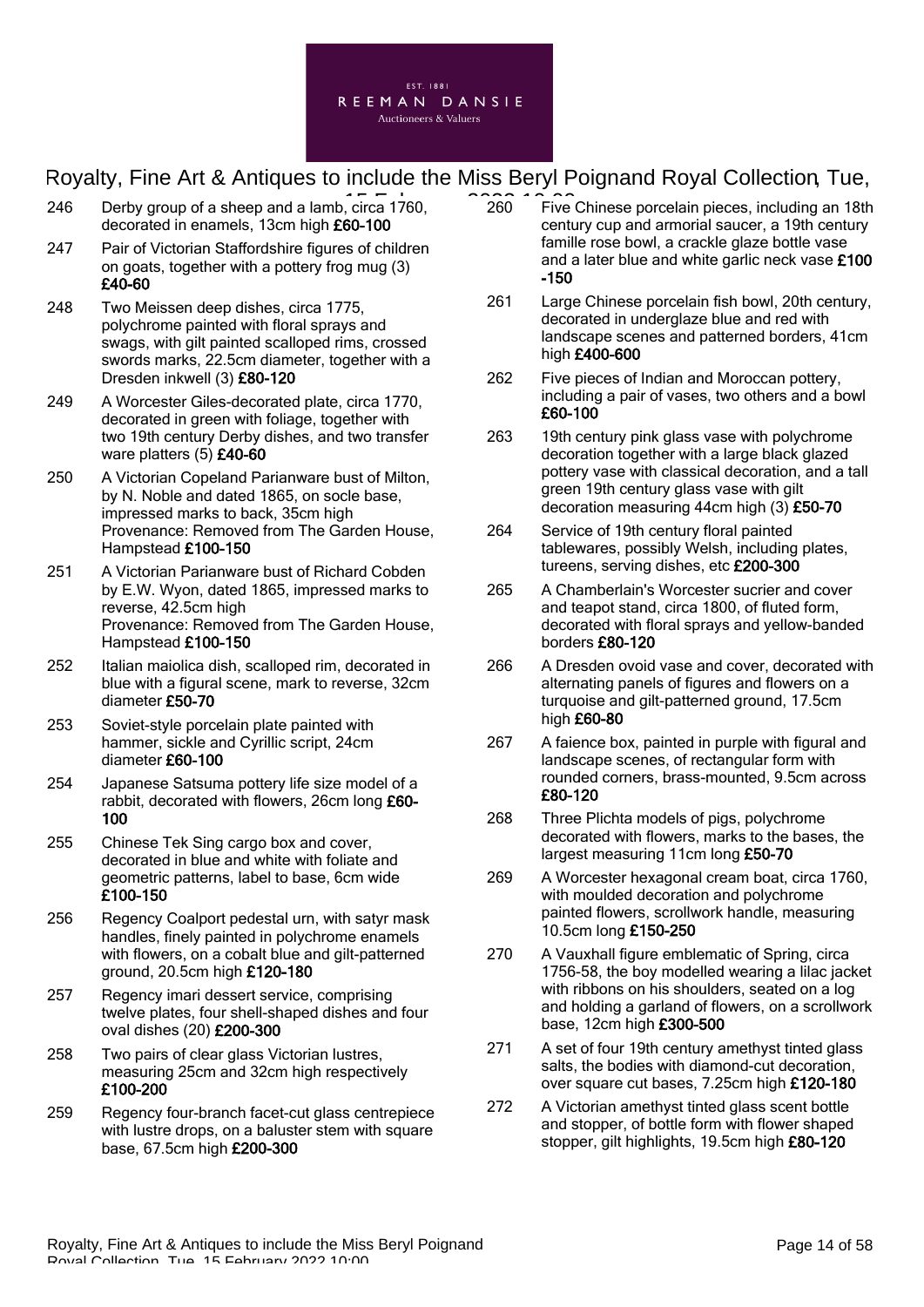

- 273 A pair of 19th century amethyst tinted glass  $273$  A pair double lipped wine glass coolers, and a similar finger bowl (3) £100-150
- 274 A Whitefriars type amethyst tinted glass bowl, a Wedgwood glass bell and an amethyst glass vase £50-70
- 275 A Moser type facetted amethyst tinted glass bowl, and a 19th century amethyst tinted glass bowl £100-150
- 276 A Longton Hall cartouche shaped vase and cover, circa 1755, with floral encrusted decoration and painted floral sprays, 14cm high £200-300
- 277 A pair of Vienna plates, circa 1780, painted in Neoclassical style with portrait busts and a Greek key border, beehive marks, 24cm diameter £120-180
- 278 Three Vienna saucers and matching bowl, circa 1780, painted in Neoclassical style with portrait busts and Greek Key borders, beehive marks to bases £50-80
- 279 A pair of Derby figures of The Welsh Tailor and His Wife, circa 1820, typically modelled on scrollwork bases, iron red mark to bases and incised model no 62, 14cm high £200-300
- 280 An unusual 19th century glass double ended spirit measure, and a Victorian engraved large glass, the larger measuring 19cm high £80-120
- 281 A rare Worcester small pear shaped teapot and cover, circa 1756-58, printed by Robert Hancock with Le Chalet Double and Le Pont Chinois, after Pillement, 16cm from spout to handle £250 -350
- 282 Two Paris porcelain plates, decorated in the Feuillet workshops, circa 1820, one decorated with birds on a blue ground, the other with flowers on a green ground, marks to bases, 24.5cm diameter £150-250
- 283 A pair of Japanese Kutani vases together with matching censor / koro, Meiji period, decorated with figural scenes on a patterned ground with cranes and other motifs, the vases measuring 31cm high £100-150
- 284 Japanese Kutani Koro and coffee pot, together with six Japanese Satsuma dishes, the coffee pot measuring 17.5cm high £60-80
- 285 A Continental porcelain figure of a sportsman, in Derby style, and a figure of a young girl, the larger measuring 22.5cm high £80-120
- 286 A pair of German porcelain figures of a shepherd and shepherdess, in Derby style, polychrome decorated and shown standing on scrollwork bases, the largest measuring 21.5cm high £150-200
- 287 A pair of Continental porcelain figures, in 18th century style, of a seated man and woman holding flowers, with hound and sheep by their side, on scrollwork bases, crossed swords marks to the backs, the larger measuring 17.5cm high £120-180
- 288 An unusual Bow blue and white dish, circa 1758- 60, of oval form with scalloped edge, painted in Chinese style, 26cm x 20cm See Adams and Redstone, Bow Porcelain, figure 92, for another dish of this form £200-300
- 289 Chinese blue and white dish, 17th century, boldly painted with five deer in a landscape, the rim with auspicious symbols and flowers, the reverse with pomegranates and flowers, seal mark to base, 35.5cm diameter £800-1,200
- 290 Chelsea bottle vase, circa 1760, decorated with exotic birds on a cobalt blue and gilt-patterned ground, gilt anchor mark to base, 21cm high £100-150
- 291 A faience box, painted with birds, a Limoges box and a gilt metal mounted oval inkwell (3) £60-80
- 292 A Worcester hexagonal teapot stand, circa 1772, painted in Kakiemon style on a blue scale ground with gilt highlights, crescent mark to base, 13.5cm across £200-300
- 293 An early 19th century opaque glass bowl, with large knop to the bottom of the stem and flat folded foot, 11cm high £50-80
- 294 A Meissen outside decorated large sander and matching inkwell (no cover), painted with landscape scenes, and a Meissen round box and cover painted with flowers (3) £80-120
- 295 A New Hall slop bowl, a Chamberlain's Worcester inkwell and cover, a Chamberlain's vase and cover painted with wild roses, together with a tea bowl and a saucer (5) £50-70
- 296 A Miles Mason sucrier and cover, a continental Derby-style figure, and other ceramics and glass £50-70
- 297 Chinese blue and white porcelain Gu vase, transitional style but 20th century, painted with a dragon and flowers with brown rim, 28cm high £300-500
- 298 Chinese blue and white double gourd vase, early 20th century, painted with dragons and flowers, four-character Kangxi mark, 32.5cm high £200-300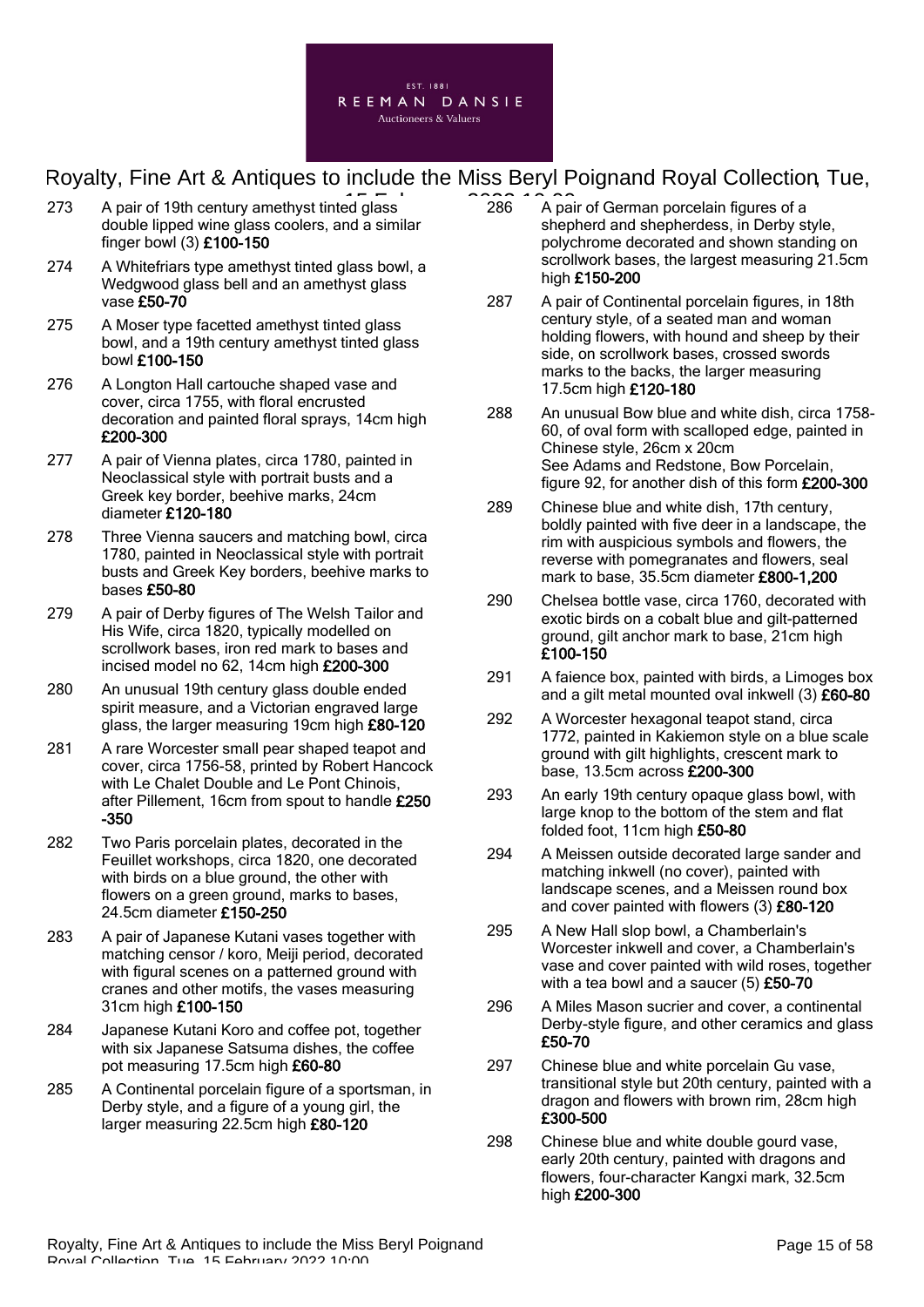

- 299 Group of four Chinese famille rose items, 2022 Care including an 18th century export tankard, tea bowl, bowl and footed dish £100-200
- 300 Chinese blue and white porcelain bowl, 20th century, boldly painted with fish, 20.5cm diameter £80-120
- 301 Chinese porcelain bowl, 20th century, with flared rim and straight foot, decorated in famille rose enamels with flowers, calligraphy to the other side, 20cm diameter £200-300
- 302 Baccarat glass paperweight a trefoil blue double garland on a clear ground with a central millefiori cane, 55mm diameter £60-100
- 303 Clichy scrambled glass paperweight, circa 1850, with fragments of the Clichy rose, 70mm diameter £80-120
- 304 Glass paperweight by Frank Eisner, with four lamp work flowers arising from a mound, 75mm diameter £50-80
- 305 Paul Ysart, multi-coloured 'Harlequin' glass paperweight, with a number of controlled bubbles rising from the imposing cushion of assorted acnes set on top of an orange ground, 80mm diameter £100-150
- 306 Unusual Baccarat glass paperweight, circa 1850, the clear glass dome with six windows to top and sides above the motif of a laid ground of canes upon a raised cushion, 78mm diameter £100-150
- 307 Victorian Minton Majolica oyster plate, decorated with light blue wells and a central green well, with shell decoration in relief in between each well, impressed marks to base, 23cm diameter £70-100
- 308 A matched pair of Minton Majolica 'Tower' jugs, 1881 and 1883, 33cm height £120-180
- 309 Pair of Bow 'New Dancer' figure candlesticks, circa 1765, with bocage decoration behind each figure, standing on scrollwork bases, 24cm high £250-350
- 310 Chinese porcelain coffee cup, 18th century, of fluted form, London-painted, possibly in the Giles atelier, with floral sprays and insects, 6.5cm high £100-150
- 311 Rare Vinovo porcelain group, circa 1770, showing a huntsman's wife with rifle resting against a tree and a hare hanging from a branch, decorated in the white, 14.5cm high £120-180
- 312 Rare pair of Worcester cornucopia wall pockets, circa 1755, moulded with landscape scenes, with floral and other patterns in underglaze blue, painter's marks to backs, 21cm long £300-500
- 313 Samuel Alcock begging poodle, circa 1840, shown kneeling on front paws, sparsely decorated, on a gilt-lined rectangular base, 11cm across £60-100
- 314 Minton begging poodle, circa 1840, shown kneeling on front paws, sparsely decorated, on a gilt-lined tasselled rectangular base, 11cm across £40-60
- 315 Worcester white-glazed teapot, circa 1760, of barrel form, decorated in relief with a Chinese fishing scene on one side, and flowers verso, 18cm from spout to handle £120-180
- 316 Philip Christian Liverpool blue and white cream boat, circa 1765-70, decorated with floral sprays within moulded panels, 14cm long £150-200
- 317 A Lowestoft blue and white sauceboat, circa 1770, with floral decoration and moulding, 17cm long £70-100
- 318 Meissen figure of a young girl, circa 1755, shown seated on a tree stump playing pipes, decorated in enamels and gilt, incised number 23 to base, 12cm high £150-200
- 319 Worcester blue printed Bat pattern teapot and cover, circa 1780, with gilt highlights, mark to base, 15cm high £150-200
- 320 A large 19th century Bristol blue glass goblet, decorated in tooled gilt with a continuing band of classical figures, 27cm high £120-180
- 321 Good pair of 18th century Chinese porcelain dishes, decorated in enamels and gilt with patterned borders and a central floral motif, 40.5cm across £150-250
- 322 Four Prattware pot lids, including Derby Day, Rifle Contest Wimbledon 1865, Hide And Seek, and a bear baiting lid £50-80
- 323 Set of ten ceramic plates with hand painted animal scenes, signed 'F. Paton', probably for Frank Paton (1856-1909) and dated 1881 and 1882, 23.5cm diameter £100-200
- 324 Small 19th century Meissen porcelain figures a girl playing a guitar, standing on a scrollwork base, crossed swords and incised numbers to base, 13cm high £60-90
- 325 William Schiller Art Nouveau pottery epergne, decorated in art nouveau style with sinuous floral patterns, 42cm high £100-150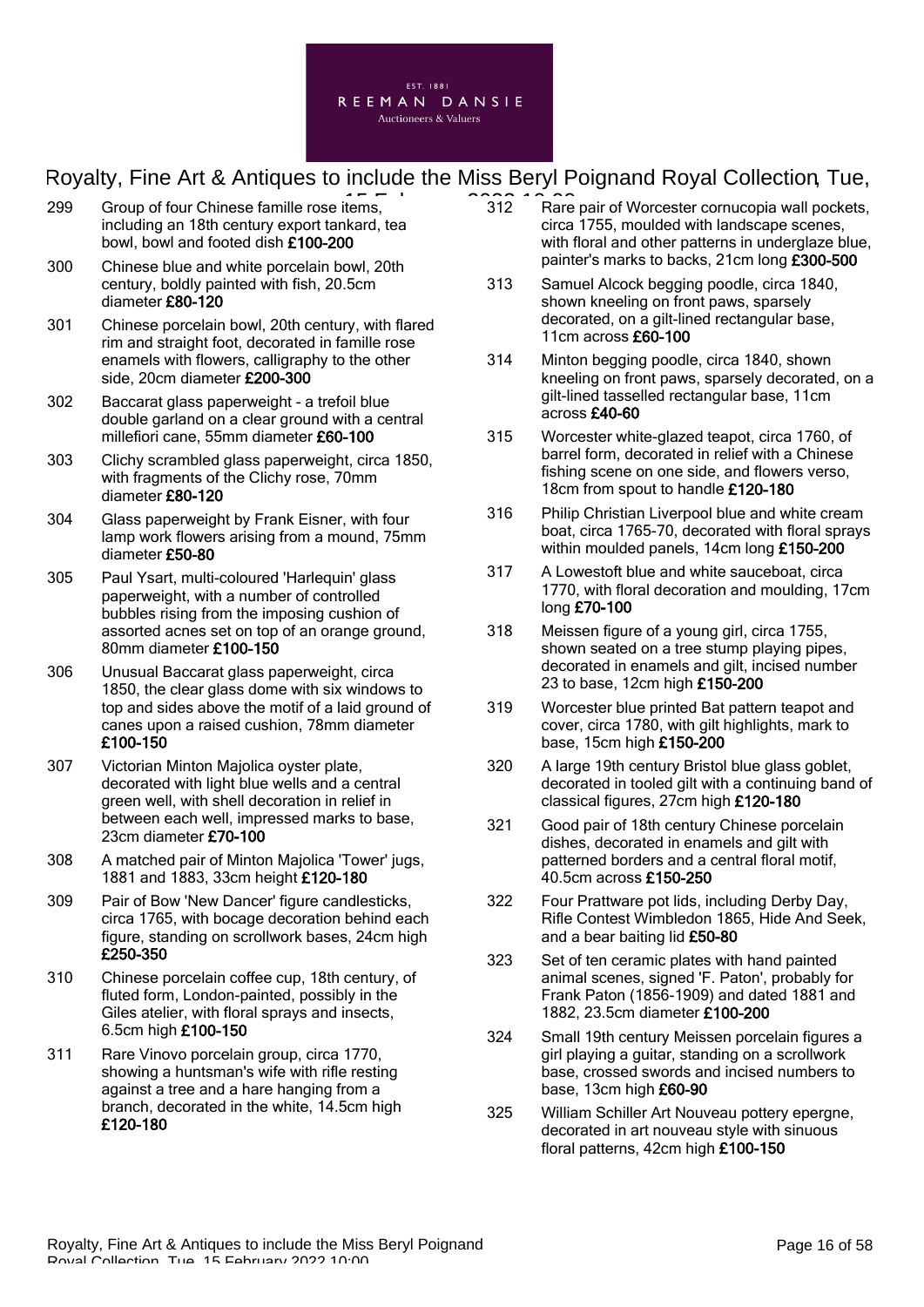

- 350 Colchester interest Unusual late 17th/early 2022 10:00 18th century silver lidded tankard of cylindrical form, with later chased and gilded decoration representing the Battle of the Centaurs, S scroll handle with strapwork and bead decoration and shield lower finial. Hinged domed cover, with chased floral and foliate decoration and large leaf decorated scroll thumbpiece. Marked only on the handle with maker's mark for R Hutchinson II and engraved \*L\*/W\*S. No visible marks on cover or body. All at approximately 28ozs. 18.5cm overall height to thumbpiece. R Hutchinson was registered in London and working in Colchester 1699-1720 (See Jackson p343) Silver gilt lidded tankard, marked with makers mark only, maker active in Colchester (see Jacksons book). £5,000-7,000
- 351 Large impressive Edwardian silver spirit flask, with bayonet fitting cap, approx. 400ml over 1/2 pint capacity (London 1904), Mappin & Webb. All at approximately 8ozs. 18cm overall length. £250-300
- 352 Late 19th century Continental silver novelty "Fledgling" pepperette, in the form of a chick, by Berthold Muller (Import marks for Chester 1900). All at approximately 3ozs. 6.5cm overall height. £200-300
- 353 Selection of miscellaneous Victorian, Edwardian and other silver, including seven napkin rings, set of six spoons and other items (Various dates and makers). All at approximately 14ozs. (Qty) £100-150
- 354 Set of four Victorian silver Apostle spoons of dessert spoon size, in a fitted presentation case (London 1867) H J Lias & Son. All at approximately 5ozs. Each spoon 18cm overall length. £100-150
- 355 Unusual Edwardian silver novelty taper stick in the form of a drunken Scotsman, clutching a lamp post, on a circular base, Rd No 465956 (Chester 1905) Cornelius Despormeaux Saunders & James Francis Hollings Shepherd. 6cm overall height. £60-100
- 356 Edwardian silver Art Nouveau style vase of tapering form with spot hammered finish, folded top and twin scroll handles (Birmingham 1905). Maker JR. All at approximately 4 ozs. 12.8cm overall height. £80-120
- 357 Late 19th century German cut glass claret jug of globular form, with scroll and face mask decorated silver mount, silver scroll handle and hinged domed cover (finial detached but present), engraved presentation inscription and monogram. Circa 1895, signed G Trubner and stamped 7053, together with card from ADC Heritage, silver dealers in New York. 26cm overall height excluding finial. (3) £150-200
- 358 1930s three piece silver tea set, comprising teapot of compressed baluster form, with hinged domed cover and ebony handle, on four ball feet, matching sugar and cream (Sheffield 1930) James Dixon & Sons Ltd. All at approximately 35ozs. Teapot 28cm across. £400-600
- 359 Early 20th century part canteen of Elkington Plate, Chippendale Pattern cutlery, comprising 12 dinner forks, 12 dessert forks, 12 dessert spoons, 18 dinner knives, 12 dessert knives, 8 soup spoons, 3 serving spoons, 3 table spoons, 5 tea spoons, 6 coffee spoons, 6 pairs fish eaters, 1 cake slice, 1 cake knife and a pair butter knives. 107 pieces in total. £100-150
- 360 Early 20th century part canteen Cooper Bros, Sheffield, Albany Pattern cutlery, comprising 13 dinner forks, 12 dessert forks, 12 dessert spoons, 11 table spoons, 6 tea spoons, 1 jam spoon, 2 small serving spoons, pair sugar tongs, 1 pickle fork, 1 sauce ladle, 1 serving spoon and 1 soup ladle.Together with 6 Kings Pattern Table spoons marked JB & TN A1. (68 pieces in total) £80-120
- 361 Selection of miscellaneous silver, including a pair of Cavendish pattern sauce ladles (Sheffield 1965) Elkington & Co, and other items (various dates and makers). All at approximately 6ozs. (Qty) £60-100
- 362 Group of four Tibetan white metal and burl wood tea bowls (One bowl now without wooden outer), together with one other metal tea bowl, a saucer and a small beaker (All unmarked) (7) £80-120
- 363 Contemporary silver mug of baluster form, with leaf mounted scroll handle (Sheffield 1961),Walker & Hall. All at approximately 14ozs. 13.3cm overall height. £100-200
- 364 Edwardian silver bachelor's teapot of cauldron form, with flared rim, ebony scroll handle and hinged domed cover, on four hoof feet (Sheffield 1905) Harrison Fisher & Co. All at approximately 10ozs. 21.5cm across. £80-120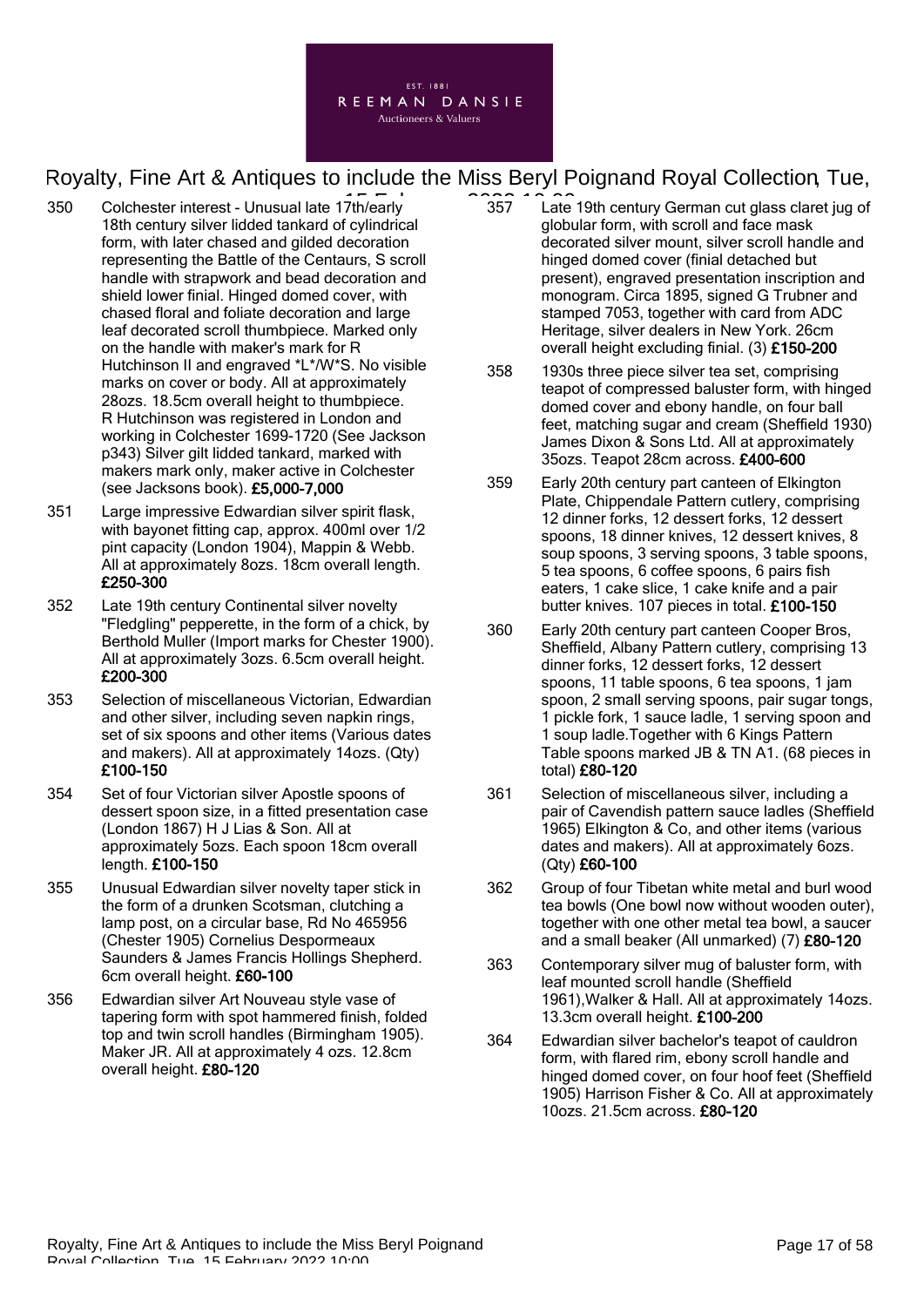

- 365 1930s silver salver of hexagonal form, with **1930s** 19374 Cont stylized flower head and shell border, on three leaf mounted scroll feet (Birmingham 1937) Adie Bros. All at approximately 34ozs. 315cm across. £300-400
- 366 Pair of 1930s silver sauce boats of conventional form, with loop handles, on three pad feet (Sheffield 1931) Emile Viner, together with another with open scroll handle (Sheffield 1917) marks rubbed. All at approximately 11ozs. 15cm across. (3) £80-120
- 367 1930s silver cream jug of bellied form, with reeded border and leaf handle (Chester 1939) Lowe & Son, together with an early George V silver christening mug of tapered form, with loop handle (Birmingham 1910) maker's mark rubbed. All at approximately 9ozs. Cream jug 10.5cm overall height. (2) £80-120
- 368 Pair of Indian white metal vases of tapering bulbous form, each with chased and engraved decoration depicting animals and birds in the jungle and two intricately engraved cartouches. Signed on the bases. All at approximately 34ozs. 17.5cm overall height. £200-300
- 369 Victorian silver dressing table mirror of waisted form, with pierced figurative and foliate decoration, bevelled mirror plate and an easel back (London 1887) Edward Brown. 29cm overall length. £100-150
- 370 Set of four silver Old English pattern table spoons, with bright cut decoration and engraved initials (London 1787) Hester Bateman. All at approximately 9ozs. 22cm overall length. £100- 150
- 371 Set 12 unusual Edwardian silver asparagus eaters (Sheffield 1902/3) Harrison Bros & Howson. All at approximately 8ozs. 8.5cm overall length. £250-350
- 372 Victorian silver coffee pot of fluted baluster form, with embossed foliate decoration, silver foliate scroll handle, with ivory insulators and hinged domed cover, with flower head finial on a cast base, with four scroll feet (London 1838) Charles Reily & George Storer. All at approximately 28ozs. 25cm overall height. £400-600
- 373 Unusual early 20th century Continental silver novelty miniature ornament of a negro figure, armed with a sword and axe, riding a Komodo dragon (Import marks for Chester 1900) Berthold Muller. 3.5cm overall length. £50-80
- 374 Contemporary sterling silver dish, with cast shell handles, by Georg Jensen from a design by Gundorph Albertus, marked in the base 925.S, Denmark Sterling 355G and GJ. All at approximately 2ozs. 12.7cm across handles. £100-150
- 375 Pair of 1920s silver Shabbat candlesticks, with fluted baluster stems on square incurved bases, separate sconces (London 1925) possibly Morris Salkind or Morris Sternberg. All at approximately 16ozs. 31cm overall height. £200-300
- 376 Unusual 1930s Art Deco style cocktail stick holder, in the form of a large chromed metal snail, holding twelve cocktail forks with red bakelite tops (one fork absent) together with two smaller snails, on a wood base, by the French illustrator Benjamin Rabier. 17.2cm overall width. £40-60
- 377 19th century American silver castle top card case of shaped rectangular form, with raised image of the gate house of Battle Abbey, Sussex, on the front and chased floral decoration and engraved initials, on the reverse. Maker's mark only L&W (Leonard & Wilson, Philadelphia US). Circa 1860/70. 9cm overall length. £180-220
- 378 Set of Edwardian silver buckles and buttons, in fitted red leather box, retailed by J C Vickery, Regent St (London 1905) Samuel Jacob. Largest buckle 8cm across. £80-100
- 379 Victorian claret jug with clear glass body and silver mounts, after a design by Christopher Dresser (Birmingham 1891) Hukin & Heath. 20cm overall height. £300-500
- 380 Fine quality contemporary silver salver of octagonal form, with piecrust border and gadrooned edge, on four ball and claw feet (London 1962) Carrington & Co. All at approximately 19ozs. 26.5cm. £300-500
- 381 Selection of 19th/20th century miscellaneous silver, including cased set of six British Hall Marks tea spoons, 4 napkin rings, unusual silver cased set of domino cards, pair small trumpet vases, dish, caddy spoon, two thimbles, vesta, cheroot holder case, and assorted flatware (varoius dates and makers) together with a group of silver plate. Approximately 20ozs weighable silver. (Qty) £200-300
- 382 Edwardian silver swing handled bread or fruit basket of wavy oval form, with pierced foliate decoration, scroll border and pierced handle, on four ball feet (Sheffield 1908) R F Mosley & Co. All at approximately 23ozs. 30cm across. £200- 300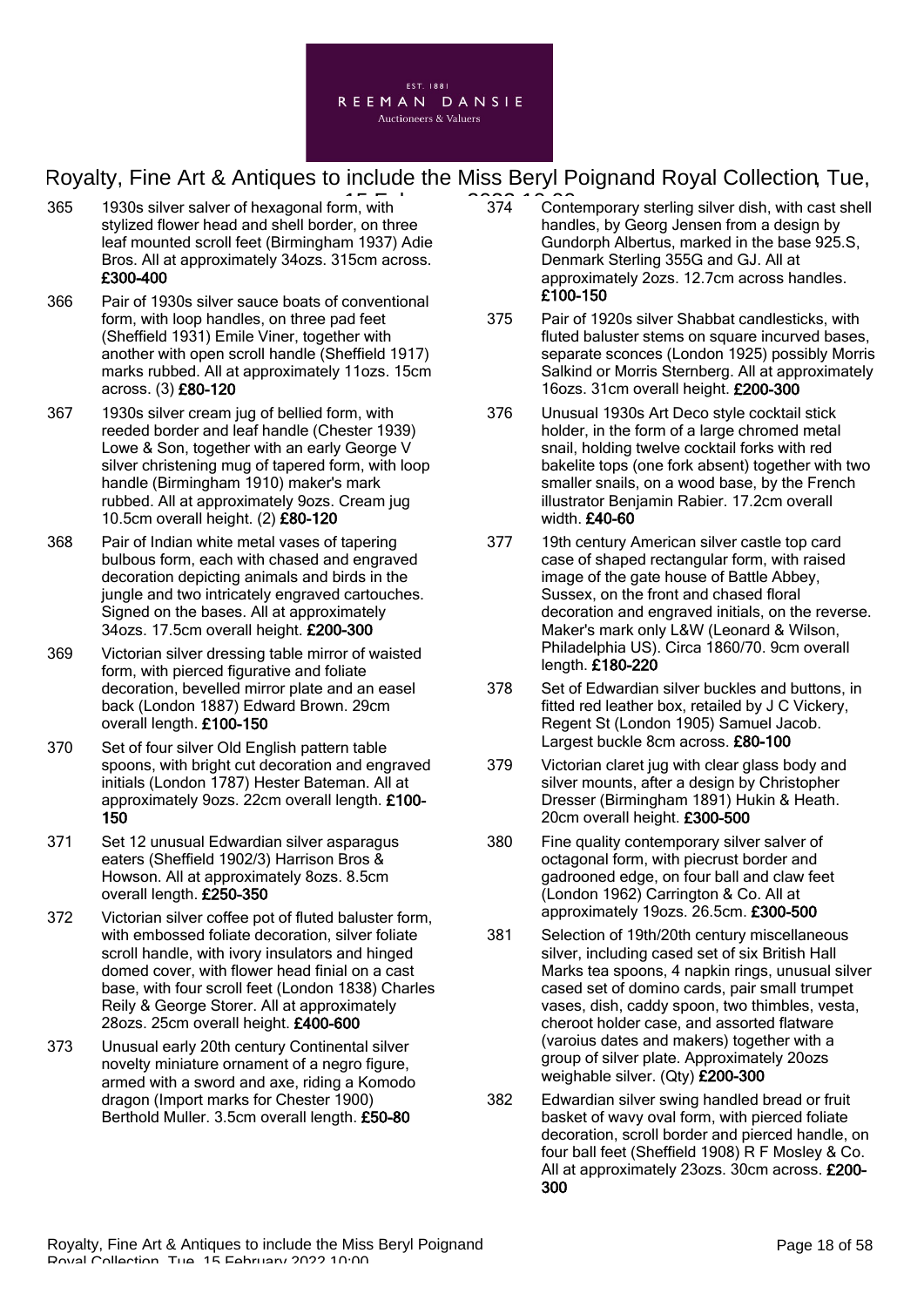

- 383 Late 19th/early 20th century American silver **1986** 1996 chafing dish of oval form, with hinged domed cover, engraved initials and turned wood handle, by Howard & Co New York. Underside marked Howard & Co. Sterling. 3911. All at approximately 18ozs. 25cm across. £200-300
- 384 George III silver cream jug of helmet form, with bright cut decoration and reeded loop handle, on a square pedestal base (London 1796) Peter and Anne Bateman. All at approximately 3ozs. 15.5cm overall height. £80-120
- 385 1920 silver cream jug of hexagonal baluster form, with reeded handle, on four pad feet (Sheffield 1920) Sibray, Hall & Co Ltd. All at approximately 4ozs. 10.5cm overall height. £80- 120
- 386 Early 20th century silver tea pot of half fluted form, with gadrooned border, angular ebony handle and hinged domed cover, on an oval base (Marks rubbed). All at approximately 26ozs. 28cm across. £250-350
- 387 Pair of 1930s silver table lighters, in the form of flaming grenades of plain spherical form, with engraved initial D and detachable gilded flame wick holders (London 1935) William Comyns. Wick holders unmarked. 9.5cm overall height weighted. £250-350
- 388 1940s silver ladies cigarette case of rectangular form, with engine turned decoration, silver gilt interior and applied name "Bunny" in gold (Birmingham 1947) W H Manton Ltd. All at approximately 4ozs. 8cm across. £80-120
- 389 Pair of Edwardian silver candlesticks of neoclassical form, with square tapered columns, raised swag and floral decoration, and urn candle holders, on stepped square bases (Chester 1907) Walker & Hall. 20.5cm overall height, weighted. £100-150
- 390 Pair of 1930s butter dishes of circular form, with pierced silver bases and separate ornate cut glass dishes (Birmingham 1933) John Grinsell & Sons. Approximately 4ozs weighable silver. 11.5cm diameter. £50-70
- 391 Late 19th/early 20th century Indian white metal box of circular form, with detachable cover and decorated with embossed panels depicting jungle scenes, with birds and animals, palm trees etc. Unmarked, possibly Lucknow. All at approximately 3ozs. 8.5cm diameter. £40-60
- 392 Large George V silver comport of octagonal form, with pierced foliate border, on an octagonal pedestal and domed circular base (Sheffield 1910) Fattorini & Sons Ltd. All at approximately 22ozs. 26.5cm across. £250-300
- 393 1930s silver mounted cut glass decanter of plain form, with silver collar (originally with lock now absent) and silver mounted, cut glass stopper (Birmingham 1931) Hukin & Heath. 24.5cm overall height. £60-80
- 394 Selection of Edwardian and other silver flatware, including 2 dinner forks, 5 dessert forks, 5 tablespoons, 8 dessert spoons, and 3 teaspoons (various patterns, dates and makers), together with 2 silver plated dessert forks. 38ozs weighable silver. 25 pieces in total. £350-500
- 395 Georg Jensen silver pedestal dish of small proportions, with flared rim and pierced floral decoration, on a circular base. Underside marked GI 925 S, 180, Georg Jensen. 3.8cm overall height. £80-120
- 396 Continental white metal (830 standard) novelty box in the form of a fish, with articulated body and hinged head, with glass eyes. All at approximately 2ozs. 8.5cm overall length. £60- 100
- 397 1920s silver spirit flask of small proportions, with engraved monogram, bayonet fastening cap and detachable silver drinking cup (Birmingham 1924) William Neale & Son Ltd. All at approximately 4ozs. 9.5cm overall length. £80- 120
- 398 1930s silver collapsible drinking cup with engraved initials (London 1938) Tiffany & Co. All at approximately 3ozs. 7.2cm open. £80-120
- 399 Selection of miscellaneous silver including, a Tiffany & Co. napkin ring, American silver box, silver and enamel pill box, another silver napkin ring and a silver bon bon dish (Various dates and makers) All at approximately 4ozs. (Qty) £80-120
- 400 Edwardian silver three piece teaset comprising, tea pot of half fluted form, with angular ebony handle and hinged domed and fluted cover, with urn finial, on an oval base, matching sugar and cream jug (London 1902) William Hutton & Sons Ltd. All at approximately 33ozs. Tea pot 28cm across. £250-350
- 401 Pair of George V silver candlesticks, with Corinthian columns, on square, stepped and beaded bases, now converted to table lamps (Sheffield 1910/12) Thomas A Scott. 17.5cm overall height. £80-120
- 402 Victorian silver Stilton scoop with carved ivory handle (Sheffield 1900) Martin Hall & Co. 22cm overall length. £80-120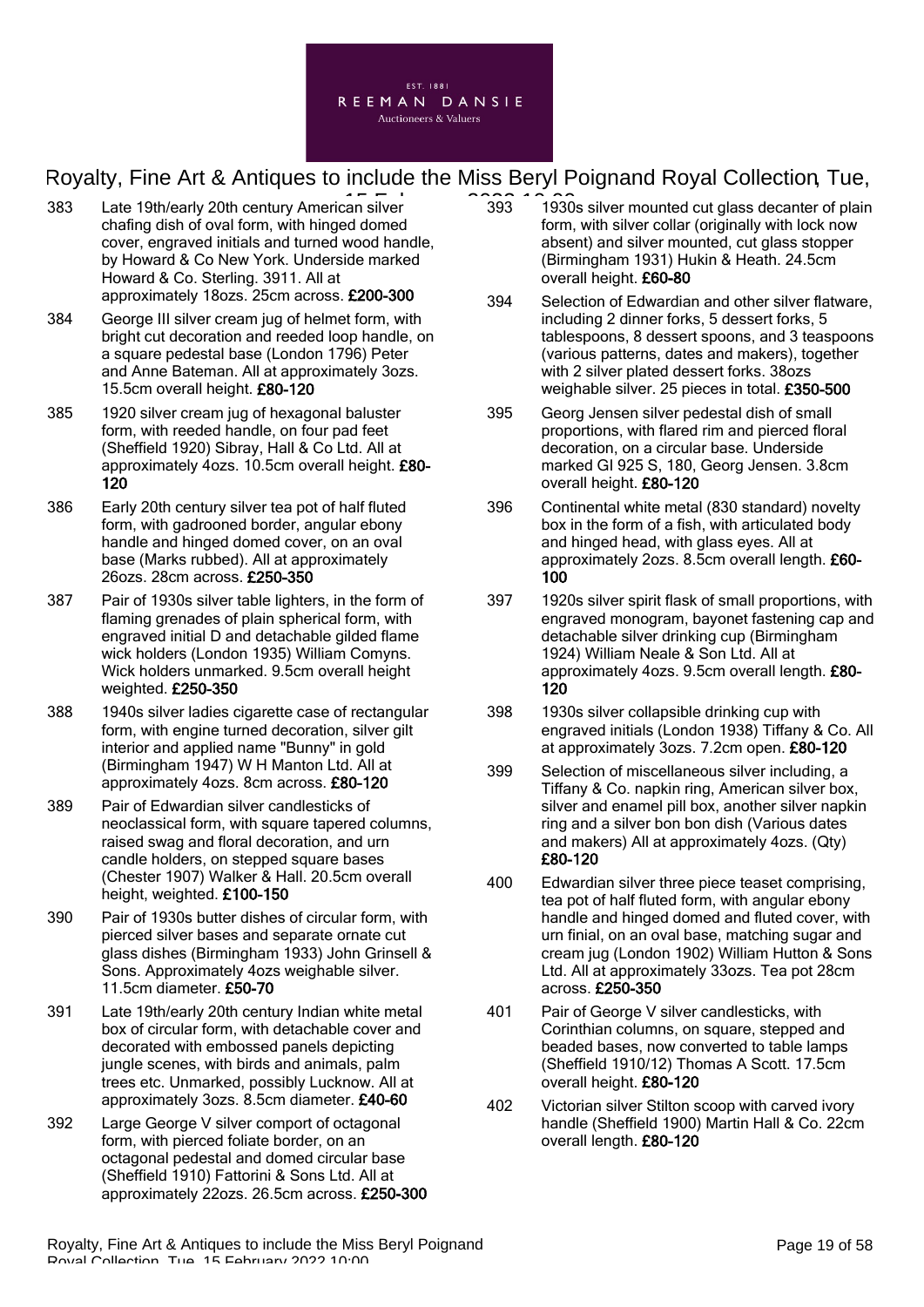

- 403 Selection of miscellaneous silver, including a **15 February 2022** 10:00 pair of Victorian silver fiddle pattern table spoons, cruet set and separate "donkey" salt, three napkin rings, sugar castor, small trumpet vase, pair sugar tongs and a petal dish (various dates and makers). All at approximately 18ozs. (Qty) £100-150
- 404 Late Victorian part canteen of silver Old English pattern cutlery, comprising 12 dinner forks, 12 table spoons, 6 dessert forks and 1 tea spoon (London 1898/99) William Hutton & Sons Ltd, together with 6 matching dessert spoons (London 1899) Charles Boyton and 10 pistol handled dinner knives and 10 matching dessert knives (Unmarked). Approximately 82ozs weighable silver. 57 pieces in total. £1,000- 1,200
- 405 1930s composite canteen of 12 pairs fish eaters, with silver blades and ivory handles, in a fitted Oak case. (Sheffield 1937 and London 1938) Goldsmiths & Silversmiths Co Ltd. £200-300
- 406 1930s silver sugar caster of octagonal form, with pierced slip on cover, on an octagonal domed base (London 1933) Hunt & Roskell Ltd. All at approximately 9ozs. 19cm overall height. £100- 150
- 407 Pair 1930s silver sauce boats of conventional form, with open scroll handles, on three hoof feet (Sheffield 1938) John Round & Co. All at approximately 15ozs. 17.5cm overall length. £150-250
- 408 1930s silver salver of square form, with piecrust border, on four shaped bracket feet (Sheffield 1931) Atkin Bros, All at approximately 13ozs. 20.5cm x 20.5cm. £150-250
- 409 Edwardian silver bowl of plain panelled form (Sheffield 1903) Mappin & Webb), together with a case containing 5 silver teaspoons and one plated sewing spoon and another cased set of EPNS coffee bean style spoons. Approximately 6 ozs weighable silver. Bowl 12.8cm across. (3) £40-60
- 410 Pair of late 19th/early 20th century French cut glass decanters, with silver mounted necks and bases and silver mounted stoppers in a fitted case, retailed by Mellirio dits Meller Madrid, Paris and Biarritz. (Minerva head hallmarks). Each decanter 28cm overall height. £200-300
- 411 Early 20th century French cut glass claret jug with silver plated mount and base by Orfevrerie Ercuis (Base detached but present). Marked in the base Lutetia OE. 32cm overall height. £100- 200
- 412 George V silver swing handled cake basket, with pierced decoration and bead border, on a pierced oval base (Sheffield 1917) Harrison Bros & Howson. All at approximately 12ozs. 28cm across. £100-200
- 413 Early 20th century French silver gilt dessert service, comprising 12 pairs dessert spoons and forks, with raised floral decorated handles, in a fitted case (French Hallmarks) Ernest Prost, Paris. All at approximately 40ozs. £500-700
- 414 1920s silver two handled trophy cup "Castle B. C. Challenge Cup" with raised floral decoration on an ebonised plinth with applied winner's shields (London 1928) Robert Pringle. Together with another "Belle Vue Bowling Club, Colchester, Hospital Handicap Cup" on an ebonised plinth (Birmingham 1921) Maker's mark rubbed. Tallest cup 31cm overall height. (2) £60-100
- 415 Edwardian glass match striker on a silver base with piecrust border (London 1909) Goldsmiths & Silversmiths Co Ltd, together with a Victorian silver reservoir and wick only from a Granade Table Lighter (London 1886). Match striker 11cm across base. (2) £30-50
- 416 George III silver tea urn or samovar, with engraved foliate decoration, twin lion mask ring handles, an ivory mounted tap and slip in cover of waisted form, with bell finial, on an oval pedestal base, with four ball feet, interior with separate hot iron reservoir and iron (London1801). Robert Hennell I & David Hennell II. approximately 37ozs weighable silver. 37cm overall height. £600-1,000
- 417 1940s silver desk clock of hexagonal form, with a Swiss movement and white enamel dial, with red enamelled numerals and subsidiary seconds dial (Birmingham 1946). Dial glass missing. 6.5cm across. £60-100
- 418 1930s silver child's rattle, in the form of Mr Punch, with two bells,circular teething ring and mother of pearl teether (Birmingham 1934), WH Collins & Co., together with another similar, in the form of Mr Punch's dog "Toby", with Patent Mark Pt 359172 (Birmingham 1934). Maker's mark rubbed. Mr Punch 15cm overall length including ring and teether. (2) £50-80
- 419 Set of early 20th century Continental silver plated flatware, including 12 dinner forks, 12 table spoons, 12 tea spoons, a serving spoon and a soup ladle in a fitted case. Each piece marked OE 84 and stamped Ercuis. 38 pieces in total. £50-80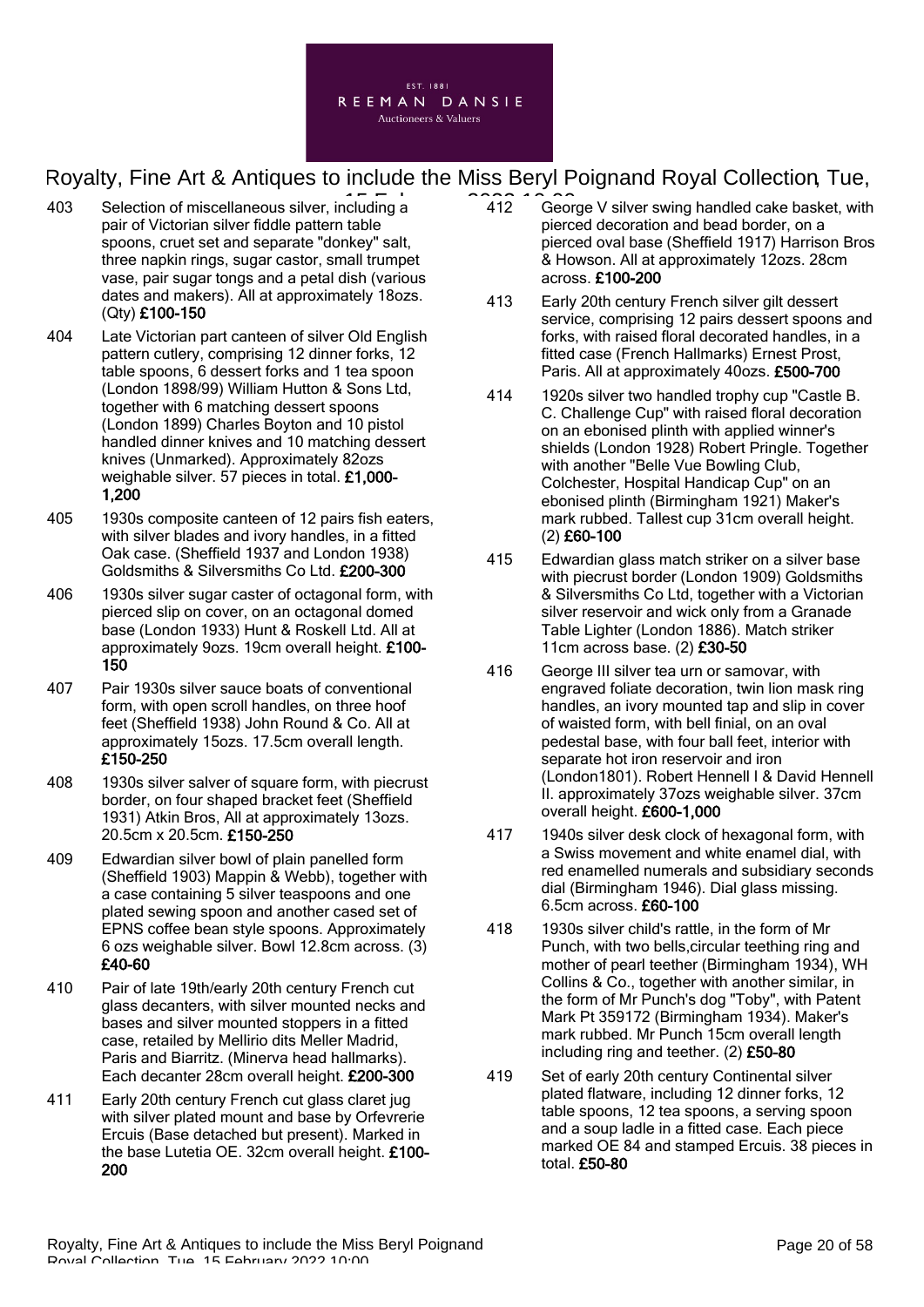

- 420 Early 20th century silver novelty pin cushion in  $\overline{a}$  428 Selection 3. the form of a stork,standing over a pond, underside stamped sterling, otherwise unmarked. 6.3cm overall height. £100-150
- 421 Early 20th century Continental silver cigarette case of rectangular form, with engine turned decoration, floral borders and an enamelled front panel, depicting a a lakeside scene with deer and swan (London Import marks for 1927) 8.8cm overall length. £400-600
- 422 Imperial Russian silver swing handled sugar bowl and matching milk jug, with white, blue, green and red cloisonné enamel decoration and gilt interiors (Moscow 1893/4) maker's mark I.C, Assay master A.O. Sugar bowl 12cm external diameter. Together with a Bill of Sale from Mark Gallery, London. £1,000-1,500
- 423 Pair of Russian silver and cloisonné enamelled spoons, with circular bowls and twisted stems (marked 84 with cyrillic initials) in a fitted case with St Pertersburg trade address. each spoon 15.8cm overall length. £300-500
- 424 Victorian Irish silver milk jug of lobed form, with embossed panels of floral decoration, shell and foliate rim and leaf mounted scroll handle, on a cast base with four scroll feet (Dublin 1841) J & E Moore. All at approximately 10 ozs. 18cm across. £100-150
- 425 18th century silver tankard of plain baluster form, with leaf mounted scroll handle on a circular base, underside with scratch weight and later engraved presentation inscription (Marks rubbed). Possibly Irish. All at approximately 9ozs. 10.5cm overall height. £100-150
- 426 Late William IV silver mustard of drum form with Gothic Arch decoration, blue glass liner, hinged cover with engraved armorial crest and double scroll handle (Sheffield 1837) Henry Wilkinson & Co. together with a contemporary silver mustard spoon (Birmingham 1948). All at approximately 3ozs. £80-120
- 427 Pair of Georgian salts with blue glass liners (marks rubbed), together with a selection 20th century silver, including three castors, toast rack and a white metal wine funnel (Various dates and makers). Approximately 12ozs weighable silver. (Qty) £200-300
- 428 Selection of miscellaneous 19th/20th century silver, including Stilton scoop, asparagus tongs, pair Irish silver sugar tongs, pair sugar nips, various flatware, and a cased set of coffee bean spoons (Various dates & makers), together with a silver plated vegetable dish and cover. Approximately 12ozs weighable silver. (Qty) £100-150
- 429 Five Edwardian silver Old English pattern dinner forks, together with six matching desert forks and six matching desert spoons, all engraved with a letter G (London 1906) Charles Boyton & Son Ltd. All at approximately 34ozs. 17 pieces in total. £350-450
- 430 Selection of miscellaneous silver flatware, including 5 table spoons and 8 tea spoons (Various patterns, dates and makers), together with three silver plated forks. Approximately 16ozs weighable silver. (Qty) £150-250
- 431 Impressive Regency silver plated table centre, with central campana form urn with ornate acanthus leaf and scroll decoration and four removable scroll form candelabrum branches, raised on a square base with gadrooned borders, on paw feet, together with an associated cut glass dish. 39cm in overall height £400-600
- 432 George IV Old Sheffield plate twin handled warming dish and cover of circular form, with gadrooned borders and engraved coat of arms, domed cover with leaf mounted handle, on four scroll feet, separate liner. 34cm across handles. £100-150
- 433 George III Old Sheffield Plate wine funnel of conventional form, with side hook and detachable spot (Unmarked). 15cm overall length. Provenance: Removed from The Garden House, Hampstead £80-120
- 434 Edwardian silver christening mug of tapering cylindrical form, engraved Elfreda, with foliate decoration amongst columns and arches, and a loop handle (Birmingham 1902) Hukin & Heath, together with another matching, but smaller, with an engraved monogram (Same date and maker). All at approximately 9ozs. Larger mug 9.5cm overall height. Provenance: Removed from The Garden House, Hampstead £120-180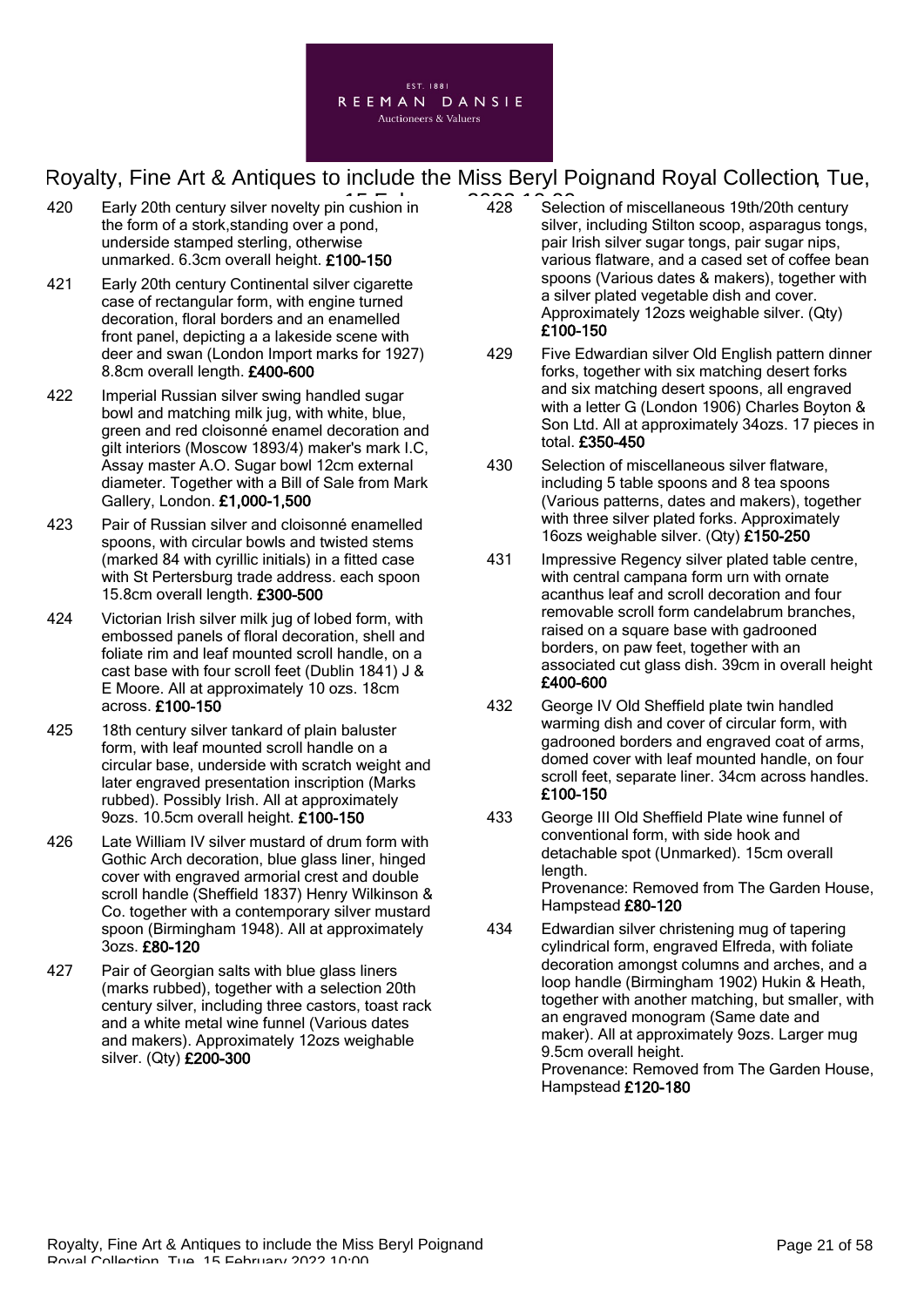

435 Selection of late 19th/early 20th century silver, **142** Late including two toilet jars, pair tortoiseshell/silver hair brushes and a smelling salt bottle in a silver case (Various dates and makers, together with two tortoiseshell boxes and a silver plated bowl. (Qty)

Provenance: Removed from The Garden House, Hampstead £60-100

- 436 Late 18th century Old Sheffield Plate coffee pot of baluster form, with ornate spout, hinged domed cover with ornate finial, and fruit wood handle on a circular gadrooned base (Unidentified marks to right of handle). 26.5cm overall height.the lid. Provenance: Removed from The Garden House, Hampstead £150-250
- 437 Regency period Old Sheffield Plate coffee pot of fluted baluster form, with foliate rim, engraved armorial, hinged domed cover with flower head finial, and scroll handle with ivory insulators, on a scroll and shell base. Unmarked. 21.3cm overall height. Provenance: Removed from The Garden House, Hampstead £150-250
- 438 Late 18th century Old Sheffield Plate tea caddy of bombe form, with raised scroll, foliate and shell decoration, detachable domed cover, with shell finial, on four scroll feet (Marks to base). 14cm overall height. Provenance: Removed from The Garden House, Hampstead £150-250
- 439 Late 18th century Old Sheffield Plate Argyle of urn form, with fruitwood handle, short spout, separate internal reservoir and detachable waisted, domed cover, on a pedestal base (unmarked). 20cm overall height. Provenance: Removed from The Garden House, Hampstead £80-120
- 440 Victorian silver mounted glass hip flask, with rattan cover and silver screw fit top, together with a silver plated detachable cup, with gilded interior, 15.5cm in length. £100-150
- 441 Victorian silver single struck Queens pattern sauce ladle with engraved initials (London 1860) The Portland Co., an Edwardian silver card case (Birmingham 1901) Walker & Hall and a contemporary silver trinket box (London 1977) A Chick & Sons Ltd. All at approximately 5ozs. (3) £50-70
- 442 Late 19th/early 20th century Continental silver two handled Bon Bon dish of shaped oval form, with pierced foliate decoration, (marked 13 A hawk F) together with an English silver wine taster of circular form, with a domed base, lobed panels and twin flat scroll handles (Marked under base with Lion Passant only) 11cm across handles. (2) £80-120
- 443 William IV Irish silver teapot of melon form, with scroll silver handle and ivory insulators, flush fitting hinged cover with domed and fluted finial on a shaped pedestal foot (Dublin 1836). All at approximately 25ozs. 30.5cm across. £300-500
- 444 George III Irish silver milk jug of compressed baluster form, with gadrooned border and bright cut floral decoration, angular handle, on four bracket feet (Dublin 1813) All at approximately 5ozs. 15cm across. £100-150
- 445 George II silver-lidded tankard of bellied form with applied reeded girdle and scroll handle, with shell-shaped terminal, hinged stepped domed cover with chair back thumb piece, raised on a spreading circular base, body now engraved with coat of arms and cover with armorial, underside of base with engraved inscription - 'Ex dono Joseph Walton ad. A.A. Walton 1732', engraved scratch weight 22=16 (London 1732), Fras. Page. All at approximately 21ozs, 17.5cm overall height £500-800
- 446 1930s Omar Ramsden silver goblet of inverted bell form, with spot hammered finish, a slender stem with grape and vine knop, and on a circular pedestal foot, engraved inside "OMAR RAMSDEN ME FECIT" (London 1937) Omar Ramsden. All at approximately 5ozs, 12.2cm overall height. £800-1,200
- 447 George III silver nutmeg grater of navette form, with bright cut decoration, hinged top cover with engraved initials, opening to reveal a metal grater and a bottom hinged nutmeg storage compartment (London 1793), Thomas Phipps & Edward Robinson, 5.3cm across £400-600
- 448 George III silver nutmeg grater of octagonal form, hinged cover with engraved armorial crest, opening to reveal grater and separately hinged base (London 1790), Susanna Barker. 4.5cm across £200-300
- 449 George IV silver cylindrical nutmeg grater of cylindrical form, with a double hinged cover and engraved armorial, opening to reveal a full length grater (London 1828) Charles Reily & George Storer. 5.8cm overall length. £200-300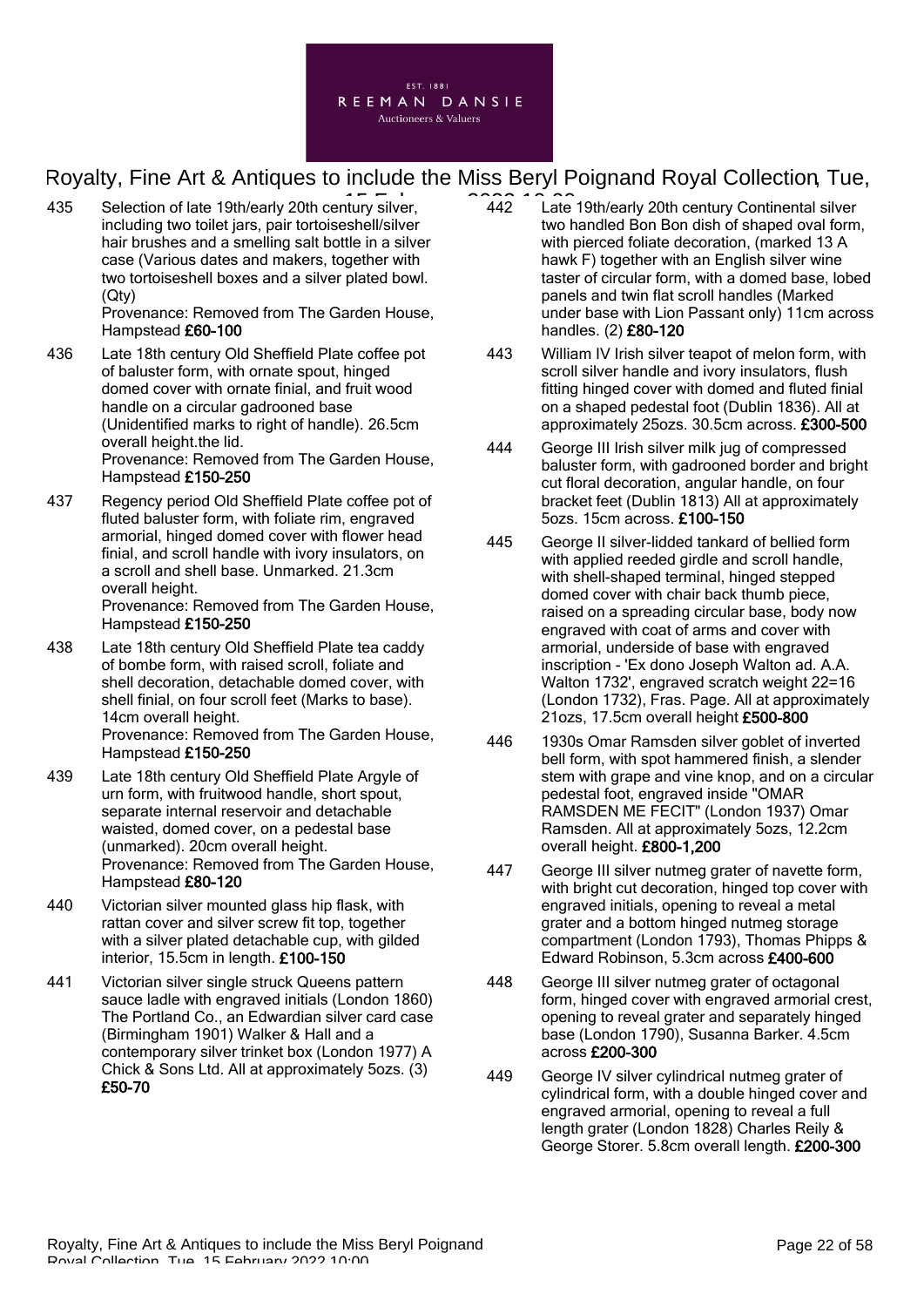

- 450 Georgian silver octagonal box nutmeg grater **15, 2022** 10:00 with hinged top cover, opening to reveal a grater and a bottom hinged nutmeg compartment (marks rubbed) Possibly Samuel Pemberton. 3.1cm across. £200-300
- 451 George IV silver cream jug of compressed melon form, with chased acanthus leaf decoration and applied wire rim, scroll handle with leaf decoration, standing on an octagonal lobed and domed foot, gilded interior (Dublin 1824), approximately 5ozs, 15cm overall £100- 150
- 452 Early George V Silver pill box of circular form, with foliate pierced cover inset with an engraved mother of pearl flower (Birmingham 1910) Cornelius Desormeaux Saunders & James Francis Hollings Shepherd, together with another small silver box (Birmingham 1918) G & Co. Larger box 3.9cm across. (2) Collection of silver £40-60
- 453 Scandinavian silver box of circular form, with spot hammered finish and raised bird and foliate decoration, detachable domed cover, together with a continental silver cup chased with an image of a chicken with chicks and a small Continental silver bowl on three feet. All at approximately 7ozs. Box 9cm diameter. (3) £60- 100
- 454 A 20th century Greek silver gilt cup, with spool handle, made as a replica of an ancient Minoan cup found in Vapheio, depicting the famous Minoan bull leaping. Marked on base 925. All at approximately 4ozs. 7cm overall height. £150- 200
- 455 20th century Burmese silver cocktail shaker of tapering form decorated with scenes of temples, a cental deity panel and foliate borders, slip on cover, together with six small beakers and a matching tray. Shaker and tray marked 86 or 98. All at approximately 39ozs. Shaker 21cm overall height. £400-600
- 456 Good pair of late 18th/early 19th century Old Sheffield Plate three light candelabra, in the Adam Classical manner, with fluted columns with rams head capitals and reeded branches with swag decorated urn candle holders, on shaped square bases, with vase decoration and foliate borders, separate sconces (unmarked) 45.5cm overall height. £200-300
- 457 George III silver inkstand of navette form, with bright cut and engraved decoration, engraved monogram, reeded border and two separate silver mounted cut glass inkwells, on four ball and claw feet (London 1798) William Bennett. Approximately 6ozs weighable silver. 25.5cm across. £100-150
- 458 Edwardian silver belt of chain linked geometric form, with clip in buckle (Chester 1901) Colen Hewer Cheshire. All at approximately 4ozs. 61cm overall length. £60-100
- 459 Early 20th century Continental silver bowl of shaped circular form, with flared rim and spot hammered finish, interior marked Battuto A Mano 800. All at approximately 6ozs. 18cm diameter. £80-120
- 460 Early 18th century Britannia Standard silver castor of baluster form, with engraved armorial crest and slip on pierced cover, with bayonet fitting, on a circular base. (Marks rubbed). All at approximately 8ozs. 19cm overall height. £250- 400
- 550 Victorian diamond star burst brooch with a central cushion shape old cut diamond estimated to weigh approximately 1.25cts, with further old cut diamonds and rose cut diamonds in silver and gold setting with detachable brooch fitting. Estimated total diamond weight approximately 2.5cts. Approximately 32mm. £1,000-1,500
- 551 Antique diamond three stone ring with three old cut diamonds in gold claw setting on gold shank. Estimated total diamond weight approximately 2.5cts. Ring size L½. £1,500-2,000
- 552 Diamond single stone ring with a brilliant cut diamond estimated to weigh approximately 1.95- 2cts, in eight claw setting on plain shank. Ring size L. £4,000-6,000
- 553 Princess cut diamond ring, the certificated stone weighing 1.07cts in platinum four claw setting with channel set princess cut diamonds to the shoulders on platinum shank, estimated total diamond weight approximately 1.55cts. Ring size N. Accompanied by a British Gemmological Institute Diamond Certificate dated London 25th January 2007 stating the stone to weigh 1.07ct, colour grade G, clarity grade VVS2. Receipt of purchase from Berridges, Ipswich 21/8/2009 for £8200. £2,500-3,000
- 554 Princess cut diamond eternity ring with a full band of princess cut diamonds in platinum channel setting. Estimated total diamond weight 2cts. Hallmarked platinum, London 2010. Size N½. £1,000-1,500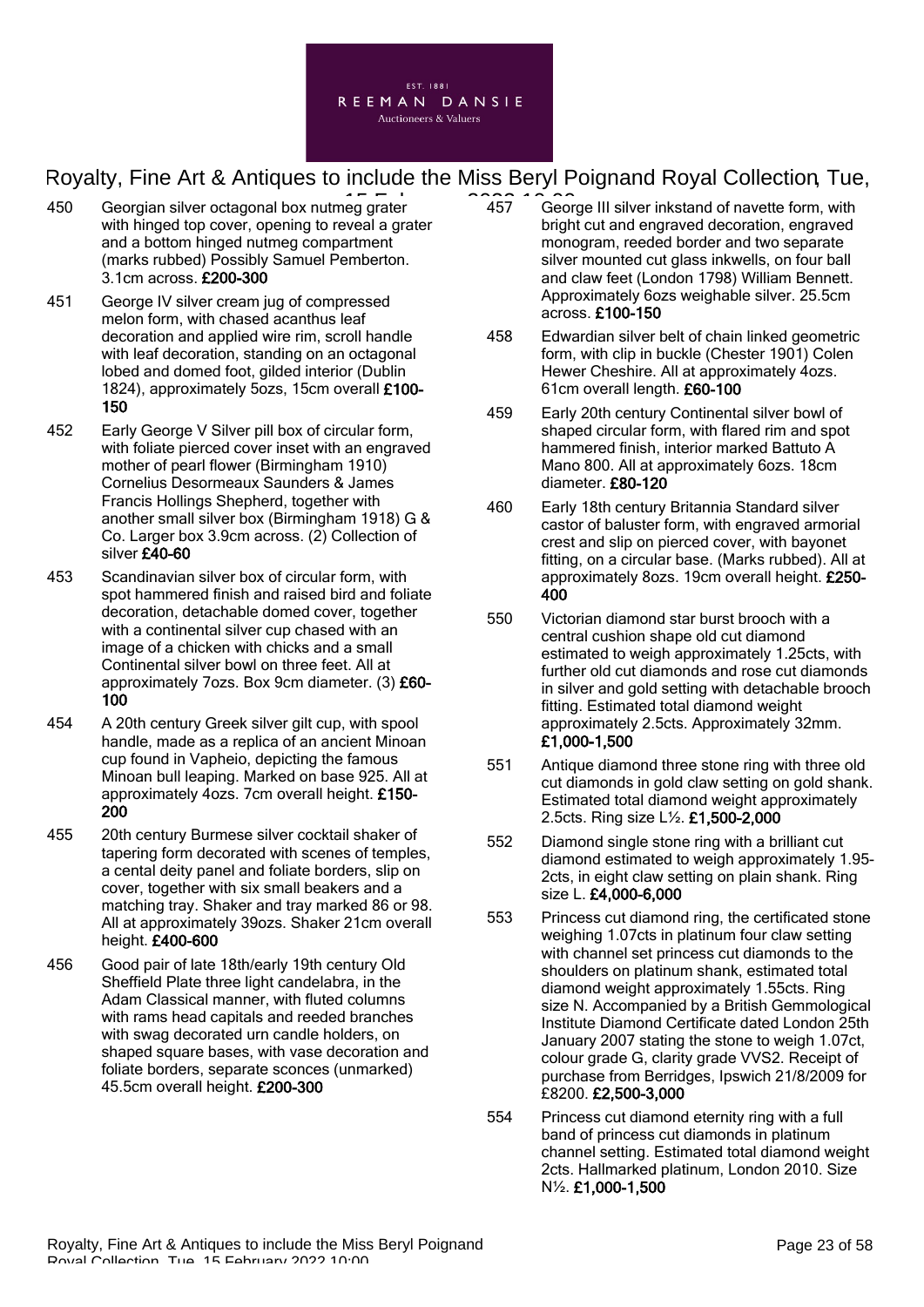

- 555 Aquamarine and diamond pendant on chain with 1966 1969 Early a pear-cut aquamarine measuring approximately 8mm x 4.8mm suspended from a pear-cut diamond in claw setting on 18ct white gold trace chain. £200-300
- 556 Pair of aquamarine and diamond pendant earrings, each with a pear-cut aquamarine measuring approximately 10.5mm x 5mm suspended from a brilliant cut diamond in white gold setting. £100-150
- 557 Aquamarine and diamond ring with a step cut aquamarine measuring approximately 8.9mm x 6.5mm surrounded by a border of brilliant cut diamonds flanked by two D-shape diamonds with further brilliant cut diamonds to the border and shoulders on white gold shank. Ring size I½. £1,200-1,500
- 558 Pair Cartier 18ct gold cufflinks in box, each with hinged oval rings to a baton with square terminals, signed and numbered 49978. In fitted Cartier red leather box. £600-800
- 559 Cartier 18ct gold chain with oval links, French control marks and signed Cartier and numbered 102409. Length approximately 66.5cm £300-500
- 560 Cartier 18ct gold cabochon blue sapphire and diamond flower pendant, signed Cartier, Paris and numbered 152234 on 18ct gold trace chain. £300-500
- 561 Cartier Les Must de Cartier desk clock/travel alarm clock and matching photograph frame, each with grey enamel and gilded brass frame in fitted box. Signed and numbered 7509 28409 and 8509 04395. Frame measures approximately 90mm x 72mm £150-250
- 562 Cartier Les Must de Cartier silver fountain pen in original fitted Cartier box with Cartier guarantee card, instruction booklet, spare Cartier ink cartridges and 2 Cartier nib adjusting wheels in box £100-150
- 563 Victorian diamond hinged bangle with three flower head clusters, further old cut diamonds in silver setting on openwork gold hinged bangle in fitted tooled leather box. Estimated total diamond weight approximately 2.5cts. £2,000- 3,000
- 564 Victorian diamond turquoise enamel and seed pearl bracelet with three turquoise enamel domes with old cut and rose cut diamonds in a cross design on gold bracelet set with seed pearls, in tooled brown leather box retailed by Watherston & Son, 12 Pall Mall East, London. Length approximately 17.5cm £1,000-1,500
- 565 Early Victorian diamond and emerald ring with a central cushion shape old cut diamond flanked by four emeralds and two further old cut diamonds with gold cannetille work setting and shoulders. Ring size L. £600-800
- 566 Antique pearl and diamond flower cluster ring, the central button pearl surrounded by eight old cut diamonds in silver setting on gold shank. Ring size O½. £200-300
- 567 Late Victorian 15ct rose gold diamond and turquoise bracelet and brooch with a lucky fourleaf clover design in original fitted leather box with tooled gilt presentation inscription 'To Mrs Redrup, from the Officers N.C.O. & men E. Squadron. Tuli, Transvaal War 1899-1900.' Bracelet approximately 17.5cm length. £600-800
- 568 Intaglio pendant in gold mount, the oval smoky glass intaglio with a profile of a female bust, 52mm. £80-120
- 569 9ct gold necklace with entwined double links and ring clasp. 51cm length. £400-600
- 570 9ct gold watch chain with curb links Birmingham 1991. Length approximately 42cm. £400-600
- 571 Group of Victorian and Edwardian brooches to include a gold mounted Italian carved shell cameo brooch, various brooches, vintage lockets, etc. £300-400
- 572 Georgian/antique green stone and diamond cluster ring, size P, and sapphire and pearl five stone ring, size O. (2) £100-150
- 573 Edwardian 18ct gold ruby and diamond ring Birmingham 1910. Ring size P. £100-150
- 574 Sapphire and diamond cluster ring with a round mixed cut blue sapphire and single cut diamonds on 18ct gold shank, size T, and a peridot and diamond cluster ring, size P. (2) £100-150
- 575 Victorian pearl and diamond ring and four other 18ct gold and gem set rings (5) £200-300
- 576 Six 9ct gold and gem set dress rings £200-300
- 577 Cultured pearl necklace and matching ring, the two-strand necklace with two strings of 6.5mm cultured pearls on a 9ct gold and garnet cluster clasp, 45cm length, together with a 9ct gold cultured pearl and garnet cluster ring, size N. £150-200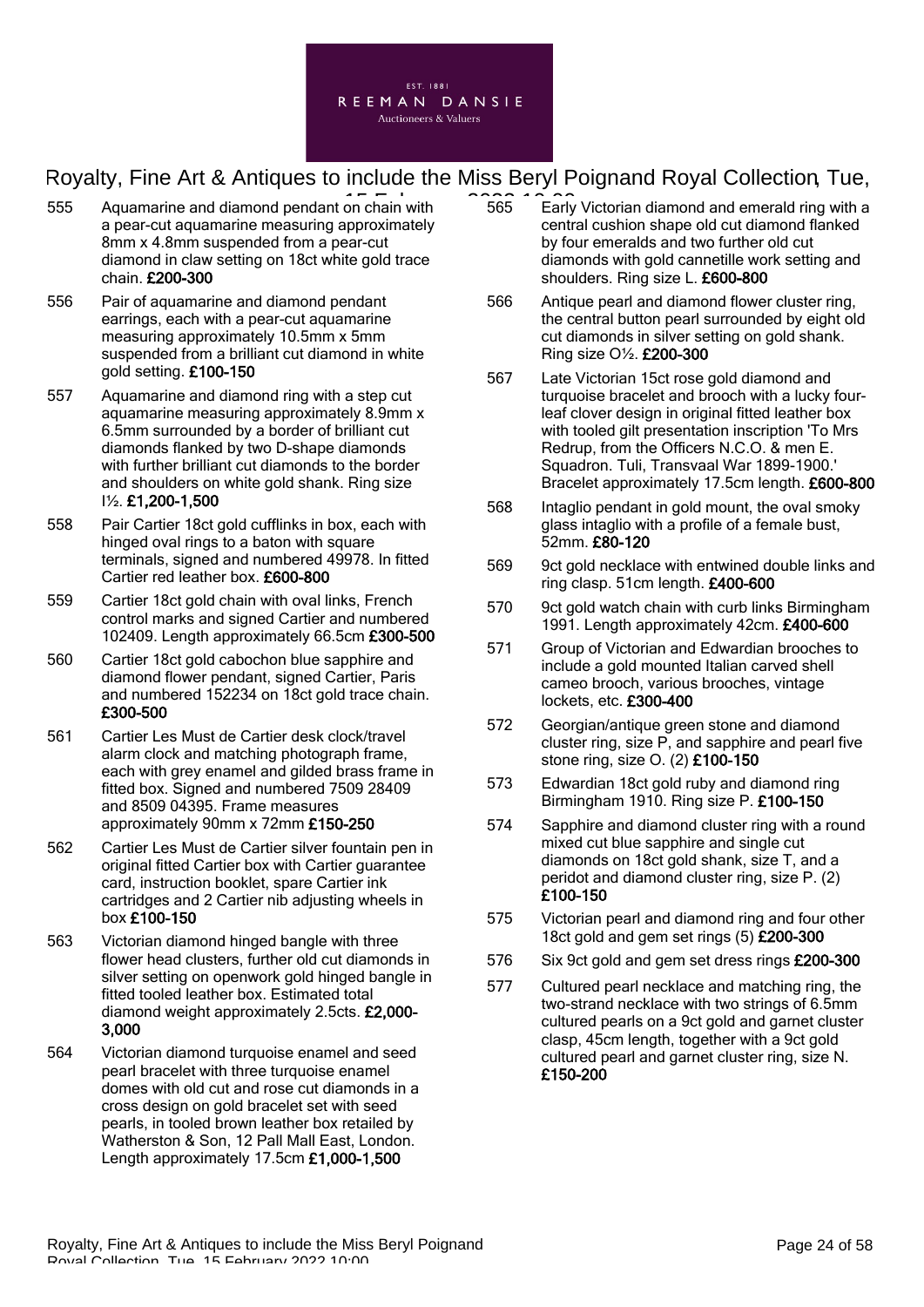

- $578$  Diamond cluster ring, the square cluster with a  $\overline{587}$   $\overline{587}$  Diam central round brilliant cut diamond flanked by baguette cut diamonds and four clusters of further brilliant cut diamonds, pavé set brilliant cut diamonds to the shoulders, estimated total diamond weight approximately 2.95cts. Ring size R½. £2,500-3,000
- 579 Art Deco emerald and diamond cocktail ring, the openwork platinum plaque with two central step cut emeralds surrounded by eight diamonds in platinum millegrain setting on 18ct white gold shank. Estimated total diamond weight approximately 0.30cts. Ring size N½. £400-600
- 580 Antique ruby and diamond cluster ring with an oval mixed cut ruby measuring approximately 5.9mm x 5.1mm surrounded by ten old cut diamonds in claw setting on 18ct white gold shank. Estimated total diamond weight approximately 0.80cts. Ring size T. £400-600
- 581 Blue zircon and diamond cluster ring with a central round mixed cut blue zircon measuring approximately 7mm diameter surrounded by ten brilliant cut diamonds in claw setting on 18ct white gold shank. Estimated total diamond weight approximately 0.50cts. Ring size L. £300-400
- 582 Diamond full band eternity ring with a full band of single cut diamonds in 18ct white gold setting. Estimated total diamond weight approximately 0.50cts. Ring size S. £300-500
- 583 Sapphire and diamond ring with a cushion cut blue sapphire measuring approximately 8.9mm in claw setting with diamond shoulders on gold shank. Ring size V½. £200-300
- 584 Sapphire and diamond three stone ring with a rectangular step cut blue sapphire measuring approximately 5.5mm x 5.1mm flanked by two round brilliant cut diamonds in platinum claw setting on 18ct yellow gold shank. Estimated total diamond weight approximately 0.30cts. Ring size M½. £300-400
- 585 Diamond cluster ring with a flower head cluster of nine old cut diamonds in platinum millegrain setting on 18ct yellow gold shank. Estimated total diamond weight approximately 0.50cts. Ring size M½. £250-350
- 586 Garnet and diamond three stone ring with a square step cut garnet flanked by two round brilliant cut diamonds in platinum rub-over setting on 18ct yellow gold shank. Estimated total diamond weight approximately 0.40cts. Ring size M½. £200-300
- 587 Diamond single stone ring with matching interconnecting 18ct white gold wedding ring both by Georgina Ettridge, with two brilliant cut diamonds in a stylized flower and bud design with applied gold leaves. Estimated total diamond weight 0.40cts. Ring size M. £300-500
- 588 Victorian diamond and black enamel pendant/brooch in the form of a snowflake with old cut diamonds and black enamel decoration. Estimated total diamond weight approximately 0.80cts. Approximately 29mm x 25mm. £400- 600
- 589 Edwardian diamond wreath brooch with old cut diamonds in platinum millegrain setting on gold. Estimated total diamond weight approximately 1.3cts. Approximately 25mm x 27mm. £300-500
- 590 Antique Chinese carved lavender jade pendant on bead necklace, the pendant carved in the form of a fruit, approximately 35mm x 24mm, on a string of graduated beads measuring approximately 9mm x 4.8mm, with a gold and star cabochon clasp. £100-150
- 591 Antique Chinese aquamarine bead necklace with a string of spherical aquamarine beads measuring approximately 12mm diameter on a Chinese silver and aquamarine clasp. Approximately 42cm length. £100-150
- 592 Lapis lazuli bead necklace with sapphire and diamond clasp, the string of graduated lapis lazuli beads measuring approximately 16mm - 9mm. On a diamond and synthetic sapphire clasp. Length approximately 47cm. £200-300
- 593 9ct gold bracelet with panthère links, approximately 18.5cm. £300-400
- 594 Georgian miniature portrait brooch with a circular painted miniature depicting a lady with two love birds, in gold and seed pearl mount. Approximately 24mm diameter. £200-300
- 595 Late Victorian diamond and sapphire three stone ring with an oval mixed cut blue sapphire measuring approximately 7.1mm x 6.6mm x 4.15mm, flanked by two old cut diamonds in carved gold setting with rose cut diamond accents to the claws. Estimated total diamond weight approximately 1ct. Ring size N. £1,000- 1,500
- 596 Late Victorian diamond two row ring with ten old cut diamonds in claw setting on 18ct gold shank. Estimated total diamond weight approximately 0.80cts. Ring size L. £200-300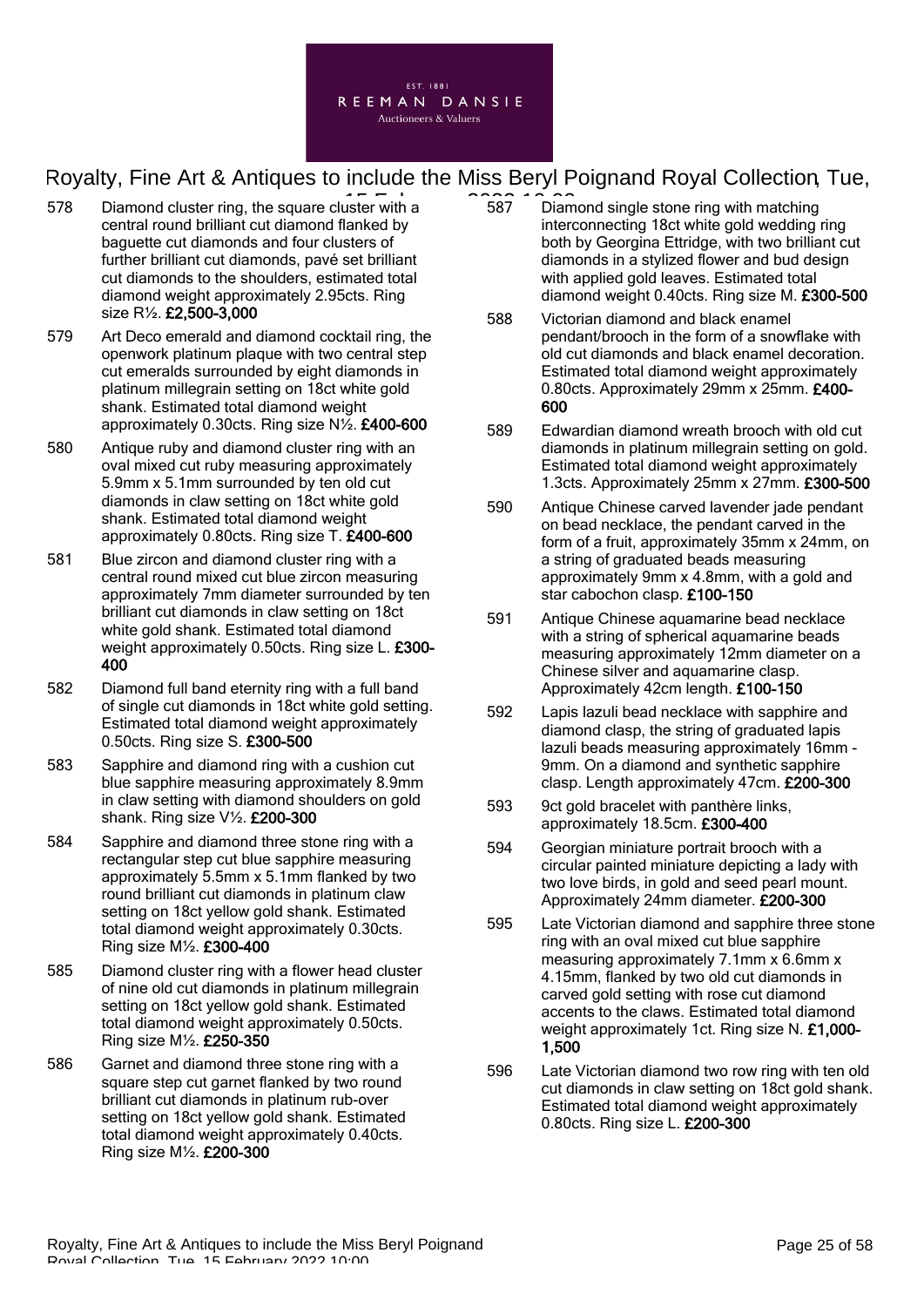

- 597 Two antique garnet rings to include a Georgian **607** 10:00 garnet and paste ring in yellow metal/gilt metal setting, size N, together with an Edwardian 9ct gold garnet and split pearl ring Chester 1906, size M. £100-150
- 598 Victorian diamond and seed pearl crescent moon and star brooch, stamped SS18, approximately 25mm diameter. £150-200
- 599 Diamond single stone ring with an old cut diamond estimated to weigh approximately 0.50cts in claw setting on 14ct gold shank. Ring size P. £150-200
- 600 Ruby and diamond seven stone eternity ring with with four square step cut rubies interspaced by three brilliant cut diamonds in platinum setting on 18ct yellow gold shank. Ring size O. £150-250
- 601 Diamond eternity ring with a half hoop of seven brilliant cut diamonds in platinum grain setting on 18ct yellow gold shank. Estimated total diamond weight approximately 0.35cts. Ring size O. £100-150
- 602 Edwardian diamond cluster ring with a flower head cluster of seven old cut/single cut diamonds in platinum setting on yellow gold shank. Ring size O½. £60-80
- 603 22ct gold wedding ring and a 9ct gold wedding ring (2) (Qty: 2) £100-150
- 604 1940s Art Deco Odeonesque rose gold diamond and synthetic ruby combination clip/bangle, the detachable dress clip with undulating rose gold scroll with calibre cut rubies (possibly synthetic) and pavé set single cut diamonds. Signed with maker's monogram and stamped 14k. Clip measures approximately 33mm x 38mm. This bangle belonged to Miss Miriam (Mimi) Jordon 1904-1987 who was a British actress who enjoyed a career in Hollywood as a leading lady during the early 1930s. Her best known films are Sherlock Holmes (1932) and I Loved You Wednesday (1933). Accompanied by a black and white photograph of Mimi Jordan. £1,000- 1,500
- 605 Late nineteenth century sterling silver brooch in the form of an African spear and shield, stamped - 'Sterling W & S.S.' 55mm and an early twentieth century South African silver brooch in the form of an African Tribal Warrior, stamped - 'Sterling S. Africa, Candida', 49mm (2) £80-120
- 606 18th century Portuguese/Iberian silver and paste set pendant brooch and smaller brooch, with foilbacked paste stones in silver collet setting, largest 85mm. £100-150
- 607 9ct gold charm bracelet with twelve gold charms to include a half sovereign £700-1,000
- 608 Edwardian 9ct gold and seed pearl oval doublesided locket on chain, Chester 1903, locket measures approximately 40mm x 24mm. £100- 150
- 609 Edwardian amethyst and diamond pendant with openwork quatrefoil pendant on chain, pendant 22mm x 19mm. £80-120
- 610 Victorian diamond and seed pearl snowflake brooch with old cut diamonds and seed pearls in 15ct gold setting, 25mm. £100-200
- 611 Three gold and gem-set brooches/pendants to include an Edwardian 15ct gold amethyst and seed pearl pendant on chain. £150-200
- 612 Three Edwardian gold bar brooches to include include a 15ct gold and diamond three stone bar brooch, a diamond 'propeller' brooch Chester 1917, and another 15ct gold 'chain' brooch (3) £120-150
- 613 Diamond and sapphire two-stone crossover ring with an old cut diamond estimated to weigh approximately 0.25cts and a round mixed cut blue sapphire in crossover setting on 18ct gold shank. Ring size I. £150-200
- 614 Diamond cluster ring with a cluster of brilliant cut diamonds in tiered claw setting on 18ct gold shank. Estimated total diamond weight approximately 1.4cts. London 1974, ring size L. £200-300
- 615 Diamond single stone ring with a brilliant cut diamond estimated to weigh approximately 0.45cts in claw setting on platinum shank. Ring size L. £100-200
- 616 18ct gold ruby and diamond five stone ring and an 18ct gold diamond cluster ring (one stone missing). £100-200
- 617 18ct yellow gold necklace with fancy links, London import hallmarks 1975, approximately 80cm. £800-1,000
- 618 9ct gold St. Christopher pendant, London 1977, 28mm diameter. £80-120
- 619 9ct gold toothpick with engine turned decoration. Birmingham 1959. £60-100
- 620 Group of 9ct gold jewellery to include a 9ct gold bangle, three 9ct gold chains, two bracelets and a ring £700-1,000
- 621 Silver charm bracelet with a collection of silver charms and a silver bangle £40-60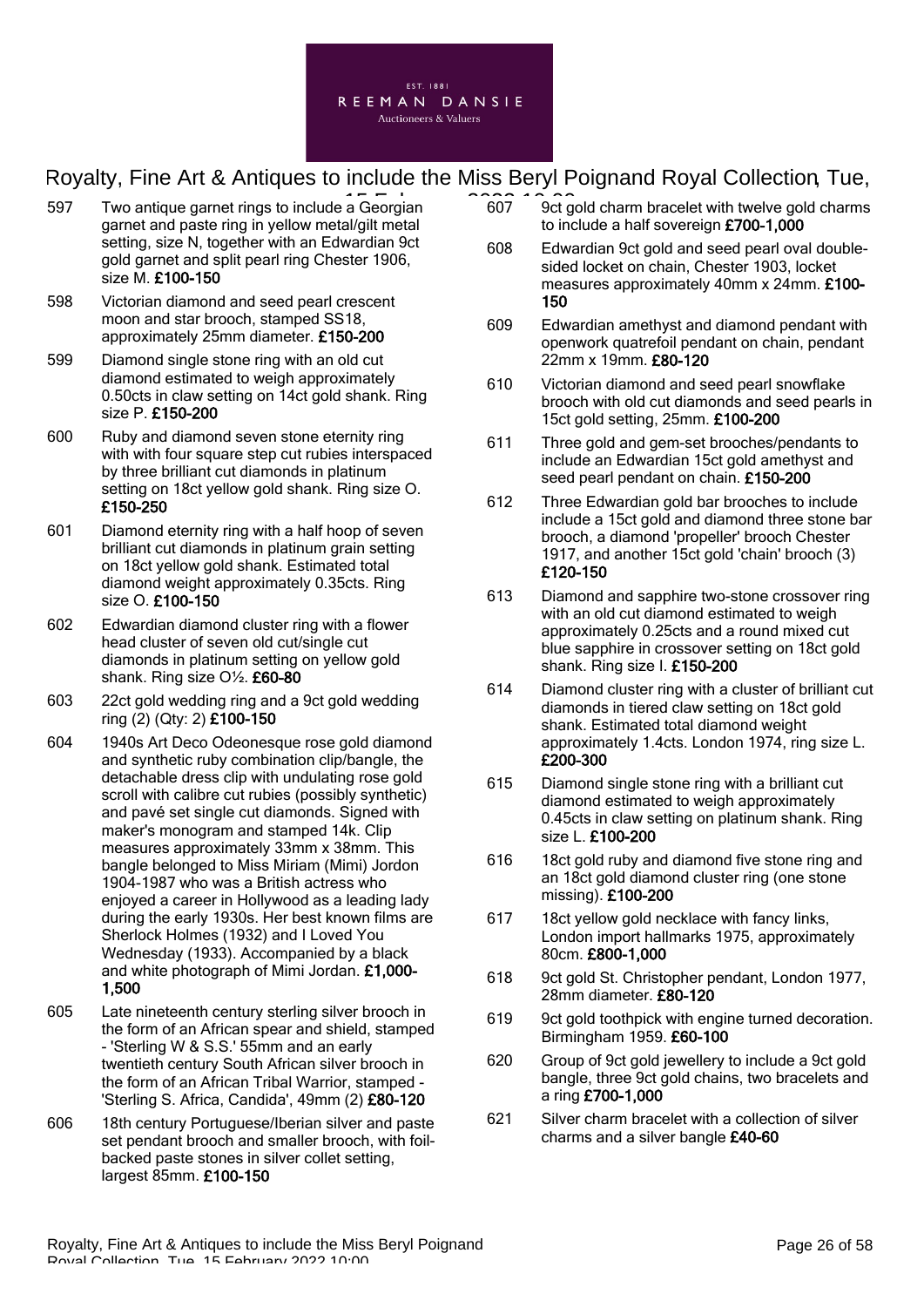

- $622$  Pair of diamond flower earrings with pave set  $631$  C  $63$ brilliant cut diamonds in 18ct white gold setting with hinged post and clip fittings. Estimated total diamond weight approximately 6cts. Approximately 30mm. £3,500-4,000
- 623 Peridot and diamond pear shaped cluster cocktail ring with white and yellow diamonds, the central pear-cut peridot measuring approximately 13.5mm x 9.5mm surrounded by a tiered border of oval cut white diamonds and round brilliant cut yellow diamonds, all in 18ct gold setting. Ring size N½. £3,200-3,500
- 624 Peridot and diamond cluster ring with a round mixed cut peridot measuring approximately 10.5mm within an openwork diamond circular with two further diamond circles on 18ct white gold shank. Estimated total diamond weight approximately 0.89cts. Ring size N. £1,500- 2,000
- 625 Pair of peridot and diamond earrings, the polished and matte gold clip with a fancy-cut peridot and graduated brilliant cut diamonds, approximately 27mm. £1,500-2,000
- 626 Peridot and diamond pendant with polished and matte gold plaque with a fancy-cut peridot and graduated brilliant cut diamonds, approximately 30mm, on a fine quality 18ct white gold rope twist chain, pendant hallmarked London 2002. £1,200-1,500
- 627 Sapphire and diamond three stone ring with an oval mixed cut blue sapphire measuring approximately 7mm x 5.5mm flanked by two brilliant cut diamonds in claw setting on platinum shank, London 1982. Estimated total diamond weight approximately 0.36cts, ring size L. £250-300
- 628 Art Deco diamond and ruby cocktail ring, the openwork plaque with three old cut diamonds, six single cut diamonds and calibre cut rubies in platinum setting on gold shank. Ring size J½. £300-400
- 629 Antique 18ct gold diamond three stone ring with three old cut diamonds in claw setting on 18ct yellow gold shank, estimated total diamond weight approximately 0.75cts. Ring size L. £250-350
- 630 Diamond two stone cross-over ring with two old cut diamonds in platinum claw setting on 18ct yellow gold shank, with inscription dated 25/12/1936. Estimated total diamond weight approximately 0.55cts, ring size K. £200-300
- 631 Diamond single stone ring with an old brilliant cut diamond estimated to weigh approximately 0.50cts in platinum setting with further diamonds to shoulders on 18ct yellow gold shank. Ring size K. £150-250
- 632 Art Deco diamond single stone ring with a brilliant cut diamond estimated to weigh approximately 0.25cts in square platinum setting with stepped diamond set shoulders on 18ct yellow gold shank. Ring size L½. £100-150
- 633 Diamond single stone ring with a round brilliant cut diamond estimated to weigh approximately 0.55cts in four claw setting on 18ct yellow gold shank. Ring size H. £300-500
- 634 Diamond cluster ring with a flower head cluster of brilliant cut diamonds flanked by baguette cut and brilliant cut diamonds to the shoulders, in claw setting on 9ct yellow gold shank. Estimated total diamond weight approximately 1ct. Ring size Q. £200-300
- 635 Diamond five stone ring with five round old cut diamonds in carved gold claw setting with diamond accents to the claws on 18ct gold shank. Estimated total diamond weight approximately 1.9cts. Ring size J. £2,500-3,000
- 636 Edwardian diamond gypsy ring with an old cut diamond estimated to weigh approximately 0.6ct in rub-over setting on 18ct yellow gold shank. Ring size N½. £300-500
- 637 Victorian ruby and diamond cluster ring with a mixed cut ruby measuring approximately 4.4mm x 3.8mm surrounded by eight old cut diamonds in gold claw setting on gold shank. Estimated total diamond weight approximately 0.50cm. Ring size P. £300-400
- 638 Antique diamond five stone ring with five graduated old cut diamonds in platinum claw setting on 18ct yellow gold shank, size M½, together with an old cut diamond solitaire ring, size L½. £100-150
- 639 Two 22ct gold wedding bands, one London 1893 size O½ and the other Birmingham 1933 size Q (2) £200-300
- 640 18ct gold and diamond Gypsy ring with an old cut diamond estimated to weigh approximately 0.15cts in claw setting on 18ct yellow gold shank Birmingham 1918, ring size O½. £100-150
- 641 1909 gold sovereign together with four half sovereigns - 1897, 1900, 1908, 1909. £700-900
- 642 French Louis Napoleon Bonaparte 20 Franc coin 1852 in a French gold pendant mount on a French gold chain. £600-800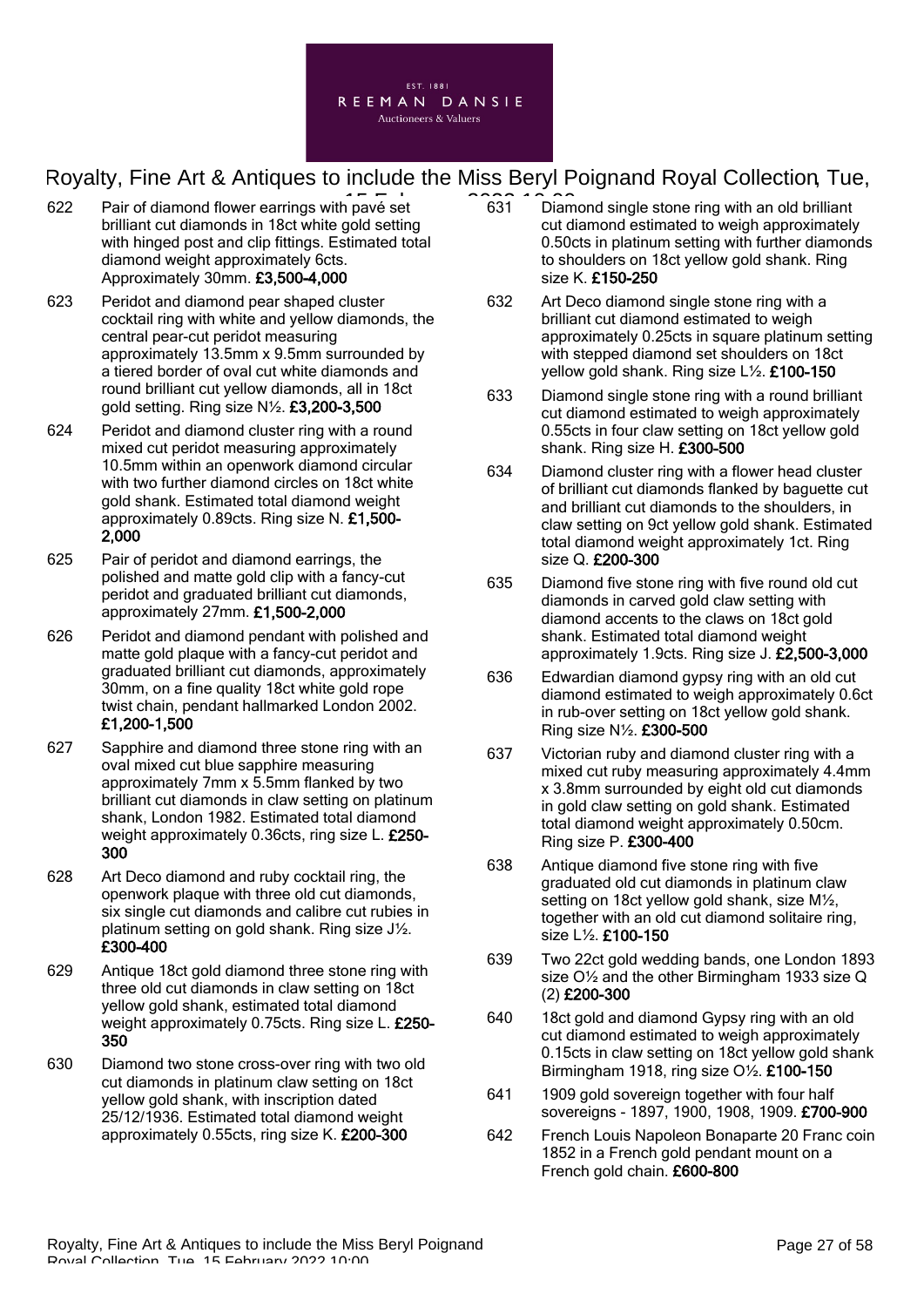

- 643 Group of gold jewellery to include a LIP  $\overline{a}$  and  $\overline{a}$  653  $\overline{a}$  Pear wristwatch, Corsica gold pendant and earrings, and predominately French gold jewellery £600- 800
- 644 Gold filigree necklace, matching bracelet, ring and earrings, French gold control marks £180- 200
- 645 Unusual gold Lions head cross over ring with red stone eyes and diamond set collar, stamped 'Greece 750' ring size approximately M. £200- 300
- 646 Art Deco diamond plaque ring, the openwork plaque with five graduated old cut diamonds surrounded by single cut diamonds in platinum millegrain setting on 18ct yellow gold shank. Estimated total diamond weight approximately 1ct. Ring size M. £300-400
- 647 Art Deco emerald and diamond ring with a central rectangular step cut emerald estimated to weigh approximately 0.40cts surrounded by 16 pavé set old cut diamonds in millegrain setting on platinum shank. Estimated total diamond weight approximately 0.50cts. Ring size L½-M. £300-400
- 648 Art Deco diamond bar brooch with 17 old cut diamonds in box shaped platinum millegrain setting on gold mount with engraved gallery. Converted from a bracelet. Estimated total diamond weight approximately 1.25cts. Length approximately 57mm. £300-400
- 649 Art Deco 14ct yellow gold and black onyx bracelet with engraved gold panel links joined by black onyx rings, length approximately 19cm. £150-200
- 650 Art Deco blue zircon single stone ring with round mixed cut blue zircon measuring approximately 10mm-10.25mm diameter in platinum claw setting on 18ct white gold shank. Ring size L. £150-200
- 651 Pair of blue zircon single stone stud earrings, each with a round mixed cut blue zircon measuring approximately 8.9mm - 9.1mm in claw setting with post and butterfly fittings. £100- 150
- 652 Georgian/antique diamond and blue enamel ring, the marquise shape bezel with applied rose cut diamond floral cluster on a cobalt blue enamel ground surrounded by a rose cut diamond border in silver setting, engraved gold back on foliate scroll gold shank. Ring size M. £150-250
- 653 Pearl and diamond five stone ring with a central button pearl measuring approximately 4.2-5mm, flanked by four old cut diamonds in claw setting on gold shank, estimated total diamond weight approximately 0.70cts. Ring size Q. £200-300
- 654 Edwardian Art Nouveau pearl and diamond wreath brooch with a stylized diamond and pearl floral motif within a pearl border in platinum and gold setting, 25mm, together with a cultured pearl and white gold bar brooch (2) £80-120
- 655 Group of cultured pearl jewellery to include two cultured pearl necklaces, two gold and pearl rings, pairs of earrings, pendant on gold chain and gold mounted dress studs and a gold and seed pearl hinged bangle £80-120
- 656 Antique coral bead necklace with a string of graduated coral beads measuring approximately 4.5 - 8.5mm on a gold and coral clasp, 43cm. £80-120
- 657 Pair of diamond earrings, each with a serpentine line of eleven brilliant cut diamonds in gold setting. £60-80
- 658 Group of jewellery to include an Edwardian rose gold compass fob, 14ct gold emerald ring, gold and pink stone ring, 18ct gold and enamel mural/naval crown brooch, Art Deco white and yellow gold and black onyx diamond set bar brooch, Victorian comet brooch, a gold and amethyst bar brooch and a 1920s 'fairy' pendant on chain and two gold and garnet cross pendants £200-300
- 659 1920s gold pendant locket/pill box of square cushion shape with engine turned decoration, test as approximately 14ct gold. £200-300
- 660 Antique continental 14ct gold belcher link chain with bolt ring and swivel hook clasp, 39.5cm. £100-150
- 661 Yellow metal rope twist bangle, two yellow metal bangles, yellow metal curb link necklace and a 14ct gold bracelet £300-500
- 662 Group of silver jewellery to include a pair of David Andersen silver and guilloche enamel 'leaf' ear clips in box, David Andersen silver and guilloche enamel brooch depicting a bird, 65mm, in original box, two enamel lockets, collection of Norwegian silver (830 standard) jewellery and various silver and white metal items £100-200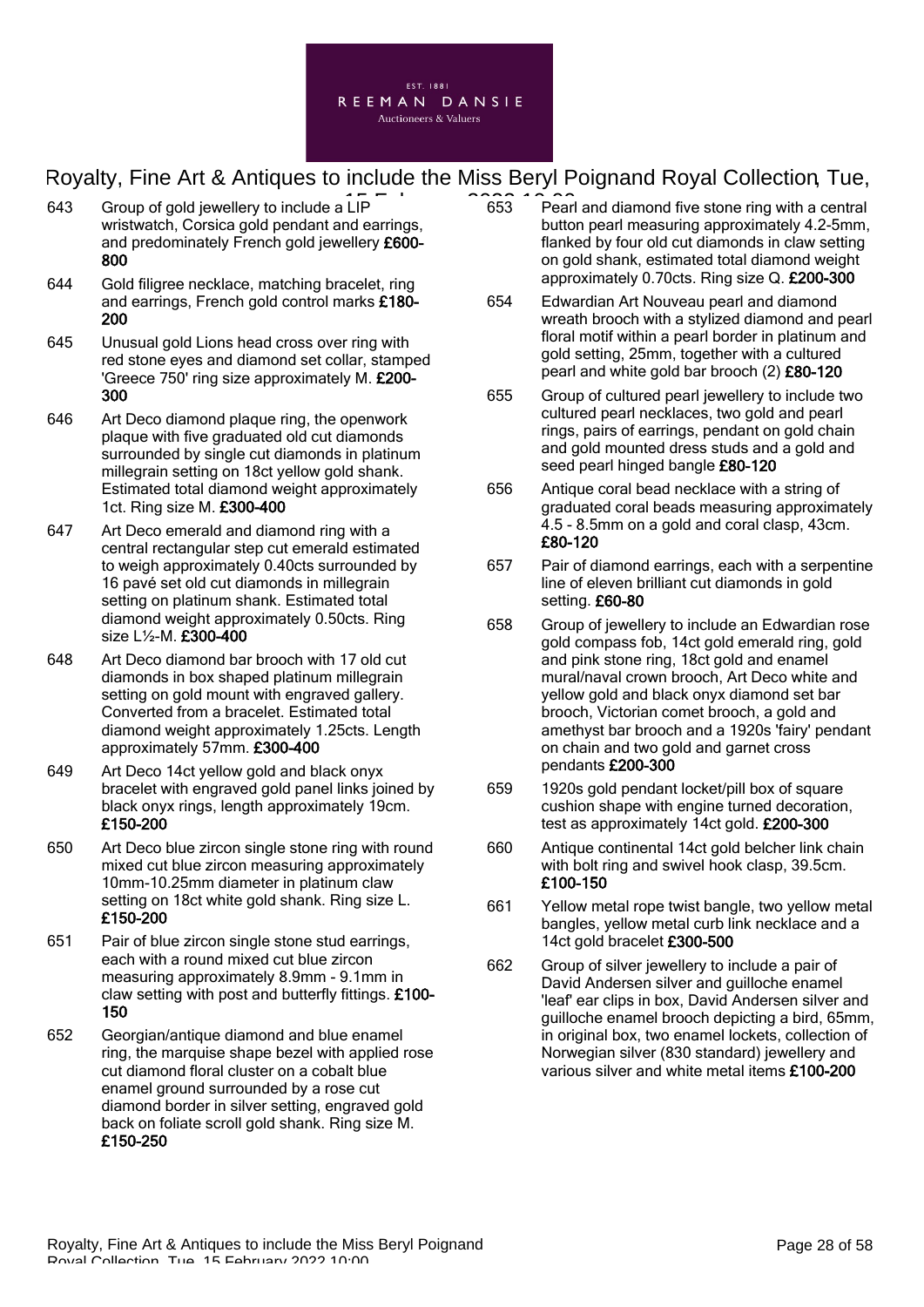

- 663 Diamond ring with princess cut diamonds, the 2022 10:00 principal stone estimated to weigh approximately 1ct in four claw setting with channel set princess cut diamonds to the shoulders on white gold shank, estimated total diamond weight approximately 1.5ct. Ring size M½. £800-1,200
- 664 Princess cut diamond cluster ring, with a square cluster of invisibily set princess cut diamonds flanked by channel set brilliant cut diamonds to the shoulders in 18ct white gold setting. Estimated total diamond weight approximately 0.85cts. Ring size N. £300-400
- 665 Diamond cluster ring with brilliant cut diamonds in 9ct white gold setting, estimated total diamond weight approximately 0.50cts. Ring size N½. £120-150
- 666 Diamond earrings with brilliant cut and baguette cut diamonds in 9ct yellow gold setting, estimated total diamond weight approximately 0.60cts £200-300
- 667 Diamond drop earrings with a white gold bow suspending three articulated diamond drops in 9ct white gold setting, estimated total diamond weight approximately 0.70cts. Length approximately 32mm. £200-300
- 668 Diamond crossover ring with brilliant cut diamonds in a lattice work design in 18ct white gold setting. Ring size M. £150-200
- 669 Sapphire and diamond flower head cluster ring with brilliant cut diamonds and marquise cut blue sapphires in 18ct gold setting. Ring size M. £200-300
- 670 Four cultured pearl necklaces with gold clasps £100-150
- 671 Edwardian garnet pendant necklace, Edwardian gold blue stone and seed pearl pendant, Edwardian 15ct aquamarine and seed pearl bar brooch and Edwardian blue topaz and seed pearl brooch (4) £250-350
- 672 Group of Victorian silver jewellery to include Scottish agate and hardstone jewellery, various Victorian silver brooches etc. £80-120
- 673 Pair of sapphire and diamond cluster pendant earrings with a pear-cut blue sapphire surrounded by brilliant cut diamonds suspended from a line of four graduated diamonds, all in 18ct white gold setting. London 1982. Length approximately 21mm. £200-300
- 674 Sapphire and diamond cluster ring with a round mixed cut blue sapphire surrounded by six brilliant cut diamonds in 18ct white gold setting with an integral wedding band. Estimated total diamond weight approximately 0.80cts. Ring size M. £200-300
- 675 Diamond cluster ring with nine brilliant cut diamonds on 18ct yellow gold shank. London 1989. Estimated total diamond weight approximately 0.65cts. Ring size M½. £150-200
- 676 Diamond single stone ring with brilliant cut diamond estimated to 0.40cts in platinum setting with applied yellow gold shoulders on platinum shank. Ring size N. £200-300
- 677 Cultured pearl and diamond cluster cocktail ring with a 8.25mm cultured pearl surrounded by a double tiered border of single cut diamonds in claw setting on white gold shank. Ring size M½. £100-150
- 678 Charm bracelet with half sovereign and two gold charms on yellow metal curb link bracelet £400-600
- 679 Diamond single stone ring with a brilliant cut diamond estimated to weigh approximately 1.5cts in four claw setting on 18ct yellow gold shank. Ring size R. £1,000-1,500
- 680 Old cut diamond single stone ring with an old cut diamond estimated to weigh approximately 0.80cts in rubover setting on wide 18ct gold band. Ring size  $P\frac{1}{2}$ . £500-800
- 681 Diamond five stone ring with five old cut diamonds in claw setting on a wide 18ct yellow gold band, estimated total diamond weight approximately 1ct. Ring size V. £300-400
- 682 Diamond three stone ring with three brilliant cut diamonds estimated to weigh approximately 0.35cts in total, in 18ct yellow gold gypsy style setting. London 2004. Ring size V1/2. £200-300
- 683 Pair of Gentlemen's 18ct gold and lapis cufflinks retailed by Garrard & Co, London import hallmarks 1973 in a Garrard & Co. box £200-300
- 684 9ct gold gate bracelet £150-200
- 685 Pair of diamond and sapphire cluster earrings, each flower head cluster with a central round mixed cut blue sapphire surrounded by six brilliant cut diamonds in 18ct white gold claw setting on yellow gold post fittings, hallmarked London 1999. Estimated total diamond weight approximately 0.80cts. Diameter approximately 10mm. £300-500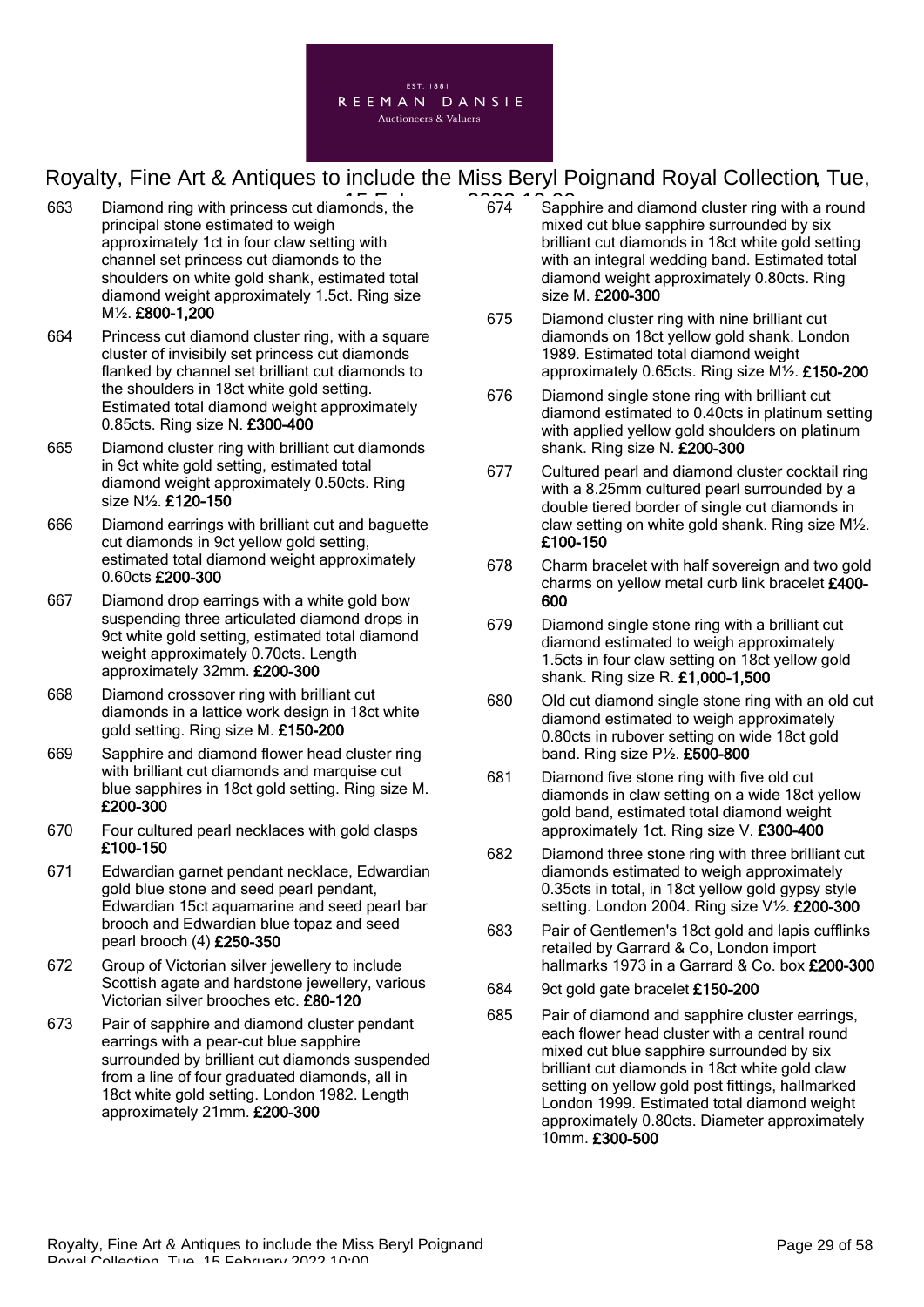

- $686$  Platinum and diamond ring with a central band  $699$   $600$ of graduated old cut diamonds flanked by a border of graduated single cut diamonds to each side, on tapered platinum shank. Estimated total diamond weight approximately 1.8cts. Ring size L½. £1,000-1,500
- 687 Three stone ring with a green stone flanked by two white sapphires in claw setting on 18ct yellow gold shank. Ring size O½. £300-400
- 688 Victorian gold and seed pearl pendant brooch with star and crescent moon design, pendant and brooch fitting. 26mm. £150-250
- 689 Nine gold bar brooches including Victorian and Edwardian brooches together with a pair of Edwardian gold cufflinks £300-400
- 690 19th century Australian gold double bar brooch by George Richard Addis, Kalgoorlie, Western Australia, stamped 'G R Addis 18ct', nugget tested for be 22ct, back pin not gold, approximately 62mm. £1,000-1,500
- 691 Gold and enamel orchid brooch, naturalistically modelled as an orchid with polychrome enamel decoration. Stamped '750'. 44mm. £200-300
- 692 19th Italian micro mosaic brooch, the oval panel with floral bouquet on black ground in gold mount, 35mm x 28mm. £150-250
- 693 Collection of Georgian mourning jewellery comprising two brooches, two clasps and a woven hair bracelet £80-120
- 694 18ct gold garnet bombe cluster ring, the domed cluster of pavé set garnets in 18ct gold setting. Ring size R. £150-200
- 695 Diamond solitaire engagement ring with a GIA certificated princess cut diamond weighing 0.43ct, D colour and SI1 clarity, in a platinum four claw setting, ring size L. Accompanied by a GIA certificate dated 16th March 2017, original receipt of purchase from Channings, London and Insurance valuation dated November 2019 for £2225. £300-500
- 696 Diamond Jockey cap pendant with pavé set brilliant cut diamonds estimated to weigh approximately 0.29cts in total, in 18ct yellow gold setting. Approximately 21mm. £250-300
- 697 Diamond, moonstone and ruby ribbon brooch, the ribbon scrolls with old cut diamonds in silver setting, central mixed cut ruby suspending spear-shape moonstone pendant drop. 40mm. £400-600
- 698 Art Deco diamond single stone ring with a brilliant cut diamond estimated to weigh approximately 0.40ct platinum setting on 18ct yellow gold shank, ring size L £200-300
- 699 Old cut diamond single stone ring with an old cut diamond estimated to weigh approximately 0.35cts in claw setting on plain shank. Ring size M½. £100-150
- 700 18ct three-colour gold necklace with woven design £250-400
- 701 Amber necklace with a string of graduated butterscotch amber beads with glass bead spacers, 47cm. £80-120
- 702 Pair of Kutchinsky 18ct white and yellow gold earrings and matching ring, with stylised yellow gold organic forms and polished white gold abstract ribbon design, London 1971. Earrings measure approximately 27mm square, ring size approximately O. Boxed. £1,500-1,700
- 703 A pair of Boucheron 18ct gold, tortoiseshell and chrysoprase earrings and matching brooch, the central green chrysoprase cabochon on a cushion shape tortoiseshell plaque with textured gold frame, signed Boucheron, London import hallmarks 1972, in Boucheron blue leather box. £1,700-1,900
- 704 Victorian diamond and sapphire three stone ring with an old cut diamond estimated to weigh approximately 0.60cts flanked by two oval mixed cut blue sapphires in millegrain setting on 18ct gold shank. Ring size P. £200-300
- 705 Antique Chinese gold and green jade bracelet and pendant, the bracelet with eight green jade bi discs with gold mounts and gold. Chinese characters with gold clasp stamped 'W.H 20', approximately 21cm, the similar pendant on a yellow metal chain. £300-400
- 706 Victorian style ruby and diamond sweetheart ring with two hearts surmounted by a ribbon with two pear cut rubies surrounded by brilliant cut diamonds, pierced gallery on 18ct gold shank. London 1980. Ring size N. £200-300
- 707 Diamond single stone ring with a heart shaped diamond estimated to weigh approximately 0.50cts in claw setting on 18ct yellow gold shank. Sheffield 1990. £200-300
- 708 Art Deco style diamond and sapphire cocktail ring with a square plaque set with two oval mixed cut blue sapphires and seven single cut diamonds, in platinum setting on 18ct yellow gold shank. Ring size P. £150-200
- 709 Diamond single stone ring with a brilliant cut diamond estimated to weigh approximately 0.45cts in platinum claw setting on 18ct yellow gold shank. Ring size N½. £100-150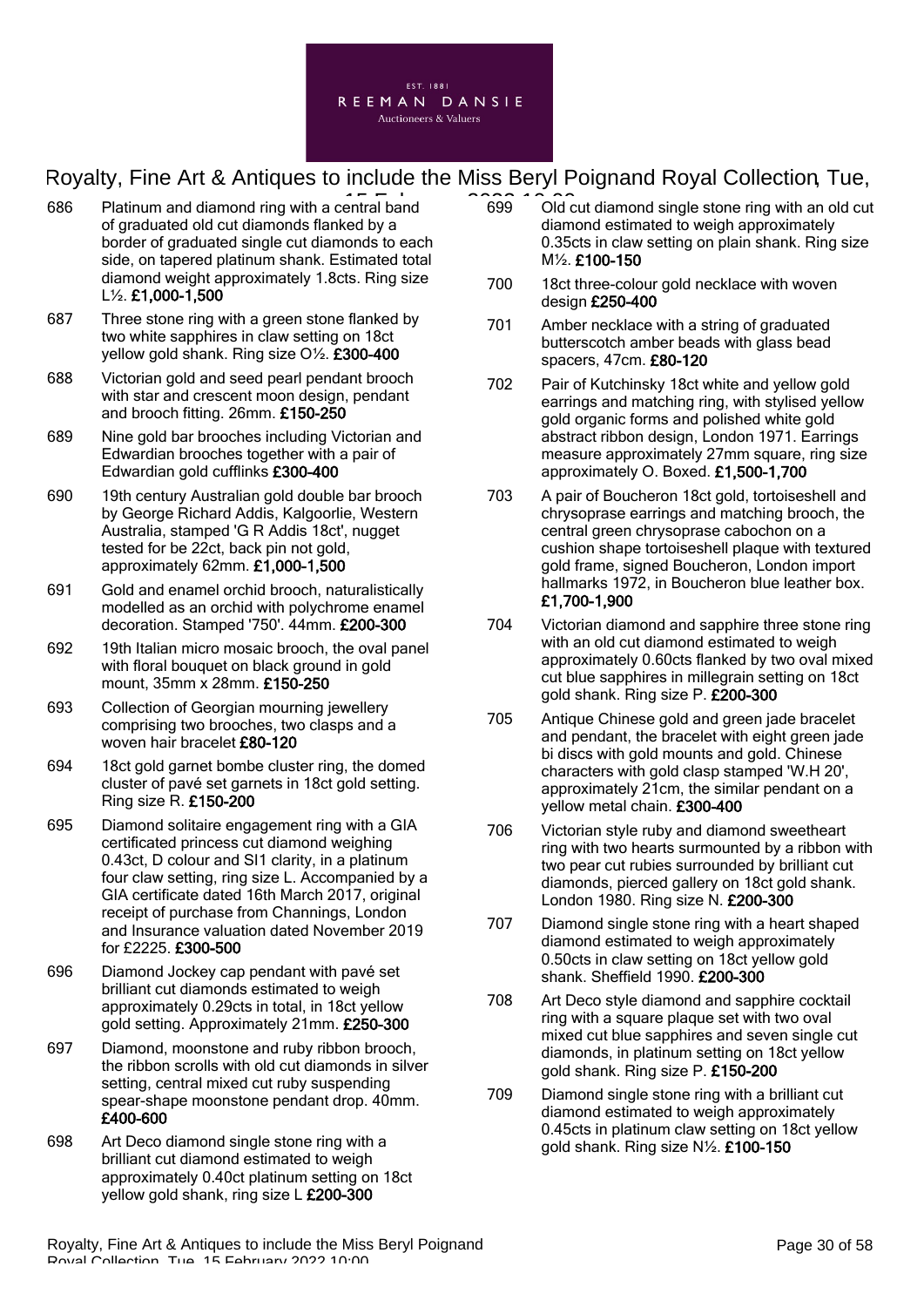

- 710 Two diamond and 18ct gold rings, one with a  $\overline{222}$  Gent flower head cluster of single cut diamonds and the other with a single brilliant cut diamond, both with platinum setting on 18ct yellow gold shank. Sizes K and N. £150-200
- 711 Diamond stick pin with a brilliant cut diamond estimated to weigh approximately 0.40cts in gold claw setting, together with an 18ct gold tie pin with a brilliant cut diamond estimated to weigh approximately 0.30cts (2) £100-150
- 712 Group of jewellery to include an Edwardian peridot and seed pearl pendant, cameo brooch in gold mount, two gold dress rings, two cultured pearls necklaces, similar brooch etc £200-300
- 713 Miscellaneous group of gold and gem set earrings and sundry jewellery £100-150
- 714 9ct gold heart shaped money clip and other gold and yellow metal items £100-150
- 715 Group jade/ green hard stone jewellery to include a seal, two carvings, marcasite brooch, gilt metal and green glass dragon brooch and 9ct gold ring, size  $R\frac{1}{2}$  £300-500
- 716 Group antique and later jewellery including gold, two coral bead necklaces, amber bead necklace, Edwardian gold bar brooches etc £200-300
- 717 Georgian gilt metal novelty fob containing four miniature playing card discs, case approximately 17.5mm diameter x 29mm. £40-60
- 718 Early Victorian mourning ring with a carved agate forget-me-not in engraved gold setting, ring size P. £60-80
- 719 Good group of antique jewellery to include a Victorian 9ct gold guard chain, antique coral necklace with paste-set clasp, Georgian fan depicting sailor's farewell, Victorian woven hair mourning bracelet, vests cases, Victorian banded agate brooches, antique costume jewellery and bijouterie £250-350
- 720 Antique gilt metal lorgnette on a yellow metal chain £100-150
- 721 Hublot Limited Edition Classic Fusion Aerofusion Cricket World Cup 2015 wristwatch, number 14 of 250, 45mm titanium case with 6 Hshaped screws, with Cricket World Cup 2015 logo on open-worked case back. Skeleton dial with black and red accents. Scratch resistant sapphire. Automatic Swiss movement. Red leather strap with white stitching with titanium deployment buckle. £1,500-2,000
- 722 Gentleman's Rolex 18ct gold Oyster Perpetual Day-Date chronometer wristwatch, model number 18038, serial/movement number 8246812, the circular gold dial with gold baton hour markers, in 18ct gold oyster case on 18ct gold President bracelet, reference 55B. Case approximately 36mm. £7,000-10,000
- 723 Ladies Rolex Oyster Perpetual DateJust gold and stainless steel wristwatch, the circular white enamel dial with applied gold Roman numerals and gold hand in circular stainless steel oyster case with milled gold bezel on bi-metal Jubilee bracelet, CL 63133. Serial number 179173, Case approximately 26mm. £2,000-3,000
- 724 A rare 1971 Lady's Rolex Oyster Perpetual stainless steel wristwatch with grey/gunmetal brushed satin dial, applied baton hour markers, in stainless steel oyster case on jubilee bracelet, 568 B. Model number 6619, serial number 2664968. Case approximately 24.5mm diameter. £1,000-1,500
- 725 Fine Gentlemen's Swiss 18ct gold keyless minute repeating full hunter calendar pocket watch with white enamel dial with subsidiary dials for day, month, date, seconds with phases of the moon, chronograph centre seconds, blued steel hands, unsigned movement under glass panel, 55 mm diameter £2,500-3,500
- 726 18ct gold Waltham open faced pocket watch with keyless movement 50 mm diameter and 9ct gold double watch chain with blood stone swivel fob, the chain 37 cm long £600-800
- 727 Edwardian 9ct rose gold watch chain with gold and enamel Bury Athletic Club medal, 43 cm long together with a Waltham gold plated pocket watch £400-600
- 728 Victorian 15ct gold watch chain approx 40 cm £500-700
- 729 1950s Gentleman's 9ct gold Omega wrist watch with white enamel dial 32 mm on leather strap £250-350
- 730 Victorian Silver keyless open faced pocket watch by Sir John Bennett Ltd, London 48 mm £60-100
- 731 Early 20th century Swiss 9ct gold fob watch with circular white enamel dial in 9ct gold case with unusual removable Portesur patent applied wristwatch conversion £100-150
- 732 Early 20th century Swiss 14ct rose gold fob watch with white enamel dial in rose gold case, 31 mm diameter £80-120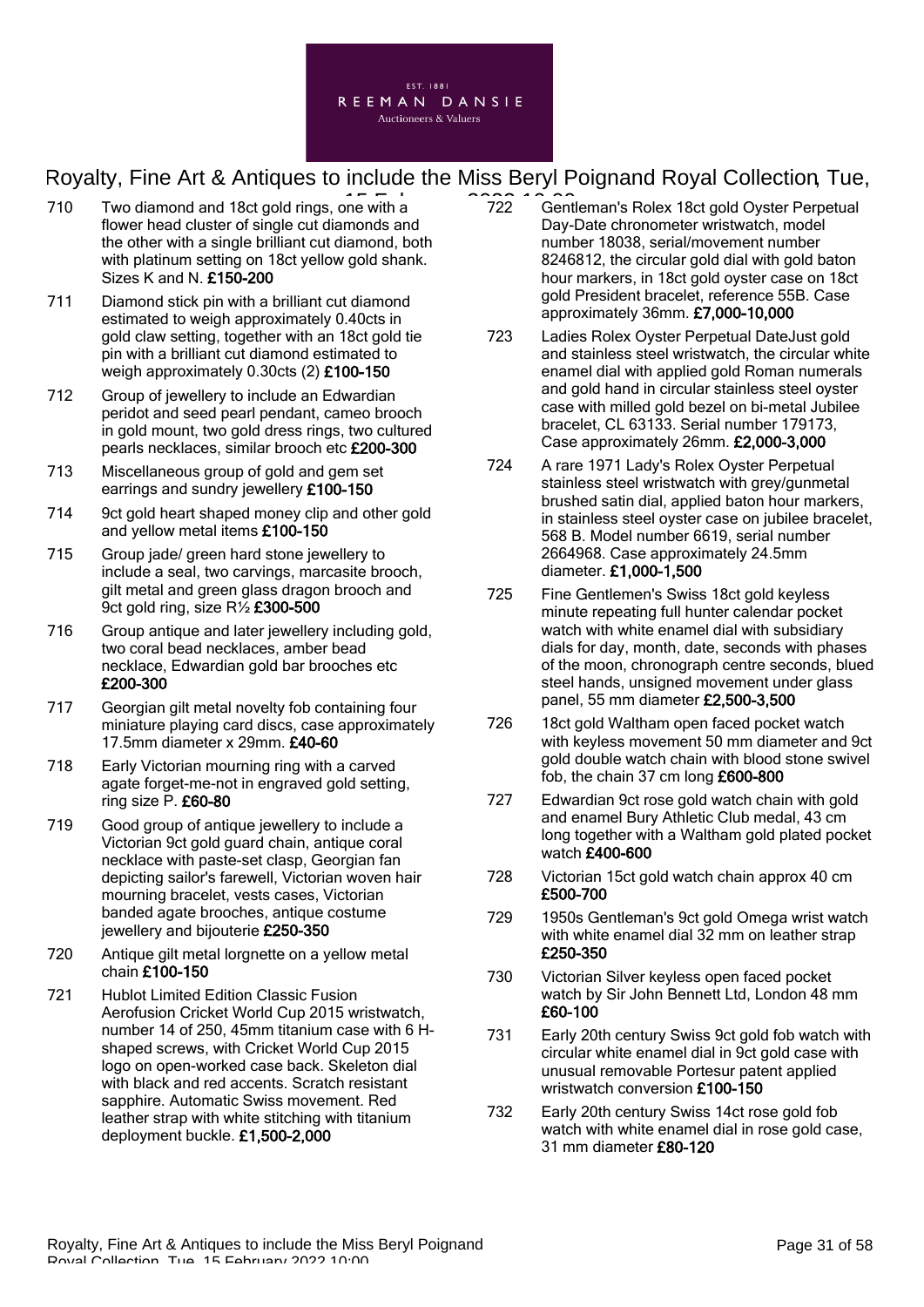

- 733 1920s ladies diamond and platinum cocktail **1920s** 1950 wristwatch, the circular dial with diamond set bezel and shoulders, all with round old cut diamonds in millegrain setting in platinum case on black double cord strap. Estimated total diamond weight approximately 1.2cts. Case approximately 20mm wide £250-350
- 734 1960s Gentleman's Omega automatic Seamaster wristwatch in steel case , dagger hands and centre seconds on leather strap with original Omega steel buckle 34 mm Provenance: Removed from The Garden House, Hampstead £200-300
- 735 Ladies Rotary 9ct gold wristwatch with integral gold Milanese bracelet £400-600
- 736 Two 1960s Ladies Longines 9ct gold wristwatches on gold bracelets in original Longines case. £300-400
- 737 Ladies Tag Heuer WJF1310 stainless steel wristwatch on integral bracelet strap £80-120
- 738 Ladiss Art Deco 'Odeonesque' Zenith 9ct gold bangle watch with rectangular dial in gold case on a gold hinged bangle £100-150
- 739 Early 20th century Swiss lady's enameled silver keyless fob watch watch decorated with Tyrolean landscape with house 27 mm diameter £200-300
- 740 Georgian silver pair cased pocket watch, Art Deco silver dress pocket watch and gold plated full hunter pocket watch (3) £100-150
- 741 Cartier Les Must de Cartier silver gilt wristwatch with original strap and gilt buckle in original gilt tooled red box £200-300
- 742 Gentleman's Longines steel automatic Conquest wrist watch with silvered dial, dagger hands and numerals, date aperture on original strap and buckle, sold with instruction book and guarantee card dated 19-09-2005. £300-500
- 743 Vintage Gentleman's Zenith stainless steel Chronometer wristwatch with circular black dial with central seconds on black leather strap 34 mm diameter £120-150
- 744 Victorian 18ct gold chronograph pocket watch with keyless movement 54 mm diameter £1,000-1,500
- 745 Late 19th century 18ct gold open face pocket watch by Remontoir dated 1886, 45 mm diameter £400-600
- 746 1950s Ladies Omega 9ct gold cased wristwatch on gold bracelet in original case £300-500
- 747 1950s gentlemen's Omega De Ville 9ct gold wristwatch, in cushion shaped case H.M.Edinburgh 1955, with silvered dial with baton hour markers, back of case engraved R J. Case 3.1cm in diameter £250-350
- 748 Fine quality David Oscarson limited edition silver and enamel fountain pen, the guilloché enamel body decorated with hearts, diamonds, spades and clubs on a grey and black enamel ground with a brilliant cut diamond set to the lid, clip and base, Birmingham hallmarks, signed and numbered 04/88. In original fitted box. £500-700
- 750 Fine Georgian tortoiseshell and silver inlaid toothpick case with porcelain classical portrait panel to lid and gilt metal mounts 8.1cm wide £80-120
- 751 Fine large Georgian ivory tooth pick case with classical jasperware plaque to lid with yellow metal and cut steel bezel 9.1cm x 3.5cm £80- 120
- 752 Fine large Georgian ivory and yellow metal mounted toothpick case with glazed seed pearl floral arrangement and blue enamel panel, original mirror and velvet lining 9.5cm x 3.5cm £100-150
- 753 Fine Georgian ivory toothpick case with gold inlaid decoration and carved mother of pearl flower heads, original mirror and velvet lining 6 x 2.3cm £80-120
- 754 Georgian ivory and yellow metal mounted toothpick case with original mirror and velvet lining 8 x 1.7cm £60-100
- 755 Georgian ivory and yellow metal mounted toothpick case with memorial platted hair and monogram to lid, original mirror and velvet lining £80-100
- 756 An early 19th century enamel box 'A Present from Cheltenham' with pink base 5.1cm wide £80-120
- 757 An early 19th century enamel box decorated with a view of 'Kings-Gate' and convent with turquoise enamel base 4cm. (Kingsgate Castle is on the Kent coast) £120-180
- 758 An early 19th century enamel box, the cover decorated with a sepia landscape with turret and figure on green enamel base 4.5cm wide £100- 150
- 759 18th century South Staffordshire enamel bonbonnière, in the form of a brown rabbit, circa 1765-70 with raised floral spray to base 6cm long, 3.6cm high £500-700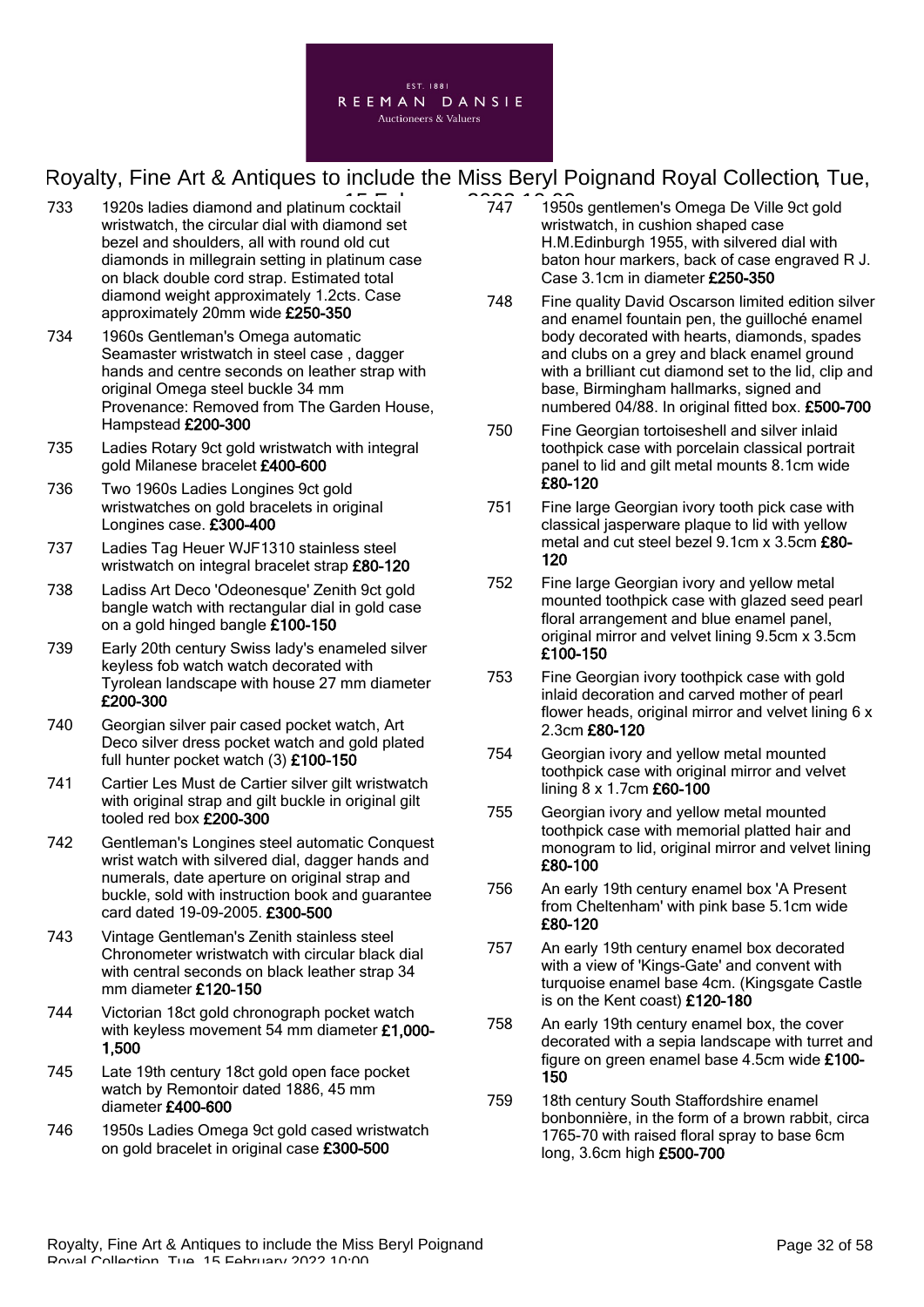

- 760 19th century Stobwasser circular papier mâché 771 19th box painted with portrait of a lady gardener holding a rake and two birds, entitled on reverse 'Lisette' and signed and numbered on base 9.5cm diameter £250-400
- 761 Large early Victorian ivory handled knife with armorial dogs head knop with glass eyes, long steel blade marked 'Makers to Her Majesty' in original white metal mounted red leather sheath. The blade 23, 34 cm overall length £80-120
- 762 Fine 18th century carved mother of pearl box lid, possibly Chinese export, converted to a brooch, decorated in relief with representation of Salome being presented with the head of John the Baptist with tents and castle in background. The form of this panel is reminiscent of late 17th / early 18th century English needlework. Mounted in later white metal brooch mount, 6 x 7cm £100 -150
- 763 Group of objets d'vertu to include Victorian mother of pearl visiting card case, Victorian tortoiseshell veneered card case with a view of St.Paul's Cathedral, mother of pearl 'claw' pendant, Victorian mother of pearl magnifying glass, Victorian multi-tool pen knife, shell purse, cigar cutter, cigar pricker, and an agate and brass box (9) £100-200
- 764 19th century Anglo Indian sandalwood and horn games box with domed lid, two compartments to interior with pair ivory card game markers and playing cards 18cm wide x 13cm deepx 5.3cm high £100-150
- 765 Late 19th century novelty carved wooden inkwell in the form of Puss in Boots with glass eyes and hob nail sole, 12cm £60-80
- 766 19th century Japanese carved ivory netsuke of a seated hippopotamus, signed 6cm £80-120
- 767 Late 19th century Japanese carved ivory netsuke in the form of a running boar, signed 6.5cm £80-120
- 768 Three Japanese stained ivory netsuke including a rat on bale of rope, signed 5.1cm, bird and dragon (3) £80-120
- 769 19th century carved Dieppe ivory figure of Marie Antoinette, the bottom part of her dress opening to reveal her farewell to her husband in prison, figure of Louis XVI and Robespierre, 24cm high £400-600
- 770 19th century carved Dieppe ivory figure of a flower girl with hole on her shoulder with two hanging baskets of flowers on ebonised socle 25cm high £200-300
- 771 19th century French Palais Royal Sewing Box of rectangular form with rosewood and maple striped design with fitted interior tray containing silver, cut glass and mother o pearl sewing accesories. The box 19cm wide x 13cm deep x 7.8cm high £300-350
- 772 Eleven cold painted bronze figures of Beatrix Potter characters including Mrs Tiggy-Winkle, Jemima Puddle Duck, Samuel Whiskers, various others, 2.5 - 4cm high £300-500
- 773 19th century Chinese export black lacquer games box of octagonal form with gilt chinoiserie decoration, fitted interior with seven deep lidded boxes and ten gaming counter trays decorated with card suits raised on paw feet, 37cm wide x 30cm deep x 13cm high £200-300
- 774 Late 19th centuryJapanese carved ivory okimono of a mother with child and pet, signed 14.5cm £80-120
- 775 Old Chinese carved and polychrome painted wooden figure of a mandarin, 19cm high £30-50
- 776 Old Indian bronze figure of Buddha and one other, 14cm high (2) £80-120
- 777 Two old Chinese green jade cups of cylindrical form raised on circular foot with dished bases 5.8cm high. Provenance: Purchased by a relative of the vendor in the 1920s / 30s £200-300
- 778 Late 19th century Continental bronze figure of a child riding a dog on rouge marble base 12cm high x 13cm wide £150-250
- 779 Pair of 19th century gilt metal Cupid figures, raised on socles, 8cm high £50-70
- 780 R. M. Chandler, turned horse chestnut vase, signed, approximately 41cm high £60-100
- 781 19th century Chinese papier mâché tea caddy, of bombe form, allover decorated with gilt figural reserves, the hinged cover enclosing twin lidded engraved tin canisters, 20cm wide Provenance: Removed from The Garden House, Hampstead £150-200
- 782 Victorian walnut jewellery box, of cushion form, with hinged cover and twin drawers between glazed fall front, with fitted silk lined interior, 21cm wide x 16cm deep x 18cm high Provenance: Removed from The Garden House, Hampstead £100-150
- 783 Alimondo Ciampi (1876-1939), bronze bust of a Young Girl, signed and dated 1928, 32.5cm Provenance: Removed from The Garden House, Hampstead £300-400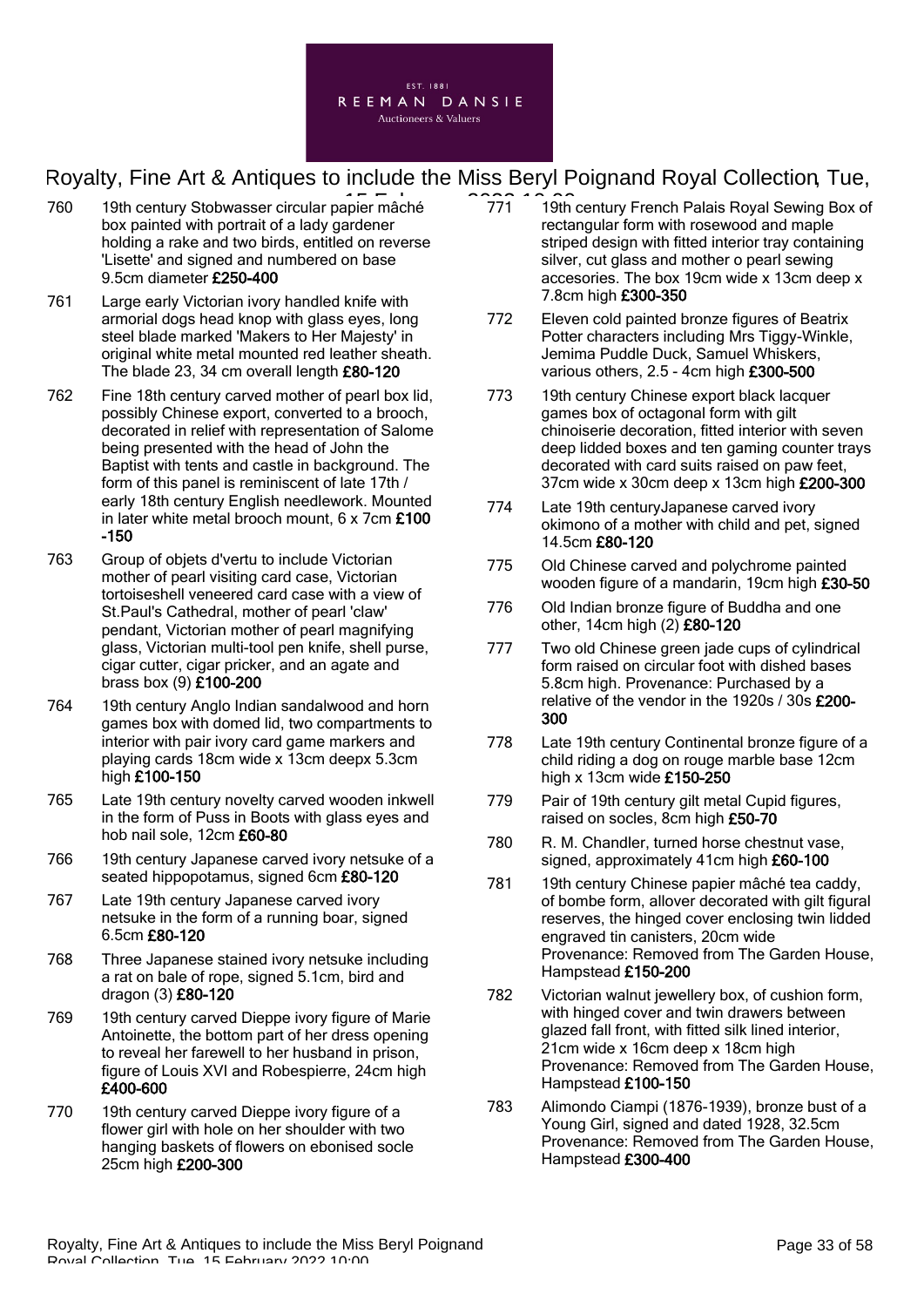

- 784 Italian School early 20th century bronze bust of **1994** Rare a Saint, indistinctly signed 'A Perangoti' (?) and dated Sept 1926, raised on variegated green marble plinth, total height 19cm Provenance: Removed from The Garden House, Hampstead £150-250
- 785 After William Camden, The Funeral Procession of Queen Elizabeth I, engraved title and 6 plates, published by Sumptibus. Society of Antiquaries, London, 1791, in bound folio with marbled board ends and other engravings, bookplate for Thomas Philip, Earl de Grey, or Wrest Park, 55 x 76cm Provenance: Removed from The Garden House, Hampstead £150-250
- 786 18th century Italian tortoiseshell snuffbox with gold piqué decoration and mother of pearl inlay, canted rectangular hinged top inlaid with a biblical scene of soldiers, 8cm wide £800-1,200
- 787 Very rare late 17th / early 18th century Dutch scarlet tortoiseshell, ebony and ivory inlaid tea caddy, rectangular hinged top with surmounting ring handle, hinged for reveal twin lidded canisters, with ornate inlaid front and sides, on plinth base, alterations, 14cm wide x 10cm deep x 11cm high £700-1,000
- 788 19th century Italian Grand Tour pietra-dura jewel casket, with floral panels and fabric lined interior, raised on squat bun feet, 13.5cm wide x 9cm deep x 7cm high £400-600
- 789 19th century Sèvres style bonbonière, trefoil bombe form, with hinged cover and finely painted landscape reserves in floral motif borders, Sèvres style marks to base, 5cm high £180-220
- 790 19th century Dresden porcelain box, of trefoil cushion form, decorated inside and out with figural landscape reserves, 5cm high £150-250
- 791 19th / early 20th century Continental enamel box, painted with a lake scene, marked 935, possibly Swiss, 4.5cm diameter £150-250
- 792 Continental enamel filigree box, circular cushion form, the hinged cover enamelled with a galleon, 5cm diameter, together with a small English silver box enamelled with a pansy, Birmingham 1911 and Continental blue glass and metal mounted scent bottle. (3) £100-150
- 793 Early 20th century silver and enamelled compact, by T.L.M. Birmingham 1928, Pat. number 202213, the cover with marine scene, utilising iridescent butterfly wing, 6cm diameter £80-120
- 794 Rare 19th century Vienna enamel miniature urn, decorated with a continuous frieze of 18th century style figural scenes, with ormolu mounts, 9cm high £1,000-1,500
- 795 18th century oval silver and copper inlaid tortoiseshell snuff box, the hinged top with central glazed window and ribbon and swag inlaid surround, on hardwood base, 9cm wide £150-250
- 796 Late 19th / early 20th century Chinese lacquer counter box in the form of stacked books, the removable cover decorated with gilt chinoiserie, enclosing five lidded boxes, each with conforming decoration, 27.5cm wide £80-120
- 797 19th century rosewood and inlaid games box, of rectangular form, the hinged cover centred by floral reserve, interior with four lidded boxes housing stained bone gaming counters, 27cm wide £80-120
- 798 George IV rosewood tea caddy, of sarcophagus form the tablet surmount with mother of pearl inlay, enclosing twin lidded canisters and central glass mixing bowl, 41cm wide £100-200
- 799 Set of early 19th century brass and steel fire irons, with knopped terminals, together with an antique brass bucket with ring turned ornament and swing handle £100-200
- 800 Elna Sophie C. Steen-Hertel (1872-1947) bronze sculpture of a naked boy with kitten, signed to the base, 39cm high £200-300
- 801 Gotthilf Jaeger (1871-1933): Bronze sculpture of a sinuous female dancing female, signed and with foundry mark - VRAI BRONZE DEPOSE K, 72.5cm high, raised on conical serpentine marble base, total height 94cm £800-1,200
- 802 Else Furst (1873-1943): Bronze sculpture of two pheasants, signed, raised on canted marble plinth, 74cm long £300-500
- 803 Charles Augustus H. Lutyens (1829-1915): Bronze sculpture of Jorrocks on horseback, signed and dated, inscribed 'Published by S. L. Fane, 49 Glasshouse Street, London W. May 6, 1891, 41cm long x 36cm high £1,500-2,500
- 804 T Cipriani 19th century Italian carved alabaster sculpture, depicting a rural courtship, signed, raised on rectangular plinth, 61cm high x 35cm wide £300-500
- 805 19th century reverse painting on glass in verre eglomisé mount depicting 'Little Kitty of Margate, John Knight Master', in original walnut frame, total size 33 x 42cm £150-250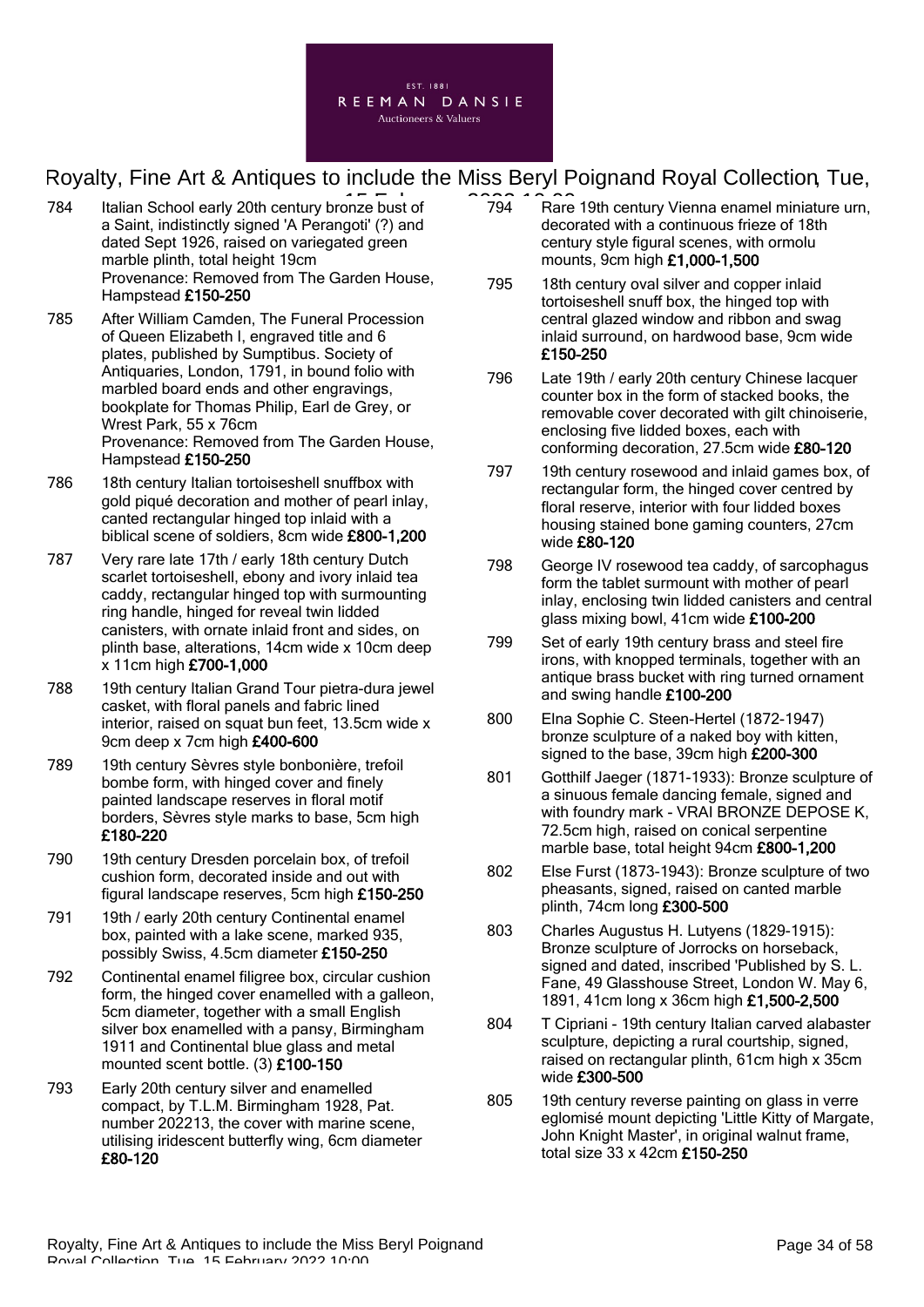

- 806 Pair of antique Chinese reverse paintings on **15 February 2023** 10:00 glass, depicting seated courtesans, 39 x 29cm, in original carved wooden frames £200-300
- 807 Raphael Charles Peyre (1872-1949): Bronze sculpture titled 'Confidence', signed, on variegated marble plinth, titled to plinth, the bronze 50cm long £500-700
- 808 Pair of Empire style bronze and ormolu three branch candelabra, each with figural column and three scrolling candle arms raised on cylindrical plinths with applied relief ornament, 62cm high £300-500
- 809 Small pair of 19th century bronze dancing bear bookends, the standing figures on black slate plinths, 15cm high £80-120
- 810 Three antique witches balls, each with suspension hoops, the largest approximately 15cm diameter £60-100
- 811 19th century Chinese silver mounted ebony cane, with mushroom form handle with continuous figural frieze, 92cm long £80-120
- 812 Late 19th / early 20th century umbrella, the carved ivory hound's head grip with glass eyes, silver collar, 90cm long £80-120
- 813 Good antique set of Staunton carved wooden chess pieces, one black castle and one white castle with Staunton motif, weighted, the King 10cm high. (32) £400-600
- 814 Huguenin: Pair of early 20th century bronze plagues depicting life boat rescue scenes, each roundel 25cm diameter, mounted on shaped square wooden plaques £200-300
- 815 Samuel John Neele, 1805 map 25 miles around Oxford University, hand tinted engraved map, mounted on linen scroll, approximately 50 x 48cm £100-200
- 816 \*Leon Underwood (1890-1975): Bronze sculpture - Joy as it Flies, signed, titled and numbered I/VII, also marked II presumably denoting second state, the bronze 42cm high on wooden plinth. Provenance: By descent from vendor's late parents who knew Leon Underwood £5,000- 7,000
- 817 Antique Thai gilt bronze buddha, depicted seated in meditative pose on stepped throne, 22cm high £100-150
- 818 Antique Thai gilt Bodhisatva figure, seated in maravijara pose, raised on stepped throne, 28cm high £100-150
- 819 A 19th Century leather and tapestry mounted album housing a large number of botanical watercolours by various hands, approximately 54 in total including a small number of overpainted prints, in slip case £200-300
- 820 Pair of brass early 18th century candlesticks with ejector stems and shaped bases, 17cm high, together with a single Queen Anne candlestick £150-250
- 821 Chinese silk embroidery, stylised landscape decorated with gold thread, approximately 15cm diameter, circular glazed frame, £40-60
- 822 Manner of Robert Mouseman Thompson: Carved oak sculpture of a heavy horse and foal, on carved base initialled R, 43cm long £80-120
- 823 Antique Persian brass hanging lantern, with peacock ornament, 71cm high £100-150
- 824 19th century satinwood cased games compendium, with hinged cover and front enclosing extensively fitted interior, with impressed registration mark, 32cm wide £200- 300
- 825 Pair of 19th century Chinese ebonised and mother of pearl inlaid plaques, each with fan shaped reserve and lattice borders, 34 x 49cm £80-120
- 826 Art Nouveau copper coal bucket, helmet form with swing handle, embossed with stylised foliate ornament £70-100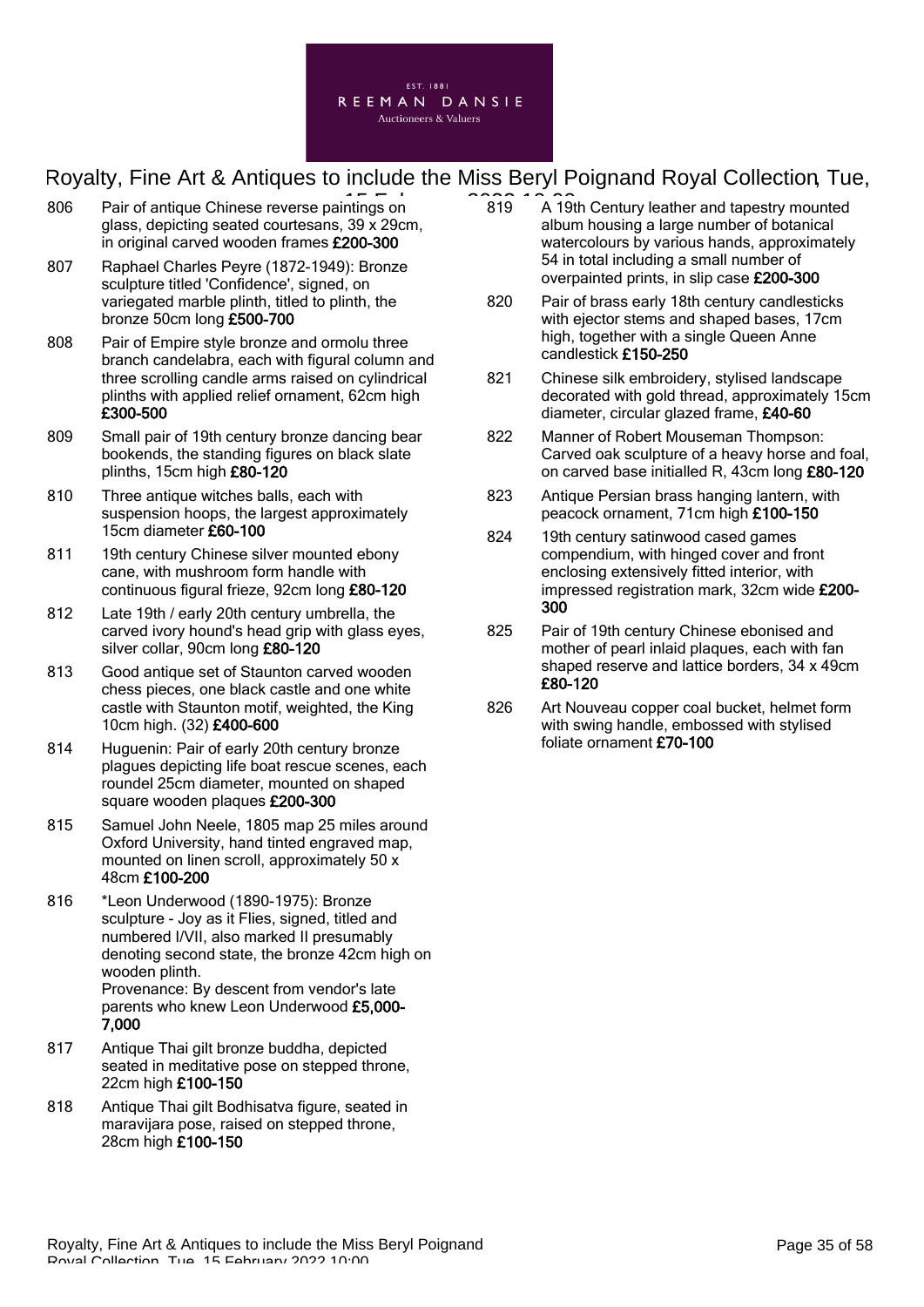

- 827 Fascinating 1860s hand written journal charting  $\begin{array}{cc} 2.2 & 0.000 \\ -0.000 & 0.000 \end{array}$ sea voyages between England and Australia, with illustration of flying fish to the frontis and title page - 'Diary of a voyage to Europe in the ship 'Norfolk' Capt. Jenkin, belonging to Messrs. Money, Wigan & Son and of the return voyage to Victoria in the ship 'Agamemnon' belonging to Green, kept by George Thomson, a passenger from February 29th, 1868 to January 27th 1869', with marbled board ends, overall 24 x 19cm, relating in approximately 165 pages, details of the voyages, particularly the progress made, but also anecdotes about the other passengers, notable incidents and observations from the ships, e.g. ...I must have been in a deep reverie; for all at once I was roused by an awful lurch of the ship, crash of glass and a strong rush of water over my legs and bed into the cabin. I recovered my equanimity. I struck a match and saw fully six inches of water, washing with the motion of the vessel, up first on my trunks and then onto Mr Thomas's, my boots (two pairs) floating about'. Other descriptive passages include notes about icebergs and catching seabirds. Another passage reads 'I paid them (sailors) a visit in the forecastle yesterday and poor fellows, at first I pitied them. The smell and crowded space for so many beings to be in at once. When I went in the first person I saw was one of the water masters lying in his bunk, quite naked, quietly reading a book, until he was aroused to take charge of the wheel, a little further on two men were playing cards for small pieces of tobacco. Just above them a man in his hammock pitched me a small bit of something asking what it was. I replied 'cedar' or 'mahogany', with a laugh he replied it was a piece of the salt beef that the sailors onboard the Belson were fed with on the Voyage to Victoria. I examined it again and sure enough it was a piece of beef but hard enough to stand polishing. £200-300
- 828 Rare Napoleonic period army surgeon's hand written journal - The Journal of Ebenezer Black M. D., the extensive journal bound together with some transcripts of letters, remedies and music manuscript, the principle text commencing 1806 and various entries to around 1813 (letters run 1812-1825). Much of the material has been transcribed and bound together. The journal detailing everyday events including battle of Tarragona, troop movements etc, early marbled binding, 22 x 15cm £300-500
- 829 Indo-Persian School, 19th century gouache painting of figures in a two horse carriage, 28 x 20cm, in glazed frame with silk border £100-200
- 830 Good 18th / 19th century Indian School gouache painting of a Rajput nobleman on horseback with attendant, 25 x 21cm, glazed frame £200-300
- 831 Large Chinese cloisonné bowl, decorated with dragons in clouds, four character mark to base, 30cm diameter, together with a similar cylindrical lidded vessel with dragon finial £100- 150
- 832 A collection of paste and other 19th century buttons £80-120
- 833 Early 20th century mahjong set with ivory and bamboo pieces and markers in oak fitted cabinet. £100-150
- 834 Bronze figure of a gorilla, indistinctly signed to rear, possibly D Mendez, 24cm long £100-150
- 835 Regency fruitwood tea caddy of sarcofogus form with gilt metal mounts, twin compartments with covers 21.5cm wide £70-100
- 836 Two 19th century lead tobacco boxes, one made from the 'lead from the old Houses of Parliament, burnt down in 1839', the other with bust of Shakespeare to knop. (2) £60-80
- 837 19th century oak miniature chest of five drawers with ledge back and brass bun handles, 34cm wide  $x$  31cm high  $x$  19cm deep  $£80-120$
- 838 Fili Plaza bronze embrace, male and female torsos bound with rope on marble plinth, signed No. 195/999, 27cm high - with certificate £150-250
- 839 Old plaster sculpture of Dante, 30cm high x 43cm wide £80-120
- 840 19th century Hope, Faith and Charity folded illusion picture which changes the message depending on the angle of the viewer in original maple frame 19.5 x 39cm £50-70
- 841 Liberty & Co. pewter and green glass 'bomb' vase designed by Archibald Knox with rocketshaped base and original green glass liner, 17cm high £300-400
- 842 Collection of 19th century lace-makers bobbins including bone and wooden examples, many named and decorated with sayings, approx 85 £400-600
- 843 Bronze filled study of a lady lace maker with dog signed Shimmin 1980, 21.5cm and sundry Royal Worcester china £60-80
- 844 Chinese bronze censer with prunus decoration and pierced cover, raised on three legs, reign mark to base, 17cm high £40-60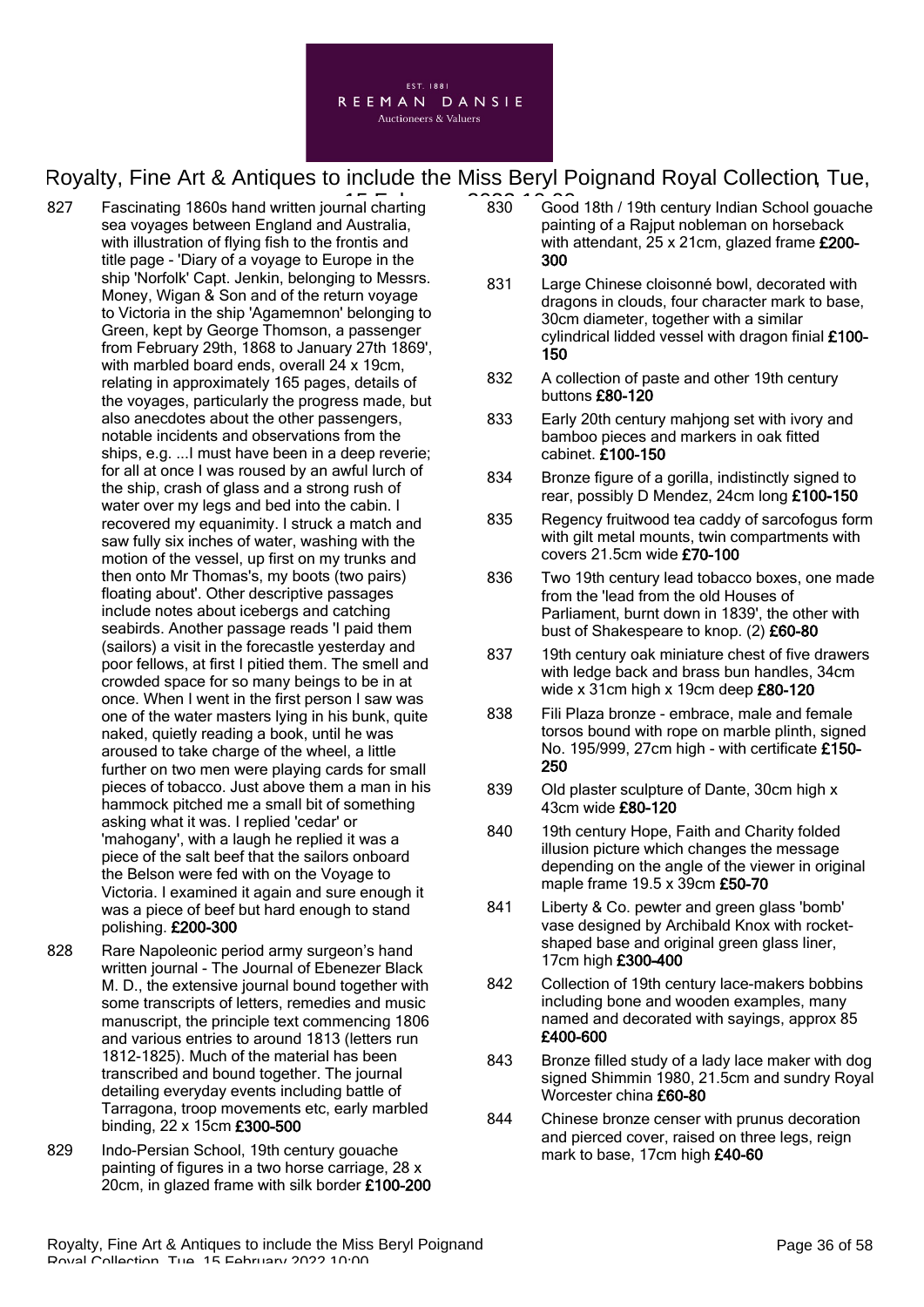

- 845 Collection of four Inuit stone carvings including 2022 10:00 three seals and Eskimo. (4) £100-150
- 846 Abraham Ortelius Terra Sancta, early 17th century hand coloured engraving of the Holy Lands, 1606 English edition with English text verso, plate 36 x 50cm, in glazed frame £250- 400
- 847 John Speede (after Saxton) Montgomerieshire, hand coloured engraving, 1610 first edition, English descriptive text verso, 39 x 48cm £100- 150
- 848 Willem and Cornelius Blaeu Russian vulgo Moscovia Pars Australis, mid 17th century hand coloured engraving, 39 x 52cm £40-60
- 849 Nicholas Sanson La Gaule en quartre Regions - France in Roman Times, hand coloured engraving, 41 x 51cm £150-250
- 850 John Senex, engraved by Herman Moll A New Map of the Kingdom of Denmark with the Dutchy of Holstein - hand coloured, dated 1719, 50 x 54cm £100-150
- 851 Andrew Johnston A New Map of the North [and South] Part of Scotland, two hand tinted engraved maps, 1724, 36 x 44cm £100-150
- 852 Herman Moll hand coloured early 18th engraved map of Westmorland together with another of Durham, 21 x 33cm £50-70
- 853 John Speede Northumberland, hand coloured engraved map, 1662 reissue, 38 x 51cm, glazed frame £150-250
- 854 John Speede hand coloured engraved map of Lincolnshire, early 17th century, 38 x 51cm, together with a small 18th century map by Robert Morden - The smaller Islamds of the British Ocean, both in glazed frames. (2) £100- 150
- 855 Four antique copper jelly moulds, including a castelated mould numbered 213, 12.5cm high, an oval mould stamped Univ. Coll. and stamped B, two smaller stamped 261, 112. (4) £100-150
- 856 Carved oak furniture mount, in the manner of Robert Mouseman Thompson, of bowed form, 20cm long £50-70
- 857 Victorian glass dome on ebonized plinth with bun feet, dimensions of dome, 25cm wide x 18cm deep x 36cm high £80-120
- 858 Victorian glass dome on ebonized plinth with bun feet, dimensions of dome, 24cm wide x 14cm deep x 38cm high £80-120
- 859 Victorian glass dome on ebonized plinth, dimensions of dome, 33cm wide x 15cm deep x 36cm high £80-120
- 860 Victorian glass dome on ebonized plinth with bun feet, dimensions of dome, 26cm wide x 11cm deep x 34cm high £80-120
- 861 Two African tribal masks, including a Yohure mask with scarification engraving and carved figural surmount, 49cm high, together with another, 34cm high £150-250
- 862 19th century whale-bone walking stick with carved marine ivory knop and silver collar 87cm high £200-300
- 863 Pair of good quality ormolu candlesticks converted to table lamps with climbing putti and rococo decoration with shades, 55cm high £200- 300
- 864 Fine 19th century Chinese carved box wood fan with intricate reticulated chinoiserie decoration in original case. The fan opening to 40cm wide £100-150
- 865 19th century Chinese green jade buckle decorated with dragons, 11cm, mounted in glazed frame £100-150
- 866 19th century Scottish horn snuff box 7.5cm, two silver mustard pots and silver handled magnifying glass. £60-100
- 867 Antique lead lion mask plaque water feature with water spout from mouth and circular roped border, 30cm diameter approx. £200-300
- 868 19th century Chinese silk banner decorated with dancing figures, dragons, temple lions with floral borders, 183cm long x 46cm high £200-300
- 869 Unusual 19th century straw-work model of a house 11.2cm wide 11cm high £80-120
- 870 Two large 19th century Classical wooden columns, one Corinthian and the other Doric, both carved, turned and parcel gilt, mounted as table lamps and wired for electricity 84cm and 88cm high £300-500
- 871 Winston Churchill signature, in blue pen, at the foot of a short hand written letter addressed to a Mrs Busby - 'Dear Mrs Busby, Thank you very much indeed for your letter. I quite agree with you about the odious things that are put into our food these days which makes every thing so tasteless. I myself always try to get farm eggs, free range chickens and bread from a little old lady round the corner who bakes her own. It was most good of you to write. Yours Sincerely, Winston S. Churchill' presented in glazed frame with photograph £300-500
- 872 Two tribal masks, including Igbo mask with polychrome ornament, 19cm high and another - Early New Guinea, Lower Sepik River, of elongated shield form 59cm high £150-250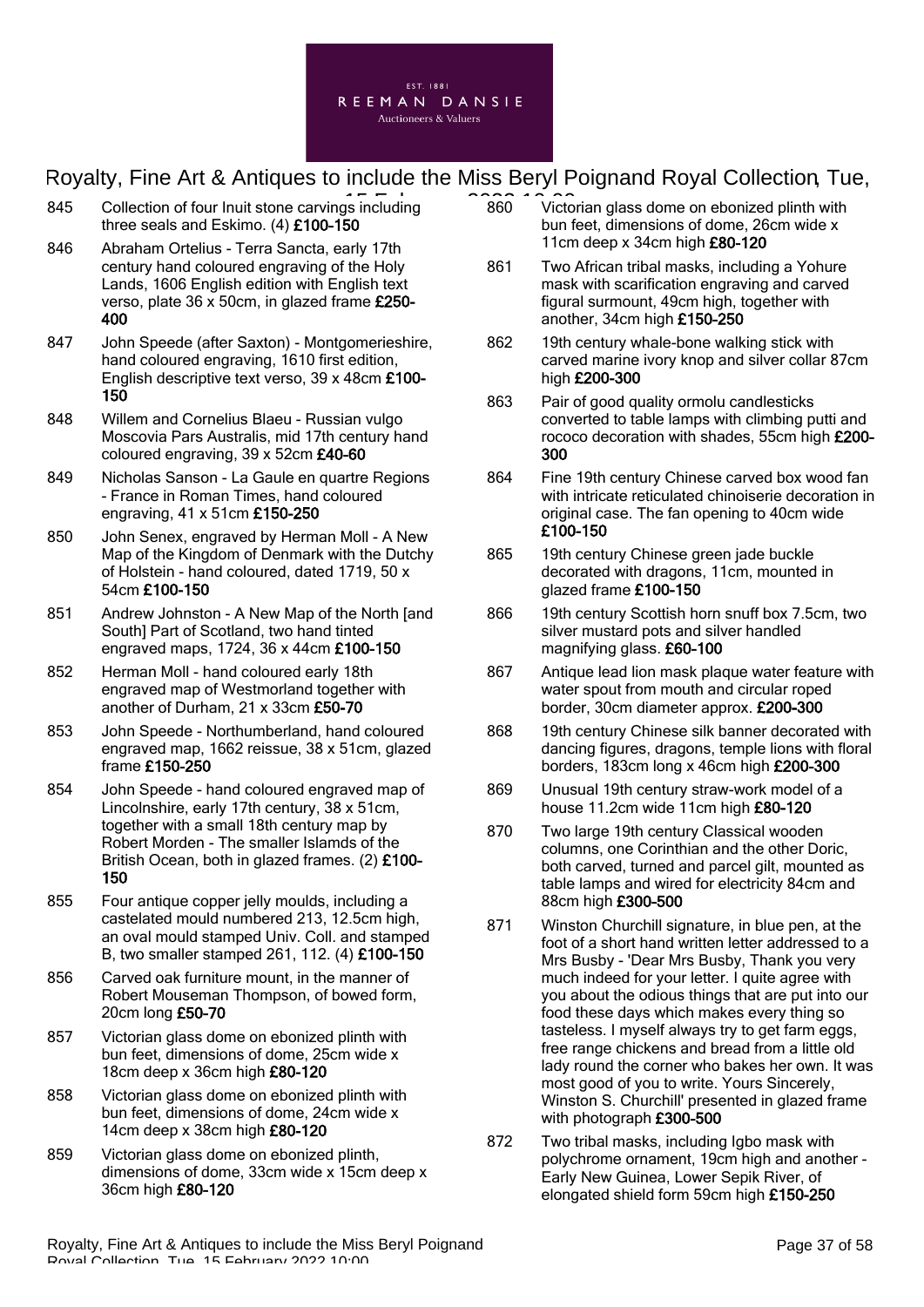

- 873 Collection of marble, hardstone, alabaster and **15 February 2022** 10:00 other eggs, the largest 9cm high, approximately 87 in total £200-300
- 874 Collection of Chinese cloisonné, enamel and lacquered items, including lidded cloisonne pot 14cm diameter, decorative dishes pots and boxes £80-120
- 875 19th century Russian icon, painted with Holy Mother and Child, with metal oklad, 31 x 27cm £120-180
- 876 19th century silver plated table centrepiece, maker B & Co. etched glass dish with vine rim, raised on woven vine column and circular foot with conforming ornament, 25cm diameter £100-150
- 877 Brass Icon of Saint Antipii circa 1800 Russian, the icon is surrounded by fifteen saints, mounted within an oak moulding frame with blue velvet, 21.5cm x 19cm £100-150
- 878 Icon of the Dormition of The Virgin 18th Century Russian polychrome painted icon, traditionally composed with Christ portrayed upper centre and holding the Virgin's soul, the figure of the Virgin surrounded by saints, 30cm x 26cm £350- 500
- 879 St Nicholas of Myra, 18th Century Russian polychrome painted Icon with standing Saints to the border at each side, 35.5cm x 30.5cm £500- 600
- 880 Christ Pantocrator, Late 18th Century Russian polychrome painted icon recessed into an ebonised reconstituted wood panel, 30.5cm x 18.25 cm £400-500
- 881 Adriatico Froli (b.1858) marble, Muse, signed A. Froli to the socle base, total height 100cm £2,000-3,000
- 882 Late 19th century Swiss musical box, in rosewood inlaid case, playing eight airs, original label by P.V.F. St Croix, 52cm long £200-300
- 883 19th century music box of good size in rosewood inlaid case, playing ten airs, original label numbered 4923, by P.V.F. St Croix, 64cm long £250-350
- 884 Early 20th century Japanese patinated bronze vase, of slender form with variegated patination, on straight foot, unsigned, 24.5cm high £60-100
- 885 19th century Indian / Tibetan white metal jardinière, of slightly tapering form, embossed with repeat panel reserves of deity figures and mythical beasts, engraved with a dragon to the base, 12cm high £300-400
- 886 Late 19th / early 20th century Black Forest carved lamp base, carved as game birds amongst foliage, on naturalistic oval plinth base, 52cm high £100-150
- 887 Pair of fine quality overpainted portrait photographs of a military officer and his wife, each presented in arched gilt frames, mounted in rosewood box frames, total size 27 x 23cm £80-120
- 888 Pair of late 19th / early 20th century Japanese silkwork pictures, depicting landscapes, presented in period oak frames, total size 22 x 27cm £50-70
- 889 Pair of marine ivory dice, each approximately 18mm high £50-70
- 890 Antique reverse print on glass, depicting Queen Anne, presented in gilt gesso frame, total size 24 x 21cm £50-70
- 891 Late 18th century coloured aquatint depicting The Prodigal Son, printed and sold by Carrington Bowles, published 1792, in glazed Hogarth frame, total size 41 x 31cm £50-70
- 892 George Elgar Hicks (1824-1914) portrait miniature of his wife, 46mm x 37mm, together with another copy after the original, 43mm x 36mm, in original leather covered frames £200-300
- 893 Crocodile skin case by Asprey, with lined fitted interior, lacking fittings, 60cm wide £150-200
- 894 A charming Victorian illuminated album, red leather bound with gothic brass monogram to the front, containing 32 botanical watercolour painted pages, 37cm x 30cm overall £150-250
- 895 Chinese bronze bowl, hemispherical form, decorated in low relief with continuous frieze of dragoms, in Greek key borders, 25.5cm diameter, together with a Japanese bronze bowl with foliate reserve panels. (2) £100-150
- 896 Regency rosewood and inlaid tea caddy, with hinged cover enclosing twin lidded canisters, with pin closed end drawer, 30.5cm wide £60- 100
- 897 George III satinwood and marquetry inlaid tea caddy, with sprig inlaid hinged top enclosing twin lidded compartments, 18.5cm wide £100- 150
- 898 Regency fruitwood and tulipwood crossbanded tea caddy, with ring handle, the interior with twin lidded hinged covers and cut glass mixing bowl, with Victorian silver caddy spoon, 31cm wide, together with two further 19th century tea caddies £100-150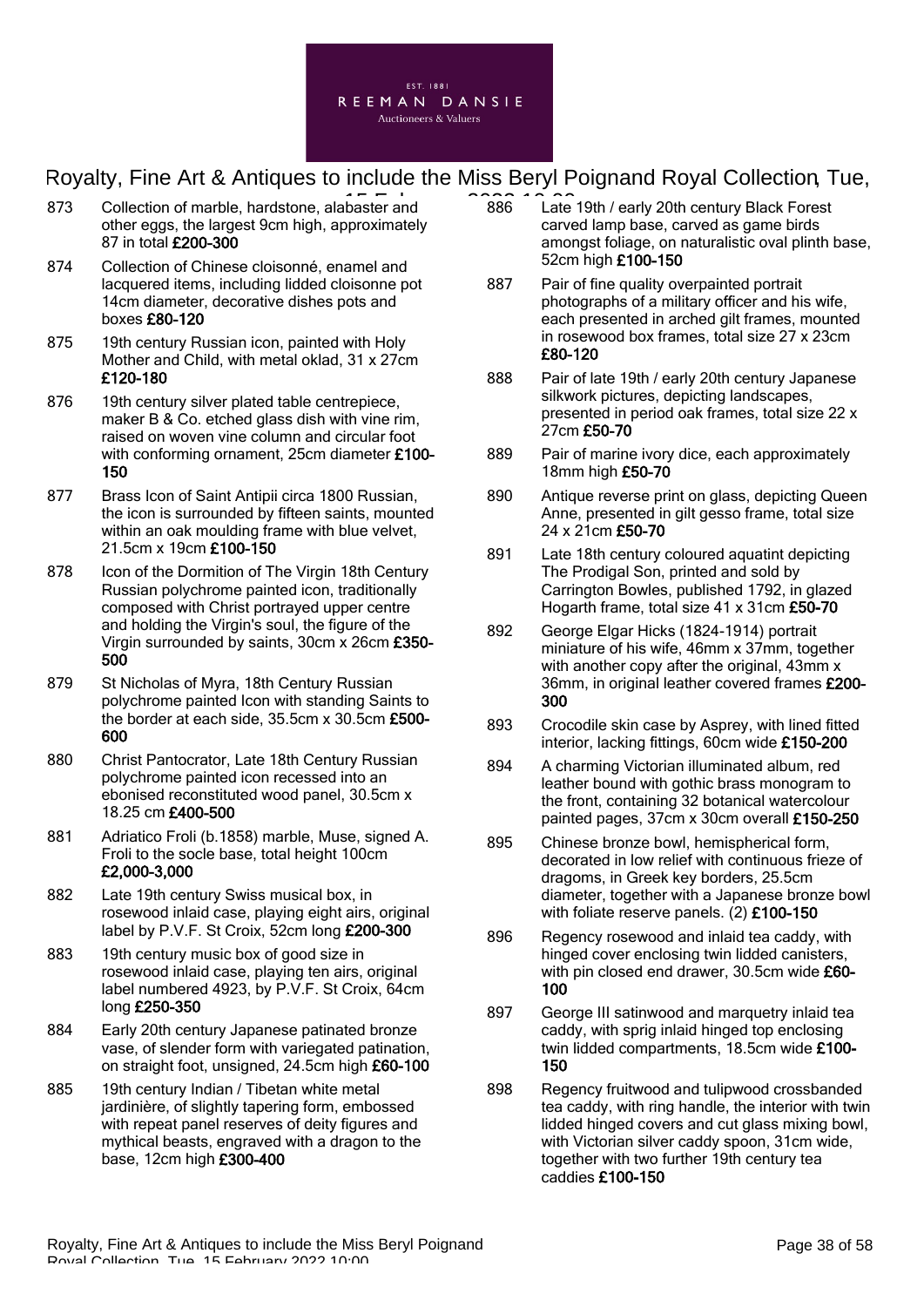

- 899 Interesting collection of antiquities, natural **15 February 2020** 10:00 history and curios, including fossilized elephant bone, attached label reading 'From Ghar Dalam Cave, Malta' 30cm long, also other fossils, pottery shards and flints, some annotated, all apparently relating to Malta Provenance: Removed from The Garden House, Hampstead £100-200
- 900 19th century carved wooden figure of Christ the Redeemer, carved with outstretched arms and flaming heart on canted square plinth, with silvered halo, 87cm high. Provenance: From New Hall, Chelmsford £250-350
- 901 19th century brass gong on ornate wall hanging carved frame, the beaten gong of typical form, with rope suspension 40cm diameter on shield form carved wooden frame with figural cresting and guilloche border, applied bronzed crocodile below, total height 131cm £380-480
- 902 18th century oval portrait miniature on ivory of a young man wearing a blue overcoat, in a later 19th century yellow metal brooch mount, portrait 44mm x 36mm £120-180
- 903 19th century reverse painting on glass depicting a still life, the convex oval plate indistinctly signed, approximately 45 x 35cm, gilt frame £100-150
- 904 19th century Chinese painting on rice paper, depicting exotic birds in flowering shrubs, 19 x 30cm, and another with butterfly and stick insect

Provenance: Removed from The Garden House, Hampstead £50-70

- 905 Group of four Indo-Persian gouache paintings, depicting figural scenes, all glazed gold splash frames £150-250
- 906 Pair of Indian School gouache depictions of an elephant and a camel, each 19 x 20cm, glazed gilt splash frames £80-120
- 907 Group of four Indo-Persian hand painted manuscript leaves, each with figural scene and script panels, various sizes, all presented in conforming glazed gilt splash frames, total size 28 x 34cm £150-250
- 908 Group of four Indo-Persian hand painted manuscript leaves, each with figural scene and script panels, various sizes, all presented in conforming glazed gilt splash frames, total size 28 x 34cm £150-250
- 909 Georgian pony skin covered travelling trunk, of domed form with surmounting swing handle, the lined interior with original maker's label for - J. Merriman and Sons, 155 Leadenhall Street, London, 50cm wide £100-150
- 910 Pair of 19th century enamel snuff boxes, each of rectangular cushion form, decorated with 18th century marine scene and floral sprays, 7.5cm wide, with labels for Goode & Co. London £200- 300
- 911 A Naples style snuff box, of bombe form, with 18th century courtship scene and floral sprays, 6.5cm wide and an enamel snuff box with ormolu figural cover £50-70
- 912 Two 19th century Naples style snuff boxes, including rectangular cushion form box decorated with an 18th century courtship scene, 8.5cm long, together with another of bombe form with raised classical ornament £80-120
- 913 Japanese cloissoné enamel vase, converted to a table lamp, the vase of slender square baluster form decorated with prunus blossom on midnight blue ground, on wooden stand with shade, total height 69cm £80-120
- 914 Antique Greek icon, depicting St George slaying the dragon, on pine panel, 30 x 24cm £100-150
- 915 Map of Essex by Moule 1836, the reverse showing routes from Sudbury to Chelmsford and Braintree to Chelmsford, 18 x 12cm together 17th century map of Essexia by Nordon and Kipp, also with two 19th century Essex maps, all in glazed frames (4) £100-200
- 916 Pair of 18th century Chinese soapstone and polychrome painted figures, of immortals, each depicted with sacred objects, raised on rocky plinth bases, 25cm high £300-500
- 917 Moss agate snuff bottle, of pebble form with original stopper, 8cm high £200-300
- 918 Fine carved tiger-eye snuff bottle, relief carved with flowering shrubs, with conforming stopper, 6cm high £100-150
- 919 Two snuff bottles, including a carved mineral ore snuff with original stopper, 5.5cm high and carved bone snuff £150-250
- 920 Chinese jade snuff bottle, relief carved with mythical masks and with original stopper, 8.5cm high £100-150
- 921 Antique Chinese carved hardstone pendant, in the form of two cicadas, 6.5cm long £200-300
- 922 Carved and pierced jade pendant, 5cm long £50 -70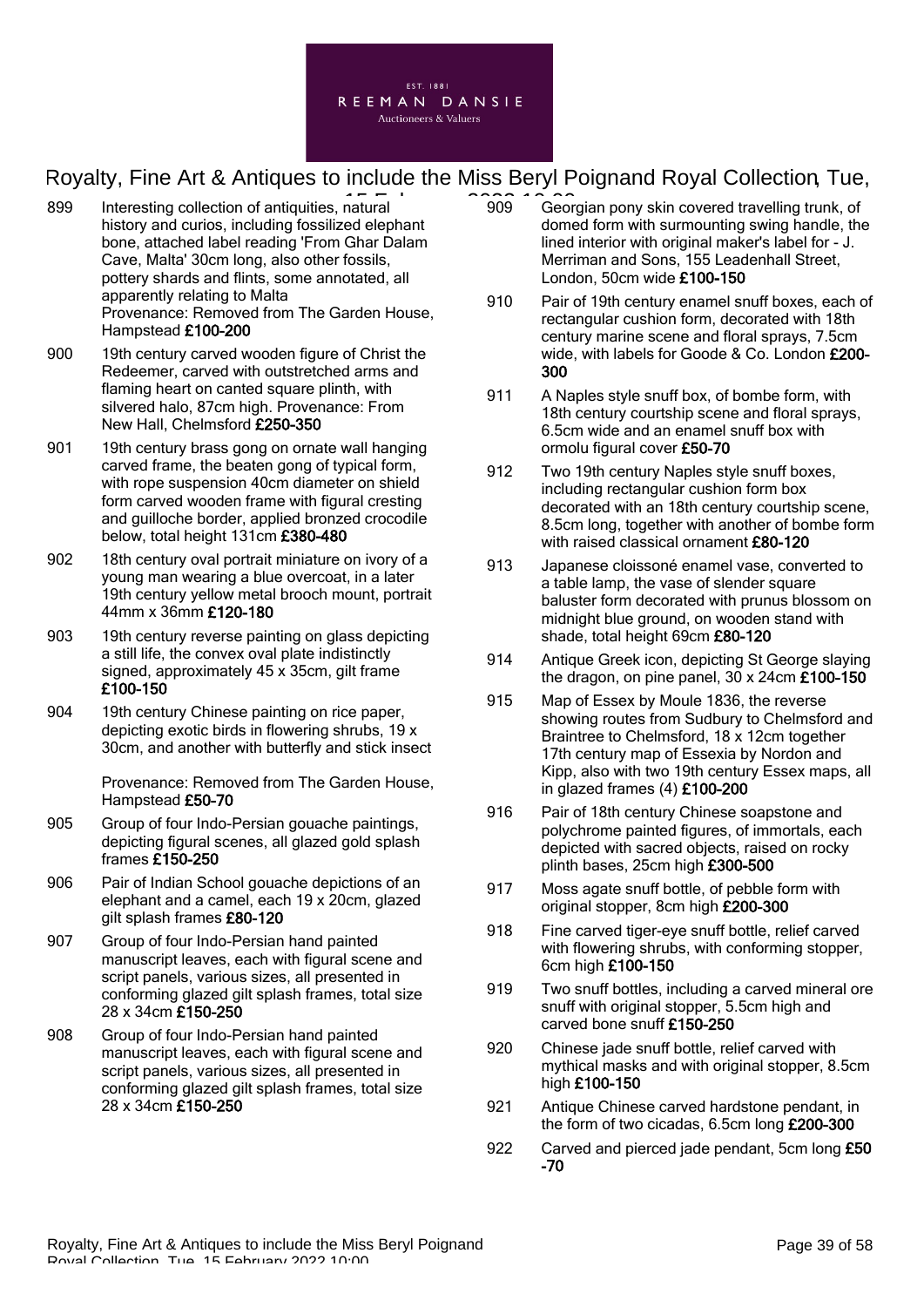

- 923 Late 19th century Japanese Meiji period lacquer 2006 Cate inro, with five compartments, decorated in relief with gilt feathers, 8cm, together with antique Japanese sword mounts £200-300
- 950 Late 19th century French champlevé enamel repeating carriage clock with gilt dial, the gilt brass case profusely decorated with flowers, the movement striking on bell 18cm high £1,000- 1,500
- 951 Two brass carriage clocks comprising Edwardian carriage clock striking on gong retailed by The Goldsmiths Company 18cm and a modern French alarm carriage clock 18.5cm both with keys £100-150
- 952 Late 19th century French brass carriage clock by Alfred Drocourt of Paris retailed by The Goldsmiths Alliance in gorge shape brass case and striking on gong, 17cm high - winding key present £100-150
- 953 20th century French brass carriage clock with hour repeating eleven jewel movement and alarm mechanism in brass case 17cm high £80- 120
- 954 Late 19th / early 20th century brass carriage clock with alarm mechanism 17cm high - with key £100-150
- 955 1960s Combination gilt brass cased clock/barometer by Angelus for Asprey in double sided revolving case on circular base 13cm high £150-250
- 956 A late 19th century carriage clock with French 8 day repeat movement and replacement lever escapement, striking on a gong, back plate signed Hunt & Roskell London and numbered 5653, tu-tone blue and gold enamelled dial with bamboo border, Roman numerals and Bruguet style hands. In an Anglaise style gilt metal case with fluted decoration, top mounted swing handle and Japanese influence tu -tone blue and gold enamelled porcelain side panels and rear door, decorated with scenes of birds and fish, porcelain panels also numbered 5633. (Key lacking). 19cm overall height including handle. £800-1,200
- 958 19th century brass lantern clock with pierced crestings, weight driven 30 hour movement striking on bell with anchor escapement with pendulum - no weights approx 40cm high £200- 300
- 959 19th century French gilt metal mounted alabaster mantel clock with cherub supports, eight day movement striking on bell, key present (no pendulum) 36cm high £100-150
- 960 Late 19th century bracket clock with 8 day striking movement, arched brass dial with cast spandrels in ebonized case with brass mounts, approximately 35cm high, together with an ebonized wall bracket. £200-300
- 961 Edwardian Eureka Clock Co. Ltd. 1000 Day Electric Clock in inlaid mahogany case with original instructions 45cm high £200-300
- 962 Early 19th century drop dial wall clock by R. Cole of Ipswich, with 9" circular painted dial, single fusee movement in carved mahogany and brass inlaid case, keys and pendulum present 42cm high £250-350
- 963 Antique brass lantern clock with fusee movement striking on bell in brass case with pierced crestings 40cm high £200-300
- 964 Late 19th century bracket clock retailed by Thomas Russell & Son of Liverpool & London with Westminster chiming fusee movement striking on 8 bells, in ebonised case with brass mounts, with matching wall bracket, approximately 53cm high excluding bracket £400-600
- 965 Large late 19th century bracket clock with 8 day fusee Westminster chiming movement striking on eight bells, in oak case with brass mounts, with matching wall bracket approximately 62cm high excluding bracket £400-600
- 966 Victorian wall dial with 13" circular painted dial, twin fusee movement striking on bell in circular golden oak case, pendulum present £150-250
- 967 Large 19th century wall dial with 15" circular painted dial, fusee movement mahogany case, pendulum present £150-250
- 968 19th century Continental mantel clock, with eight day french movement, silk suspension and outside countwheel, striking on a bell, silvered dial with engine turned decoration and Roman numerals. In an ormolu mounted case, summounted by the figure of a young boy wearing a Turkish Fez, seated on a rock, offering a drink to a dog, set on a deep plinth base, with applied foliate decoration, on four scroll feet, (key lacking, pendulum present) 39cm overall height. £150-250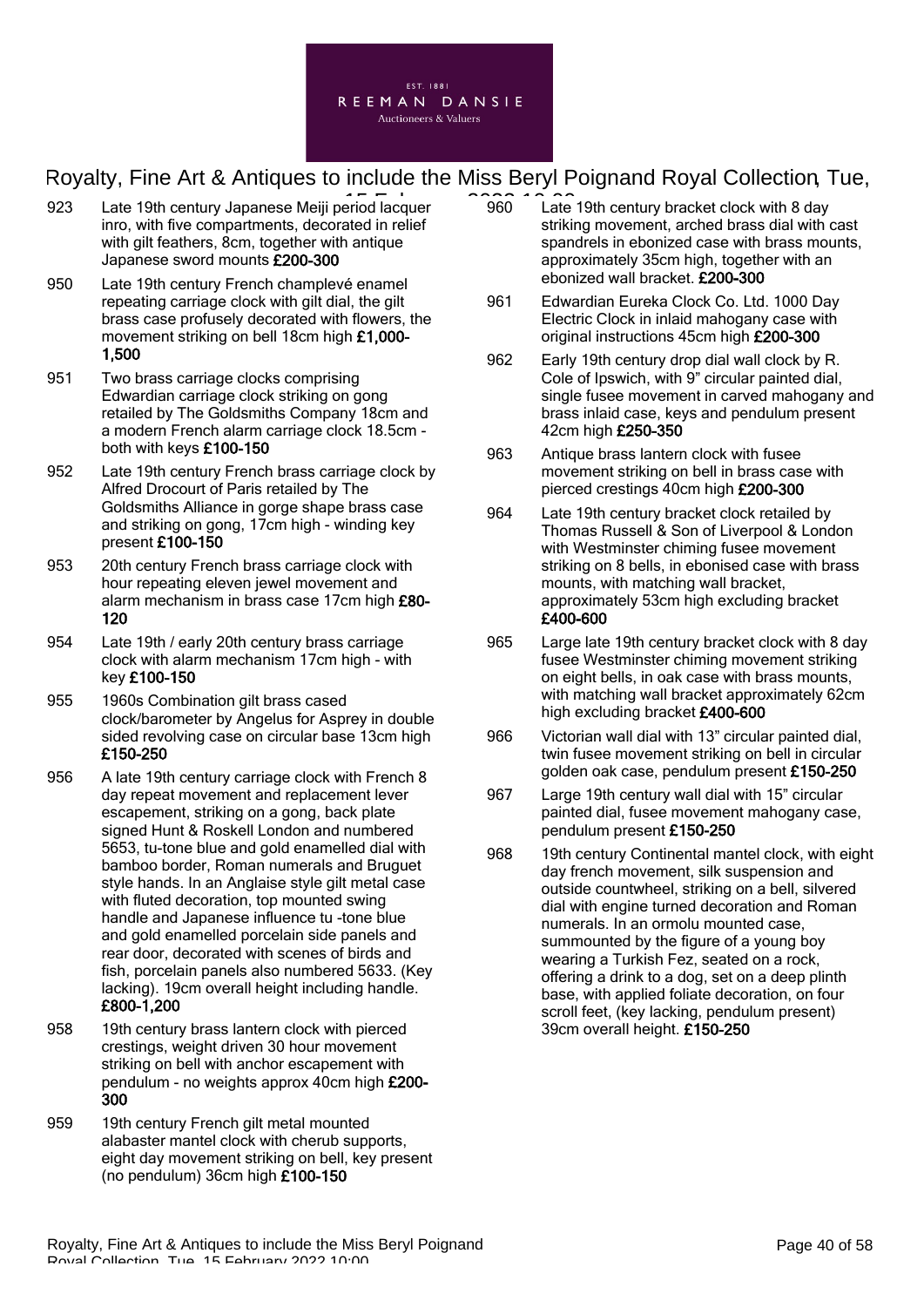

- 969 19th century boulle bracket clock, French 8 day 2023 19th century boulle bracket clock, French 8 day movement, with outside countwheel, striking the hours and halves on a bell, gilded raised dial, with individual blue and white enamelled numerals and blued steel hands, face mask pendulum. In a shaped tortoiseshell and brass boullework case, with ormolu mounts and gilt finial, on four outswept feet. (Key absent, pendulum present). 30cm overall height. £150- 250
- 970 Good quality 19th century wall clock with 32cm painted dial signed Thompson, Oakley Street, Lambeth, single fusee movement in mahogany circular case £300-400
- 971 Large late 19th century Black Forest cuckoo bracket clock retailed by Camerer Kuss & Co. chiming on the quarters with two cuckoos in ornate architectural case 55 cm high, 36 cm wide, 21cm deep, key and pendulum present £400-600
- 972 19th century mahogany bracket clock retailed by J. Durden, Fenchurch Street, London, with French movement striking on gong in dome top mahogany case on gilt brass ball feet, 36.5cm high Provenance: Removed from The Garden House,

Hampstead £300-500

- 973 19th century four glass mantel clock with mercury adjusted pendulum in gilt brass case 36.5cm high £200-300
- 974 Victorian skeleton clock with single fusee movement, anchor escapement, striking on a bell (bell now lacking), pierced white chapter ring with Roman numerals, in a pierced brass Gothic Cathedral-style frame, on four turned feet and an oval plinth under a glass dome, 39.5cm overall height (pendulum present, key lacking) £200-300
- 975 George III 8 day long case clock with arched painted dial decorated with flowers, subsidiary seconds and date aperture in inlaid mahogany case 215cm high, pendulum and weights present £200-300
- 976 Early 19th century 8 day longcase clock with silvered arched dial signed Stewart - Glasgow, inlaid mahogany case with two weights and pendulum, 230cm high £200-300
- 977 19th century 8 day longcase clock with painted arched lunar dial with strawberry spandrels in mahogany case, pendulum and weights present, 238cm high £150-250
- 978 George III Scottish longcase clock by Robert MacNab, Perth, with painted arched dial in mahogany case 235cm high, weight and pendulum present £200-300
- 979 19th century 8 day longcase clock with painted square dial by G. Lipton, Altringham with floral spandrels in inlaid mahogany case - pendulum and two weights present 230cm high £100-150
- 980 18th century oak long case clock with brass arched dial and 8 day movement, signed Thomas Martin, London, pendulum and two weights present 206cm high £450-550
- 981 George III 8 day longcase clock with arched silvered dial signed Richard Garland, Plymouth, in inlaid mahogany case, pendulum and two weights present 228cm high £480-580
- 982 18th century oak longcase clock with brass and silvered square dial signed Thomas Evans, Bontuchel, pendulum and two weights present, 220cm high £400-500
- 983 Early 18th century thirty hour longcase clock, by Nathanial Hedge, Colchester, square brass and silvered dial striking on bell in plain pine case, pendulum and weight present, 209cm high £150 -200
- 984 19th century mahogany drop dial wall clock by Knight of Dunmow, Essex with circular painted dial, single fusee movement, pendulum present, 52cm £100-150
- 985 Late 19th century drop dial wall clock by E. Whittaker of Mexborough, key and pendulum present £80-120
- 986 George III mahogany longcase clock, painted arched dial indistinctly signed, with twin train movement, two weights and pendulum, 225cm high £80-120
- 1000 \*John Hanbury Pawle (1915-2010) oil on board-French chateau, signed, with an Indian door scene verso, 76cm x 86cm £300-500
- 1001 \*John Hanbury Pawle (1915-2010) oil on board-Vines Under The Alpilles, signed, 65.5cm x 76cm £200-300
- 1002 \*John Hanbury Pawle (1915-2010) oil on board-The Galata Tower, signed and dated 92, 66cm x 76cm £250-350
- 1003 \*John Hanbury Pawle (1915-2010) oil on board-Seine Series 3. From the Restuarant at Bouille, signed, 61cm x 71cm £250-350
- 1004 \*John Hanbury Pawle (1915-2010) oil on board-Woodland scene overlooking the beach, signed, 61cm x 51cm £150-200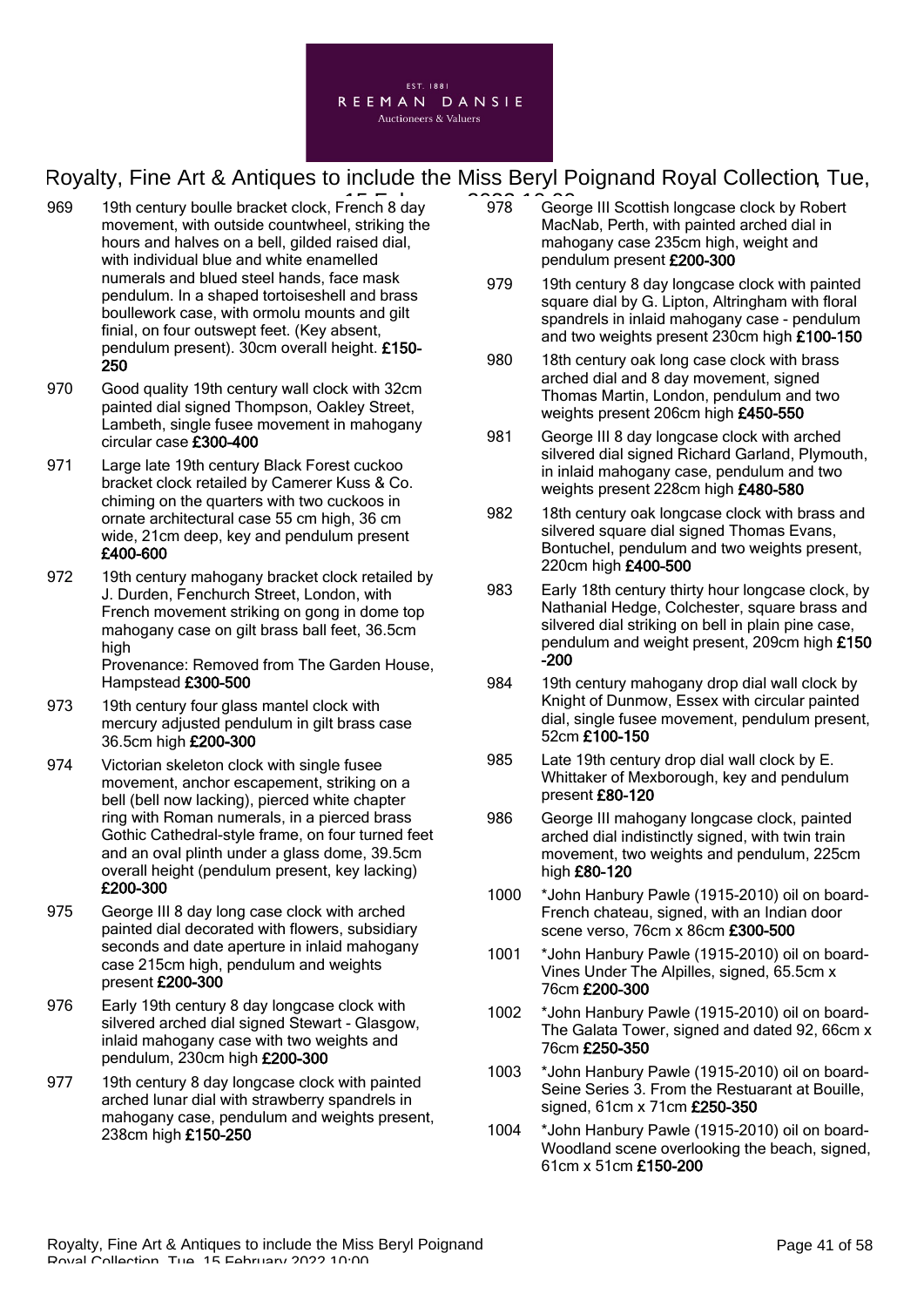

- 1005 \*John Hanbury Pawle (1915-2010) oil on board-<br>
1021 \*Star River Ash, signed and dated 95, 51cm x 61cm £150-200
- 1006 \*John Hanbury Pawle (1915-2010) oil on board-Kite Flying, Nice, signed and dated 96, 61cm x 51cm £200-300
- 1007 \*John Hanbury Pawle (1915-2010) oil on board-Eygalieves Landscape, signed and dated 93, 52cm x 65cm £200-300
- 1008 \*John Hanbury Pawle (1915-2010) oil on board-River Aa, Picardie, signed, 36cm x 61.5cm Exhibited- Portland Gallery, London, November 2000 £150-200
- 1009 \*John Hanbury Pawle (1915-2010) oil on board-Pond II, signed, 41cm x 51cm £150-200
- 1010 \*John Hanbury Pawle (1915-2010) oil on board-Chateau Latour, signed, 41cm x 51cm £250-350
- 1011 \*John Hanbury Pawle (1915-2010) oil on board-Savane Parc, Doll Sellers, signed and dated 93, 41cm x 51cm £250-350
- 1012 \*John Hanbury Pawle (1915-2010) oil on board-The Chez at Blézé, signed and dated 97, 40.5cm x 51cm £200-300
- 1013 \*John Hanbury Pawle (1915-2010) oil on board-Sailing boats in a cove, signed, with abstract woodland scene verso, 35.5cm x 40.5cm £150- 200
- 1014 \*John Hanbury Pawle (1915-2010) oil on board-Bedroom Window, signed, 33cm x 40cm £150- 200
- 1015 \*John Hanbury Pawle (1915-2010) four watercolour and gouache works- Mediterranean landscapes, unframed £100-150
- 1016 \*John Hanbury Pawle (1915-2010) four watercolour and gouache works- Mediterranean landscapes, unframed £100-150
- 1017 \*John Hanbury Pawle (1915-2010) four watercolour and gouache works- Harbour scenes, unframed £100-150
- 1018 \*John Hanbury Pawle (1915-2010) four watercolour and gouache works- Mediterranean landscapes and seascapes, unframed £100-150
- 1019 \*John Hanbury Pawle (1915-2010) oil on board-Mediterranean hillside view, signed and framed, 56cm x 74.5cm £300-500
- 1020 George Goodwin Kilburne (1839-1924) watercolour and bodycolour - Going Out to Play, signed, 17.5cm x 12.5cm, in glazed gilt frame Provenance: Chris Beetles Ltd, London, March 18th 2019. £500-700
- 1021 \*Stanley Roy Badmin (1906-1989) pen and ink Nude resting on her elbow, signed, 17cm x 24.5cm, in glazed gilt frame Provenance: Chris Beetles Ltd., London, 12th March 2015 £100-150
- 1022 John Norris Wood (1930-2015) pen and ink Little Owl Perching, 21.5cm x 13cm, in glazed gilt frame Provenance: Chris Beetles Ltd., London £80-120
- 1023 \*Keith Grant (b.1930) acrylic and wax pencil on board - Balder's Death, signed and dated 3/16, 29.5cm x 39.5cm, in glazed gilt frame Provenance: Chris Beetles Ltd., London, 19th April 2016 £400-600
- 1024 \*Keith Grant (b.1930) oil on canvas The Burning Ship, Dawn, signed and dated 2/16, signed and inscribed verso, 40cm x 50cm, framed Provenance: Chris Beetles Ltd., London, 4th April 2016 £600-1,000
- 1025 Harry Dixon (1861-1942), oil on card grisaille, 'Black Rhinoceros', signed, 20cm x 33cm, unframed £100-200
- 1026 \*Edward Wesson RI RBA (1910-1983) oil on board - Trees by Lake, signed, 45cm x 60cm, framed £400-600
- 1027 \*Gerald Ackermann (1876-1960) two pencil and watercolours - Chauctonbury Ring from Beeding, inscribed and dated June 26th 1909, 33.5cm x 50cm, together with a view of Scotney Castle, inscribed and dated October 14th 1921, 33.5cm x 50.5cm, in glazed gilt frames Provenance: Cromer Antique Gallery, Norfolk £200-300
- 1028 \*Jonathan Armigel Wade (b. 1960) oil on board, Preperations, signed, titled verso, 30cm x 60cm, in glazed frame Provenance: Sherwin Gallery, Shenfield, sold in aid of Help for Heroes £200-300
- 1029 Fredrich (Fritz) Raupp (1871-1949) large oil on canvas - unloading the catch, signed, in ornate frame, 81cm x 111cm £500-700
- 1030 John Collier, 19th century, oil on board fishing boat on the shore, signed, 26cm x 21cm,in gilt frame £150-250
- 1031 Walter Crane (1845-1915) watercolour Pandora, in glazed gilt frame, 20cm x 15cm Provenance: Chris Beetles Ltd., London £200- 400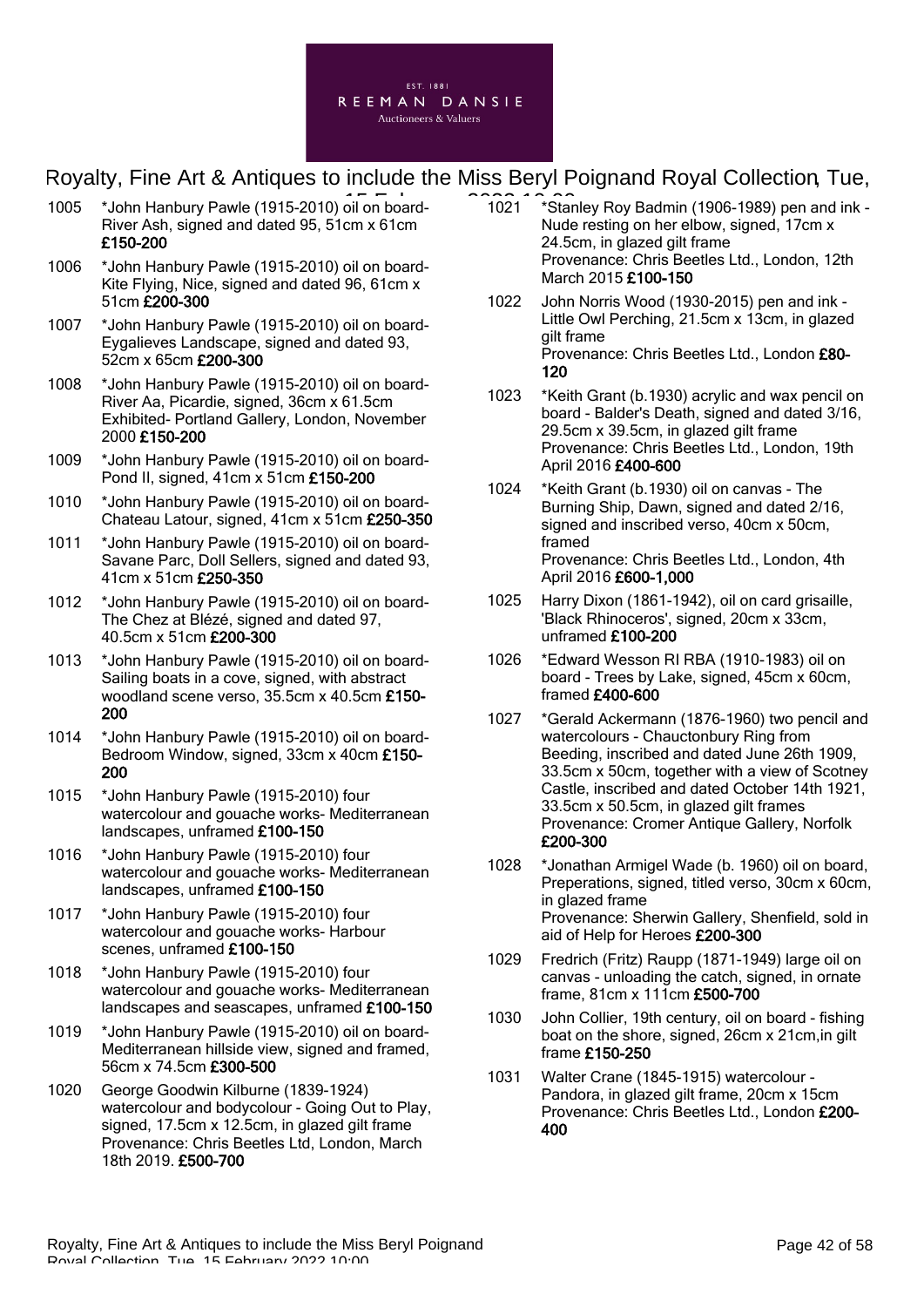

- 1032 Princess Marie d'Orleans (1865-1909) group of four pencil and watercolour nature studies each inscribed, in glazed frames Provenance: Prince Georg of Denmark thence by descent. The Lady Elizabeth Shakerley Collection £100-150
- 1033 T. Weeks after Philip James de Loutherbourg (1740-1812) oil on canvas - Skating in Hyde Park, signed and dated 1802, 56cm x 81cm Provenance: Prince Georg of Denmark, thence by descent. Provenance: The Lady Elizabeth Shakerley Collection. £300-500
- 1034 William Fielding, 20th century, pencil, pen and sepia ink and wash - A view of Shugborough Hall, signed and dated '76, 30cm x 47cm, in glazed gilt frame. Provenance: The Lady Elizabeth Shakerley Collection. £100-150
- 1035 William Fielding, 20th century, pair of sepia grisaille on board - a view of Glamis Castle, the pencil, ink and wash preliminary sketch also included, signed and dated '63, 15cm x 32cm, together with an estuary view with hunting trophies, signed, 51cm x 89cm, in gilt faux bamboo frames (3). Provenance: The Lady Elizabeth Shakerley Collection. £250-400
- 1036 Peter Ølsted (1824-1887) oil on canvas Danish summer landscape with a distant view of a mansion and the coast, signed, 53cm x 77cm, in gilt frame Provenance: Prince Georg of Denmark, thence by descent. The Lady Elizabeth Shakerley Collection. £500-700
- 1037 Studio of Miguel Canals (20th century) after Canaletto - St Marks Square, Venice, 81cm x 121, in ornate gilt frame £400-600
- 1038 After Bruegel the Elder, oil on panel, Snowy Landscape, bearing signature, 71cm x 94cm, in gilt frame £250-400
- 1039 English School, early 18th century, oil on canvas laid on board - half length portrait of a Gentleman in red coat, painted within an oval, 74cm x 61cm, in period carved giltwood frame £700-1,000
- 1040 Manner of Peter Lely (1618-1680), oil on canvas - half length portrait of a Gentleman wearing armour, 74cm x 60cm, in gilt frame £700-1,000
- 1041 Albert Clark, oil on canvas "Pot Hunting" terriers at a rabbit hole, signed and inscribed, in gilt frame. 40 x 50cm. £150-200
- $\overline{10}$  of  $\overline{1042}$  After J.F. Herring, oil on board, 19th century tondo, of a farmyard scene with horses and chickens, in ornate gilt frame. Diameter 38cm. £150-200
	- 1043 Charles Vickers (1821 1895), oil on canvas a scene in Cockington Village, Devon, with rustic figures and animals, signed, in gilt frame. 39 x 60cm. £120-180
	- 1044 Early 19th century English School oil on canvas-An elegant lady sat at a table with her solicitor, in gilt frame. 44 x 54cm. £200-250
	- 1045 M. Winder oil on board- wooded river landscape with a figure on a path in the foreground, signed and dated 1903, in gilt frame. 30 x 57cm. £80- 120
	- 1046 Elizabeth Gardner, 19th century oil on canvasinterior scene with a seated boy stopping a cat from attacking chickens, signed, in gilt frame. 42 x 52cm. £200-250
	- 1047 English School, circa 1950, oil on board- Parson Russell Terrier, in gilt and oak frame. 28 x 40cm. £150-200
	- 1048 Edward Priestley 19th century oil on canvas- A runaway cart horse chasing the hunt, signed, in oak frame. 49 x 75cm. £120-180
	- 1049 18th Century Italian School, oil on canvas, Goats with a herdsman playing bagpipes and his dog in a landscape, unframed, 38 x 53cm £100- 150
	- 1050 Attributed to William Etty (1787 1849) oil on canvas- nude female bather, unframed. 54 x 35cm. £200-250
	- 1051 18th century French School oil on canvas- half length portrait of a young lady, unframed. 47 x 38cm. £250-300
	- 1052 Attributed to Adriaen Van Ostade (1610 1685) oil on panel- beggar proffering his begging bowl, in black and gilt frame. 13 x 10cm. £300-350
	- 1053 19th century Continental School oil on board-Travellers in a rocky landscape, in gilt frame. 20 x 17cm. £120-180
	- 1054 George Charles Francis (1860-?), three oils on canvas - French townscapes, one inscribed Vethuil, each signed, 34cm x 52cm, 38cm x 29cm and 29cm x 39cm, framed £150-200
	- 1055 \*Katherine Cameron (1874-1965) watercolour Spring Flowers, signed, 55cm x 45cm, in glazed gilt frame £150-200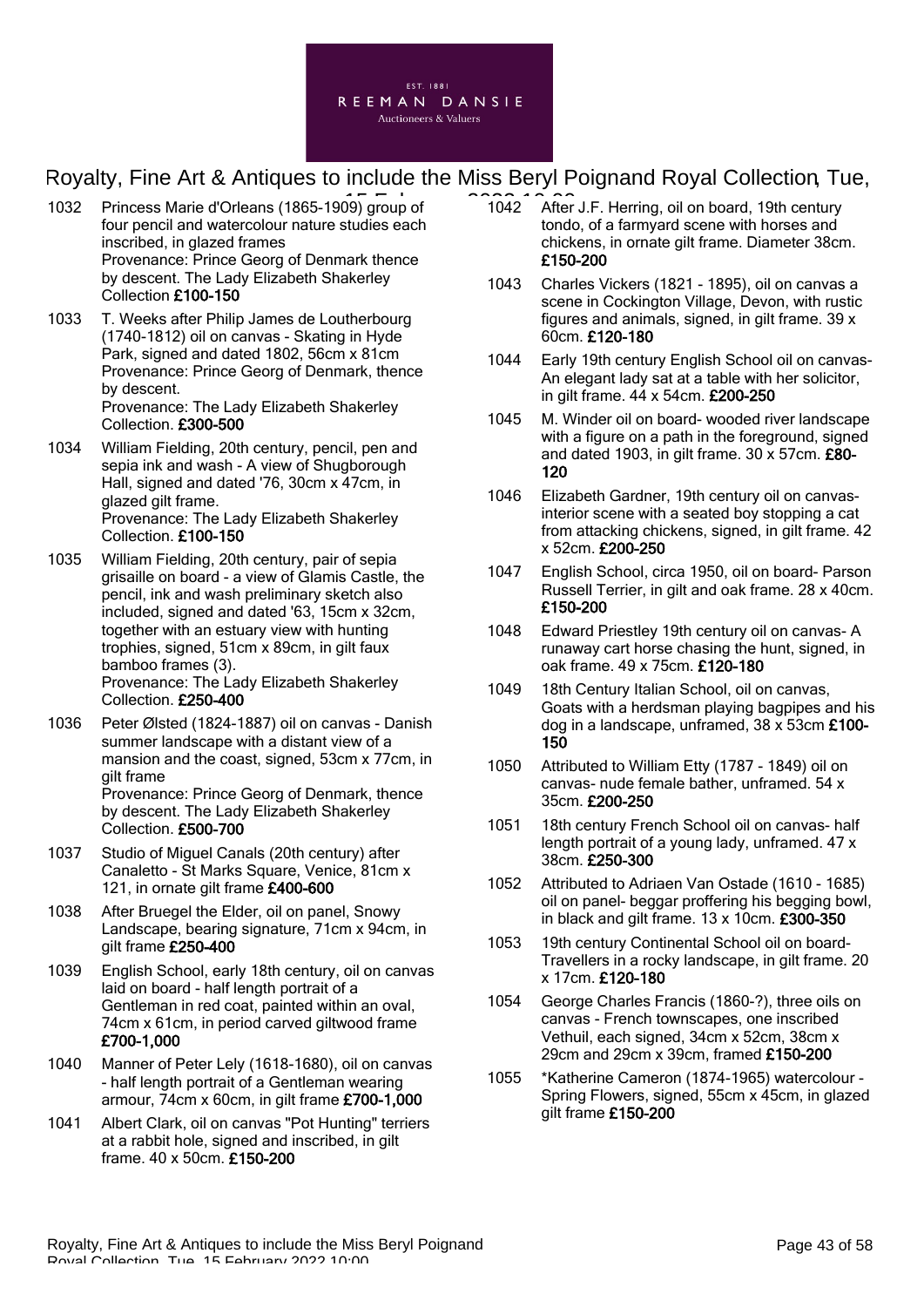

1056 Alfred Frederick William Hayward (1856-1939) 1068 After oil on canvas - Barn at Low Farm, Elsworth, signed, 75cm x 62cm, in glazed gilt frame Exhibited: Royal Academy Summer Exhibition 1928

Provenance: by family descent from the artist £500-700

- 1057 Alfred Frederick William Hayward (1856-1939) oil on canvas - Barn at Low Farm, Elsworth, signed, 59cm x 49cm, in gilt frame Provenance: by family descent from the artist £100-150
- 1058 Alfred Frederick William Hayward (1856-1939) oil on canvas - Chrysanthemums in a vase, signed, 39cm x 49cm, in gilt frame Provenance: by family descent from the artist £250-400
- 1059 Circle of Charles-André van Loo 18th century oil on canvas - portrait of Maria Vittoria of Savoy Carignano, in gilt frame. 60cm x 72cm. £600- 1,000
- 1060 Jacques Charles Bar seven late 18th century framed French hand-coloured aquatints depicting various members of the clergy, all in glazed frames, 32cm x 22cm £100-200
- 1061 Charles Dighton, eight hand-coloured etchings of Oxford and Cambridge dons, each framed and glazed. 28cm x 20cm £100-200
- 1062 \*Hilda Kidman (1891-1980) oil on canvas half length portrait of a gentleman, racecourse beyond, in an 18th century gilt frame. 76cm x 63.5cm £300-500
- 1063 Late 20th century Janeck, oil on canvas, Parisienne flower market scene, signed and framed. 69.5cm x 79.5cm £100-150
- 1064 Manner of Henri de Toulouse-Lautrec (1864- 1901) pastel, Study of a woman believed to be Yvette Guilbert, signed with monogram, 25.5 x 13cm, stamp verso for Charles Trampus 30 Rue Joubert, Paris. Provenance: purchased Gaze, Diss, 28th June 2006, lot 497, at that time the provenance was said to be by descent from a collection made pre-1920 by a German-Jewish family in Berlin. £1,000-1,500
- 1065 Robert Chailloux (1913-2006) oil on canvas- still life study, signed, in gilt frame. 46cm x 55cm £300-500
- 1066 \*Gudrun Sibbons (b. 1925) oil on canvasharvest scene, signed, in gilt frame. 41cm x 51cm £100-150
- 1067 Pair of continental oils on board- figures walking along the harbour, indistinctly signed, both in gilt frames. 25.5cm x 43.5cm £200-300
- 1068 After Dominchino pair 19th century watercolour studies - The Cumaen Sibyl and The Persian Sibyl, in verre églomisé glazed gilt frames. 19cm x 15cm £200-300
- 1069 Manner of Richard Westall (1765-1836) watercolour - a girl in woodland, 22cm x 18cm, in glazed frame £100-150
- 1070 Carl Hornung-Jensen (1860-1960) oil on board Rural Farmstead, signed and dated '50, 27cm x 37cm, in gilt frame £300-500
- 1071 Mary Elizabeth Driffield (1819 1914), watercolour - still life study of flowers, signed, 43cm x 27cm, in glaxed gilt frame £100-150
- 1072 William Affleck (1869-1943) watercolour Girl and chicks in an orchard, signed, 40 x 30.5cm, glazed gilt frame £300-500
- 1073 Leon Arie Feyen (b. 1947) oil on panel, fowl in a landscape, signed, 48 x 60cm, gilt frame £200- 300
- 1074 Circle of Philips Wouwerman (1618-1668), pair of oils on canvas laid on panel - Cavalry Skirmishes, 18cm x 21cm, in gilt frames £600- 800
- 1075 Attributed to James Arthur O'Connor (1792- 1841) oil on panel, figures in landscape beside a stream, 15.5cm x 13cm, in gilt frame £200-300
- 1076 \*Hanna Weil (b. 1921) oil on board, Santa Guistina, Padua I, signed, 54cm x 65cm, framed

Provenance: Arthur Jeffrey, Davies Street, London £100-150

1077 Edward Chappel (1859-1946) oil on canvas sheep in landscape, signed, 37cm x 75cm, in gilt frame £200-300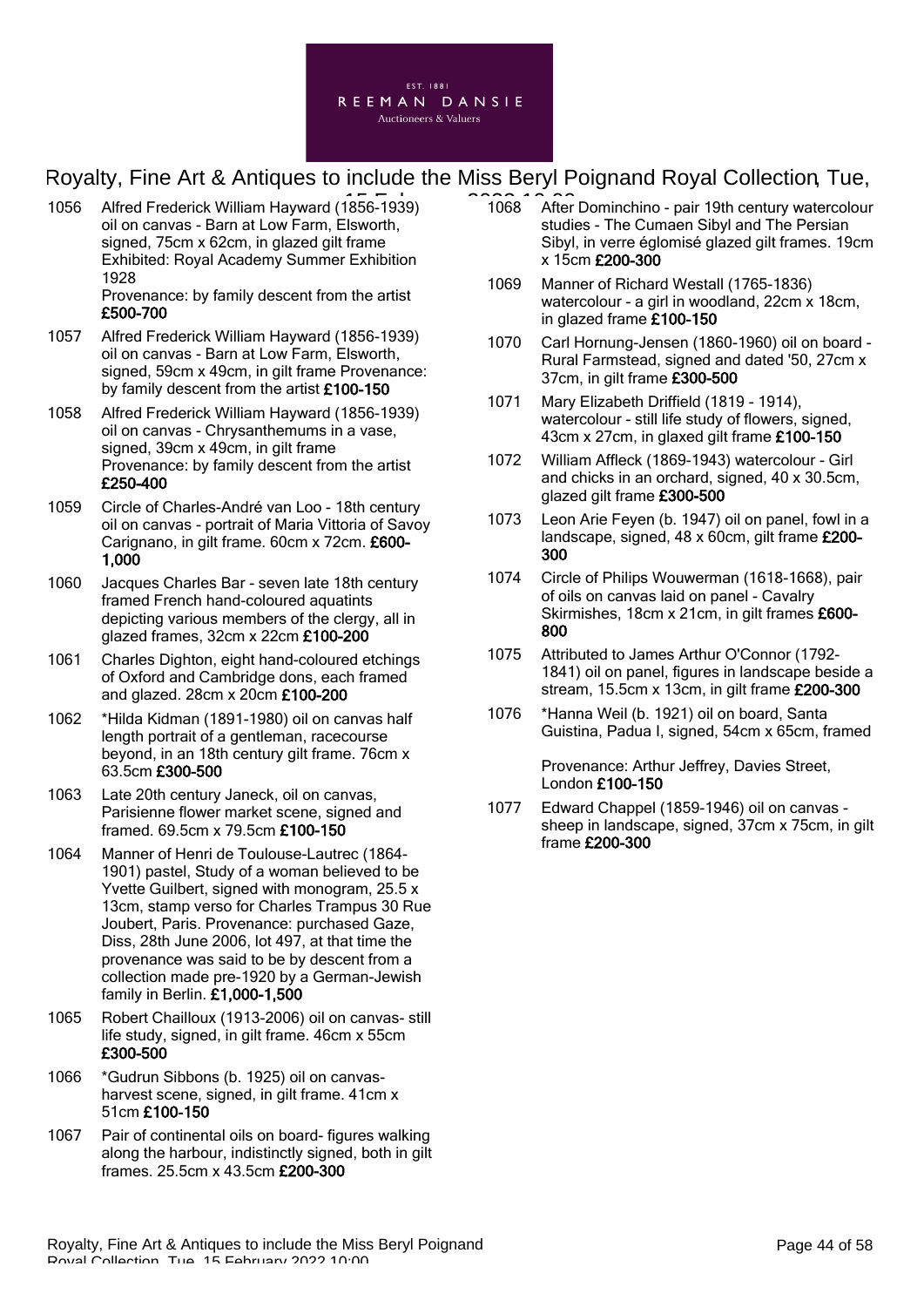

1078 After Luca Cambiaso (1527-1585), pen, ink and 1086 Early wash - The Descent from the Cross, probably 16th century, 33.5cm x 25cm, in glazed frame. Two watermarks: one a six-point star within a larger mark; the other a sun (?) with an artichoke (?)

Other versions:

Art Institute of Chicago, Ref.1922.573, (34.6 x 24.8 cm)

Städel Museum, Frankfort am Main, Inv. no. 3988, (33.1 x 22.6 cm) Cambiaso was an important Italian artist working

in Genoa in the 16th century. He is regarded as the leading artist in Genoa at that time and founded an important school with a studio and circle of followers. In 1583, at the invitation of Philip II of Spain, he came to work in Segovia, north-west of Madrid, on the decoration of the newly-built Monastery of Saint Lawrence, known today as The Escorial. Like his father, Charles V, Philip preferred Italian art and, over the years, commissioned a number of them to come to Spain and work for him. Unfortunately, Cambiaso did not live to return to Italy, dying at the palace in 1585, two years after his arrival. Other versions of this subject by Cambiaso are in the Art Institute of Chicago and the Städel Museum, in Frankfurt. £800-1,200

- 1079 After Murillo, 19th century, Italian School oil on canvas - The Madonna and Child, 59cm x 42cm, in gilt frame £300-500
- 1080 Jean Louis Ernst Messonier (1815-1891) pair of oils on panels - Cavaliers examining and drinking wine, both in gilt frames. 18 x 13cm £200-250
- 1081 Early 19th century English School oil on canvaspastoral hay making scene, in gilt frame. 49 x 60cm £120-180
- 1082 Johnny Gaston (b. 1955) oil on canvas board-Parisian scene with a horse drawn coach and the Arc de Triomphe beyond, signed, in gilt frame. 50 x 60cm £120-180
- 1083 Eugenio Zampighi (1859 1944) oil on canvas, "Music Hath Charms", signed, in gilt frame. 60 x 45cm £1,500-2,000
- 1084 18th century Italian School oil on canvas- seated traveller removing a thorn from his foot with his dog nearby, unframed. 38 x 53cm £150-250
- 1085 Early 19th century American School naive oil on canvas- elegant lady seated by a window, ebonised and gilt frame. 75 x 62cm £300-400
- 1086 Early 19th century English School naive oil on canvas- child with ringlets in her hair holding a doll, in gilt frame. 38 x 30cm £250-350
- 1087 Joseph Wirbicky late 19th century oil on canvasmoonlit river scene, signed, in gilt frame. 50 x 88cm £200-300
- 1088 Early 19th century French School pastel portraitboy wearing regal dress and holding a riding crop, in gilt frame. 59 x 48cm £150-250
- 1089 18th century Italian School oil on canvas- The Madonna of the Magnificat, unframed. 46 x 34cm £200-300
- 1090 James Gillray (1756-1815) two hand coloured etchings, Charming Well Again, Taking Physick, both published H. Humphrey 1804, 26 x 21cm £80-120
- 1091 James Gillray (1756-1815) hand coloured etching, The State Waggoner and John Bull, published H Humphrey 1804, 27 x 37.5cm, margins intact £150-200
- 1092 James Gillray (1756-1815) etching and aquatint, The Minister endeavouring to eke out Dr. Pr\*ty\*\*\*n's Bisho-prick, 33 x 24cm £50-80
- 1093 James Gillray (1756-1815) hand coloured etching, Morning Promenade upon the Cliff Brighton, published H. Humphrey 1806, 35 x 56cm, glazed frame £200-300
- 1094 William Hogarth (1697-1764) engraving, Election Entertainment plate I, published 1755, 42 x 53cm, glazed frame, believed to be an early state, with cobweb in the window £100-150
- 1095 Sir John Tenniel (1820-1914) pencil Sketch preliminary sketch for Punch cartoon, 14.5cm x 21cm, in glazed gilt frame Provenance: The Political Cartoon Gallery £100-200
- 1096 Chris Riddell (b 1962) pen and ink and watercolour - Read my lips, Revote, Gore got more, 33 x 20cm £60-100
- 1097 Jak (1927-1997) pencil, Guinness book of records, signed 45 x 58cm £60-100
- 1098 Joseph Lee (1901-1974) pen and ink and crayon 'Smile politely dear...they're wearing our colours, signed, 38 x 27cm, together with another -'Glimpse of the Obvious' (2) £100-150
- 1099 James Gillray (1757-1815) hand coloured etching - Election Candidates or the Republican Goose at the Top of the Pole, published 1807 by Humphrey, 37cm x 27cm, in glazed frame £150- 250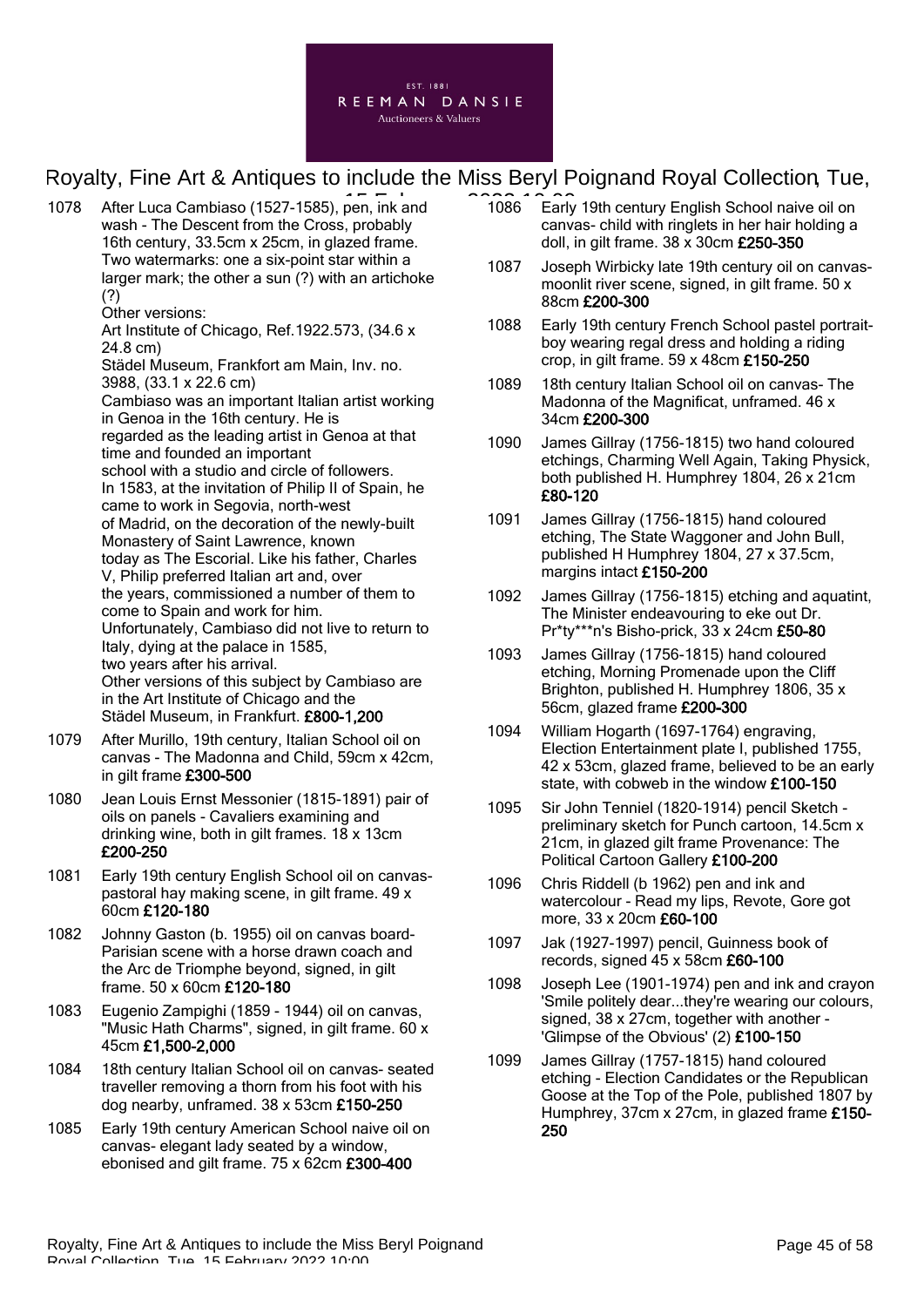

- 1100 Thomas Rowlandson (1757-1827) hand coloured etching - John Bull at the Italian Opera, published by Rowlandson 1811, 34cm x 24cm, in glazed frame £100-150
- 1101 \*Edward Wesson (1910-1983) watercolour and ink study- River Thames Tower Bridge scene, signed, in glazed frame. 26.5cm x 68.5cm £300- 500
- 1102 F. Nicholson watercolour landscape- figures fishing by woodland river, signed, in glazed gilt frame. 32cm x 44cm £150-250
- 1103 Circle of Swain pair of oils- ships under sail, both unsigned, framed. 30.5cm x 45cm £550-750
- 1104 Attributed to James Warren Childe portrait of a naval officer with seascape behind, in glazed gilt frame. 21cm x 16cm £300-500
- 1105 \*Gordon Hope Wyllie (1930-2005) mixed media - Winter Sun, in glazed frame, 16cm x 16cm Provenance: Thompson's Gallery, Aldeburgh. £400-600
- 1106 \*Gordon Hope Wyllie (1930-2005) mixed media - Blowing in the Wind, in glazed frame. 19cm x 19cm Provenance: Thompson's Gallery, Aldeburgh. £400-600
- 1107 Molly Garnier (Contemporary) pair of oils on board nudes- "Seconds", 22.5cm x 19.5cm and "Touch", 23cm x 20cm, both framed £150-250
- 1108 \*David Jagger (1891-1958) oil on board- River landscape, signed, in gilt frame. 34.5cm x 24.5cm £500-700
- 1109 Richard Hamilton (1922-2011) and Patrick Procktor (1936-2003) signed limited edition abstract print, numbered 87 of 96, in glazed frame. 74cm x 100cm £400-600
- 1110 \*Eduardo Paolozzi (1924 -2005) photolithograph- Totems and Taboos of the Nine-to-Five Day, unsigned, label verso states artists proof, glazed. 25.5cm x 38.5cm £100-150
- 1111 Janos Marschalko (1819-1877) oil on canvas portrait of an artist, signed. 65cm x 54cm. Believed to be a self-portrait by this Hungarian Artist £80-120
- 1112 \*Denis Bowen (1921-2006) oil and acrylic on board- Blue Clouds 1995, signed verso, framed. 39cm x 78cm £400-600
- 1113 \*George Mackley (1900-83) wood engraving-Gateway, numbered 19 of 75, signed and titled in pencil, circa 1962, in glazed frame. 14cm x 11.5cm £100-200
- Shiavax Chavda (1914-1990) watercolour and ink - Cattle charging through a village, signed and dated 1954, in glazed frame, 37.5cm x 47cm £300-400  $1114$
- 1115 \*Lewis Baumer (1870-1963) etching- 'The Sandal', pencil signed, in an edition of 75, with label verso, in glazed frame. 23cm x 30cm £100-200
- 1116 Alphonse Mucha (1860-1939) lithograph-L'illustre Soleil du Dimanche 1897, in glazed gilt frame. 35cm x 25cm £100-200
- 1117 Kathleen Caddick (b. 1937) gouache- Post Cottage, signed with monogram and titled verso, in glazed frame. 24.5cm x 37cm £200-300
- 1118 \*Eric Slater (1896-1963) colour woodcut- Early Spring, circa 1932, signed and titled in pencil, in glazed frame. 30cm x 25cm £200-300
- 1119 \*Ken Howard (b. 1932) oil on canvas, Oriel 2002, signed, 122 x 102cm, framed. Provenance: The New English at Sotheby's, London 25 September 2002, lot 27 £13,000- 16,000
- 1120 Vincent Collier, late 19th century, oil on canvas Highland Sheep, signed, 50cm x 67cm, in gilt frame £200-300
- 1121 Robert Gillmore (b. 1936) linocut Hooded Mergansers, signed inscribed and numbered 54/70, 23 x 32cm, glazed frame £200-300
- 1122 Henri Gaudier-Brzeska (1891-1915) brush and ink and pencil on paper - "Duck", 1914, 18 x 25cm, glazed frame Provenance: The Benjamin West Society. Wilson Stephens Fine Art, London, October 2000 £700-1,000
- 1123 \*Carole Hodgson (b. 1940) mixed media on paper, Between Clouds and Water, titled, signed and dated 1987, 38.5 x 27cm, glazed frame £100-150
- 1124 \*Carole Hodgson (b. 1940) mixed media on paper - 'Back', 1985/86, signed and titled, 93cm x 70cm, in glazed gilt frame £250-400
- 1125 Jethro and Michael Buck, contemporary, acrylic and natural ligaments on paper - 'The Buck Stopped Here', initialled, 6.5cm x 8cm, in glazed frame, 31cm x 32cm overall Provenance: Crane Kalman, Axis Mundi, May 2017 £500-700
- 1126 \*Yuri Kuper (b.1940) acrylic and mixed media on canvas - Still Life, signed, 33cm x 41cm, in glazed frame Provenance: Robert Sandelson £1,000-1,500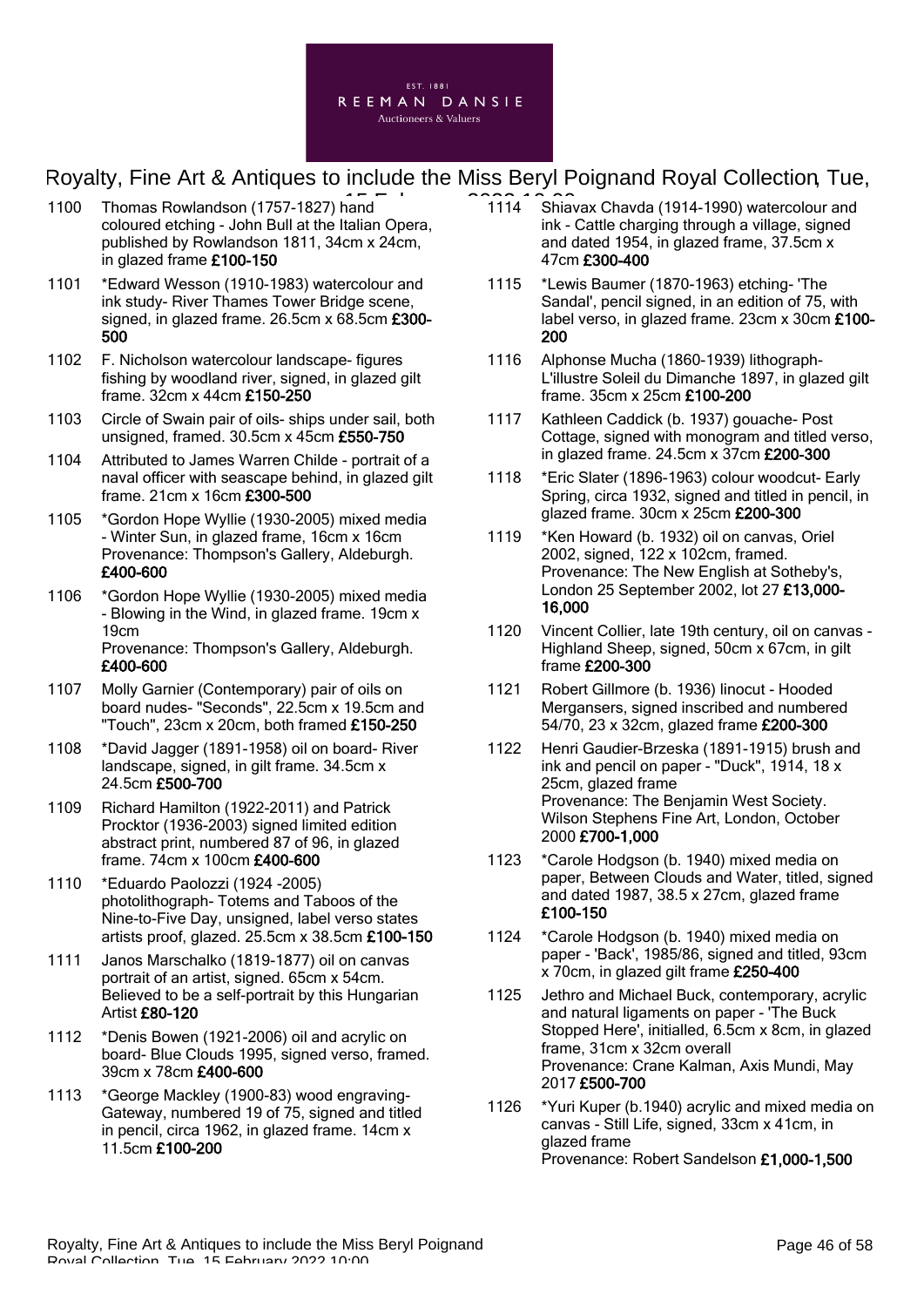

- 1127 \*Stephen Chambers (b.1960) oil on board 1137 1137 17th 'Breast', 1990, signed and titled verso, 35.5cm x 30.5cm, framed £250-400
- 1128 Of Dame Elisabeth Frink (1930-1993) interest: Correspondence and ephemera, to include two lithographic Horse and Rider cards, both signed 'Happy Christmas from Lis, Ted & Lin, another signed and inscribed Christmas card, dated to print 74, a card with lithographic print of a hanging pheasant, numbered 1069 from 5000 with lengthy personal note from Frink, three further unsigned photographic prints. Provenance: Peter and Georgette Collins, Stanley Studios, Chelsea, thence by descent £600-800
- 1129 \*Estelle Thompson (1960) oil on linen 'Turf', 1989, 30.5cm square, unframed Provenance: Pomeroy Purdy Gallery, London £150-200
- 1130 \*Kenneth Newton (1933-1989) oil on canvasstill life study, signed, in gilt frame. 60cm x 85cm £400-600
- 1131 Dirk Van Dalens II (1659-1688), oil on canvas figures on a track in an extensive landscape, fountain and a grove beyond, indistinctly inscribed on the rim of the fountain, 99cm x 136cm, in gilt frame Provenance: Ivor & Joan Weiss. The Old Rectory, East Bergholt, 14th March 1972 £3,000 -5,000
- 1132 \*Brian Clarke (b. 1953) silkscreen print Boys, signed, A/P dated '80 and dedicated: 'For Peter with thanks', image 100 x 69cm, Provenance: The vendors late husband was gifted the print by the artist in thanks for his support with the aids campaign £100-150
- 1133 \*Eileen Alice Soper (1905-1990) etching, Net Ball, signed, from the estate of Eileen Soper, 12.5 x 17cm, in glazed frame. Provenance: Estate of George & Eileen Soper £100-150
- 1134 George Louis Palmella Busson du Maurier (1834-1896) pen and pencil illustration - The Deaf Dowager, 15 x 23cm, with Fine Art Society label verso dated 1969, in glazed gilt frame £150-250
- 1135 Benjamin Constant (1845-1902) oil on canvas in gilt frame - sketch of a female nude, signed, 25.5cm x 43.5cm, gilt frame £600-800
- 1136 \*Élisée Maclet (1881-1962) oil on canvas, Boats in harbour, signed, 49cm x 64cm, gilt frame £1,000-1,500
- 1137 17th century style Dutch ebonised ripple moulded frame, housing a print of a Rembrandt self portrait, aperture 29 x 23cm £50-100
- 1138 Antique Continental oil on oak panel, The deposition of Christ with Mary Magdalene and the Virgin Mary, 86 x 67cm, framed  $£1,500-$ 2,500
- 1139 \*Laurence Stephen Lowry (British 1887-1976), offset lithograph in colours, Britain at Play, signed and with blindstamp, from an edition of 850, 59 x 45cm, glazed frame £1,200-1,800
- 1140 \*Laurence Stephen Lowry (1887-1976) signed limited edition print - The Beach, signed in pencil lower right, with Fine Art Trade Guild blindstamp lower left, published by Venture Prints Ltd. 1973, in glazed frame, 30cm x 53cm, with accompanying signed print 'Deal', the Deal print numbered 489 (from edition of 850) £2,000- 3,000
- 1141 Christopher Richard Wynne Nevinson (1889- 1946) offset lithograph, printed in colours, on thin wove, Banking at 4000 Feet, 1917, £500-700
- 1142 Augusta Charlotte D. Laessøe (1851-1926) oil on canvas, Still life of flowers, signed and dated 1921, 29 x 36cm, gilt frame £300-500
- 1143 Thomas Luny (1759-1837) oil on panel, Coastal scene with figures, signed and dated 'Luny 1827', 30 x 40cm in period carved giltwood frame £1,000-1,500
- 1144 18th century watercolour 'The Brigg Beckford, Thomas Ikibett Cammander 1784', signed and dated Egidio Filati in Ancora 1784, 32 x 45cm, glazed frame £300-500
- 1145 Isaac Henzell (1823-1876) oil on canvas, Lobster gatherers, signed, 36 x 28cm, gilt frame £600-900
- 1146 Emile Caroline Mundt (1849-1922) oil on canvas, Children playing, signed and dated 1916, 46 x 31cm, gilt frame £300-500
- 1147 T Le Roy (19th century) oil on canvas, Four Kittens with their friend the tortoise, signed, 41 x 61cm, in period gilt gesso frame £300-500
- 1148 William Weekes (act. 1856-1904) oil on canvas, 'Waylaid' depicting a young girl feeding geese, 65 x 42cm, in period gilt frame £600-800
- 1149 \*Robert Colquhoun (1914-1962) lithograph, Boy with birdcage, signed, 58 x 38cm, in glazed frame £200-300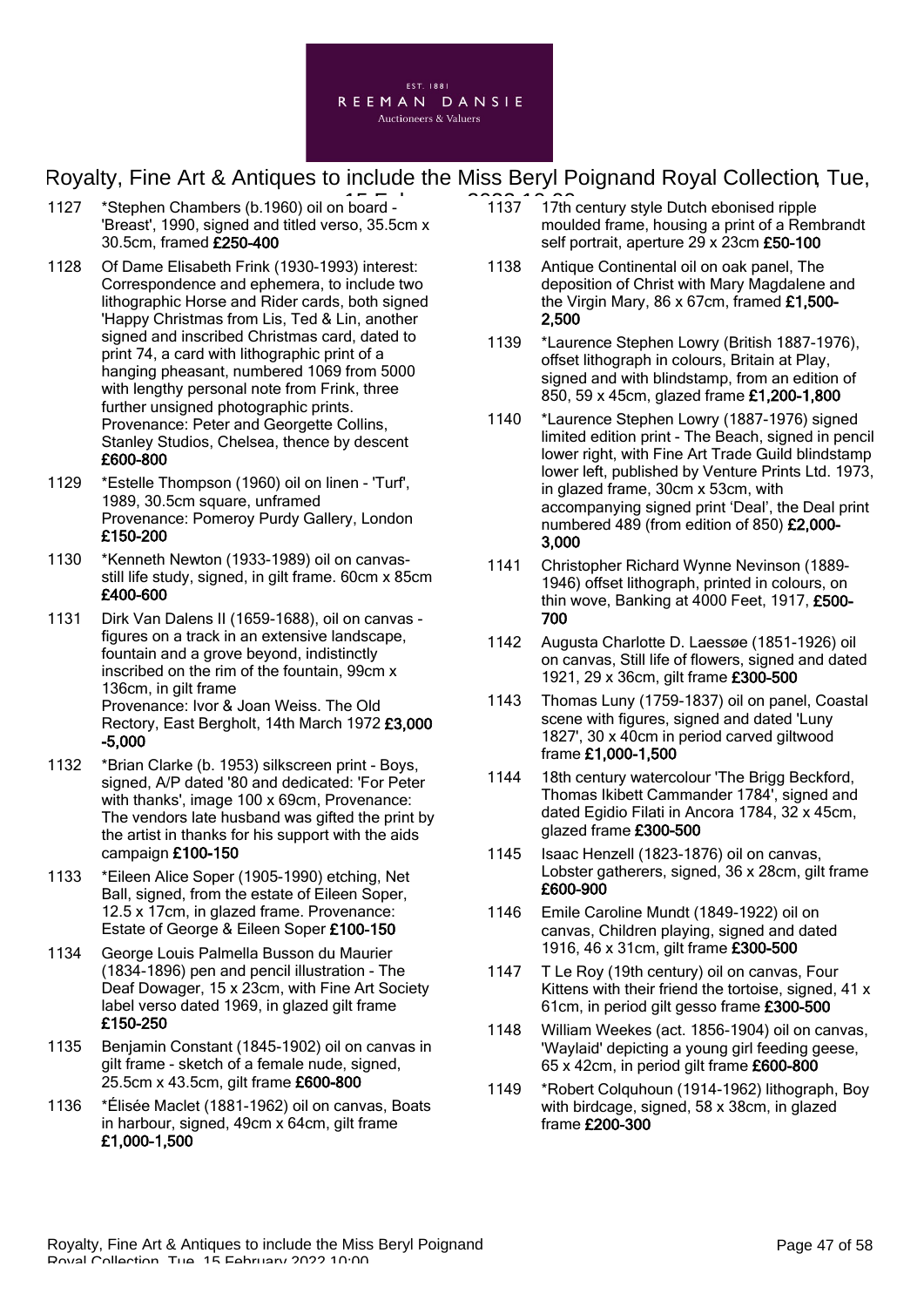

- 1150 \*Matthew Snowden, acrylic on canvas Porth 1166 Cliftc Trecastle Anglesey, signed and titled on label verso, framed. 40cm x 40cm Provenance: Thackeray Gallery, Kensington Square, London. £300-500
- 1151 Jacques Dauffin, oil on canvas- Devant Groix, signed and framed, with certificate. 97cm x 129cm £200-300
- 1152 Pier Francesco Mola (1612 -1666) oil on tondo panel- The flight into Egypt, inscription verso, in gilt frame. Diameter 26cm. £250-350
- 1153 17th century Dutch School, oil on copper panel-Tavern exterior with dancing figures, in gilt and ebonised frame. 18cm x 25.5cm £600-800
- 1154 Ron Sims (1944-2014) acrylic on canvas Two Parrots, unframed, 16cm x 23.5cm £80-120
- 1155 Ron Sims (1944-2014) acrylic on canvas Self Portrait at Easel, initialled and dated '87, unframed, 21cm x 18cm £80-120
- 1156 Ron Sims (1944-2014) acrylic on canvas Prophet & Moon, framed, 30cm x 17.5cm £80- 120
- 1157 Ron Sims (1944-2014) acrylic on canvas Peter Rabbit Surrounded by Modern Architecture, framed, 29cm x 13cm £80-120
- 1158 Ron Sims (1944-2014) acrylic on canvas Driving My Car, framed, 19cm x 26cm £80-120
- 1159 Ron Sims (1944-2014) acrylic on canvas Alert Dog, signed verso, unframed, 17cm x 27cm £80  $-120$
- 1160 Ron Sims (1944-2014) acrylic on canvas 8 Floor Head, unframed, 19.5cm x 24.5cm £80- 120
- 1161 Ron Sims (1944-2014) acrylic on canvas Orange Bird and Architecture, signed and dated 2004 verso, framed, 20cm x 27.5cm, Mall Galleries label verso £80-120
- 1162 Ron Sims (1944-2014) acrylic on board Lone Hare, framed, 16cm x 17.5cm £80-120
- 1163 Ron Sims (1944-2014) acrylic on canvas Bart Simpson, unframed, 20.5cm x 25.5cm Ron Sims (1944-2014) acrylic on canvas - Helicopter Cat, unframed, 13cm x 18cm £150-250
- 1164 Victorian English School oil on canvas- Portrait of three children, in painted frame. 62.5cm x 75.5cm £200-300
- 1165 Clifton Karhu (1927- 2007) signed limited edition woodcut in colours- Expo '70 I, numbered 5 of 50, in glazed frame. 39cm x 28cm £200-300
- 1166 Clifton Karhu (1927- 2007) signed limited edition woodcut in colours- Space, numbered 5 of 50, in glazed frame. 38.5cm x 28cm £200-300
- 1167 Edwardian oil on canvas- Bay horse in stable, indistinctly signed and dated 1905, framed. 43cm x 54cm £180-220
- 1168 Victorian English School oil on canvas- Portrait of a girl with her dog, circa 1850, in gilt frame. £200-300
- 1169 \*Chris Orr (b. 1943) limited edition etchingwhimsical biblical dogs, numbered 14 of 50, signed and dated 1991, in glazed gilt frame. 75cm x 56cm £100-200
- 1170 Arthur Burgess (1879 1957) oil on canvas-Extensive seascape with a fully rigged three masted barque, signed, in gilt frame. 50 x 76cm. £300-350
- 1171 17th century English School, oil on canvas, Portrait of Sir Thomas Craig of Riccarton 1538- 1608, holding a scroll, titled, 60.5 x 74cm, in period carved gilt frame. NB: Sir Thomas Craig of Riccarton (c. 1538-1608) was a notable Scottish jurist and poet. In 1564, he was appointed justice-depute. In this capacity he presided at many of the criminal trials of the period in Edinburgh. He was well known for his poetry and his 1603 'Jus Feudale'. This book was the first comprehensive legal treatise to be written in Scotland and its object was to assimilate the laws of England and Scotland, but, instead of this, it was an important factor in building up and solidifying the law of Scotland into a separate system. Provenance: Removed from The Garden House, Hampstead £2,000-3,000
- 1172 \*Sir Frank Brangwyn (1867-1956) etching, 'Albi', signed and dated '26, signed, 35 x 55cm, glazed frame Provenance: Removed from The Garden House, Hampstead £200-300
- 1173 Willem Dolphijn (1935-2016), oil on panel, Still Life of Mushrooms, signed and dated 1985, 35 x 48.5cm, framed, label verso for W H Paterson, 19 Albermarle Street, London Provenance: Removed from The Garden House, Hampstead £300-400
- 1174 Clara Montalba (1842-1929), watercolour, Venice, signed LL and dated 1900, 45 x 30cm, glazed frame Provenance: Removed from The Garden House, Hampstead £300-500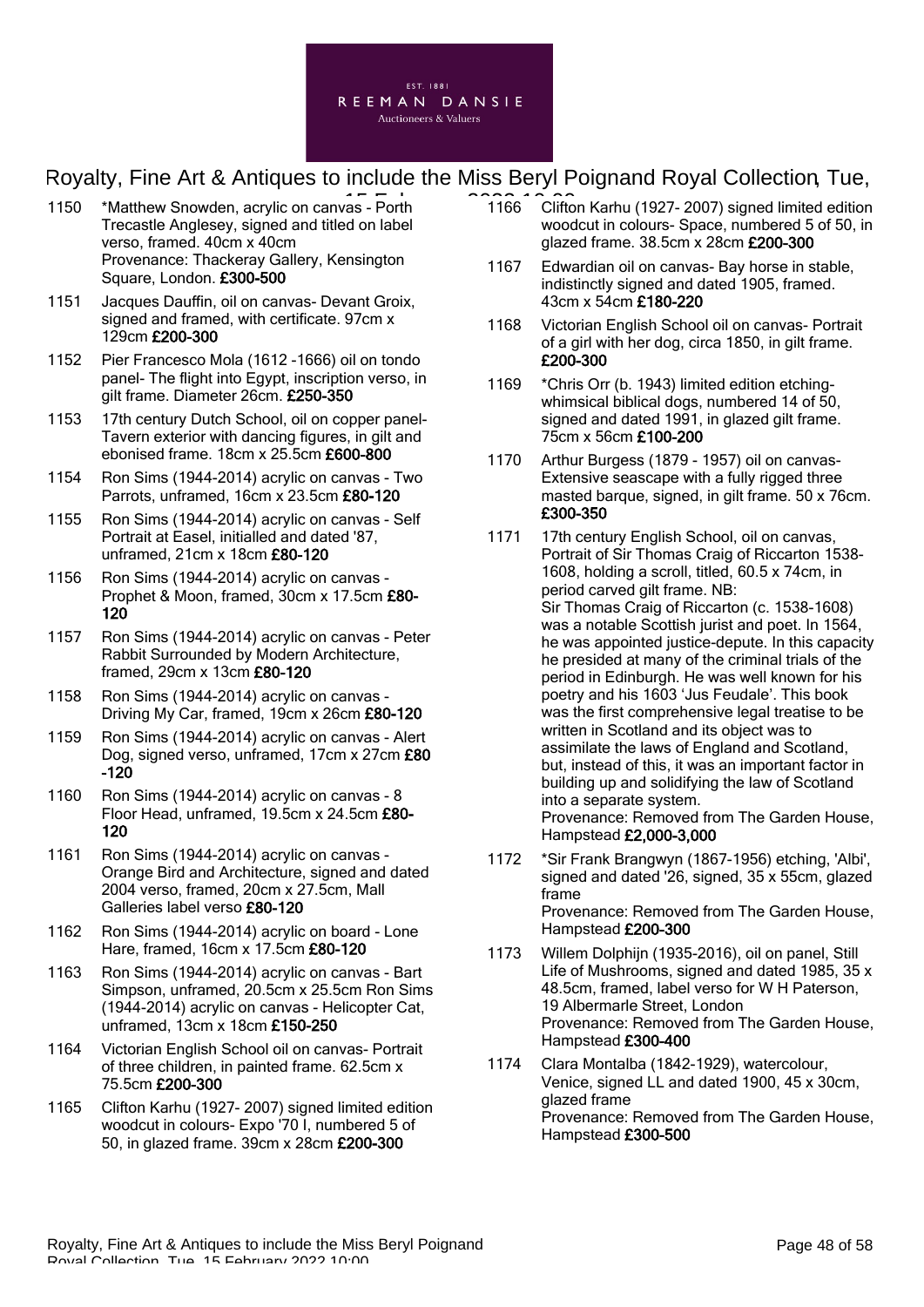

- 1175 Attributed to John Flaxman (1755-1827) sepia  $\overline{1, 188}$  Late pen drawing - Ulysses in the Palace of Alcinous, titled to border, 16.5 x 32cm, glazed frame Provenance: Removed from The Garden House, Hampstead £200-300
- 1176 Continental school, 19th century, pair of watercolours of Venice, each 6.5 x 10cm, glazed frames Provenance: Removed from The Garden House, Hampstead £100-150
- 1177 Mid 20th century Continental School, oil on canvas, landscape, 43 x 52cm, in gilt frame Provenance: Removed from The Garden House, Hampstead £300-500
- 1178 Early 20th century British School, oil on canvas, Portrait of a Lady inscribed to reverse 'Pridham Competition' 65 x 45cm, framed Provenance: Removed from The Garden House, Hampstead £150-200
- 1179 \*Gerald Norden (1912-2000) oil on board, Still life of strawberries and cream, signed, 16.5 x 18cm, framed Provenance: Removed from The Garden House, Hampstead £250-400
- 1180 Amy Craister of Leeds (late 19th / early 20th century) oil on canvas, portrait of a young woman, inscribed to stretcher ' A Craister', stencil for E. S. K. (examined South Kensington), 56 x 40cm, glazed frame Provenance: Removed from The Garden House, Hampstead £150-250
- 1181 Phyllis Del Vecchio (20th century), oil on canvas, Irish Coastal Landscape, signed, 150 x 103cm, framed Provenance: Removed from The Garden House, Hampstead £500-700
- 1182 I. Rothwell British School oil on canvas- Gun dogs, in gilt frame. 33cm x 45.5cm £800-1,200
- 1183 \*Graham Sutherland (1903- 1980) lithograph The Rock, signed with initials and label verso, in glazed frame. 71cm x 50cm £500-700
- 1184 Auguste Lamplough (1877-1930) watercolour, Nile scene, signed and indistinctly titled 21 x 51cm, glazed frame £160-220
- 1185 Emilio Greco (20th century) oil on wood board A profusion of Summer blooms, 51cm x 61cm, framed. (Qty: 1) £150-250
- 1186 Emilio Greco (20th century) oil on wood board flowers in a vase, 51cm x 61cm, framed. (Qty: 1) £150-250
- 1187 Karl Heffner (1849-1925) pair of oils on panel wooded lake views, signed, 16cm x 32cm, in ornate gilt frames £600-1,000
- 1188 Late 19th century Continental oil on boardfarmyard scene, indistinctly signed, in glazed gilt frame. 46.5cm x 66cm £100-150
- 1189 Benjamin Blake (c. 1770-1830) oil on panel The game larder, signed to the barrel. 33 x 53cm, gilt frame £800-1,200
- 1190 Robert George Talbot-Kelly (1861-1934) watercolour, Eastern scene, signed and dated 1899, 28 x 54cm, glazed frame £300-500
- 1191 Robert George Talbot Kelly (1861-1934) watercolour, Eastern scene, signed and dated 1899, 32 x 46cm, glazed frame £300-500
- 1192 Elles by Henri De Toulouse-Lautrec limited edition bound volume, copy number 893 of 1250, in slip case £200-300
- 1193 Edwardian English School watercolour still life spring daffodils, 42cm x 74cm, in glazed gilt frame £100-200
- 1194 Viola Borradaile (Exh. 1924-1940) oil and tempera on panel - Angel of Annunciation, artist label verso, 40cm x 21cm, in glazed gilt frame £100-150
- 1195 William Gunning King (1859-1940) oil on canvas - sketch for a mural, signed, 26cm x 84cm, in gilt frame £500-700
- 1196 Folio of 18th and 19th century engravings and prints, various subjects including Rowlandson, Bunbury and other antique cartoons £100-150
- 1197 William Strutt (1825-1916) two pencil and watercolours heightened with white - studies of a lion and lioness, a buffalo, cheetah and dog, the first dated 1845, its companion inscribed 'Nylguro/184./Topi...', in glazed frames, 25cm x 35cm £150-200
- 1198 May Mackenzie, early 20th century, watercolour - Sunset at Cannes, March 1912, 25cm x 36cm, in glazed frame £150-200
- 1199 William Alister Macdonald (1861-1948) watercolour - Schooner Vanessa at anchor off the coast, signed, inscribed and dated 1913, the vessels history verso, 13.5cm x 24.5cm, in glazed gilt frame £200-300
- 1200 Set of four decorative 19th century aquatints Botanical Studies, 42cm x 28cm, in glazed gilt frames £100-150
- 1201 Philip Tennyson Cole (1862-1939) oil on canvas - portrait of Owen Cosby Philipps, 1st Baron Kylsant, K.C.M.G., K.St.J., G.C.M.G., (1863- 1937), signed, 105cm x 145cm, framed, 130cm x 169cm with frame £500-700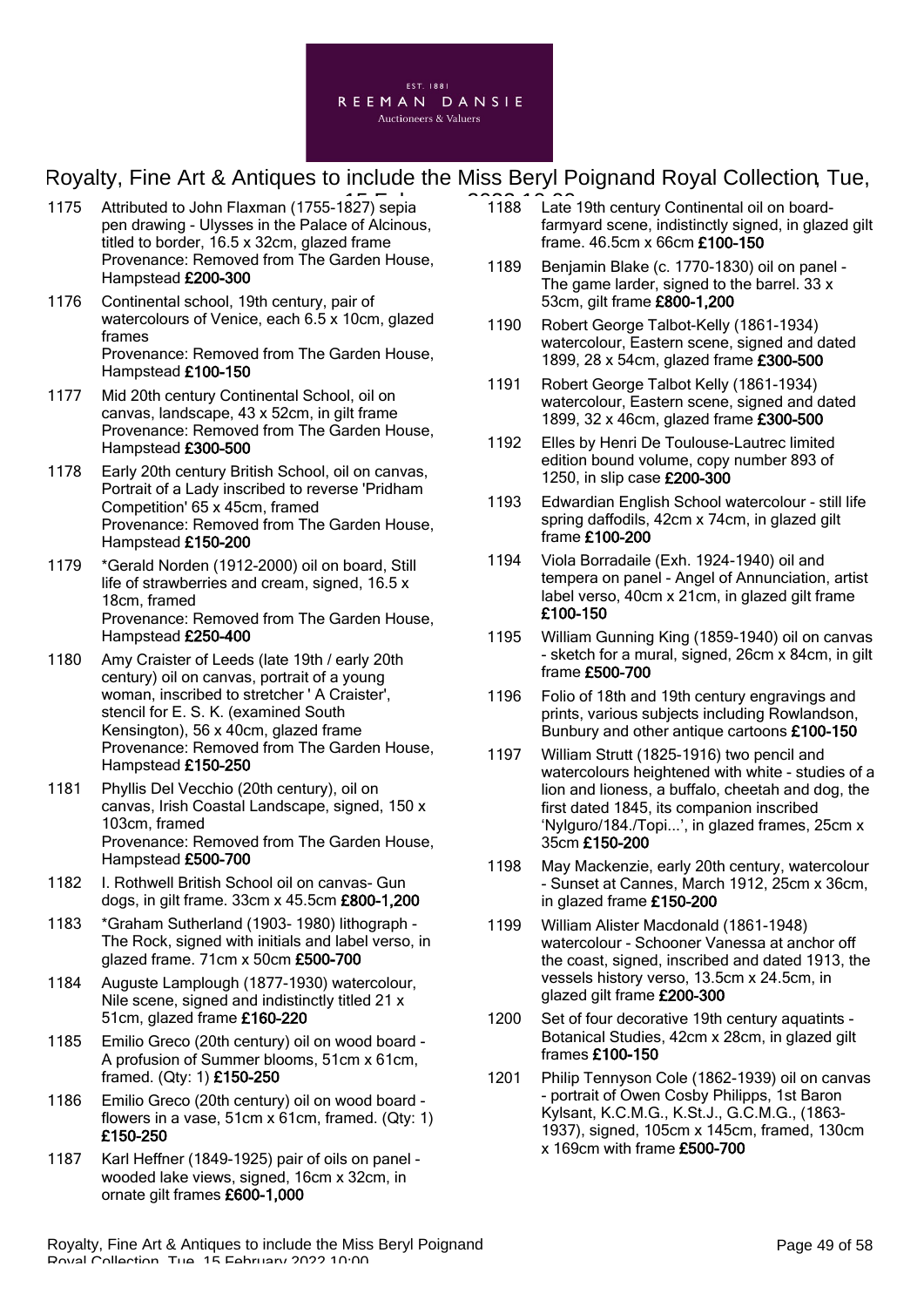

- 1202 Late Victorian reverse painted picture on glass Family of Lions, 36cm x 49cm, in gilt frame £400 -600
- 1203 18th century English School, oil on canvas portrait of a Lady, 72cm x 58cm, in gilt frame £250-400
- 1204 18th century, English School, oval oil on canvas laid on board - portrait of a bewigged Gentleman, 73cm x 60cm, in get frame £250- 400
- 1205 17th century hand coloured engraving- map 'La Gran Tartaria' 1693. 45cm x 56cm, glazed frame £100-200
- 1206 Manner of Henry Howard (1769-1847) oil on panel - allegorical figures, 24cm x 30cm, unframed £150-200
- 1207 Manner of Rudolf Fedorovich Frentz (1831- 1911) oil on canvas - winter landscape with woodman and horse drawn load, bearing signature, 40cm x 56cm, in gilt frame £300-400
- 1208 Thomas Webster, 20th century, oil on panel profusion of summer flowers, signed, 59cm x 49cm, in gilt frame £200-300
- 1209 Follower of Claude Joseph Vernet (1714-1789) oil on canvas - Italianate landscape with shepherd before a bridge, in gilt frame, 62cm x 75cm £700-1,000
- 1210 \*Tom Keating oil on canvas- figures in the street, signed, in gilt frame. 30.5cm x 40.5cm £150-250
- 1211 Robert John Thornton (1768-1837) aquatint in colours, Sacred Bean Plant, published 1804, 46 x 38cm, with mount £200-300
- 1250 Early George III mahogany chest of four long graduated drawers on later ogee bracket feet 78cm wide x 79cm high x 48cm deep £100-150
- 1251 Good quality Victorian carved walnut chaise longue, with floral damask button upholstery in showwood frame with foliate detail, cabriole legs £200-300
- 1252 Pair of late 19th / early 20th century Adams revival gilt and mirrored wall appliqués, each of elongated form with urn and harebell ornament, one with manufacturer's label verso for J. W. Morris, 12 Berners Street, London, 112cm high £150-250
- 1253 19th century carved giltwood cherub pedestal with circular pink veined marble circular top, 106cm diameter raised on bulbous column with four flanking cherub supports on shaped base, 70cm high £300-500
- $\overline{1254}$   $\overline{1254}$  Victorian terracotta pedestal, with tracery ornament on circular base, 43cm diameter (at top), 78.5cm high £100-150
	- 1255 Victorian burr walnut Canterbury whatnot, with three-quarter pierced gallery to top tier and divisioned Canterbury below with frieze drawer on turned feet and castors, 59cm wide x 40cm deep x 90cm high £150-250
	- 1256 Pair of Victorian papier mâché side chairs each with pierced splat back and caned seat on slender cabriole legs, decorated with inlaid mother of pearl and gilt foliage ornament, together with another similar and an oval tilt top occasional table, the top 76 x 58cm £150-250
	- 1257 William IV chess top mahogany side table, the circular top removable and inverting with burr wood to reverse, with boss frieze raised on column support and shaped circular base on scroll feet. 40cm diameter x 78cm high £200-300
	- 1258 Victorian figured walnut davenport, with rear stationery gallery and leather inset slope over fitted interior, having slide and three drawers to one side and slide over dummy drawers to the other on bun feet, 53cm wide x 56cm deep x 87cm high £200-300
	- 1259 Victorian chesterfield sofa, typically button upholstered form on turned legs and castors, approximately 210cm long £100-150
	- 1260 Victorian mahogany pedestal commode, with hinged carpet inset top enclosing ceramic pot, 41cm diameter x 45cm high £80-120
	- 1261 George III mahogany flatbed piano by John Broadwood & Sons, brass and ebony inlaid crossbanded rounded rectangular case, the keyboard having six octaves, raised on reeded legs and castors, 180cm long £200-300
	- 1262 Early 18th century walnut chest on stand, the upper section with two short over three long drawers, the base having three short drawers on turned supports and bun feet tied by wavy stretchers, 86cm wide x 54cm deep x 155cm high £300-500
	- 1263 George III oak house keeper's cupboard with shelved interior enclosed by two gothic panelled doors, the base with three short and two long graduated drawers with cock beaded edge and turned bun handles on bracket feet, 136cm wide x 52cm deep x 198cm high £300-500
	- 1264 Late Regency mahogany Pembroke table with pedestal column and quatrefoil plateau base on bun feet, 85 x 95cm, together with a pair of late Regency mahogany bar back side chairs £60-80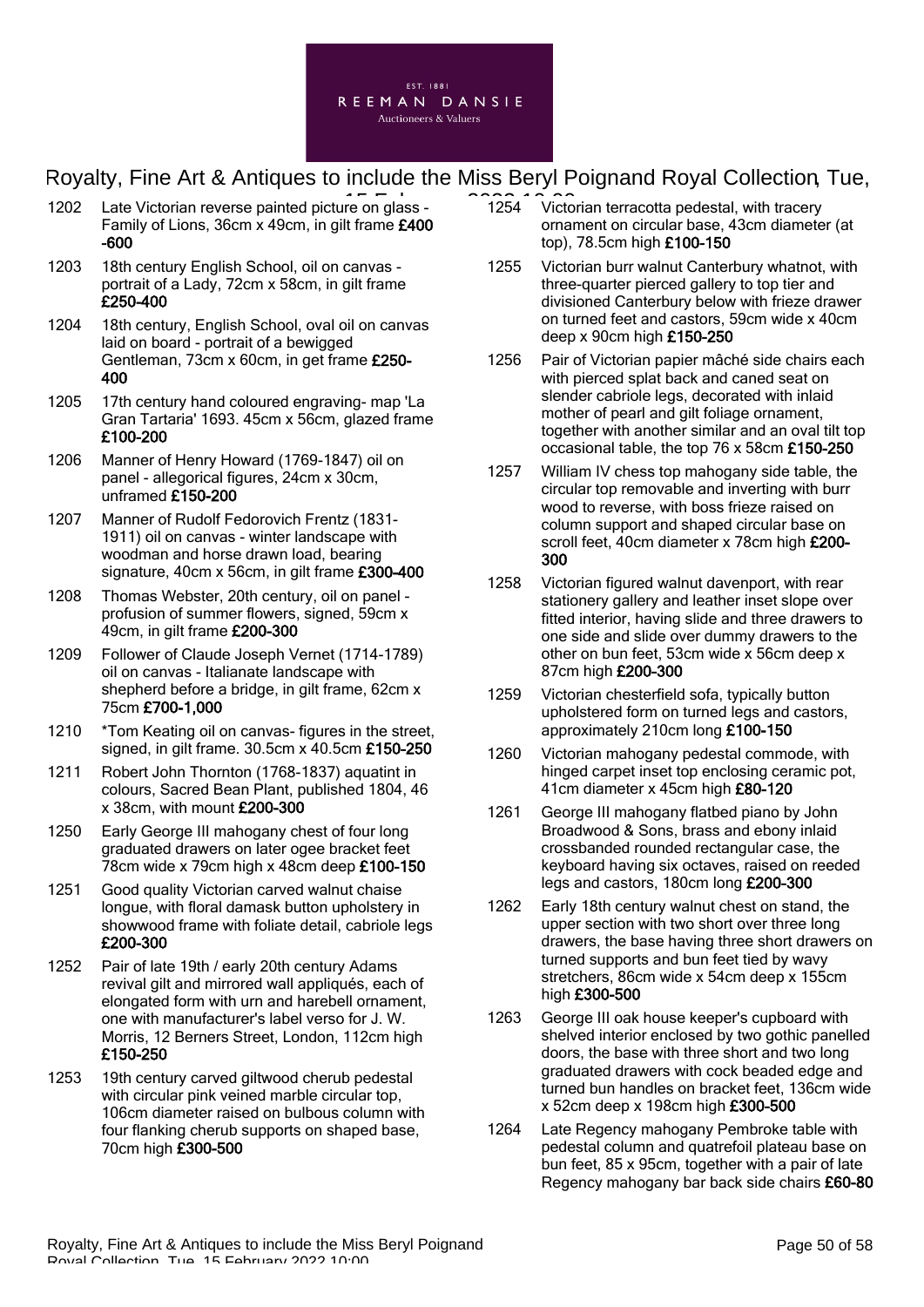

- 1265 Georgian-style mahogany twin pedestal desk, 2006, 1277 Rege with tooled leather inset top and nine drawers about the kneehole with cupboards to the rear, on plinths and castors, 168cm wide x 108cm deep x 78cm high £300-500
- 1266 18th century oak court cupboard, the upper section with projecting canopy and three fielded panel doors the base having three frieze drawers and pair of cupboard doors on bracket feet, 124cm wide x 48cm deep x 182cm high £300-500
- 1267 19th century French gilt framed tub chair, with shell cresting and channel carved show wood frame £80-120
- 1268 Antique Chinese padouk low table, raised on carved end supports and brackets, 127cm long x 37cm deep x 38cm high £150-250
- 1269 Marble topped hall table on silvered acanthus carved frame with cabriole front legs, 112cm wide x 50cm deep x 75.5cm high £200-300
- 1270 18th century carved oak mule chest, with hinged top and four foliate relief carved panel and two drawers below on stiles, 140cm wide x 58cm deep x 83cm high £150-200
- 1271 Victorian mahogany chaise longue, with yellow satin foliage upholstery on faceted legs and castors, approximately 180cm long £200-300
- 1272 Victorian green button upholstered sofa, of small size, upholstered in Gainsborough Silk Weaving Company fabric, the serpentine seat on turned legs and castors, approximately 155cm long £200-300
- 1273 Brass and green leather club fender, of unusual canted form, leather seat raised on bars and shaped kerb, approximately 248cm wide x 55cm deep x 57cm high £400-600
- 1274 George III style mahogany two-height break front bookcase, the upper section with adjustable shelves enclosed by astragal glazed doors, the base with four graduated drawers flanked by cupboards raised on plinth base, 198cm wide x 42cm deep x 219cm high £300- 500
- 1275 Early 20th century oak wall hanging gun cabinet, enclosed by a pair of glazed doors, 153cm wide x 107cm high £100-150
- 1276 Early 18th century walnut chest, the quarterveneered feather banded top with molded edge, having four graduated drawers on bracket feet, 81cm wide x 50cm deep x 88cm high £600-800
- 1277 Regency mahogany teapoy, with tin lined divisioned interior, rectangular form with gadroon mounding on turned fluted legs and castors, 61cm wide x 35cm deep x 58cm high £400-600
- 1278 George III mahogany triple pedestal dining table, the well figured top with rounded ends on bulbous columns and splayed quadruped supports on brass paw cappings and castors, with two additional leaves approximately 334 x 130cm when extended £2,000-3,000
- 1279 Unusual 19th century Anglo-Indian padouk book stand, the top with pierced three-quarter gallery raised on lotus carved column and triangular platform base, 38cm wide x 91cm high £200-300
- 1280 Pair of Gainsborough style open armchairs, each with upholstered back and pad arms on white painted frame and acanthus carved cabriole legs with claw and ball feet £500-700
- 1281 19th century Anglo-Indian rosewood chiffonier, the superstructure with twin shelves and balustrade galleries and relief carved panels of peacocks and scrolling arabesque, the base of trapezoidal form, with conforming sunken central panel enclosing concealed compartment and open shelves with undertier raised on spool feet, 120cm wide x 36cm deep x 183cm high £400- 600
- 1282 George II mahogany triple fold over card table, folding twice to reveal baize lined playing surface with dished counter reserves, raised on hipped cabriole legs and pad feet, 76cm wide x 36cm deep x 75cm high £800-1,200
- 1283 Vicrorian walnut marquetry centre table, circular figured and floral marquetry tilt-top on carved cabriole legs and castors, 137cm diameter £1,000-1,500
- 1284 Impressive pair of concrete garden sculptures in the form of sphinxes, 107cm long £400-600
- 1285 Antique cream painted circular breakfast table, with oval tilt top on bulbous faceted column and castors 143cm diameter £250-400
- 1286 Victorian mahogany Wellington chest, with seven graduated drawers between locking stiles on plinth base, 58cm wide x 39cm deep x 124cm high £200-300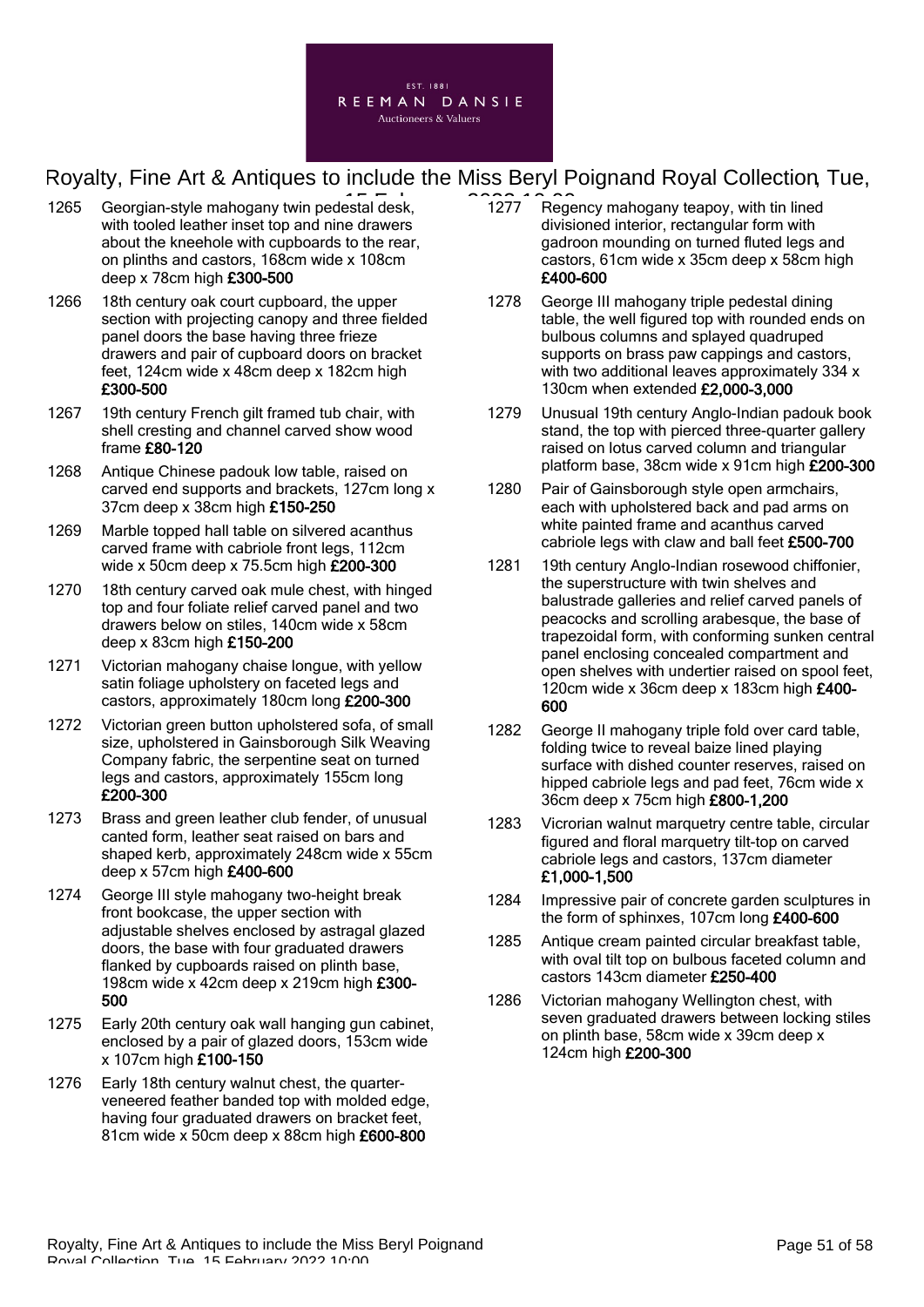

- 1287 Fine early 18th century walnut bureau cabinet, **1296** Late the upper section with twin quarter-veneered arched fielded panel doors, enclosing a fitted interior of shelves compartments and drawers, candle slides below, the fall enclosing stepped fitted interior with well below, having two short over two long graduated drawers on bracket feet, 96cm wide x 60cm deep x 201cm high £3,000-5,000
- 1288 Good George III mahogany dressing chest with faux brushing slide, four long graduated drawers with original gilt brass handles and escutcheons on bracket feet, 90cm wide x 47cm deep x 90cm high £250-350
- 1289 Set of five George III style mahogany open armchairs, each with carved top rail and pierced splat back, with slip in seats on carved cabriole legs. Provenance: The Lady Elizabeth Shakerley

Collection. £120-180

- 1290 George III mahogany demi-lune side table, with central drawer and twin flanking slide out compartments, raised on slender turned legs, alterations, 91cm wide x 49cm deep x 76cm high £300-500
- 1291 Early 19th century Dutch inlaid walnut and patera inlaid cylinder top bureau, with pull-out baize lined writing slide raising the cylinder front to expose well fitted serpentine interior, the lower section of bombe form with three long drawers on splayed bracket feet, 136cm wide x 64cm deep x 130cm high £400-600
- 1292 Late Regency mahogany needlework table with rounded rectangular drop leaf top and two frieze drawers on hoop support and shaped platform on carved claw feet, 48cm wide x 51cm deep x 75cm high £120-180
- 1293 Pair of Louis XV style French beech gilt metal mounted and marble topped stands, raised on tripod cabriole legs with circular undertier, 33cm wide x 70cm high £100-150
- 1294 Late 19th / early 20th century mahogany break front bookcase, with moulded cornice and upper section of adjustable shelves enclosed by four astragal glazed doors, with four frieze drawers and conforming glazed doors below, on plinth base, 246cm wide x 56cm deep x 236cm high, retailers or makers plaque for S & H Jewell, 29, 30 & 31, Little Queen St. Holborn £800-1,200
- 1295 Antique Chinese carved hardwood altar table, with geometric carved undulating tablet frieze on end supports and stretchers, 112cm wide x 42cm deep x 74cm high £200-300
- 1296 Late Regency light oak two height bookcase, the upper section enclosed by twin glazed doors, the projecting base enclosed by cupboards, on plinth, 105cm wide x 47cm deep x 200cm high £200-300
- 1297 Early 18th century walnut lowboy, with crossbanded top and two short over one long drawer on shaped frieze and cabriole legs with pointed pad feet, 76cm wide x 46cm deep x 71cm high £400-600
- 1298 Georgian barrel back armchair, having velvet upholstery on square mahogany supports and castors £150-250
- 1299 Early 18th century burr walnut and yew wood crossbanded kneehole desk, with well figured yewwood crossbanded top over brushing slide and seven drawers about the starburst inlaid kneehole on bracket feet, 78cm wide x 48cm deep x 80cm £500-700
- 1300 Early 18th century walnut chest of drawers, with line inlaid top and two short over three long graduated crossbanded drawers on bracket feet, 94cm wide x 57cm deep x 88cm high £1,000-1,500
- 1301 Early 19th century French Empire open armchair, with square pad scroll back and seat, the pad arms raised on carved giltwood figural supports raised on square legs and brass paw feet £500-700
- 1302 Regency rosewood chess top occasional table. the octagonal top on facetted column and spread shaped triangular base on carved paw feet, 49cm wide £100-150
- 1303 Regency satinwood card table, D-shaped fold over top on turned fluted legs, 93cm wide x 47cm deep x 76cm high £150-250
- 1304 Regency rosewood and tulipwood crossbanded pembroke table, rounded rectangular drop leaf top over end frieze drawer and facetted column on overscroll quadruped supports, 44cm wide x 68cm deep £150-250
- 1305 George III oak corner chair, with pierced splays and slip in seat on square legs and x-stretcher £80-120
- 1306 18th century carved oak coffer, with triple panel lid and rosette carved triple panel front on stiles, 103cm wide x 46cm deep x 53cm high £100-150
- 1307 17th century five plank coffer, with expansive hinged top with chip carved ends and lozenge and rosette carved front on V-cut ends, 122cm wide x 38cm deep x 155cm high £150-250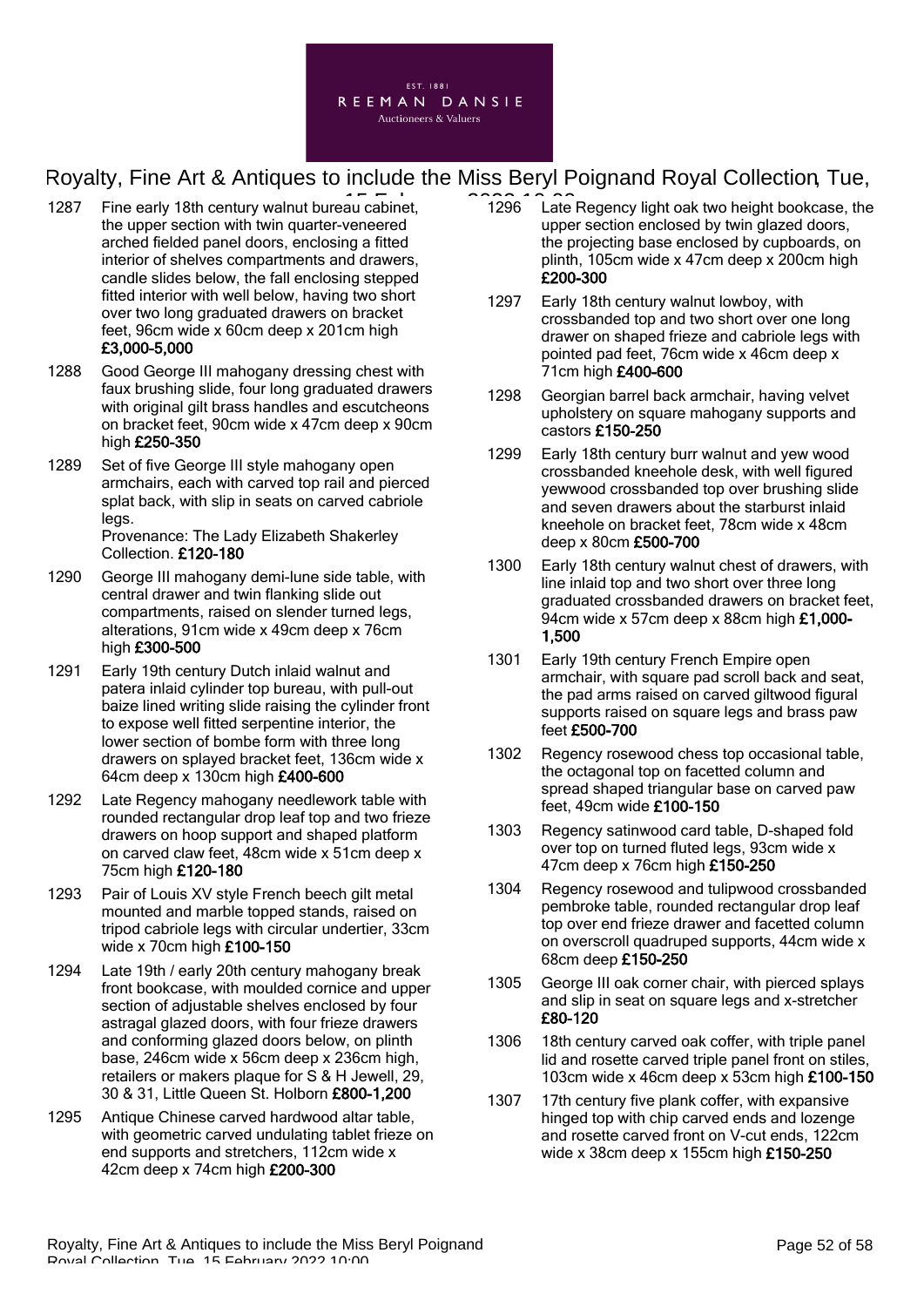

- 1308 Regency rosewood sofa table, rectangular drop leaf top with canted angles, with single drawer to end and reel moulded frieze, on bulbous column and hipped reeded quatrefoil supports terminating in brass cappings and castors, 93cm wide x 69cm deep £150-250
- 1309 Early 19th century Dutch colonial hardwood and ebonised linen press, with ripple moulded cornice and enclosed by pair of fielded panel doors with swag appliqués, the base having two short over two long graduated drawers on turned legs and castors, 137cm wide x 67cm deep x 216cm high £250-400
- 1310 Good George III mahogany bowfront sideboard, with rear shelf and central frieze drawer and flanking cupboards, one with fitted cellarette, each with lion mask handles, raised on fluted tapered legs, 209cm wide x 77cm deep x 111cm high £400-600
- 1311 Set of ten rush seated brown oak country chairs by Dylan Pym, with bar backs on square supports £200-300
- 1312 Hans Wegner teak and beech circular dining table, on splayed supports, 120cm diameter, together with an ensuite set of six stacking heart chairs £2,000-3,000
- 1313 1950s Heals satin birch sideboard, enclosed by dart carved sliding doors with fitted interior of drawer and shelves, on tapered supports, 141cm wide x 46cm deep x 88cm high £400-600
- 1314 Pair of Robert Mouseman Thompson carved oak side chairs, each with high tapered slab back and octagonal seat on facetted supports, signature mouse to the rear supports £500-700
- 1315 Good quality Edwardian rosewood and inlaid music cabinet, with rear gallery and partitioned interior enclosed by glazed door on castors, 56cm wide x 39cm deep x 109cm high £200-300
- 1316 Art Nouveau copper purdonium, boxed form, embossed with stylised foliage, with hinged front and flanking handles, 48cm high £100-150
- 1317 George III mahogany secretaire bookcase, with inlaid frieze and adjustable shelves enclosed by astragal glazed doors, the base with fitted secretaire drawer and enclosed by twin cupboard doors below on ogee bracket feet, 123cm wide x 59cm deep x 234cm high £300- 500
- 1318 George II / III mahogany drop leaf dining table, with rounded rectangular top on tapered legs and pad feet, 111 x 142cm £100-150
- $\overline{1319}$   $\overline{1319}$   $\overline{0}$  Oak and iron club fender, with oak rail raised on square supports and pierced frieze, total size 132cm wide x 52cm deep x 57cm high £150-200
	- 1320 Good 17th century and later oak refectory table, the expansive twin plank top with cleated ends, raised on baluster supports and H-shaped stretcher, 296cm wide x 81cm deep x 76cm high £600-900
	- 1321 George III mahogany pot cupboard, with undulating gallery and enclosed by pair of frieze drawers with faux-drawer pull out front below on square supports, 60cm wide x 48cm deep x 81cm high £150-250
	- 1322 17th century oak drop leaf dining table, with hinged top on gun barrel supports and stretchers, 154 x 119cm £100-150
	- 1323 George III mahogany kneehole desk, with seven drawers and concealed frieze drawer about the cupboard kneehole on bracket feet 83cm wide x 47cm deep x 79cm high £250-350
	- 1324 George III mahogany kneehole estate desk, with eleven drawers about the cupboard kneehole on bracket feet, 92cm wide x 53cm deep x 79cm high £200-300
	- 1325 19th century rosewood what-not, of bowed outline, with pierced cresting and four graduated tiers between barley twist supports, 68cm wide x 32cm deep x 120cm high £60-80
	- 1326 Mahogany cased baby grand piano by John Broadwood & Sons, approximately 147cm wide £250-350
	- 1327 19th century French mahogany and brass mounted bonheur du jour, with galleried superstructure having four drawers and frieze drawer on fluted tapered legs, 91cm wide x 57cm deep x 75cm high £200-300
	- 1328 18th century fruitwood side table, of small proportions with single drawer to front raised on bobbin turned legs and stretchers, 63cm wide x 41cm deep x 63cm high £120-180
	- 1329 17th century oak joint stool, the top possibly later, with moulded edge, on turned and block supports, 46cm wide £150-250
	- 1330 William IV mahogany hanging wall shelf, with carved cresting and three graduated shelves and scrolled supports, 89cm wide, together with small footstool standing on claw feet £60-90
	- 1331 Late 19th / early 20th century Anglo-Indian folding steamer chair with rattan panels and brass fittings £80-120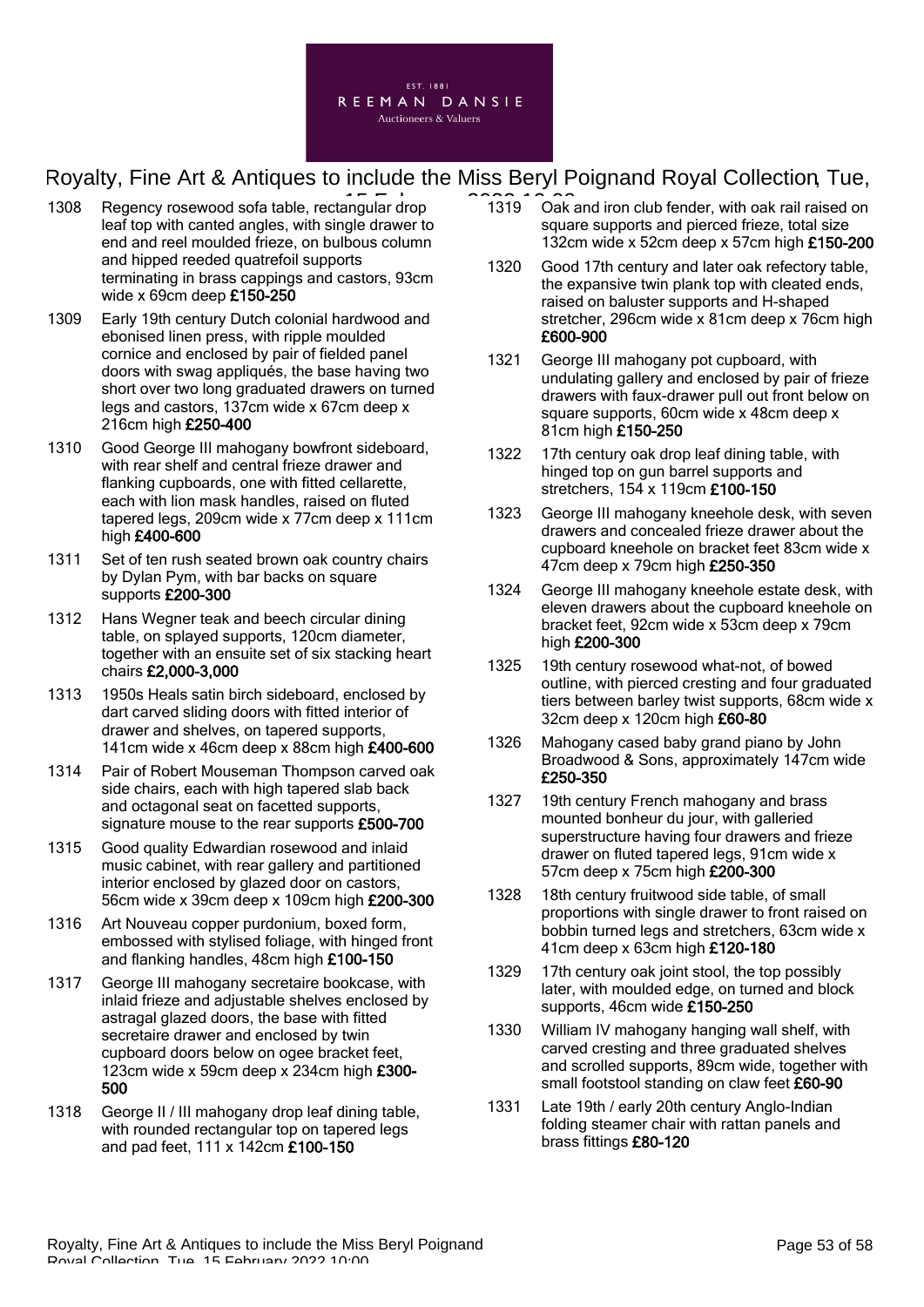

- 1332 Early Victorian button back easy chair, fully **1341** Rege upholstered in pink velvet, raised on bulbous turned legs, the casters stamped for Cope & Collinson, London £100-200
- 1333 Pair William IV mahogany hall chairs each with shell carved backs and solid seat on sabre legs Provenance: Removed from The Garden House, Hampstead £200-300
- 1334 18th century oak mule chest with hinged lid and four panels above two conforming panelled drawers, 145cm wide x 50cm x 81cm high Provenance: Removed from The Garden House, Hampstead £150-250
- 1335 Regency figured mahogany tea table, the Dshaped fold over top with reeded edge on ring turned tapering legs, 91.5cm wide 45cm deep x 73cm Provenance: Removed from The Garden House, Hampstead £120-180
- 1336 Regency mahogany and brass strung tea table, the D-shaped crossbanded flame mahogany top on slender supports to central platform and outswept quadruped suppports, 91cm wide x 45cm deep x 74cm high Provenance: Removed from The Garden House, Hampstead £300-500
- 1337 Mid 19th century mahogany and rosewood crossbanded card table, with D-shaped fold over top, on fluted tapering legs and castors, 90cm wide x 46cm deep x 76cm high Provenance: Removed from The Garden House, Hampstead £150-250
- 1338 Regency mahogany and rosewood crossbanded square piano, by James Nutting and Comp. 92 Dean Street, Soho, the fine case with gilt metal mounts, raised on fluted baluster legs and castors, numbered 2411, 117cm wide Provenance: Removed from The Garden House, Hampstead £250-400
- 1339 Empire-style mahogany framed and brass mounted day bed, with high arched back and overscroll arms, raised on anthemion carved bracket feet, upholstered in cream fabric Provenance: Removed from The Garden House, Hampstead £500-700
- 1340 Mid 19th century mahogany framed buttonupholstered tub chair the show wood frame with scroll arms, raised on cabriole legs and castors Provenance: Removed from The Garden House, Hampstead £150-200
- 1341 Regency mahogany side table, the rounded rectangular top on twisted bulbous column and outswept legs on castors, 84cm wide x 57cm deep x 73cm high Provenance: Removed from The Garden House, Hampstead £150-200
- 1342 Mid 19th century rosewood Canterbury with bowed slatted divisions and frieze drawer on turned legs and castors, 46cm wide Provenance: Removed from The Garden House, Hampstead £200-300
- 1343 Pair of Regency mahogany and brass strung elbow chairs, with barley twist back and stuff over seat on ring returned legs Provenance: Removed from The Garden House, Hampstead £100-150
- 1344 Regency mahogany, tulipwood crossbanded and ebony strung tea table, with D-shaped fold over top and tablet frieze on ring turned legs, 90cm wide x 43cm deep x 73cm high Provenance: Removed from The Garden House, Hampstead £150-250
- 1345 Good early George III mahogany chest with canted moulded top and two short over three long graduated drawers between columns, all with original brass fittings on ogee bracket feet. 105cm wide x 55cm deep x 86cm high Provenance: Removed from The Garden House, Hampstead £300-400
- 1346 George III mahogany chest of two short and three long graduated drawers on bracket feet, 103cm wide x 57cm deep x 104cm high Provenance: Removed from The Garden House, Hampstead £150-200
- 1347 Near pair of 19th century mahogany bedside cabinets, each with hinged shelf and pot compartment below, on square supports, 57cm and 54cm wide respectively Provenance: Removed from The Garden House, Hampstead £150-200
- 1348 Early 19th century mahogany bow-fronted chest of drawers with two short over three long graduated drawers on bracket feet, 100cm wide x 50cm deep x 88cm high Provenance: Removed from The Garden House, Hampstead £60-100
- 1349 18th century oak and walnut crossbanded mule chest, with hinged top and faux drawer front over four short drawers flanked by fluted quarter columns on ogee bracket feet, 160cm wide x 56cm deep x 94cm high Provenance: Removed from The Garden House, Hampstead £200-300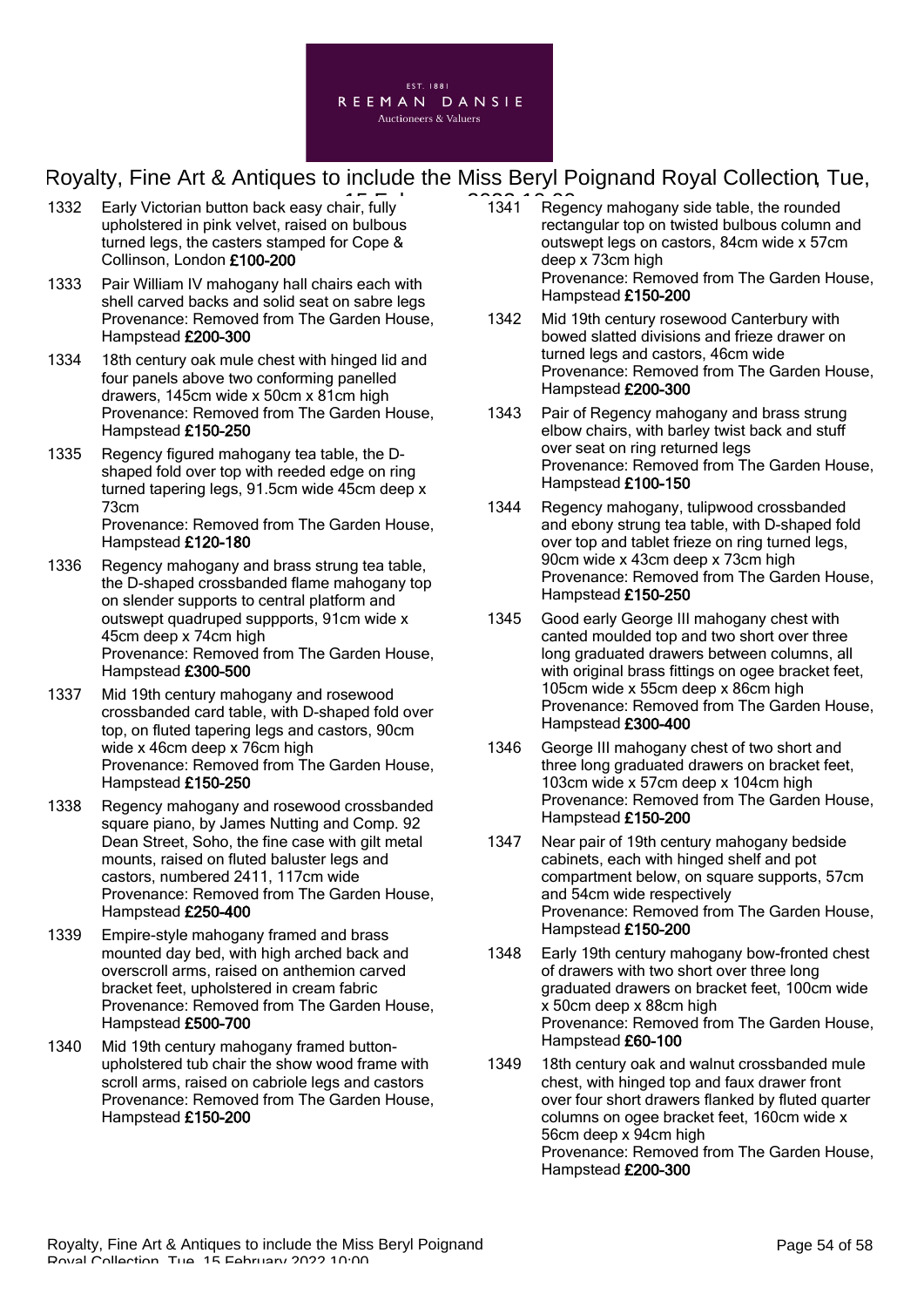

- 1350 Pair of 19th century rosewood open armchairs, **1361** Rege with pad back, arms and seat and channel carved show wood frame on cabriole legs and castors Provenance: Removed from The Garden House, Hampstead £200-300
- 1351 Late 19th century mahogany wellington chest, with six drawers between hinged stiles on plinth base, 64cm wide x 51cm deep x 111cm high Provenance: Removed from The Garden House, Hampstead £150-250
- 1352 Pair of ebonised bergère chairs, each with caned back and sides on Greek key carved frieze and square supports Provenance: Removed from The Garden House, Hampstead £100-150
- 1353 Lutchens style teak bench, typical arched form, 172cm long Provenance: Removed from The Garden House, Hampstead £200-300
- 1354 19th century mahogany drop leaf dining table, with rounded rectangular top on ring turned legs and castors, 105 x 194cm £100-150
- 1355 17th century oak geometric moulded standing cupboard, with two frieze drawers and interior with pegs and later bar for hanging, 124cm wide x 40cm deep x 179cm high £500-700
- 1356 Fine 19th century Japanese lacquered cabinet, with four drawers enclosed by pair of doors decorated to all faces with mythical beasts, landscape and foliage in gilt, with tooled metal mounts and flanking carrying handles, 95cm wide x 46cm deep x 105cm high £2,000-3,000
- 1357 Good quality early 20th century mahogany dining table, the circular top raised on massive bulbous legs and pad feet, previously on castors, with two additional leaves, old brass trade label for 'Barber, dealers in antiques, Windsor' approximately 126cm diameter extending to 264cm £300-500
- 1358 19th century fruitwood Continental prayer book table, with narrow cleated top raised on bobbin turned supports and sledge ends on bun feet, 90cm wide x 28cm deep x 73cm high £150-250
- 1359 19th century Continental pewter fountain, in the baroque style, the reservoir with bowed front centred by trophy tablet frieze, surmounted by putto with fish, approximately 82cm wide x 90cm deep x 126cm high. Provenance: The Alberto Bruno Tedeschi Collection, Sotherby's London, 21st March 2007, lot 290 £2,500-3,500
- 1360 19th century rosewood boudoir grand piano, by John Brodwood & Sons, 135cm wide £250-350
- 1361 Regency mahogany secretaire bookcase with moulded cornice and shelved interior enclosed by pair of astragal glazed doors, the base with fitted secretaire drawer and three graduated drawers below on splayed bracket feet, 110cm wide x 55cm deep x 223cm high Provenance: This belonged to Guy Apthorne, Auctioneer of Diss, also an amateur artist and acquaintance of Alfred Munnings, thence by family descent £200-300
- 1362 George III rosewood and yew wood crossbanded work table, hinged patera inlaid top enclosing fabric lined fitted interior, work in progress basket below on square tapered legs and castors, 47cm wide x 39cm deep x 78cm high £200-300
- 1363 Edwardian inlaid mahogany ladies chair of tub form standing on cabriole legs, with cream foliate upholstery £80-120
- 1364 Edwardian inlaid mahogany armchair, the pierced back with inlaid musical trophy ornament, raised on cabriole legs £80-120
- 1365 Edwardian inlaid mahogany salon armchair with pierced splat on cabriole legs £80-120
- 1366 Pair of George III style gilt open armchairs, each with cream silk damask upholstered back and seat in showwood ribbon carved frame with floral cresting, raised on fluted tapered legs £800-1,000
- 1367 George VI rosewood Canterbury, with X-form slatted divisions and wreath carved ends, having frieze drawer on spool turned feet and castors, 52cm wide x 39cm deep x 50cm high £250-350
- 1368 Late 19th / early 20th century walnut arts and crafts side chair in the Moorish Liberty's style, together with a similar style mother of pearl inlaid Moorish wall shelf £100-150
- 1369 Qing style Chinese ceramic bowl of bellied form, decorated with butterflies in foliate borders, 32cm diameter, raised on ebonised carved hardwood stand with cabriole legs £80-120
- 1370 Victorian oak window seat, raised on ring turned supports, 125cm long £100-150
- 1371 Victorian walnut and boxwood strung Davenport, with rear stationery compartment and flour drawers to the side and opposing dummy drawers on castors, 54cm wide x 54cm deep x 84cm high £100-150
- 1372 George IV mahogany and brass inlaid toilet mirror, the double serpentine front with two shaped drawers flanked by turned pilasters, 62cm wide £50-80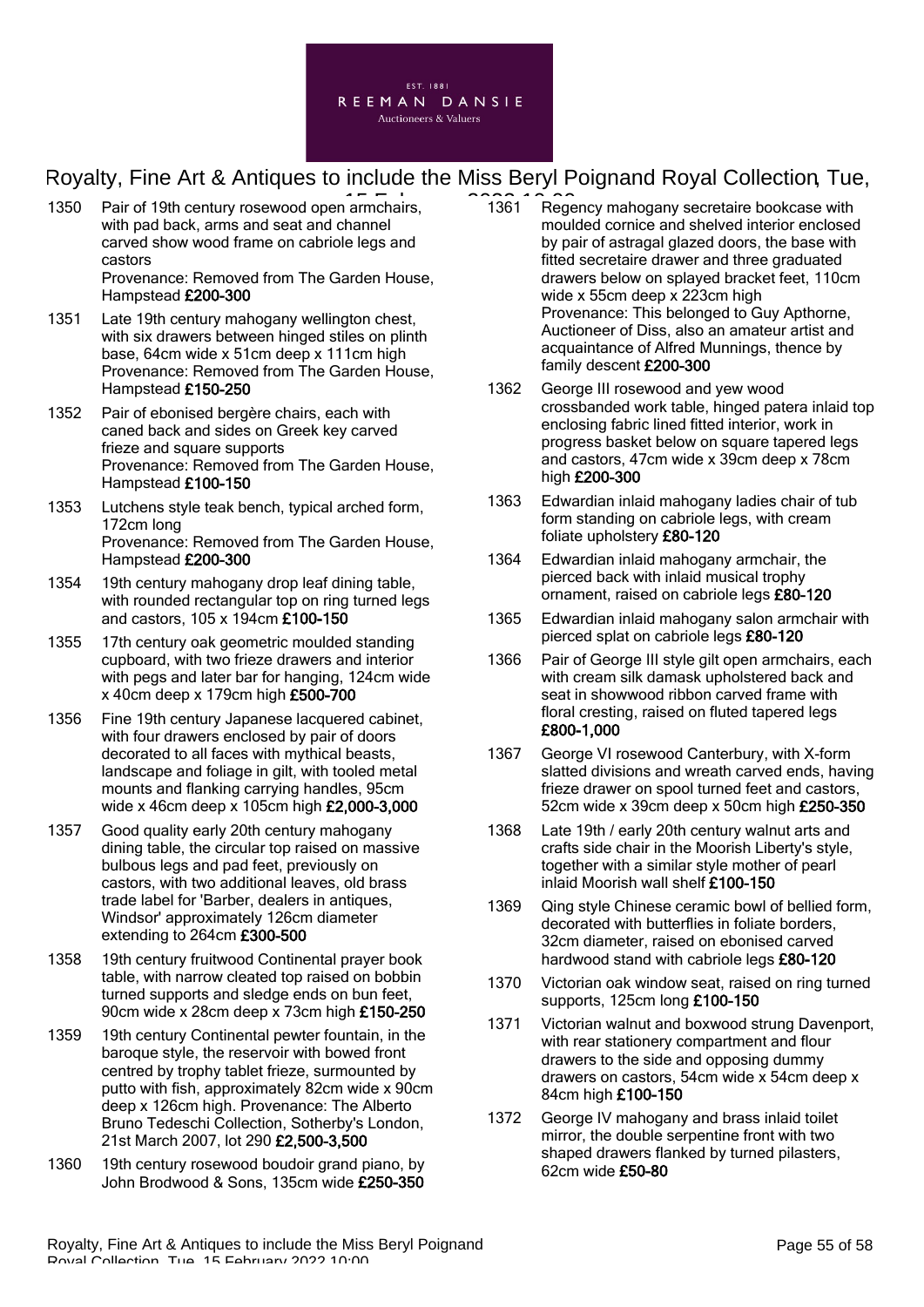

- 1373 Regency mahogany bowfront swing frame toilet mirror, worth oval plate raised between shaped supports and three drawers to the platform base on bracket feet, 43cm wide £150-250
- 1374 Antique girondole, the canted rectangular plate with cut convex mirror border and single glass candle arm, 41cm high x 26cm wide £100-150
- 1375 George IV mahogany toilet mirror, with rectangular hinged plate and two drawers to the breakfront base on fluted bun feet, 65cm wide £100-150
- 1376 Victorian burr walnut davenport, with rear stationery compartment and leather inset hinged slope to the serpentine front, interior now vacant, with four side drawers and opposing dummy drawers, raised on bun feet and castors 54cm wide x 58cm deep x 91cm high £200-300
- 1377 Empire style period mirror, rectangular bevelled plate below gilt relief trophy crest panel, in green painted and carved laurel borders, 124 x 69cm £250-350
- 1378 Set of three 19th century ebonised and gilt gesso pelmets, each centred by relief female mask medallion and ribbon and foliate cresting, with projecting ends, two approximately 198cm long, the other approximately 219cm long £300- 500
- 1379 Victorian gilt gesso girondale with oval plate within ornate foliate and ribbon crestings, with shelf below and twin scrolling candle arms, 70cm high x 40cm wide £150-200
- 1380 Pair of Louis XVI style gilt and caned side chairs, raised on fluted tapered legs £100-150
- 1381 George III style wing armchair, upholstered in red velvet, raised on square internally chamfered legs £100-150
- 1382 Antique baroque style gilt mirror, rectangular plate in deep scroll carved frame, 56 x 67cm £60  $-100$
- 1383 Good set of four 18th century style beech open armchairs, with oval pad back, seat and arms on guilloché frieze on square tapered legs £400- 600
- 1384 Regency mahogany and ebony line kneehole desk, of bowed form, with seven drawers about the kneehole, each with lion mask drop handles, on bun feet, 100cm wide x 53cm deep x 80cm high £500-700
- 1385 Pair of decorative painted carved wooden columns, each with square marble top and carved with female relief and geometric panels, tops 37cm square x 125cm high £300-500
- $\overline{1386}$  Pair of late 19th / early 20th century wing armchairs, each upholstered in classical damask, raised on cabriole legs £700-1,000
	- 1387 George III mahogany library desk, with tooled red leather inset top and five drawers and bank of four faux drawers to the kneehole, with cupboard to the right pedestal, raised on plinths, 110cm wide x 79cm deep x 79cm high £800- 1,200
	- 1388 Impressive Louis XVI style cut glass chandelier, basket with twin gilt metal collars with anthemion ornament and issuing six scrolling candle arm, hung with cascading prismatic drops with bag shaped centre, approximately 55cm diameter x 75cm high Provenance: The Lady Elizabeth Shakerley

Collection £300-500

- 1389 Good quality cut glass chandelier, with central column issuing two tiers of glass drops and twelve scrolling candle arms with glass swags below, approximately 60cm diameter, total height 80cm £150-250
- 1390 19th century three fold papier-mâché fire screen, decorated with mother of pearl inlay with scene depicting church and graveyard, 88cm high £50- 70
- 1391 Early 20th century brass and pottery telescopic tall floor standing lamp, with gilt ornamented blush ivory fittings, on circular spread base, 140cm high £140-160
- 1392 Decorative gilt brass standard lamp, classical style with acanthus mounts and central twist column on scrolling tripod base, 145cm high £100-150
- 1393 Good pair of 19th century cream painted and gilt heightened serpentine card tables, each with fold over top enclosing green baize lined playing surface and rococo relief carved frieze on cabriole legs, 100cm wide x 49cm deep x 75cm high £700-1,000
- 1394 19th century gilt wall mirror, with rectangular plate on reeded frame with sunflower and swag cresting, 120 x 56cm £100-150
- 1395 Gilt wall mirror, with rectangular plate in leaf moulded frame with ribbon crest, 134 x 56cm £50-70
- 1396 George III style mahogany twin pedestal dining table, rounded rectangular top on baluster columns and splayed tripod supports, together with one additional leaf, 181 x 107cm extending to 241 x 107cm £200-300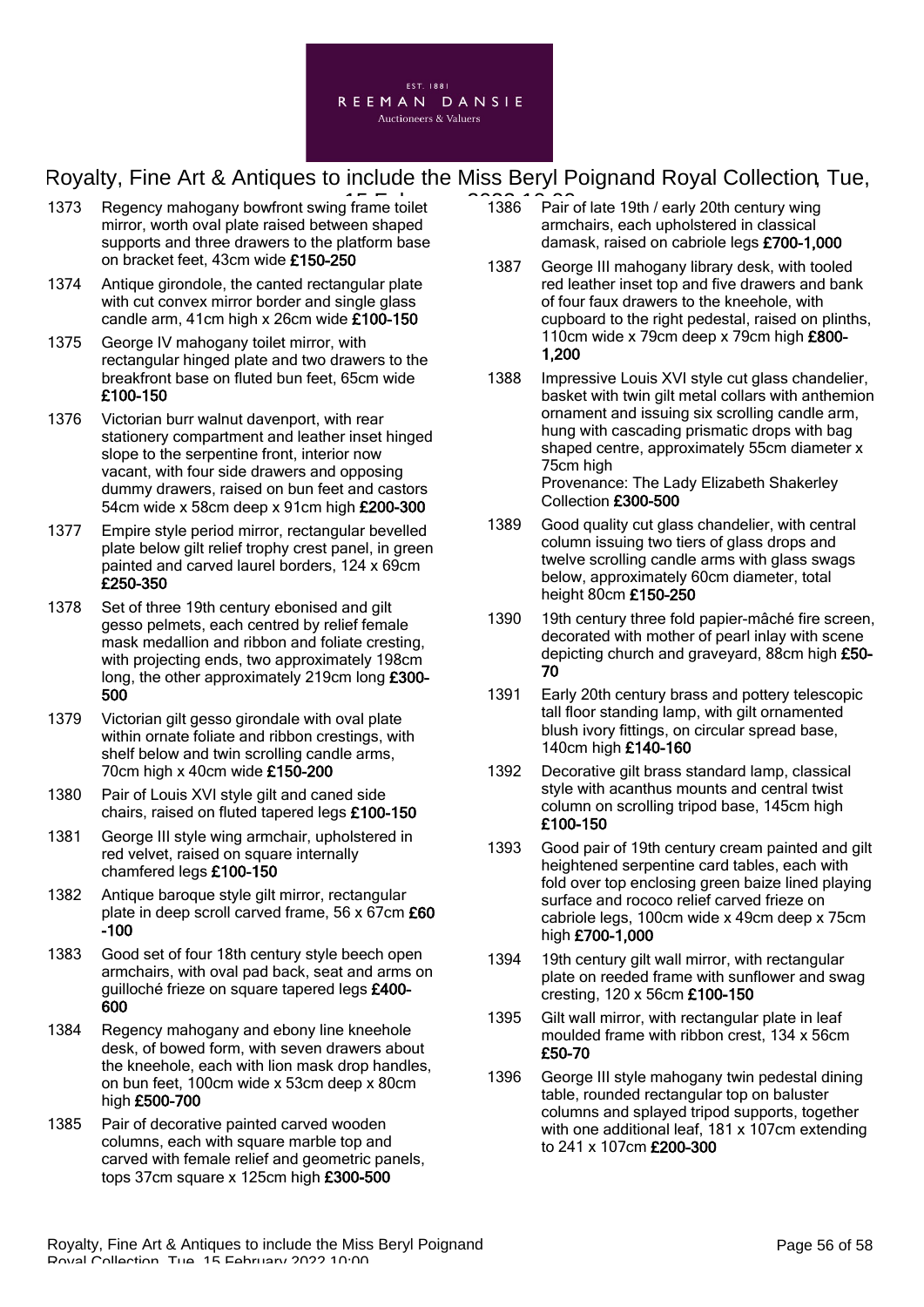

- 1397 Set of ten 19th century mahogany bar back dining chairs, each with stuffover upholstery on turned legs £250-350
- 1398 William IV rosewood D-shaped card table, raised on facetted column on platform base and carved paw feet on castors, 91cm wide x 45cm deep 75cm high £150-250
- 1399 William IV rosewood chiffonière, the shelved superstructure with brass gallery and frieze drawer over twin fabric lined brass grille cupboard doors flanked by carved stiles, on plinth base, 92cm wide x 36cm deep x 110cm high £200-300
- 1400 Edwardian mahogany and barber-strung display cabinet, the shelved interior enclosed by pair of glazed doors on square tapered legs and spade feet, 93cm wide x 37cm deep x 159cm high £50- 70
- 1401 Pair of modern sofas, with straw coloured foliate upholstery on turned legs and castors, approximately 194cm wide x 110cm deep £200- 300
- 1402 19th century ash and elm Windsor chair, with pierced splat and saddle seat on turned legs £100-150
- 1403 William IV button back mahogany armchair, with lappet carved showwood frame on turned legs annd castors £100-150
- 1404 19th century mahogany wine table rounded rectangular tilt-top on vase shaped column and down swept tripod base, 49 x 37cm together with two others similar £100-200
- 1405 18th century oak five plank coffer, with V-cut ends, 128cm wide x 38cm deep x 60cm £80-120
- 1406 17th century panelled oak coffer, with lunette frieze and three rosette carved panel front on high stiles, 106cm wide x 41cm deep x 70cm high £150-250
- 1407 A 19th century Chinese Chippendale style mahogany pierced corner wall shelf, with three graduated shelves, 108cm £80-120
- 1408 19th century mahogany chest on chest with moulded dentil cornice above two short and six long drawers, flanked by satinwood and barber pole inlaid panels, on bracket feet, 112cm widens 56cm deep x 194cm high £300-500
- 1409 Early 20th century Chippendale revival mahogany bijouterie table, with square glazed hinged top raised on square fluted legs united by a dished platform and stretchers, 37cm wide £150-250
- $\overline{1110}$  1410 Large Jacobean style oak draw leaf table, with draw leaf top on vine carved frieze and massive bulbous cup and cover ends with sledge bases and foot stretcher, 115 x 213cm extending to approximately 300cm £300-500
	- 1411 Set of eight Jacobean style carved oak high back dining chairs, each caned back and upholstered stuffover seat on turned and block understucture £250-350
	- 1412 Late 19th century mahogany two height corner cupboard, the astragal glazed door enclosing three shaped shelves, with panelled cupboard below, on bracket feet, 77cm wide x 50cm deep x 185cm high £100-150
	- 1413 Set of six late 19th / early 20th century French carved rosewood chairs, with upholstered pad back and seat on cabriole legs £100-150
	- 1414 Pair of Chinese hardwood floor standing cabinets, with asymmetric arrangement of open shelves and cupboards on stiles, 88cm wide x 32cm deep x 190cm high £150-250
	- 1415 Art Nouveau mahogany and inlaid display cabinet, the upper section with open shelf and enclosed by leaded glass door raised on square tapered legs and squat feet, 110cm wide x 42cm deep x 152cm high £60-100
	- 1416 Victorian rosewood canterbury, with single draw on turned legs with brass casters, 48cm wide £100-150
	- 1417 Queen Anne style three piece suite, with high wing backs on oak cabriole legs £80-120
	- 1418 Early 20th century mahogany bookcase, with dentil cornice and enclosed by pair of astragal glazed doors with two drawers and cupboards below on plinth base, 124cm wide x 47cm deep x 217cm high £100-150
	- 1419 George III mahogany chest of drawers, having two short over three long graduated drawers on bracket feet, 98cm wide x 53cm deep x 104cm high £100-150
	- 1420 Edwardian mahogany and inlaid bureau bookcase, the upper section enclosed by a pair of astragal glazed doors, with sloping fall enclosing fitted interior and four graduated drawers on bracket feet, 93cm wide x 49cm deep x 226cm high £80-120
	- 1423 Fine 1920s Persian Heriz silk prayer rug, with ornate flowering shrub issuing from squat vase on midnight blue ground, in floral mirhab and formal flower head borders, tassel ends, West Persia, 172cm x 129cm £3,000-5,000